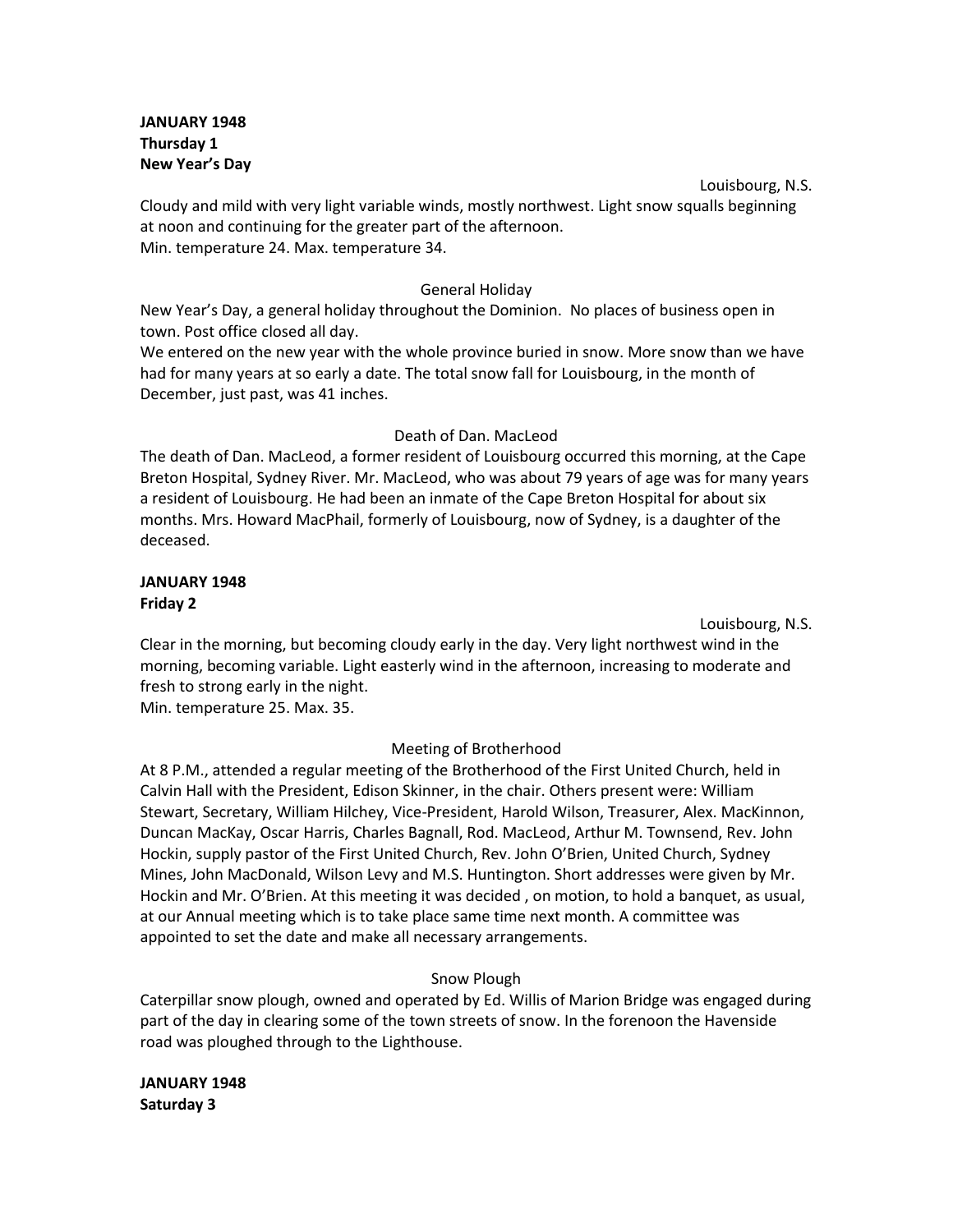#### Louisbourg, N.S.

Easterly wind reaching gale force in the early morning. Wind moderated to some extent in the forenoon, but continued to blow a strong breeze during the rest of the day and late into the night. Cloudy and mild all day.

Min. temperature 32. Max. temperature 35.

# Board of Stewarts

At 8 P.M. attended a meeting of the Board of Stewarts of the First United Church, held at the home of Edison Skinner, with Edison Skinner presiding. Those present were: Rev. John Hockin, supply pastor of the First United, William Hilchey, Charles Bagnall, Edison Skinner, John Skinner, Oscar Harris, William Stewart and M.S. Huntington.

## Ploughing Snow

Caterpillar snow plough which was at work yesterday clearing some of the town streets, continued the work today.

#### **JANUARY 1948 Sunday 4**

Louisbourg, N.S.

Mostly clear and comparatively mild with moderate to fresh north-northeast wind. Min. temperature 27. Max. temperature 31.

## Church Services

At 11 A.M. and 7 P.M., in company with Emeline, attended services in the First United Church, where Rev. John Hockin (supply pastor) was the preacher. Choir attendance A.M. 11 P.M. 14.

#### Funeral

At 1:30 P.M. attended the funeral of the late Dan. MacLeod, which took place from the home of his brother-in-law, Duncan MacDonald, Ellwood Street.

Services at the house, Presbyterian Church and grave were conducted by Rev. K. Georgis, pastor of the Presbyterian Church at Mira Ferry, Catalone and Louisbourg. Burial took place at Catalone Cemetery. Funeral in charge of D.M. Johnston, Funeral Director, Louisbourg.

#### **JANUARY 1948 Monday 5**

Clear and cool with light north-northeast wind. A perfect winter day. Min. temperature 20. Max. temperature 32.

# **JANUARY 1948 Tuesday 6**

Cloudy and cool with moderate northeast wind. Min. temperature 25. Max. temperature 32.

Louisbourg, N.S.

Louisbourg, N.S.

Week of Prayer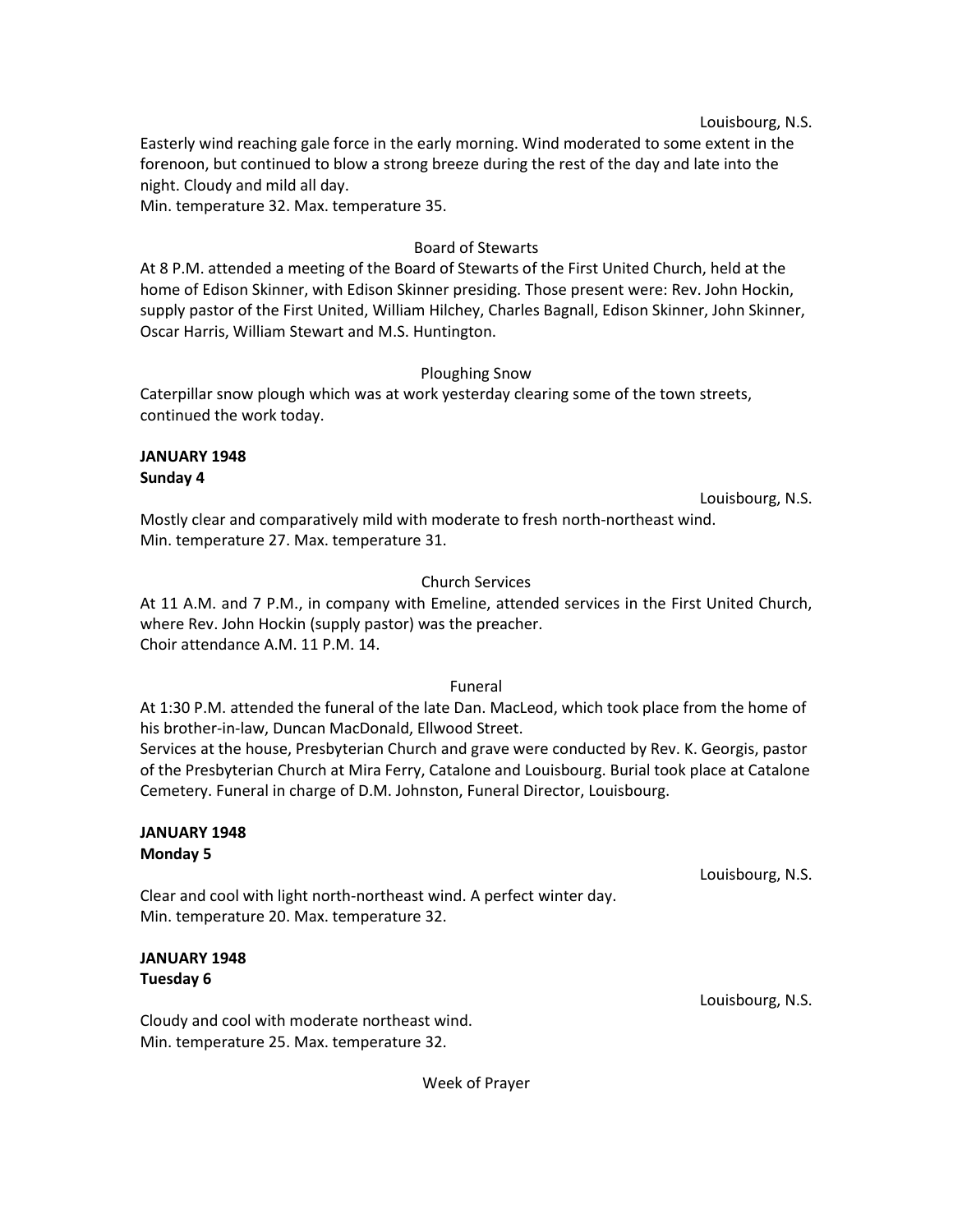Week of Prayer began this evening, with the service being held in the First United Church at 7:30. The service was in charge of Rev. John Hockin (supply pastor of the First United) while Rev. J.T. Turner, pastor of St. Bartholomew's Anglican Church was the speaker.

A fairly large congregation present, for a week day service. Choir attendance: 12. Emeline and I were present.

The services for the rest of the week are to be as follows: St. Bartholomew's Anglican Church on tomorrow evening. The Presbyterian Church on Thursday evening, and in the First United Church on Friday evening.

After the close of the service this evening, the Ladies Aid of the First United Church, met at our house, for the regular meeting of that organization.

# **JANUARY 1948 Wednesday 7**

Louisbourg, N.S.

Cloudy and cool with light to moderate easterly wind and a few very light snow squalls. Wind increasing at night.

Min. temperature 28. Max. temperature 34.

# Week of Prayer

The second of the series of "Week of Prayer" services, was held in St. Bartholomew's Anglican Church at 7:30 P.M. Service was in charge of the pastor Rev. J.T. Turner, while the preacher for the evening was Rev. K. Georgis, pastor of the Presbyterian Churches at Mira Ferry, Catalone and Louisbourg. Quite a large congregation present. Emeline and I attended.

## **JANUARY 1948 Thursday 8**

Louisbourg, N.S.

Light snow squalls in the early morning, followed by light rain, drizzle of wet snow beginning at 7 A.M. continued until about 3 P.P. Rainfall about 1/8 inch. Snowfall about 3 inches. Moderate to fresh northeast wind.

Min. temperature 32. Max. temperature 34.

# Week of Prayer

The third in the series of "Week of Prayer" services, was held in the Presbyterian Church at 7:30 P.M. Service was in charge of Rev. K. Georgis, pastor of the Presbyterian congregations at Mira Ferry, Catalone and Louisbourg, assisted by Rev. J.T. Turner, of St. Bartholomew's Anglican Church, and Rev. John Hockin, pastor of the First United Church. Mr. Hockin was the preacher at this service. Service well attended.

Emeline and Evelyn attended this service, while I was not present.

# **JANUARY 1948 Friday 9**

Louisbourg, N.S.

Cloudy with light to moderate southerly winds, increasing to fresh during the early part of the night. Light snow began to fall at about 6 P.M. and continuing during the night. Min. temperature 27. Max. temperature 33.

Week of Prayer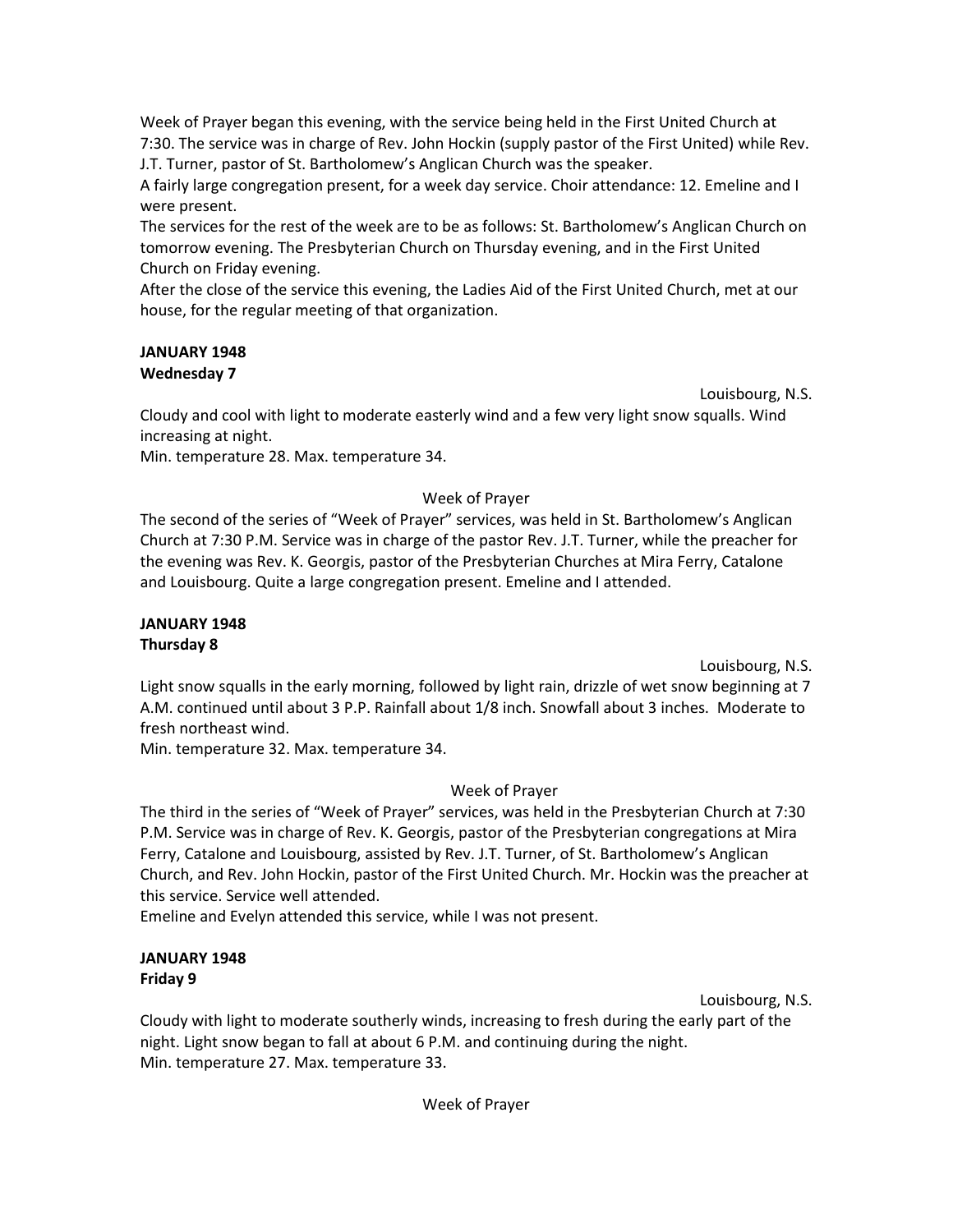At 7:30 P.M., in company with Emeline, attended the fourth and last of the "Week of Prayer" services which was held in the First United Church. Service in charge of Rev. John Hockin. The speaker was Rev. K. Georgis, pastor of the Presbyterian Churches at Mira Ferry, Catalone and Louisbourg. Service well attended. Choir attendance: 15.

### Choir Practice and Annual Meeting

Immediately after the evening service we held out choir practice, and at the conclusion of the practice, the Annual Meeting of the choir, with Edison Skinner, the Chairman presiding. The following officers were elected for the ensuing year; Chairman: Edison Skinner, Secretary-Treasurer: Mrs. Charles Bagnell, Organist: Mrs. Charles Bagnell, Director: M.S. Huntington. All reelected. Mrs. M.S. Huntington was elected choir representative on the official Board of the Church, in the place of Mrs. William Phalen, who has removed from Louisbourg and is now in Ontario.

### **JANUARY 1948 Saturday 10**

Louisbourg, N.S.

Cloudy with a few light snow squalls during the day. Snowfall of about 2 inches of last night was followed by light showers of rain in the morning. Fresh westerly winds moderating in the evening.

Min. temperature 24. Max. temperature 34.

#### **JANUARY 1948 Sunday 11**

Louisbourg, N.S.

Moderately cold and mostly clear with moderate northwest wind. Light snow squalls at intervals during the day.

Min. temperature 13. Max. temperature 24. Snowfall about ½ inch.

## Church Services

At 11 A.M. and 7 P.M. in company with Emeline, attended services in the First United Church, where Rev. John Hockin, supply pastor, was the preacher. The sacrament of the Lord's Supper was dispensed at the 11 A.M. service. A fairly large attendance at both services. Choir attendance 11 A.M., 11, 7 P.M., 15.

Shortly after 2 P.M. the following members of the First United choir accompanied Rev. Mr. Hockin to Catalone, for the purpose of assisting him at the service scheduled to be held at 2:30 P.M. in the Catalone United Church. Mrs. Charles Bagnall (organist), Miss Elsie Bagnall, Dan. F. Nicholson, Edison Skinner, Mrs. D.J. MacIntyre, M.S. and Mrs. Huntington. Attendance was small: only five members of the Catalone congregation being present. D.F. Nicholson and [blank] Bussey took the choir and Mr. Hockin to Catalone in their cars. We arrived home at 4:10 P.M.

# **JANUARY 1948 Monday 12**

Louisbourg, N.S.

Clear and moderately cold with light northwest wind, shifting to southwest at night and increasing to fresh.

Min. temperature 16. Max. temperature 30.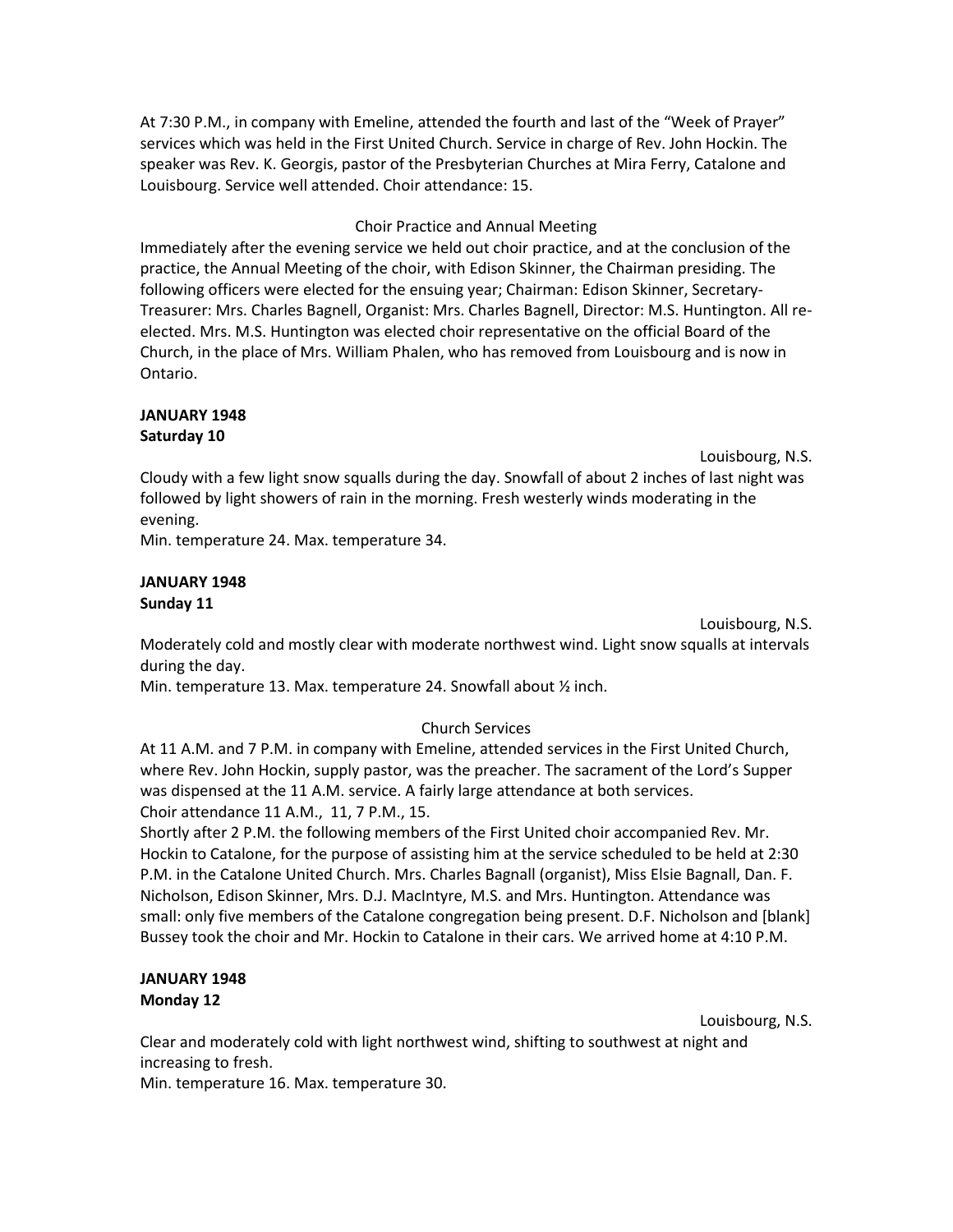## **JANUARY 1948 Tuesday 13**

Louisbourg, N.S. Light rain in the morning, followed by a fall of wet snow which continued, moderately until after nightfall. Snow followed by rain at about 9:30 P.M. Snowfall about 3 inches. Moderate southwest wind.

Min. temperature 27. Max. temperature 35.

# S.S. LADY LAURIER

Canadian government steamer Lady Laurier arrived in the afternoon.

## **JANUARY 1948 Wednesday 14**

Louisbourg, N.S.

Rained all day, with moderate, fresh to strong, southwest wind. Snow melting fast and streets very slippery.

Min. temperature 31. Max. temperature 45.

# **JANUARY 1948 Thursday 15**

Louisbourg, N.S.

Heavy rain in the early morning, until about 6 o'clock, then followed by light snow squalls until about 7 A.M. Cloudy during the day, with snow squalls in the late afternoon and evening. Light to moderate northwest wind. Snowfall about ½ inch. Min. temperature 16. Max. temperature 45.

# Heavy Rainfall

Total rainfall since Tuesday morning, last, until 6 A.M. today: 4 ¼ inches. Much of the snow which has covered the whole province, has disappeared as a result of the big thaw, which I believe was general all over the Province of Nova Scotia. But there is still plenty left for all purposes for which snow is used. On Main Street, in this town, there is a few small patches of bare ground showing, where some of the snow had previously been removed.

# **JANUARY 1948 Friday 16**

Louisbourg, N.S.

Moderately cold and partly clear with light northerly wind shifting to southwest in the early part of the night.

Min. temperature 12. Max. temperature 21.

Meeting of Brotherhood

At 8 P.M., attended a regular meeting of the First United Church Brotherhood, held in Calvin Hall with the President, Edison Skinner, in the chair. Others present were: William Stewart, Secretary, Edison Skinner, President, Harold Wilson, Treasurer, John Skinner, Charles Bagnall, D.F. Nicholson, Rev. John Hockin, William Hilchey, Edward Levy, Wilson Levy, Arthur Townsend, Rod. MacNeil, and M.S. Huntington. Guests present: Mayor G.B. Hiltz, and Councilor Lauchlin MacIntyre. The speaker for the evening was William Stewart who gave a very interesting and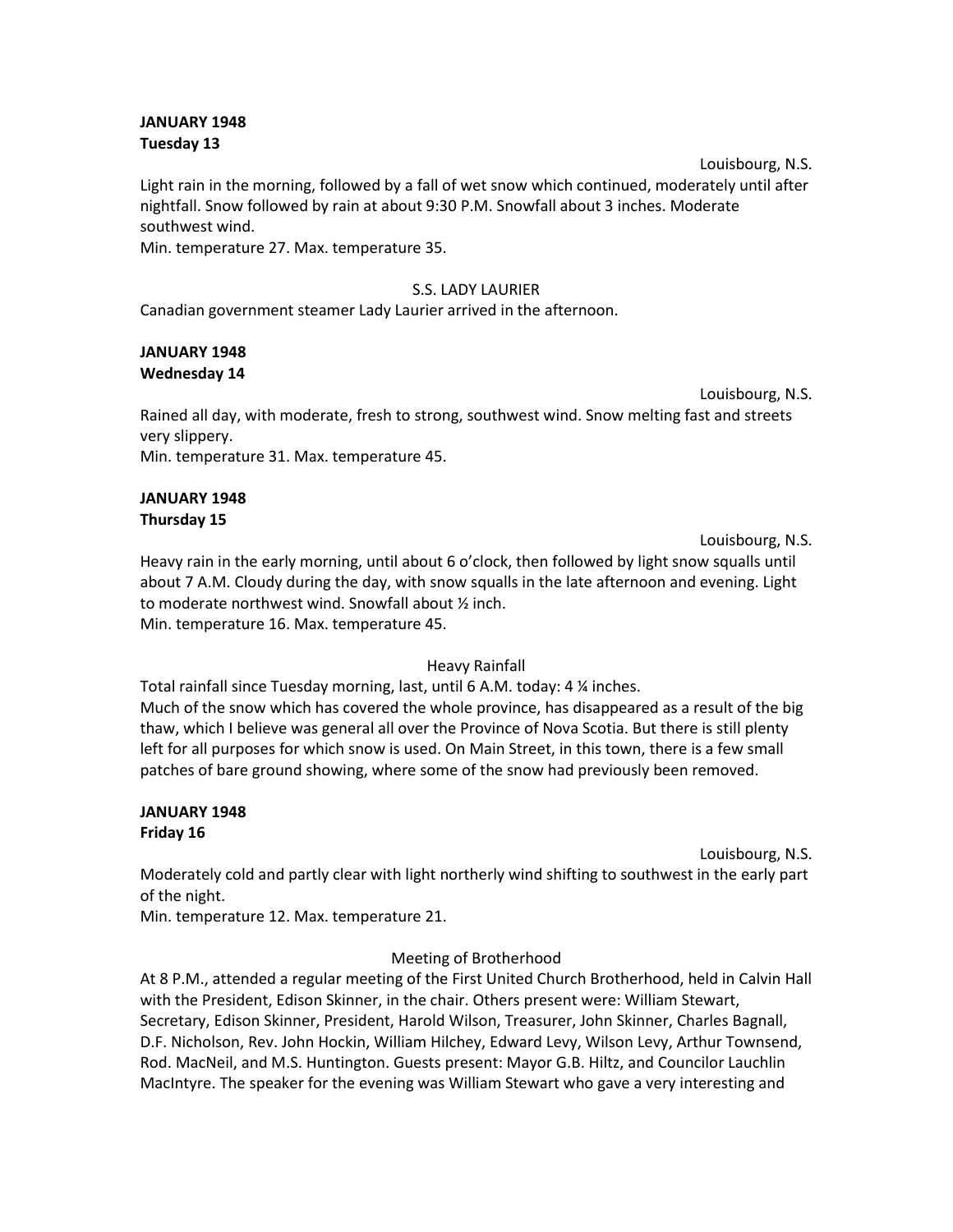instructive talk on the financial affairs of the town of Louisbourg, quoting from the auditors report for the year 1946.

#### S.S. FOUNDATION FRANKLIN

Ocean going tug "Foundation Franklin" arrived in the evening and docked at the Government wharf.

## S.S. LADY LAURIER

Government steamer "Lady Laurier" which has been here since Tuesday afternoon, sailed for Halifax. The Laurier has been engaged in picking up buoys along the coast and has a full load on board.

#### **JANUARY 1948 Saturday 17**

Louisbourg, N.S.

Cloudy and cool with moderate to fresh southerly winds. Min. temperature 20. Max. temperature 30.

## **JANUARY 1948 Sunday 18**

Louisbourg, N.S. Cloudy and mild with moderate to fresh southwest wind. Rain began to fall, moderately, at about 3 P.M. and continued during the night. Min. temperature 30. Max. temperature 40.

## Church Services

At 11 A.M. and 7 P.M., in company with Emeline, attended services in the First United Church, where Rev. John Hockin (supply pastor) was the preacher. Small congregation at both services. Choir attendance: 11 A.M. 10, 7 P.M. 10.

# **JANUARY 1948 Monday 19**

Louisbourg, N.S.

Rain of last night ceased in the early morning, and was followed by lower temperature and snow squalls. Fresh, moderate to light northwest wind. Rainfall of yesterday afternoon and last night: 7/8 inch. Snow fall of this morning about ½ inch. Min. temperature 8. Max. temperature 40.

#### **JANUARY 1948 Tuesday 20**

Louisbourg, N.S.

Moderately cold with variable cloudyness, and moderate to fresh west and southwest winds. Some snow squalls at intervals during the day. Snowfall about 2 inches. Min. temperature 9. Max. temperature 26.

## Joint Expenditure Board Meets

The Cape Breton County Joint Expenditure Board, met for its annual convention, at Sydney today. Representatives from the City of Sydney, Municipality of the County of Cape Breton, and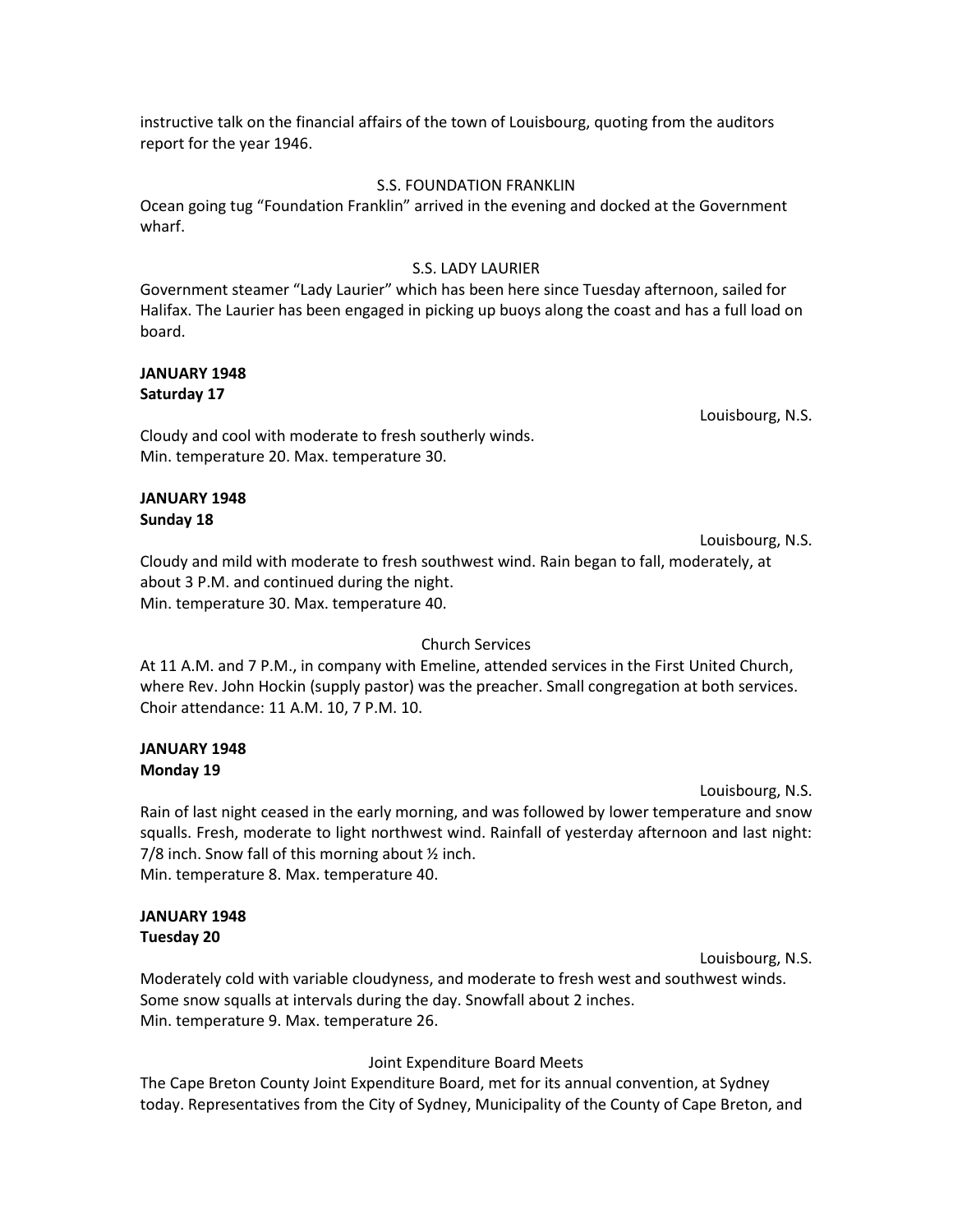the towns of North Sydney, Sydney Mines, New Waterford, Dominion, Glace Bay, and Louisbourg were present. This convention usually sits for four days.

#### **JANUARY 1948 Wednesday 21**

Louisbourg, N.S.

Cold and clear in the morning and forenoon, becoming cloudy shortly after noon. Light west to southwest winds, shifting to south and southeast in the evening and early part of the night increasing to fresh and strong. Snow began to fall at about 7 P.M. and continued during the night.

Min. temperature 5. Max. temperature 29.

## Choir Practice

At 8 P.M. in company with Emeline, attended, and conducted choir practice in the First United Church. Very few present owing to the snow storm, seven in all.

#### Horse Races

Horse Races, the first of the season were held this afternoon on Grand Lake in the presence of a large crowd of spectators. Horse owned by Alex. Burke was the winner in the faster class: and horse owned by Teddie MacInnis in the slower class.

## **JANUARY 1948 Thursday 22**

Louisbourg, N.S.

Snow storm of last night was followed by rain and southwest gale in the early morning. Cleared raining and wind moderate before dawn. Cloudy and mild with moderate southwest wind during the day. Thawing all day. Snow that fell last night has all disappeared. Snowfall of last night; about 5 inches. Rainfall about ½ inch.

Min. temperature 28. Max. temperature 42.

# Streets Bare

Streets on which the snow ploughs were used are now bare as well as the highway leading out of town, as a result of the mild weather during the last few days.

### **JANUARY 1948 Friday 23**

Louisbourg, N.S.

Comparatively mild and mostly clear, becoming cloudy in the afternoon. Fresh westerly winds increasing to strong in the early part of the night. Snow began to fall at about 6:30 P.M. and continued until a late hour at night. Snow drifting as it fell. Very blustery. Snowfall about 2 inches.

Min. temperature 22. Max. temperature 32.

## Congregational Meeting

At 7:30 P.P., in company with Emeline, attended the annual congregational meeting of the First United Church, which was held in the church hall (Calvin Hall) with Rev. John Hockin (Supply Pastor) presiding. For the purpose of taking minutes of the meeting, I was elected secretary. Reports were received from the various organizations of the congregation, and were adopted,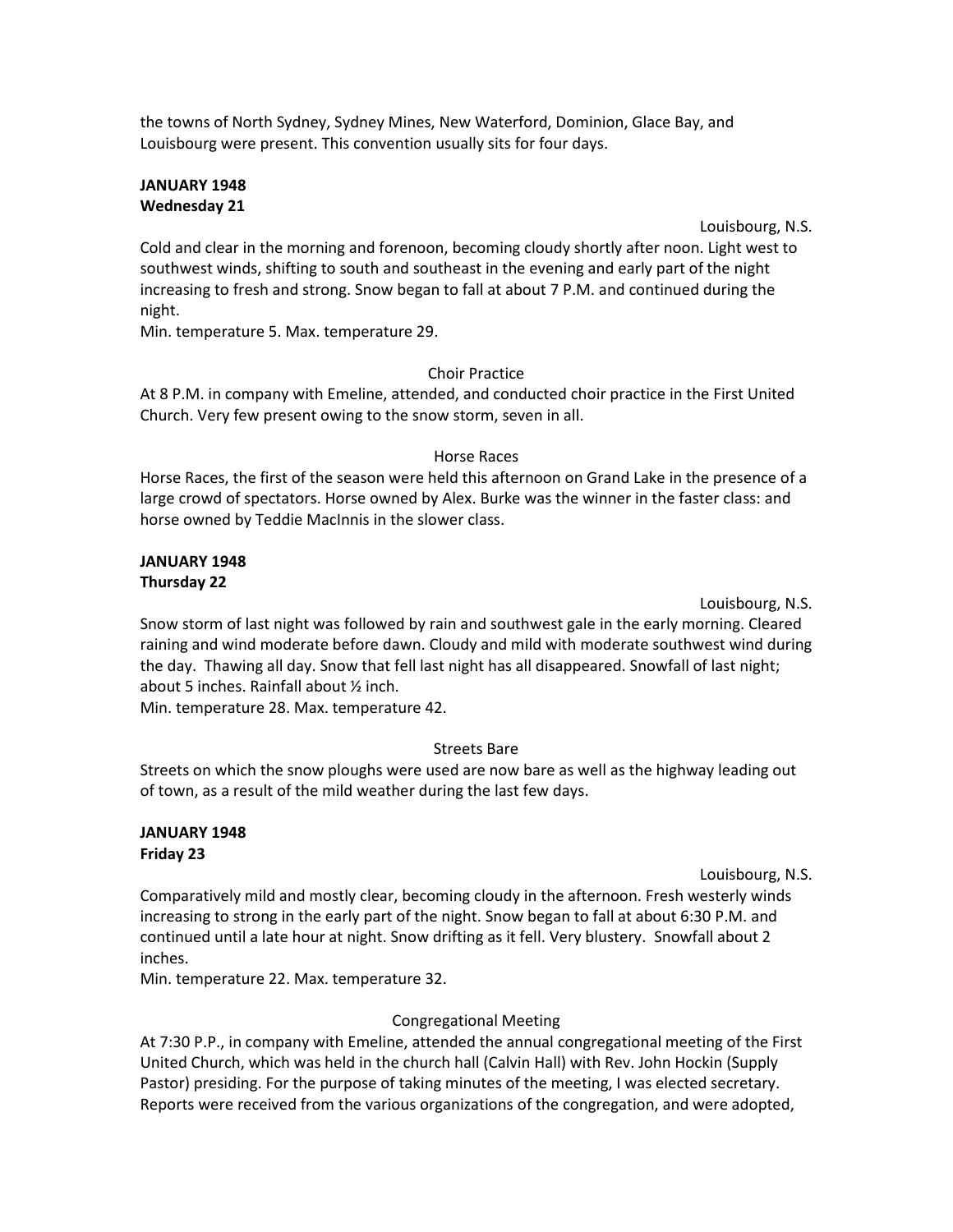on motion of the meeting. William Stewart and William Hilchie were re-elected, Treasurer and Secretary, respectively, and M.S. Huntington, Assistant Secretary.

Re-elected to the Board of Stewards were the following: Rod. J. MacLeod, John H. Skinner, Edward Levy, and D.J. MacIntyre. Ushers re-elected: Duncan A. MacKay, John R. DeFries, John E. MacDonald, Oscar Harris and Charles Bagnall Sr. Wilson Levy was added to the list of ushers to fill the vacancy caused by the absence of Charles Bagnall Jr. Auditors elected: Harold Wilson (reelected) and Oscar Harris. The session, at present consists of the following persons: A.W. Stacey, clerk, A.C. Beaton, J.A. MacInnis, Edison Skinner, (representative to the Presbytery) Arthur M. Townsend, D.J. Nicholson and Oscar Harris.

Immediately after the close of the meeting, the ladies of the congregation served a light lunch, which was greatly enjoyed by all present.

About 40 persons attended this meeting.

# **JANUARY 1948 Saturday 24**

Louisbourg, N.S.

Clear and cold with fresh to strong northwest wind, which moderated to light in the late afternoon.

Min. temperature 7 A.M. 4 above zero. Max. temperature in the early morning 22. Temperature stood at 10 above zero nearly all day, dropping to 8 during the first half of the night. Coldest day of the season, so far.

# S.S. FOUNDATION FRANKLIN

Tug "Foundation Franklin", which has been stationed here since the  $16<sup>th</sup>$  of this month, sailed this afternoon to the assistance of a ship reported in distress, somewhere off the coast.

# Highway Tax Abolished

It was announced today over the radio and in the press, that the Highway tax amounting to 1/10 of 1 per cent of their assessments, in all the cities and towns in the Province of Nova Scotia, had been abolished. Louisbourg's share of the highway tax was \$254.00, since it had been frozen several years ago.

# S.S. FOUNDATION FRANKLIN

The ship to which the Foundation Franklin, went to the assistance of was the Norwegian steamer AROSA, 5000 tons, with engine trouble. She is said to be about 500 miles off the coast. Later: January 28: today's press reports stated that a line had been put on board the Arosa today; and she was being towed to Boston Mass. for repairs. She is said to be about 800 miles from Boston.

## **JANUARY 1948 Sunday 25**

Louisbourg, N.S.

Cloudy and moderately cold with light north to northeast winds. Snow began to fall at 9:45 A.M. and continued moderately until the late afternoon. Snowfall about 3 inches. Min. temperature 7. Max. temperature about 22. Clear and moonlight during the night, with temperature falling.

Church Services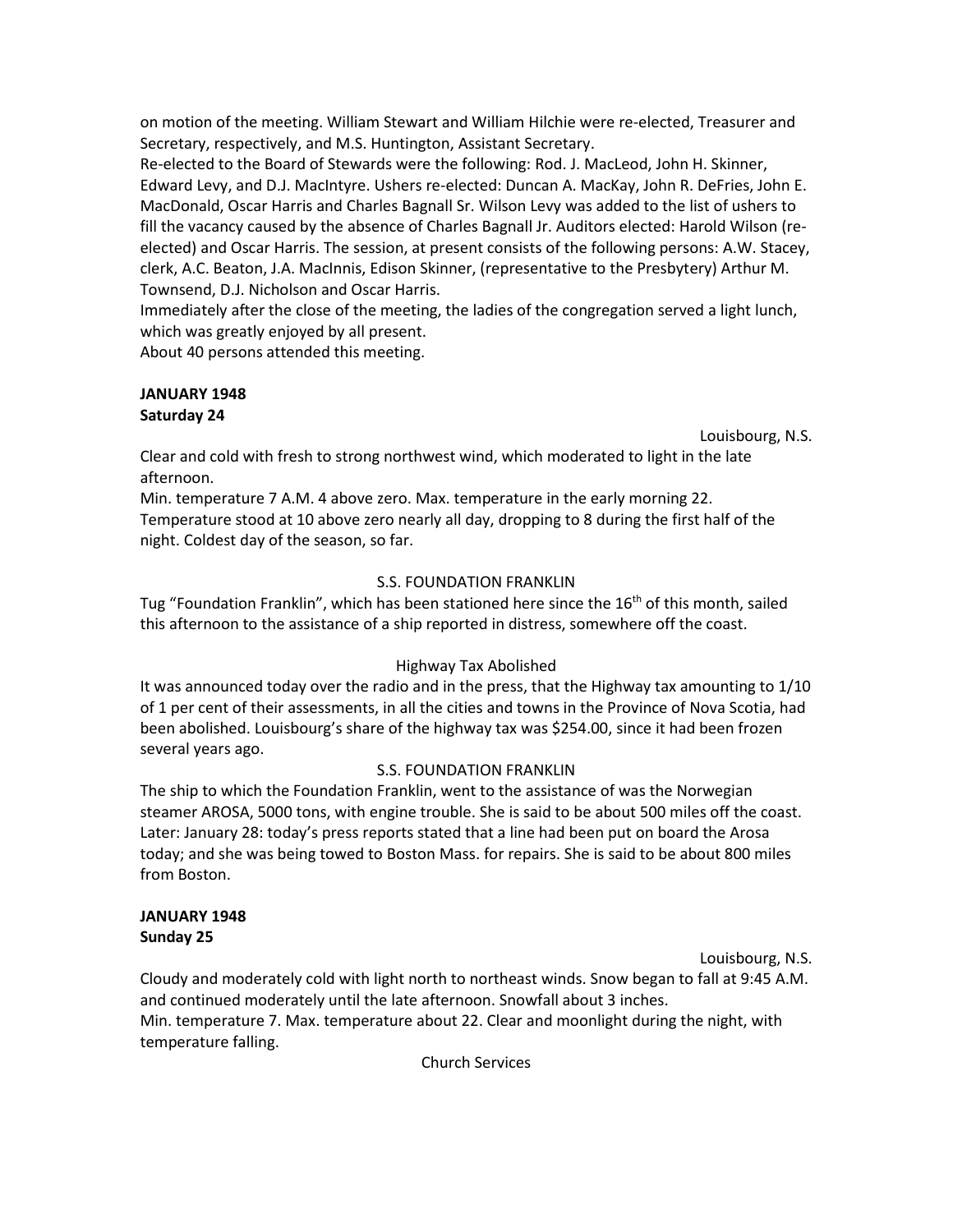At 11 A.M. and 7 P.M., in company with Emeline, attended services in the First United Church, where Rev. John Hockin (supply pastor) was the preacher. Small congregation in the morning; considerably larger at night.

Choir attendance: A.M. 10, P.M. 13.

## **JANUARY 1948 Monday 26**

Louisbourg, N.S.

Clear and moderately cold with light northwest wind. Cloudy for a while in the morning. Min. temperature 3. Max. temperature 23.

# Last Slab Poured

The last concrete slab for the top of the Fish Plant wharf was poured this afternoon. This completes the top of the wharf as far as the concrete is concerned. The top of the wharf is made up of 45 concrete slabs, each one 20x25 feet; 3 slabs in width and 15 in length; making the wharf 300 feet long and 60 feet wide.

# Annual Ice Harvest

Lewis & Company, began storing the annual ice supply for the swordfish business, today. The ice is being hauled by motor truck, from Grand Lake, on the Sydney and Louisbourg highway.

## **JANUARY 1948 Tuesday 27**

Louisbourg, N.S.

Clear and cold with light northwest wind. Min. temperature 3. Max. temperature 15.

# Concrete Mixer Dismantled

The concrete mixer, which had been set up by the T.C. Garman construction company for the purpose of mixing concrete for the Fish Plant wharf, was being dismantled today; the concrete work having been furnished as far as the wharf is concerned.

# Nomination Day

This is nomination day throughout the Province of Nova Scotia, for candidates for mayors and councilors, in all the towns in the Province, with the exception of the town of Glace Bay. Nominations filed with the Town Clerk at Louisbourg, were as follows:

For mayor: G.B. Hiltz, re-offering. No opposition.

For councilors: Edison Skinner, Earl Lewis, Edward Levy, and Duncan MacKay. The first three are re-offering. MacKay is a new candidate. There being four candidates to fill three vacancies, we are assured of a contest on election day, which is next Tuesday, February the third.

# **JANUARY 1948 Wednesday 28**

Louisbourg, N.S.

Clear and moderately cold with light to moderate northwest wind. An ideal winter day. Min. temperature 2. Max. temperature 17.

Choir Practice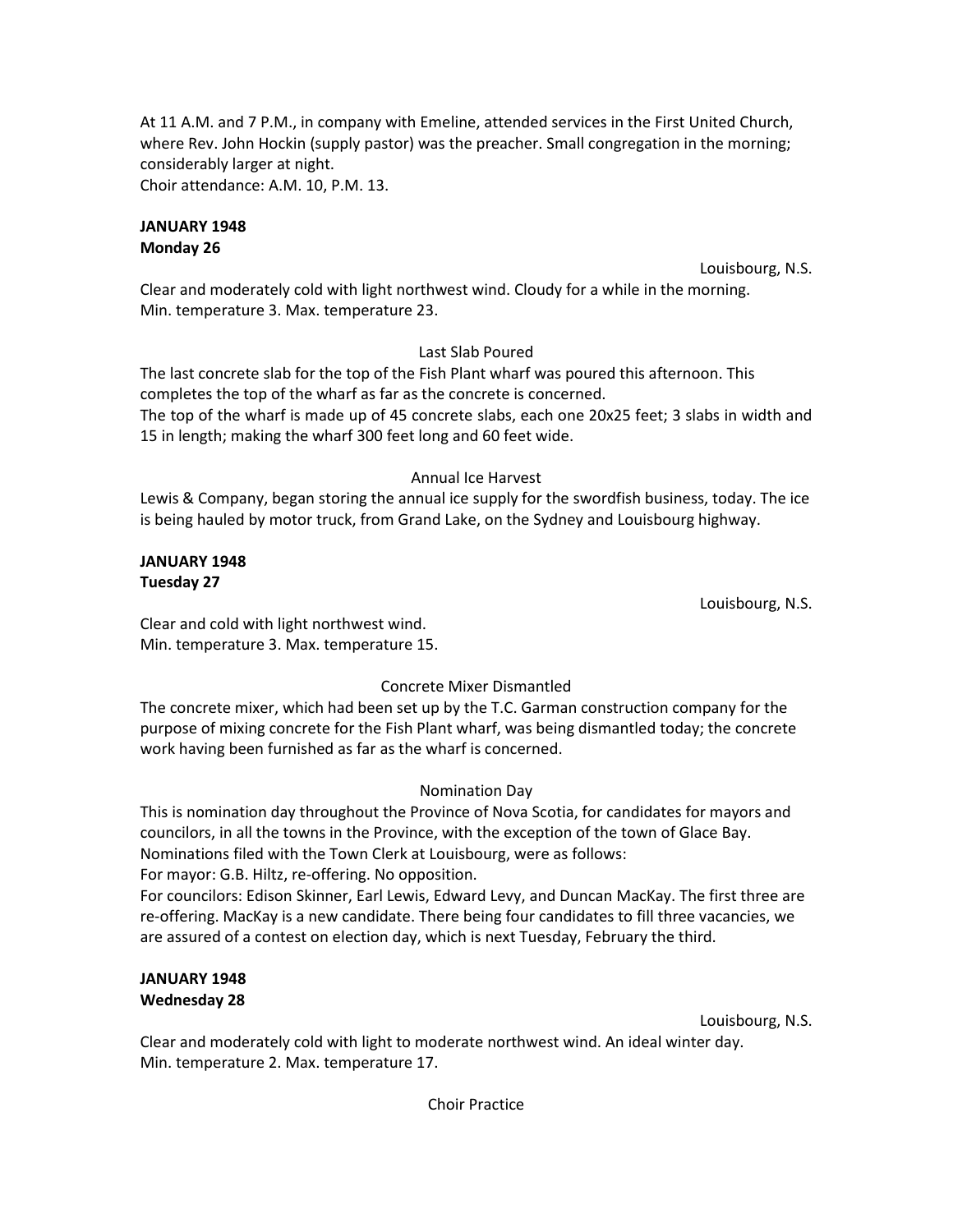At 8 P.M., in company with Emeline, attended, and conducted choir practice in the First United. 9 persons present.

### **JANUARY 1948 Thursday 29**

Louisbourg, N.S.

Clear and moderately cold with light northwest wind. An ideal winter day. Min. temperature 3. Max. temperature 18.

# S.S. SAUREL

Canadian government icebreaker "Saurel" arrived from Halifax, at 1 P.M., and docked at the government wharf.

# Panchito Reported Lost

Today's radio broadcasts and the press, reported that the Panamenian steamer "Panchito" had been lost off the French coast of Brittamy. An explosion is said to have been the cause of the ship's loss. 18 of the crew are missing while 12 are said to have been picked up.

The Panchito, was a frequent visitor to Louisbourg during war years, while she was engaged in carrying coal from this port. She was of 4018 tons and built at New York in 1910.

# **JANUARY 1948 Friday 30**

Louisbourg, N.S.

Snow storm in the early morning. Partly clear and comparatively mild during the forenoon with light to moderate southwest wind. Wind shifted to northwest at 1 P.M. and in the evening to north. After shifting to northwest the wind increased to fresh and later in the night to moderate gale force. Snowed and drifted all the afternoon and late into the night. Very blustery. Min. temperature 5. Max. temperature 32. Snowfall; at least 6 inches.

# S.S. Saurel

Canadian government steamer (Icebreaker) "Saurel" sailed in the morning, for Sydney.

# Gandhi Assassinated

It was announced over the radio and in the press today that Mahandas K. Gandhi Hindu Indian leader had been shot and killed at New Delhi, India. He was 78 years of age. The assassin, a civilian Hindu, was arrested after the shooting.

## **JANUARY 1948 Saturday 31**

Louisbourg, N.S.

Cloudy with snow flurries and fresh north wind in the morning. Clearing shortly before noon, wind shifting to northwest and becomi ng colder. Min. temperature 14. Max. temperature 26.

# Snow Plough

Provincial Highway snow plough arrived in the afternoon, and cleared Main Street, before returning.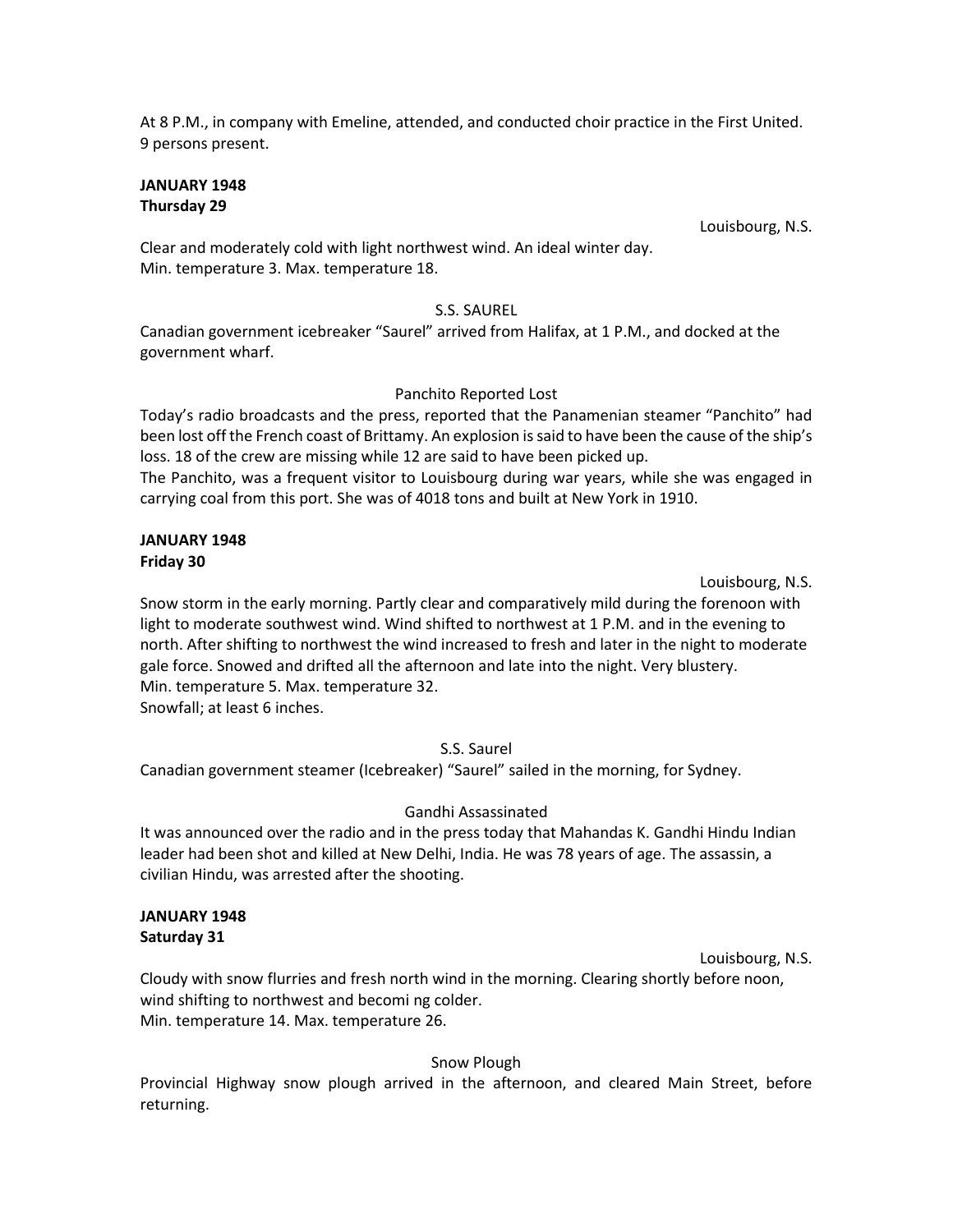#### Piano and Voice Lessons

Arthur Smith of Glace Bay began class today teaching piano and voice lessons to classes in this town. His studio is in the Grade one class room in the town school. Jane Huntington, my niece aged 9, is one of his pupils in both piano and voice. She began piano lessons in March 1946 under Mrs. Ernest Bains. After Mrs. Bains gave up her class near the end of June 1946, Mrs. Fred MacInnis of Sydney took over Mrs. Bains class in the Autumn of 1946, and continued until about the end of June 1947. Mr. Smith intends holding classes on Friday evenings, and all day Saturday of each week.

LATER: Mr. Smith did not return for classes on Feb 6 and 7 as arranged. I understand he does not intend to resume his classes here.

#### TEMPERATURES, SNOWFALL, RAINFALL FOR THE MONTH

Temperatures for the month; Min. 2 above zero on Jan. 28. Max temperature Jan 14, 45. Weather comfortably mild for this season of the year. Snowfall 27 inches. Rainfall; 5 ¾ inches.

#### **FEBRUARY 1948 Sunday 1**

Louisbourg, N.S.

Moderately cold and partly clear with moderate to light northerly winds. Min. temperature 7. Max. temperature 22.

#### Church Services

At 11 A.M. and 7 P.M., in company with Emeline, attended services in the First United Church, where Rev. John Hockin (supply pastor) was the preacher. Choir attendance A.M. 9. P.M. 11.

#### **FEBRUARY 1948 Monday 2**

Louisbourg, N.S.

Moderately cold and mostly clear with moderate to fresh westerly winds. Min. temperature 3. Max. temperature 27.

## S.S. Louisbourg

Steamer Louisbourg, Capt. Williams, arrived shortly before noon, for the purpose of loading a cargo of coal. This is the first ship to arrive here for a coal cargo, this season. She began loading at about 4 P.M.

S.S. Cruizer

Coal Company's tug "Cruizer", Capt. Cabbin, arrived here from Sydney, at about 4 P.M. for the purpose of taking up her duties at this port, for the winter season.

## Death of Abram W. Grant

Received a telegram this evening from Emerson Grant, Tucson Arizona U.S.A. stating that his father had died today. Mr. Grant who was about 81 years was a native of Gabarus, where he lived until about 18 years ago when he went to Tucson, to live with his son Howard.

His wife the former Miss Theresa Townsend of Louisbourg, predeceased him many years ago.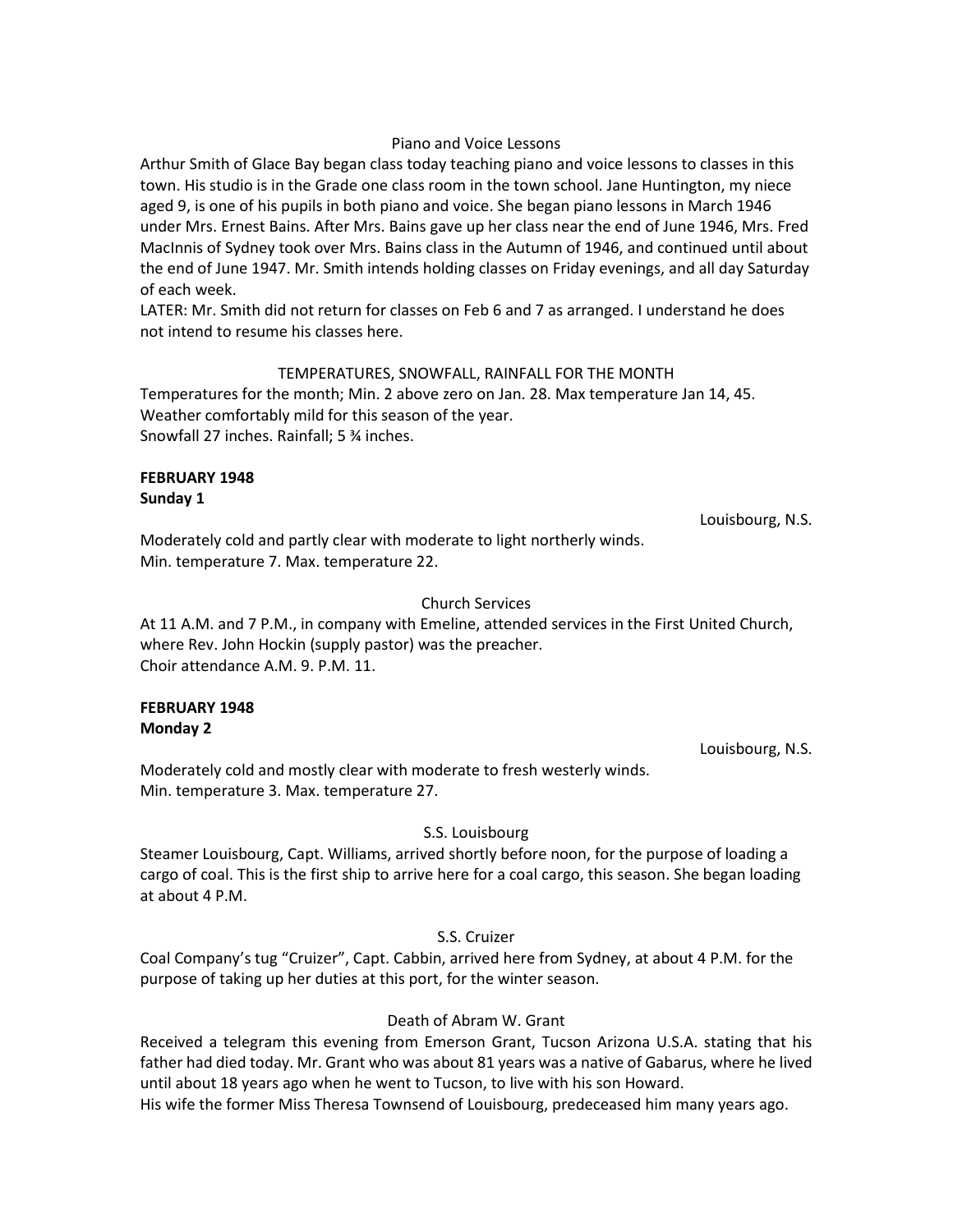# **FEBRUARY 1948 Tuesday 3**

Louisbourg, N.S. Mild with southwest wind in the early part of the day. Wind shifted to northwest early in the afternoon and increasing to strong and becoming cold as night approached. Mostly clear but a few light snow squalls in the morning.

Min. temperature (P.M.) 2. Max. temperature 33.

## Town Elections

Town election day throughout the Province of Nova Scotia. Result in Louisbourg as follows: Mayor G.B. Hiltz returned for a second term by acclamation. For Councilors: four candidates for the vacancies: Earl Lewis 180, Duncan MacKay; 180, Edison Skinner 123, Edward Levy, 107. Of the three returning candidates, Lewis and Skinner were re-elected.

MacKay is a new man in the field of civil politics. The Council shall now consist of the following: Mayor G.B. Hiltz, Councilors: Charles Bagnall, Lauchlin MacIntyre, Charles Stacey, Earl Lewis, Edison Skinner and Duncan MacKay.

Mayors elected in some of the other Nova Scotia towns as follows: North Sydney: Mayor A. Charles Thompson re-elected by a majority of 393 over Stanley Cleary. New Waterford: Mayor P.G. Muise, returned by a majority of 552 over James P. MacNeil. Dominion: F.J. Stephenson elected by a majority of 182 over Mayor Joseph MacDonald. Sydney Mines: Owen Hartigan acclimation. Kentville: Mayor: Mrs. Gladys Porter returned by a majority of 294 over Ex-Councilor R.D.L. Bligh. Yarmouth: Eric H. Spinney 1213 majority over Mrs. Alice Hatfield (Ex-Councilor). Westville: J.A. MacGregor, acclimation. Amherst: N.S. Sanford, acclimation, Canso, Cecil Boyd, acclimation, Antigonish: Nicholas Landy: 231 over Fonce MacIntyre. Paresboro: A.L. Smith, acclimation, Dartmouth: A.C. Pettipas, 96 majority.

## **S.S. SAUREL**

Canadian government steamer "Saurel" arrived during [blank].

## **Wednesday 4**

Louisbourg, N.S.

Clear and very cold with light-northwest wind. Min. temperature A.M. 9 below zero. Min. temperature P.M. 10 below zero. Max. temperature 4 below zero.

#### Choir Practice

At 8 P.M. attended, and conducted, choir practice in the First United Church. 6 members of choir present.

## Death of Mrs. Siteman

The death of Mrs. George Arthur Siteman occurred this evening at her home on Wolfe Street. She took a heart attack and passed away in a few minutes. She was a resident of the town of Louisbourg for many years. She was about 70 years of age. Her husband predeceased her several years ago.

#### **FEBRUARY 1948**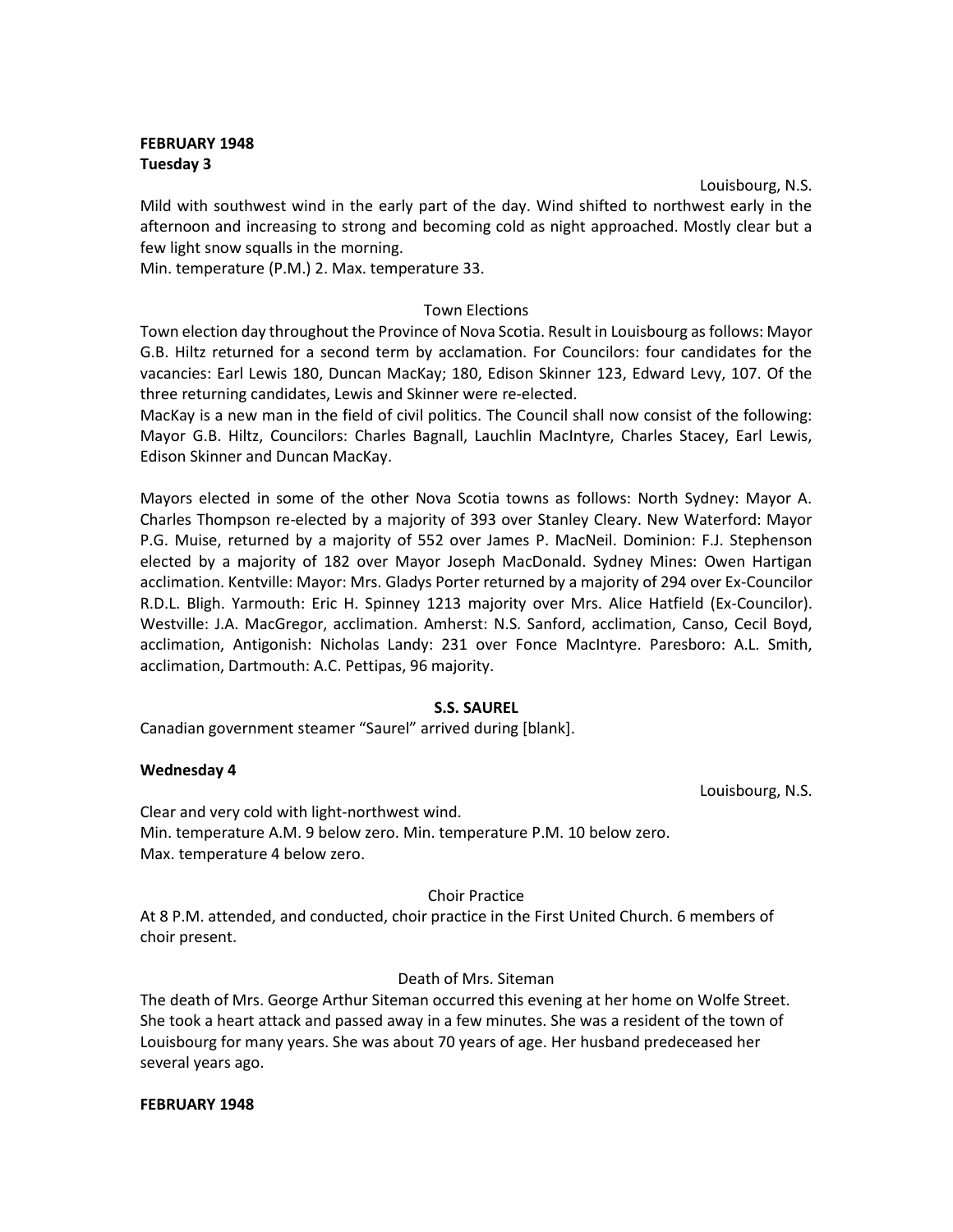### **Thursday 5**

Louisbourg, N.S.

Clear and cold with light northwest wind. Min. temperature (A.M.) 12 below zero. Max. temperature 14 above. Lowest temperature reading for several years.

## S.S. SAINT MALO

Steamer "Saint Malo", formerly Liscomb Park, Capt. Ben Pope arrived in the afternoon for a cargo of coal.

# S.S. Louisbourg

Steamer "Louisbourg" sailed in the afternoon with a cargo of coal for St. John N.B.

## S.S. SAUREL

Canadian government steamer (Icebreaker) sailed in the morning.

# United Church Brotherhood

At 8 P.M. attended a meeting of the Brotherhood of the First United Church, held in Calvin Hall, with President Edison Skinner presiding. 12 persons present.

# Death of Nicholas M. Brown

The death of Nicholas Mitton Brown, from a heart attack, at Sydney, this afternoon. Mr. Brown who was about 64 years of age was born at St. John's Newfoundland, but came to Sydney about 45 years ago. For a number of years he was night editor of the Sydney Post and in later years secretary of the Tourist Bureau at Sydney. At the time of his death he was in the employ of the Unemployment Service Commission. His wife the former Miss Louise Dillon of Louisbourg, predeceased him about 6 years ago.

#### **FEBRUARY 1948 Friday 6**

Louisbourg, N.S.

Clear and cold with light west and northwest winds. Min. temperature 3 below zero (A.M.). Max. temperature 20.

# Motored to Sydney

Went to Sydney on the 7:45 A.M. run of "Highland Lines" Bus service and returned on the 4:30 P.M. run of the same bus. While in Sydney made a number of business calls, including the keeping of an appointment with Mr. Fudge, representing the Anglo-Canadian Mercantile Co. Ltd. of Montreal, with whom I placed an order for goods. Had lunch at the "Isle Royale" hotel, as the guest of Mr. Fudge.

The highway between here and Sydney is in excellent condition for motor traffic.

# S.S. SAUREL

Canadian government steamer "Saurel" (icebreaker) which sailed yesterday morning, returned this evening.

# S.S. SAINT MALO

Steamer "Saint Malo", Capt. Ben Pope, sailed in the afternoon for Halifax with a cargo of coal.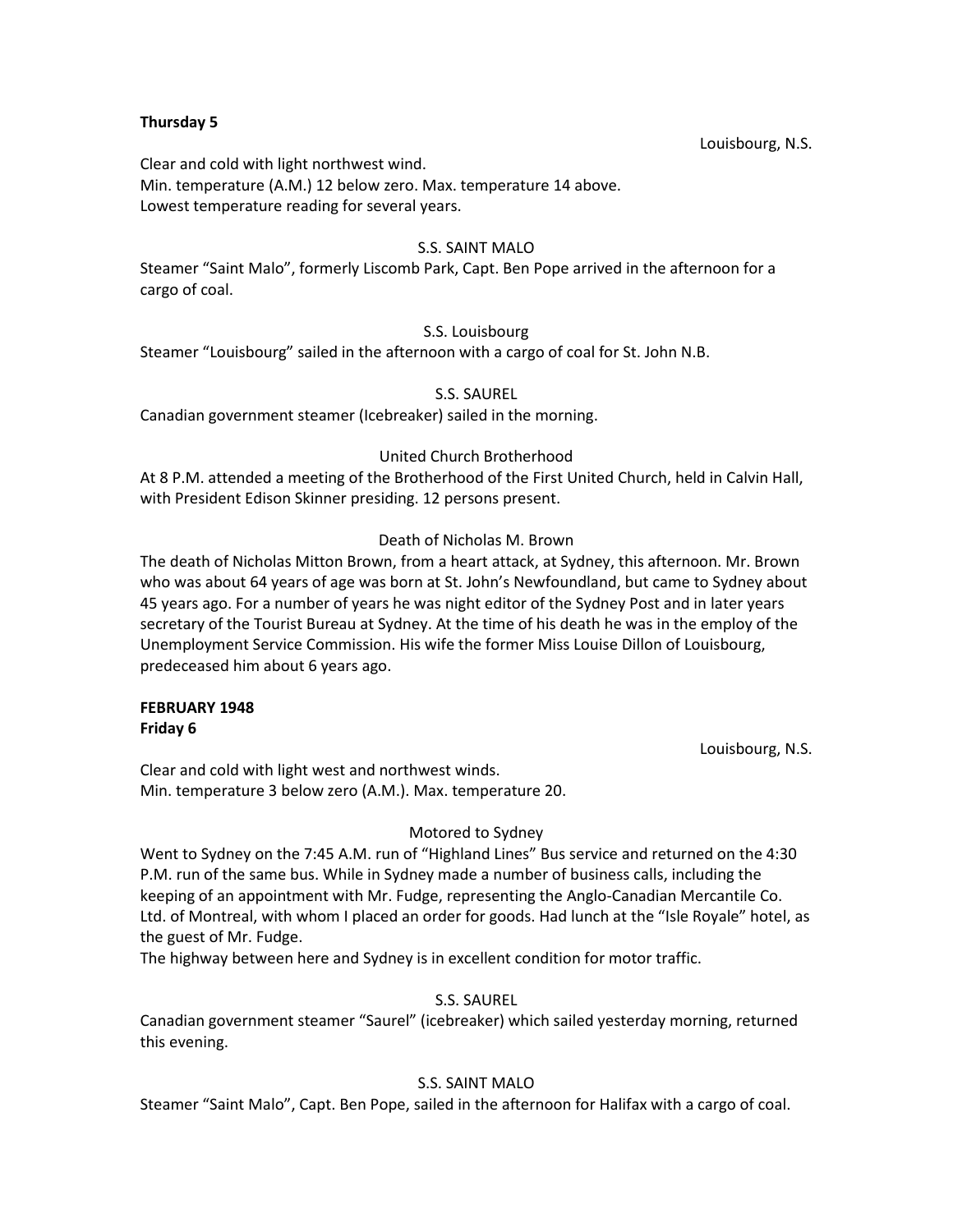## **FEBRUARY 1948 Saturday 7**

Louisbourg, N.S.

Clear and cold with moderate to light northwest wind. Min. temperature 1 above zero (A.M.). Max. temperature 20.

## S.S. ROCKWOOD PARK

Steamer "Rockwood Park" arrived in the afternoon for a cargo of coal.

# Visited Mr. Spencer

In the afternoon visited Bucher Spencer who on last Thursday, returned from the City Hospital, Sydney, where he recently underwent an operation. He is feeling fine and expects to be out and around shortly.

## S.S. SAUREL

Canadian government steamer "Saurel" sailed in the morning.

## **FEBRUARY 1948 Sunday 8**

Louisbourg, N.S.

Cloudy and moderately cold in the morning, but becoming mild early in the day. Snow began to fall at about 9:30 A.M. and continued snowing moderately all day, and the early part of the night. Snowfall about 4 inches.

Min. temperature 3 above zero. Max. temperature 30.

## Church Services

At 11 A.M. and 7 P.M., in company with Emeline, attended services in the First United Church, where Rev. John Hockin (supply pastor) was the preacher. Comparatively small congregations at both services.

Choir attendance: A.M. 8. P.M. 12.

## Funeral

At 3:45 P.M. attended the funeral of the late Mrs. George A. Siteman, which took place from her late home on Wolfe Street to St. Bartholomew's Church (Anglican). Services at the church and grave were conducted by Rev. J.L. Turner, Rector of St. Bartholomew's Church. Burial took place in the Anglican Cemetery on Clarke's Road.

Pallbearers: Mayor G.B. Hiltz, Teddie MacInnis, Thomas Bates, George MacMullen, Donald O'Toole, and M.S. Huntington.

Funeral in charge of Funeral Director, D.M. Johnston of Louisbourg.

# Visited at our house

Mrs. John Close of Glace Bay, who is spending the weekend here. Spent the evening with us of church service.

**FEBRUARY 1948 Monday 9**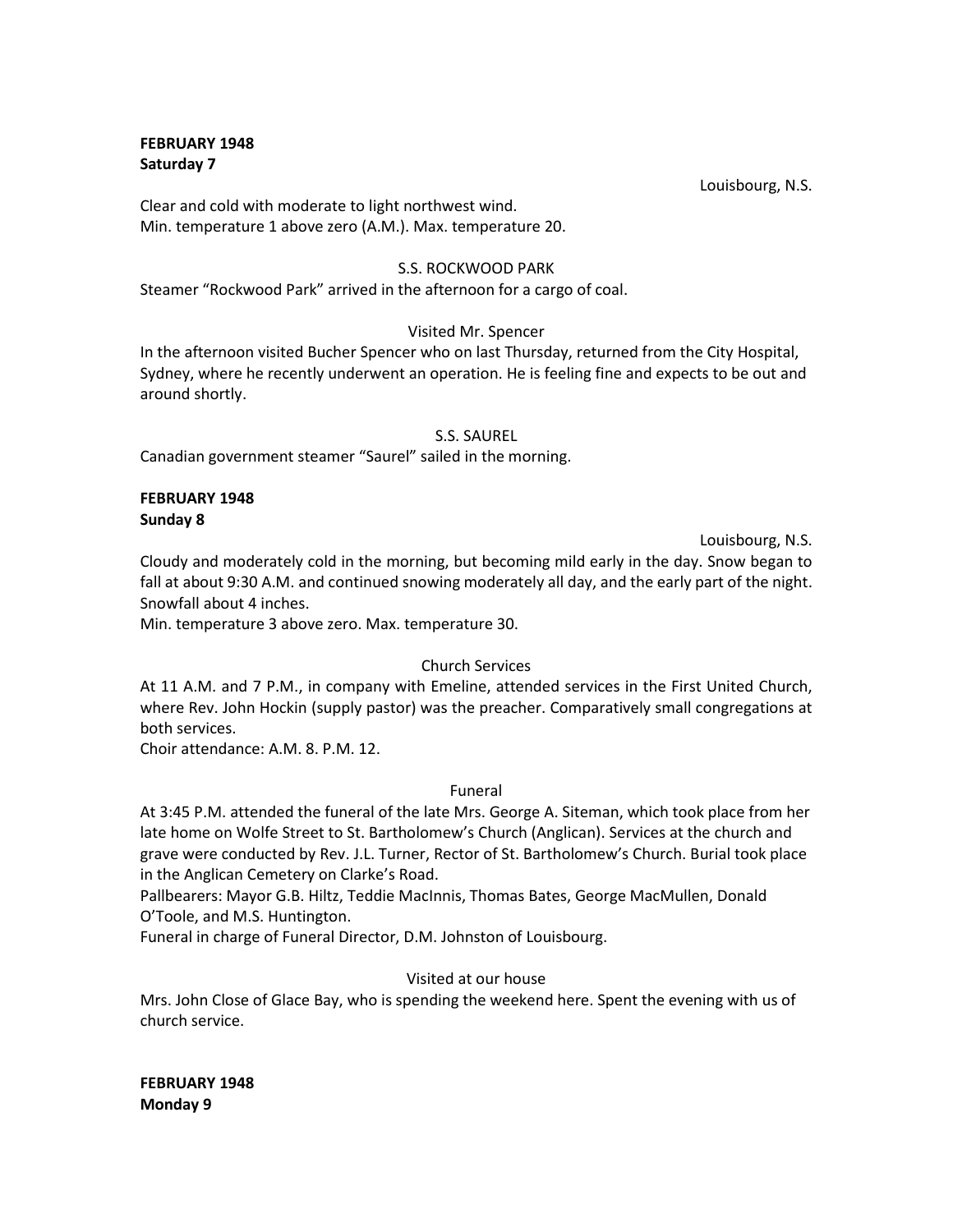#### Louisbourg, N.S.

Clear and cold with strong northwest wind, which moderated in the evening, to light. Very blustery during the greater part of the day.

Min. temperature 7 A.M. 3 above zero, P.M. 7 below. Max. temperature, early A.M., 28. Snow of yesterday, drifted in to breaks by today's high wind.

#### S.S. ROCKWOOD PARK

Steamer "Rockwood Park" sailed in the afternoon with a cargo of coal.

## SNOW PLOUGH

Provincial highway snow plough passed through town in the afternoon, both coming and going, and in so doing cleared the snow from Main Street.

#### **FEBRUARY 1948 Tuesday 10**

Louisbourg, N.S.

Remarkably clear and very cold with light to moderate northwest wind. Min. temperature (A.M.) 17 below zero, P.M. 7 below. Max. temperature for the day, which was the coldest for many years, 3 above of [blank].

# S.S. SAINT MALO

Steamer "Saint Malo", Capt. Ben Pope, arrived in the afternoon for a cargo of coal.

## **FEBRUARY 1948 Wednesday 11**

#### Louisbourg, N.S.

Clear and cold with light northwest wind which shifted to west and increased to moderate. Min. temperature 9 below zero (A.M.). Max. temperature 18.

## S.S. LA PETITE HERMINE

Steamer "La Petite Hermine" (formerly Kelowona Park). Arrived in the afternoon for a cargo of coal.

### **FEBRUARY 1948 Thursday 12**

Louisbourg, N.S.

Snowed moderately until shortly before noon, with light southwest wind. Cleared shortly after noon, wind shifting to northwest and increasing to fresh. Snowfall about 2 inches. Min. temperature (P.M.) 10. Max. temperature 35.

## S.S. ST. MALO

Steamer "St. Malo", Capt. Ben Pope, sailed in the morning with a cargo of coal.

## S.S. LA GRANDE HERMINE

Steamer "La Grande Hermine" arrived in the early part of the night for a cargo of coal. This ship was formerly the "Rockwood Park".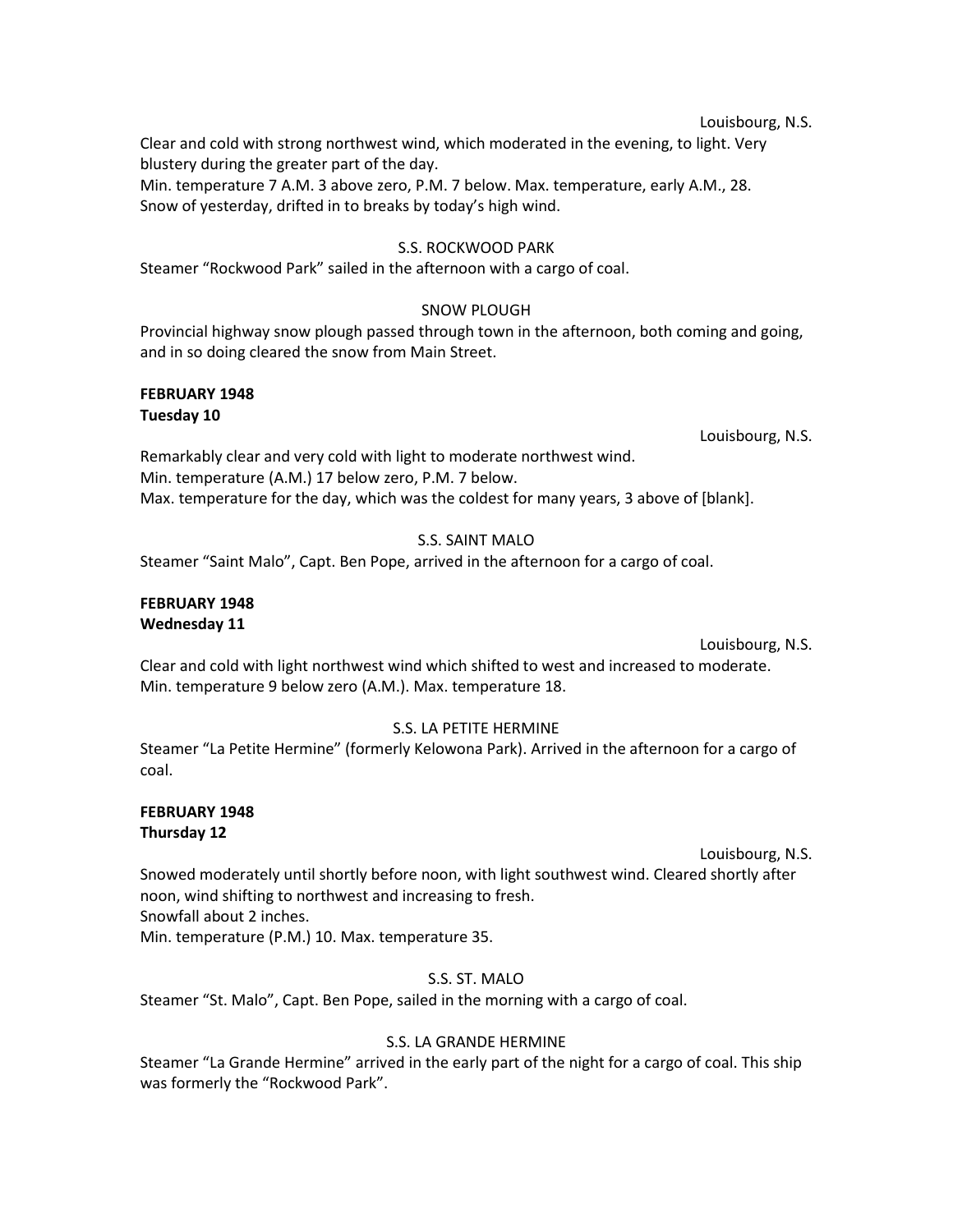## **FEBRUARY 1948 Friday 13**

Clear and moderately cool with light to moderate northwest wind. Min. temperature 3. Max. temperature 16.

## S.S. KELTIC

Newfoundland steamer "Keltic" arrived in the morning for a cargo of coal.

# S.S. SAUREL

Canadian government steamer "Saurel" arrived in the morning.

# S.S. GRENADIER

Ocean-going tug, "Grenadier" arrived in the evening.

# **FEBRUARY 1948 Saturday 14**

Louisbourg, N.S.

Snow storm in the early morning which was followed by rain at about 8:30 A.M. Rain continued, except for short periods, all day and late into the night. Fresh south wind shifting to southwest early in the day.

Snowfall: at least 4 inches. Rainfall 1 ¾ inch.

Min. temperature 16 (A.M.). Max. temperature 43.

# S.S. LA GRANDE HERMINE

Steamer "La Grande Hermine" sailed in the morning with a cargo of coal.

## Bus Service Interrupted

No 4:30 P.M. or 11:30 P.M. bus from Sydney today owing to the slippery condition of the highway.

# **FEBRUARY 1948 Sunday 15**

Louisbourg, N.S.

Clear and cold with strong northwest wind, at times reaching gale force; particularly during the early part of the night. Snow squalls during the evening and night. Very unpleasant, both day and night.

Min. temperature (4 P.M.) 4 below zero.

Streets very slippery and dangerous to both pedestrians and motorists.

# Church Services

At 11 A.M. and 7 P.M., in company with Emeline, attended services in the First United Church, where Rev. John Hockin (supply pastor) was the preacher. Small congregations at both services: about 40 in number.

Choir attendance: A.M. 9 P.M. 10.

## S.S. INVERNESS COUNTY

Louisbourg, N.S.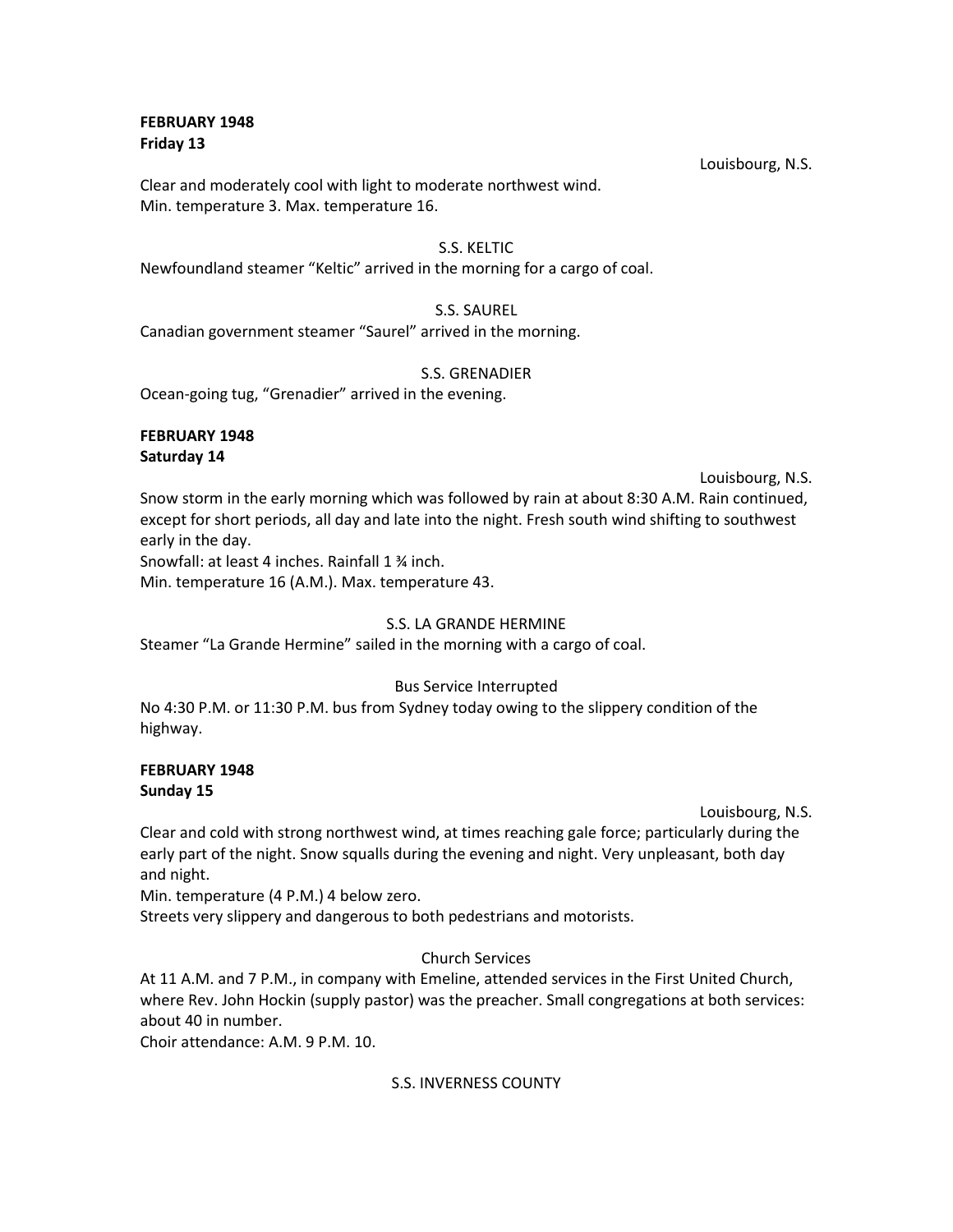Steamer "Inverness County" arrived at 2 P.M. for a cargo of coal, and docked on east side of the coal pier.

#### **FEBRUARY 1948 Monday 16**

Louisbourg, N.S.

Northwest gale of last night moderated in the early morning. Clear and cold during the entire day, with moderate to fresh northwest wind.

Min. temperature (A.M.) 4 below zero. Max. temperature 11.

# S.S. LA PETITE HERMINE

Steamer "La Petite Hermine", Capt. Guy, arrived in the forenoon and docked on the west side of the coal pier, and began loading a cargo of coal.

# S.S. Louisbourg

Steamer "Louisbourg" arrived in the forenoon for a cargo of coal, and anchored in the stream.

#### **FEBRUARY 1948 Tuesday 17**

Louisbourg, N.S.

Moderately cold in the early morning, but becoming mild early in the day. Cloudy with fresh to strong southwest wind. A fall of about 1 inch of snow during the forenoon which was: followed by light rain beginning at about 1 P.M. and continuing until late at night. Rainfall: 5/8 inch. Streets and highways very slippery.

Min. temperature (early A.M.) 3. Max. temperature 35.

## **FEBRUARY 1948 Wednesday 18**

Louisbourg, N.S. Clear and mild with light to moderate northwest wind, which increased to fresh in the early part of the night and later in the night to gale force, accompanied by snow squalls. Light snow in the evening. Snowfall; about 2 inches.

Min. temperature (P.M.) 22. Max. temperature 37.

# S.S. KELTIC

Steamer "Keltic" sailed at about 8 A.M. with a cargo of coal.

# S.S. LA PATITE HERMINE

Steamer "La Petite Hermine" sailed last night or early this morning with a cargo of coal. This steamer, the former KELOWNA PARK is in command of Capt. Guy.

S.S. SAUREL

Canadian government steamer "Saurell", Capt. Pool, arrived at about 1 P.M.

# Old Anchor

The "Saurel" while here a few days ago, raised an old anchor from the bottom of Louisbourg harbour, while in the act of hoisting her own anchor.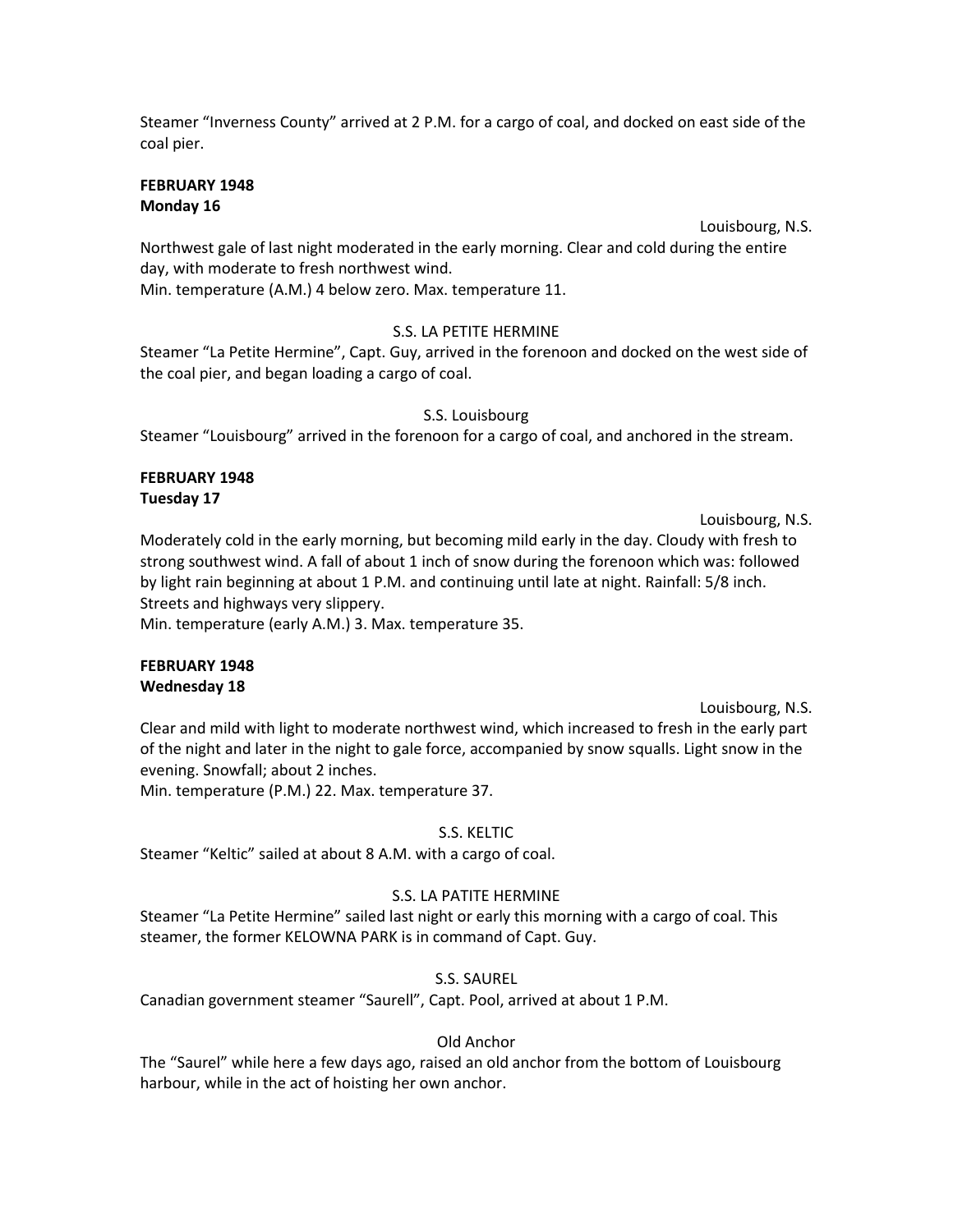## S.S. LA GRANDEHERMINE

Steamer La Grande Hermine arrived in the evening for a cargo of coal and anchored in the stream.

## Old Anchor

In the afternoon I visited the C.G.S. "Saurel" and took measurements of the old anchor that was raised a few days ago from the bottom of Louisbourg harbour. Dimensions as follows: Length of shank: 17 ft. 5 inches. Length of arms from point to point 14 ft. Width of flakes: 32 inches, width of ring 32 inches.

## **FEBRUARY 1948 Thursday 19**

Louisbourg, N.S.

Clear and moderately cold with moderate to fresh northwest wind which moderated to light in the evening.

Min. temperature 7 (A.M.). Max. temperature 23.

# S.S. LA GRANDE HERMINE

Steamer "La Grande Hermine" which arrived here yesterday evening, sailed for North Sydney in the morning rather then wait for several days for a coal cargo, which she intended loading at this port.

# S.S. SAUREL

Canadian government steamer "Saurel", Capt. Pool, sailed for North Sydney at about noon today.

# Brotherhood Banquet

At 6:30 P.M. attended the annual meeting and banquet of the Brotherhood of the First United Church, which was held in Calvin Hall with the President, Edison Skinner presiding. About fifty sat down to the tables. Rev. J.T. Turner, pastor of St. Bartholomew's Anglican Church, was the guest speaker. His subject was the Chaplain service in the Canadian Army during the second world war, in which he served. The supper was served by the ladies of the MacMillan Club of the First United Church. Toast to the ladies was proposed by Rev. John Hockin, (supply pastor) of the First United Church, and responded to by Mrs. D.J. MacIntyre. M.S. Huntington on behalf of the Brotherhood extended thanks to Rev. Mr. Turner for his address. Other speakers were: Mayor G.B. Hiltz and Rev. K. Georges, who were guests of the Brotherhood. A.W. Stacey and Edward Levy also gave short addresses.

The banquet was a success and apparently greatly enjoyed by all who were present.

# Death of David Townsend

David Townsend was found dead in home this evening by Alex. Bryan and Claude O'Hara. He was at work yesterday but was not seen around today. Bryan and O'Hara went to investigate and found him dead in bed where he evidently died in his sleep. He lived alone. Mr. Townsend, who was about 60 years of age, is survived one brother, Cleveland, and one sister, Mrs. Hunter (Ida) both living in Sydney.

**FEBRUARY 1948 Friday 20**

Louisbourg, N.S.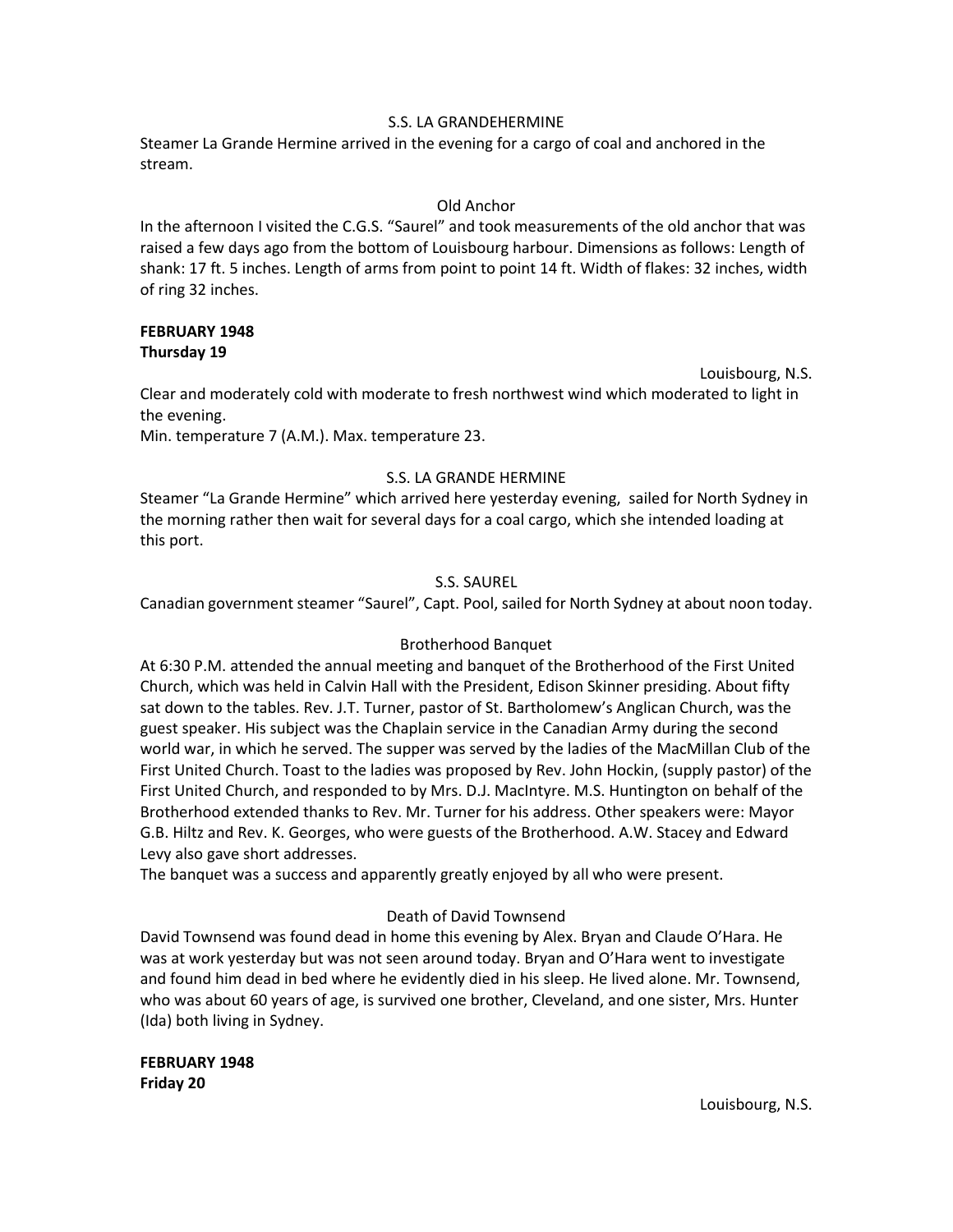Cloudy and mild with light southwest wind. Light intermittent showers continuing all day and the early part of the night. Rainfall: about ½ inch. Min. temperature 12. Max. temperature 36.

## S.S. SAINT MALO

Steamer "Saint Malo" arrived in the morning for a cargo of coal, and anchored in the stream.

## S.S. WABANA

Steamer "Wabana" arrived at noon with part cargo of brick to be discharged at this port. She docked on the east side of the freight wharf and began discharging cargo in the evening.

#### **FEBRUARY 1948 Saturday 21**

Louisbourg, N.S.

Clear and moderately cold with light to moderate variable winds. Mostly northeast. Min. temperature 12. Max. temperature 34.

## S.S. LOUISBOURG

Steamer Louisbourg sailed in the early morning with a cargo of coal.

# S.S. SAINT MALO

Steamer "Saint Malo", Capt. Ben. Pope, docked and began loading a cargo of coal.

## S.S. SAUREL

Canadian government steamer "Saurel" arrived and docked at the government wharf.

## S.S. LA PETITE HERMINE

Steamer "La Grande Hermine" arrived for a cargo of coal, and anchored in the stream.

## Funeral

At 3 P.M. attended the funeral of the late David Townsend which took place from Johnston's Funeral Parlor, to St. Bartholomew's Church. Services at the church and grave were conducted by Rev. J.T. Turner, Rector of St. Bartholomew's Anglican Church. Burial took place in the Anglican cemetery on Clarke's Road.

Funeral in charge of D.M. Johnston, Funeral Director of this town.

## **FEBRUARY 1948 Sunday 22**

Louisbourg, N.S.

Cloudy and moderately cold with moderate to fresh northeast wind. Light snow squalls in the late afternoon.

Snow began to fall at about 7:30 P.M. and continued during the night. Min. temperature 10. Max. temperature 22.

At 11 A.M. and 7 P.M., in company with Emeline, attended services in the First United Church where Rev. John Hockin, (supply pastor) was the preacher. Choir attendance: A.M. 9. P.M. 14.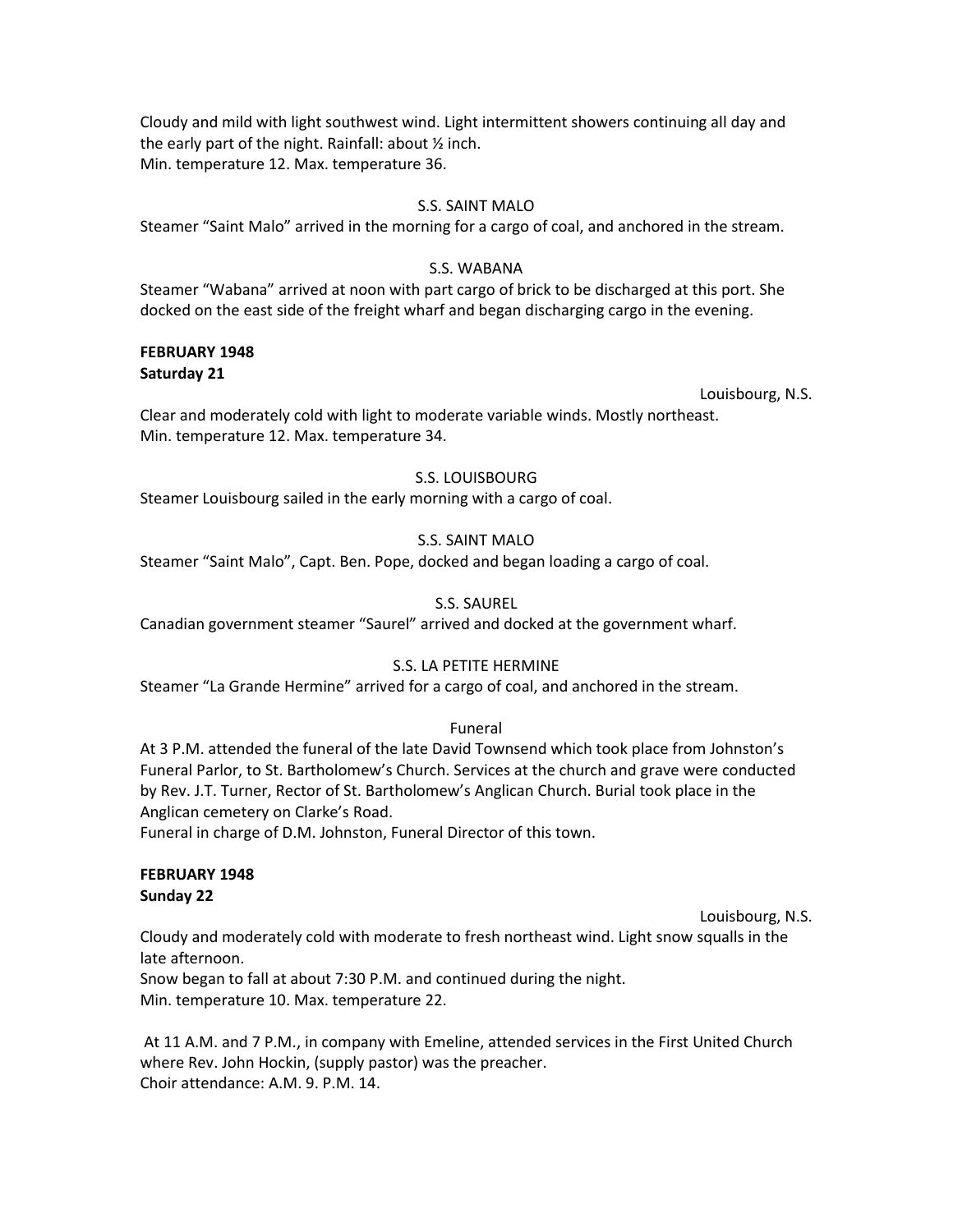Male quartette composed of Edison Skinner, Arthur MacQueen, Alex. and D.F. Nicholson, rendered a selection at the evening service.

### **FEBRUARY 1948 Monday 23**

Louisbourg, N.S.

Snow squalls and drifting snow lasting all day, and late into the night. Strong northeast and north winds at times reaching gale force. A very disagreeable day. Snowfall of last night and today, at least 5 inches. Clear and moonlight during the night with wind continuing strong. Min. temperature (P.M.) 7. Max. temperature 20.

# Congregational Meeting

At 7:30 P.M., in company with Emeline, attended a meeting of the congregation of the First United Church, with Rev. Frank MacLean, interim moderator of this congregation presiding. After a short devotional period conducted by Rev. John Hockin (supply pastor), M.S. Huntington was on motion elected secretary of the meeting who at the beginning of the meeting read the minutes of a special meeting of the congregation held on October 26, 1947, when a committee consisting of William Stewart, Arthur M. Townsend and Edison Skinner were appointed for the purpose of obtaining a minister to succeed Rev. E.E. Ashley, and to procure a supply pastor to take charge of the congregation until such time as a permanent minister could be obtained.

## **FEBRUARY 1948 Tuesday 24**

Louisbourg, N.S.

Cold, and remarkably clear, with strong north wind which moderated to light in the evening. Min. temperature (A.M. and P.M.) 5. Max. temperature 17.

# S.S. SAINT MALO

Steamer "Saint Malo" sailed in the early morning, with a cargo of coal.

# S.S. LA GRAND HERMINE

Steamer "La Grand Hermine" is in port for the purpose of loading a cargo of coal.

#### **FEBRUARY 1948 Wednesday 25**

Louisbourg, N.S.

Cloudy. Snow began to fall at about 11:30 A.M. Snow continued to fall, moderately during the remainder of the day and late into the night. Snowfall about 5 inches. Fresh to strong southwest wind.

Min. temperature (A.M.) 1 below zero. Max. temperature 29.

# S.S. WABANA

Steamer "Wabana" which arrived here on the 20<sup>th</sup> with about 900 tons of brick on board, has finished discharging, and today began loading a cargo of coal.

# S.S. INVERNESS COUNTY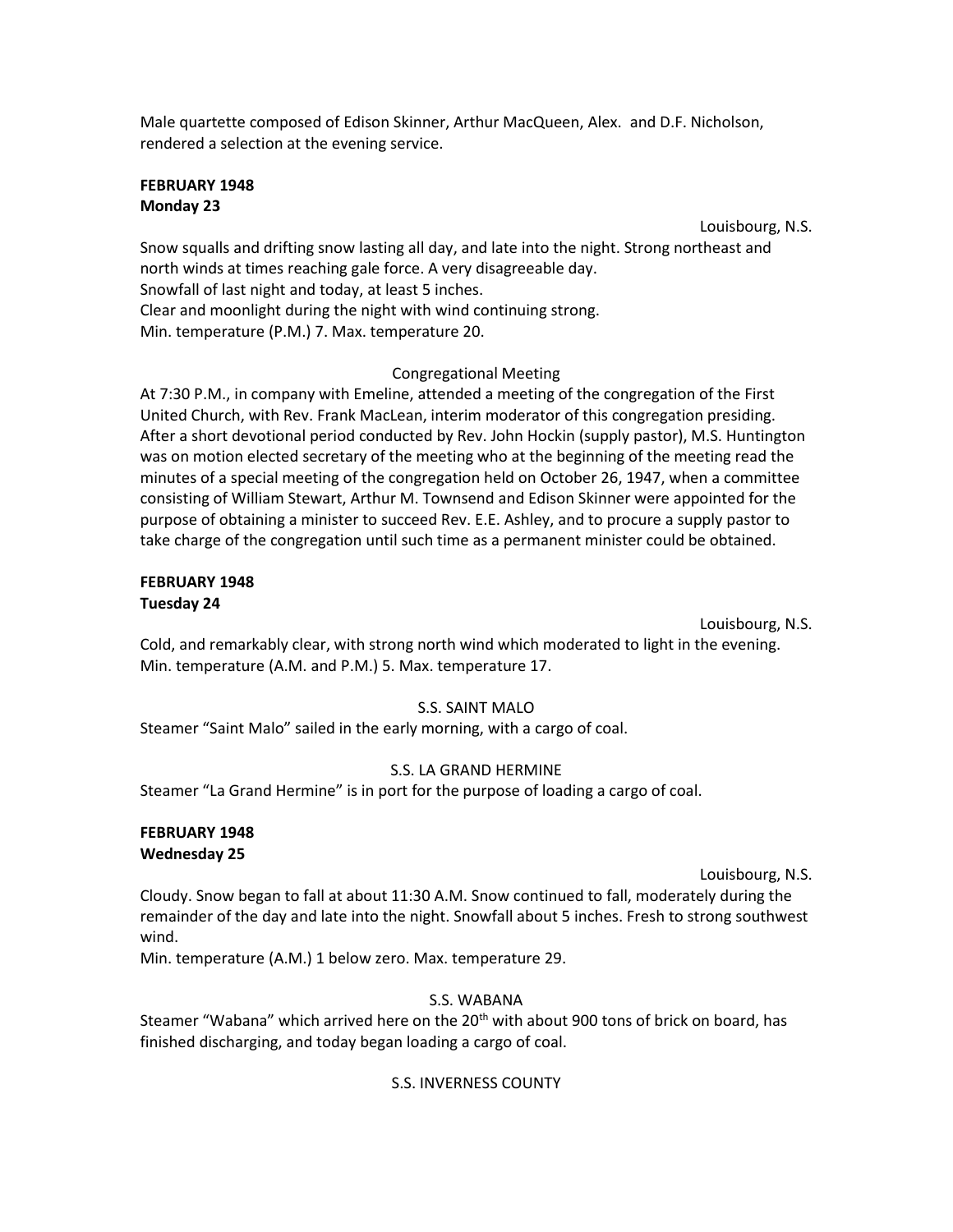Steamer "Inverness County" which arrived here on the  $15<sup>th</sup>$  for a cargo of coke, finished loading last night. She has on board about 6000 tons.

### S.S. KELTIC

Newfoundland steamer "Keltic" arrived for a cargo of coal.

#### Choir Practice

At 8 P.M., in company with Emeline, attended and conducted, choir practice in the First United Church. 8 persons present.

### **FEBRUARY 1948 Thursday 26**

Louisbourg, N.S.

Clear and moderately cold with light to moderate west and northwest winds. Min. temperature (P.M.) 10. Max. temperature 30.

#### S.S. INVERNESS COUNTY

Steamer "Inverness County" sailed in the morning for [blank] with a cargo of coke; about 6000 tons.

#### S.S. CABOT STRAIT

Newfoundland, passenger, mail and freight steamer, "Cabot Strait" arrived at about 10 P.M. from Port-au-Basque, Newfoundland. This boat usually runs between North Sydney and Port-au-Basque, but had to come here this trip owing to drift ice off the port of North Sydney. This is the first trip of this new boat to this port and the first Newfoundland passenger and mail boat to come here this season. The Cabot Strait went into commission in August 1947.

#### **FEBRUARY 1948 Friday 27**

Louisbourg, N.S.

Clear and moderately cold with moderate north and northeast winds. Min. temperature 7. Max. temperature 24.

#### S.S. WABANA

Steamer "Wabana" sailed in the morning for St. John, New Brunswick, with a cargo of about 9000 tons of coal.

## S.S. SAINT MALO

Steamer "Saint Malo" arrived in the forenoon for a cargo of coal, and anchored in the stream.

## Board of Stewards

At 8 P.M., attended the annual meeting of the Board of Stewards of the First United Church, which was held at the home of Edison Skinner Chairman of the board. Those present were: Edison Skinner, Oscar Harris, (secretary), Charles Bagnall, John H. Skinner, William Hilchie, Edward Levy and M.S. Huntington. Edison Skinner and Oscar Harris were re-elected as Chairman and Secretary, respectively, for the ensuing year.

#### **FEBRUARY 1948**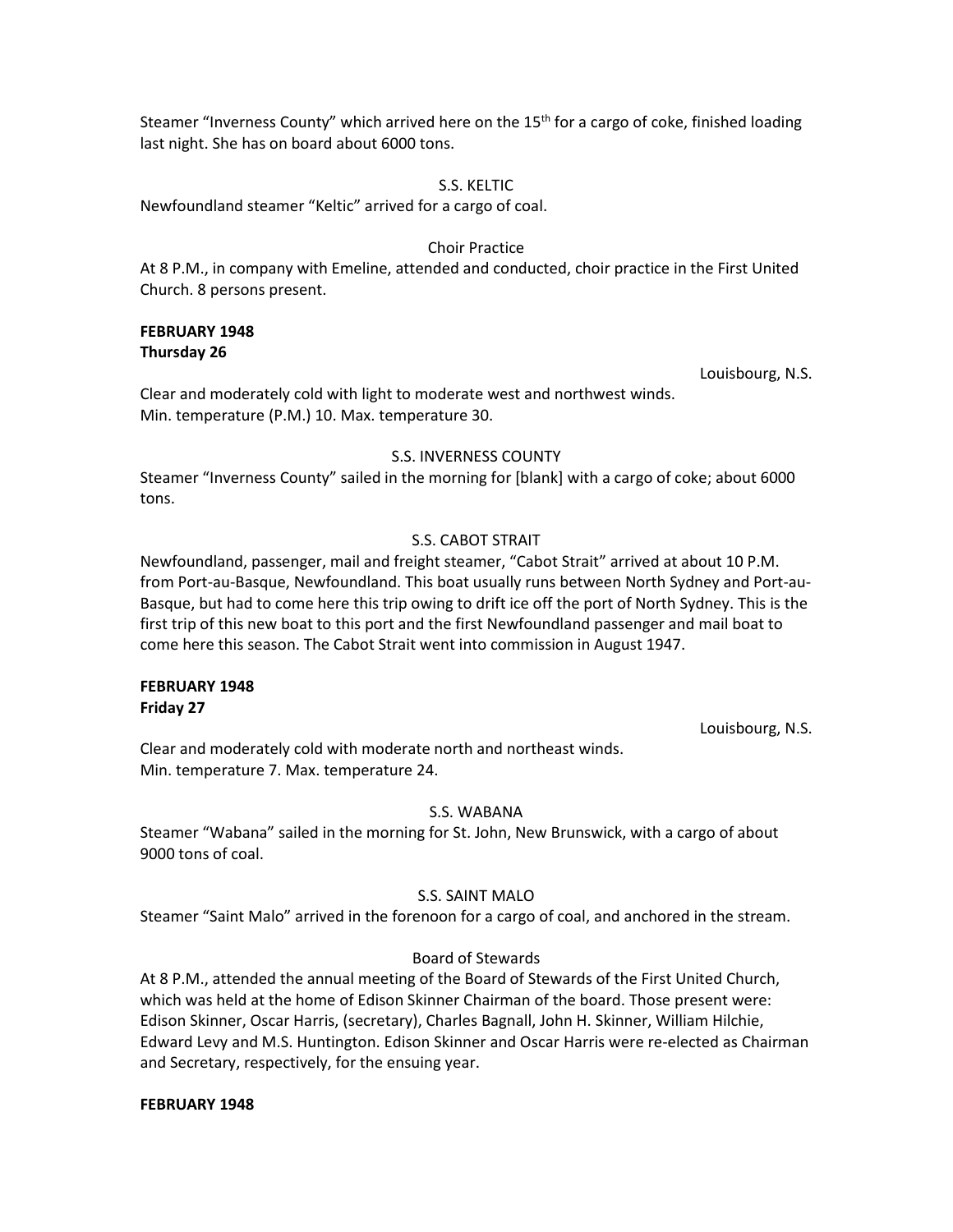#### **Saturday 28**

Louisbourg, N.S.

Clear and cold with light to moderate winds varying from north to northeast. Min. temperature 1. Max. temperature 18.

# S.S. CABOT STRAIT

Newfoundland steamer "Cabot Strait" sailed at about 6 A.M. with passengers, mails and freight, for Port-au-Basque, Newfoundland.

## S.S. LA GRANDE HERMINE

Steamer "La Grande Hermine", Capt. Stewart, sailed in the morning with a cargo of coal.

#### S.S. SAUREL

Canadian government steamer "Saurel" arrived in the early morning.

## **FEBRUARY 1948 Sunday 29**

#### Louisbourg, N.S.

Cold and partly clear with moderate to fresh northeast and north-northeast winds. Very chilly. Min. temperature (A.M.) 2 below zero. Max. temperature 13. Light snow squalls during the night.

## Church Services

At 11 A.M. and 7 P.M., in company with Emeline, attended services in the First United Church, where Rev. John Hockin (supply pastor) was the preacher. Small congregations at both services. Choir attendance: A.M. 10, P.M. 12.

## S.S. CABOT STRAIT

Newfoundland steamer, "Cabot Strait" arrived at about 6 P.M., with passengers, mails and freight from Port-au-Basque Nfld.

This is the 2<sup>nd</sup> trip of this boat to Louisbourg, this season.

## S.S. SAUREL

Canadian government steamer "Saurel" sailed.

Temperatures, Snowfall, Rainfall for this month. On ten days the temperature dropped below the zero mark. The lowest temperature was on the  $10<sup>th</sup>$  when the reading was 17 below. The lowest for many years. Weather generally cold throughout the month.

Snowfall: 19 inches.

Rainfall: 3 1/8 inches. Max. temperature on the  $14<sup>th</sup>$ , 43 degrees.

## Death of Samuel Fiander

The death of Samuel Fiander, a former resident of Louisbourg occurred at the General Hospital, New Waterford N.S. He was a son of the late Mr. and Mrs. Abram Fiander formerly of Lousiburg. He was 71 years of age and is survived by his wife and one step-son, Matt. Dickson. He is also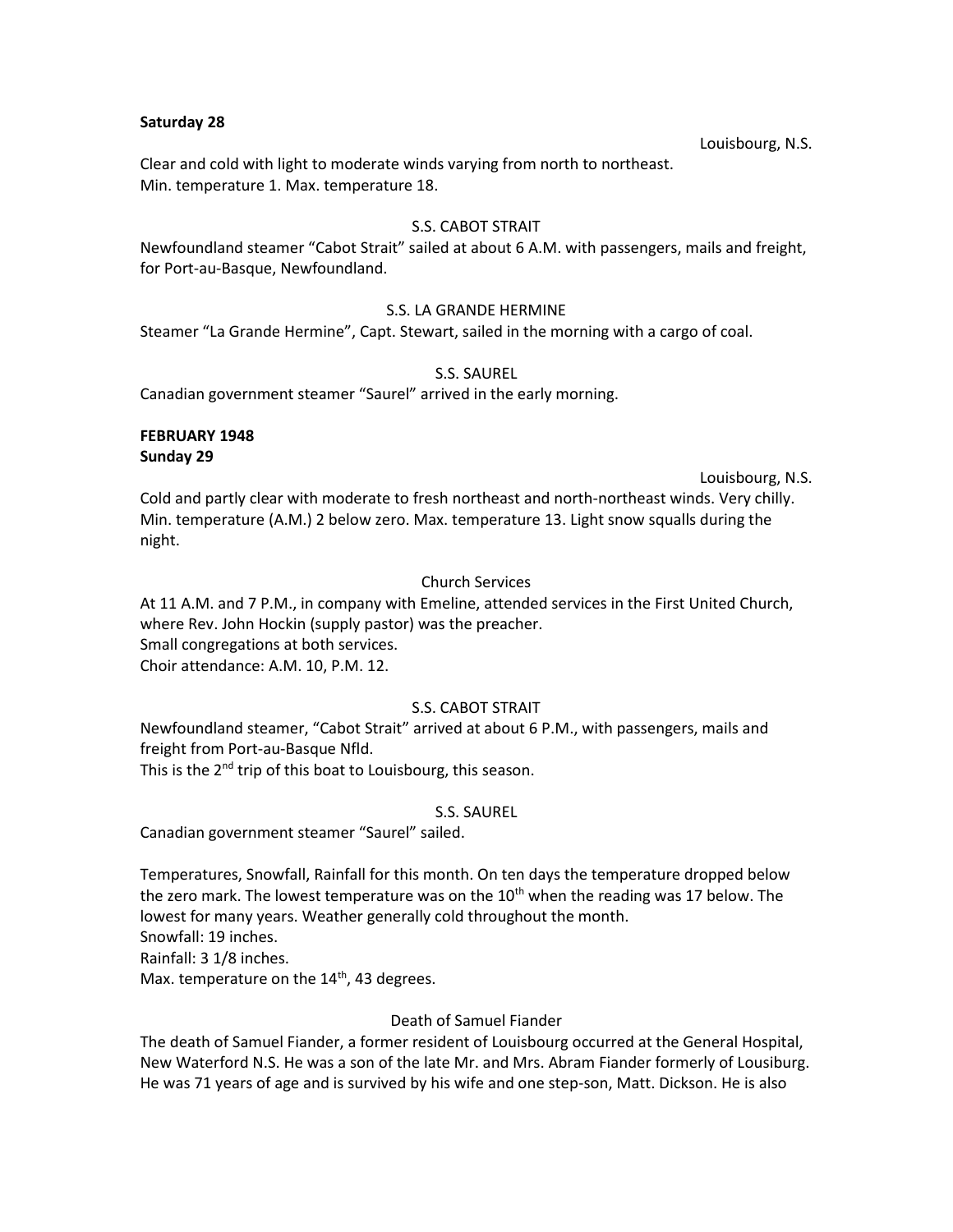survived by three brothers: Charles, Louisbourg, Murray, Boston Mass. and Thomas at Glace Bay, N.S.

## **MARCH 1948 Monday 1**

Louisbourg, N.S.

Cold, and remarkably clear with northerly gale. Very chilly wind moderated in the evening. Min. temperature (A.M. and P.M.) 2 below zero. Max. temperature 12.

# S.S. SAINT MALO

Steamer "Saint Malo" sailed with a cargo of coal.

## S.S. PETITE HERMINE

Steamer "La Petite Hermine" arrived for a cargo of coal.

## S.S. SAUREL

Canadian government steamer "Saurel" arrived last night, and sailed this afternoon.

# S.S. CABOT STRAIT

Newfoundland steamer "Cabot Strait" sailed in the evening with passengers, mails and freight for Port-au-Basque Nfld.

#### **MARCH 1948 Tuesday 2**

Louisbourg, N.S.

Clear and moderately cold with moderate northerly wind which shifted to southwest in the early afternoon, becoming variable.

Min. temperature (A.M.) 6 below zero. Max. temperature 24.

## S.S. GRENADIER

Tug "Grenadier" which has been here since February 13, sailed in the forenoon to the assistance of a steamer in distress.

## S.S. LA GRANDE HERMINE

Steamer "La Grande Hermine" arrived in the evening for a cargo of coal.

# **MARCH 1948 Wednesday 3**

Louisbourg, N.S.

Cloudy and moderately cold with moderate to fresh winds, varying from northeast to southeast and back again to snowing moderately until late in the afternoon. Cleared during the early part of the night.

Snowfall about 3 inches.

Min. temperature 2. Max. temperature 22.

# S.S. LA PETITE HERMINE

Steamer "La Petite Hermine" sailed in the morning with a cargo of coal.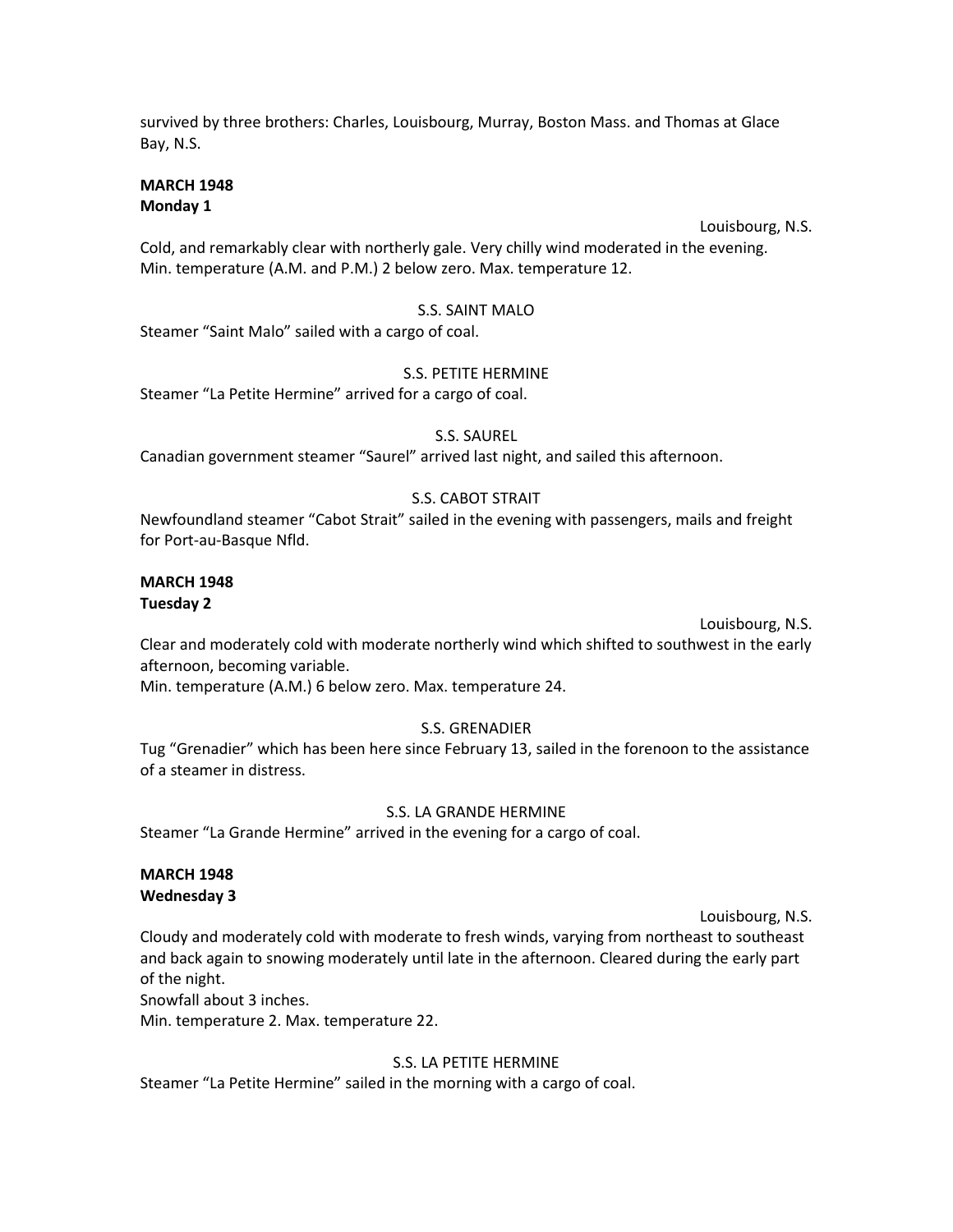### S.S. LIVERPOOL PACKET

Steamer "Liverpool Packet" arrived last night or early this morning for a cargo of coal.

## Choir Practice

At 8 P.M., in company with Emeline, attended and conducted choir practice in the First United Church. 10 members present.

## Death of Mrs. Wentworth Spencer

The death of Mrs. Wentworth Spencer occurred today at her home on Blackett Glace Bay. She was about 75 years of age and is survived by her husband one son and three daughters. The son Gordon, Blackett Street Glace Bay. The daughters: (Myrtte) Mrs. Roy Sheppard, Louisbourg, (Hazel) Mrs. Fred Brewer, Glace Bay, (Florence) Mrs. Frank Brewer, Brookland Street Glace Bay.

## **MARCH 1948 Thursday 4**

Louisbourg, N.S.

Clear and moderately cold with light to moderate north to northeast wind. Min. temperature (A.M.) 3. Max. temperature 23.

# S.S. LA GRANDE HERMINE

Steamer "La Grande Hermine" sailed in the morning with a cargo of coal.

# S.S. RANDOM

Newfoundland steamer "Random" arrived shortly before noon for the purpose of loading a general cargo at this port.

#### **MARCH 1948 Friday 5**

#### Louisbourg, N.S.

Cold and mostly clear, becoming hazy in the afternoon. Strong northerly wind. At times reaching gale force. Light snow squalls in the late afternoon and evening, which provided snow for drifting. Very unpleasant for any one whose work compelled him to be out in the open. Min. temperature (A.M. and P.M.) 2 above zero. Max. temperature 17.

# S.S. LIVERPOOL PACKET

Steamer "Liverpool Packet" sailed in the morning with a cargo of coal.

# S.S. CABOT STRAIT

Newfoundland steamer "Cabot Strait" arrived last night with passengers, mails and freight from Port-au-Basque Nfld.

# S.S. GRENADIER

Tug "Grenadier" which sailed to the assistance of the British freighter "Stuart Prince", last Tuesday, arrived back in port this evening, without having contacted the distressed ship. Before the Grendadier reached her, she had made temporary repairs and sailed into Argentia Newfoundland, under her own power.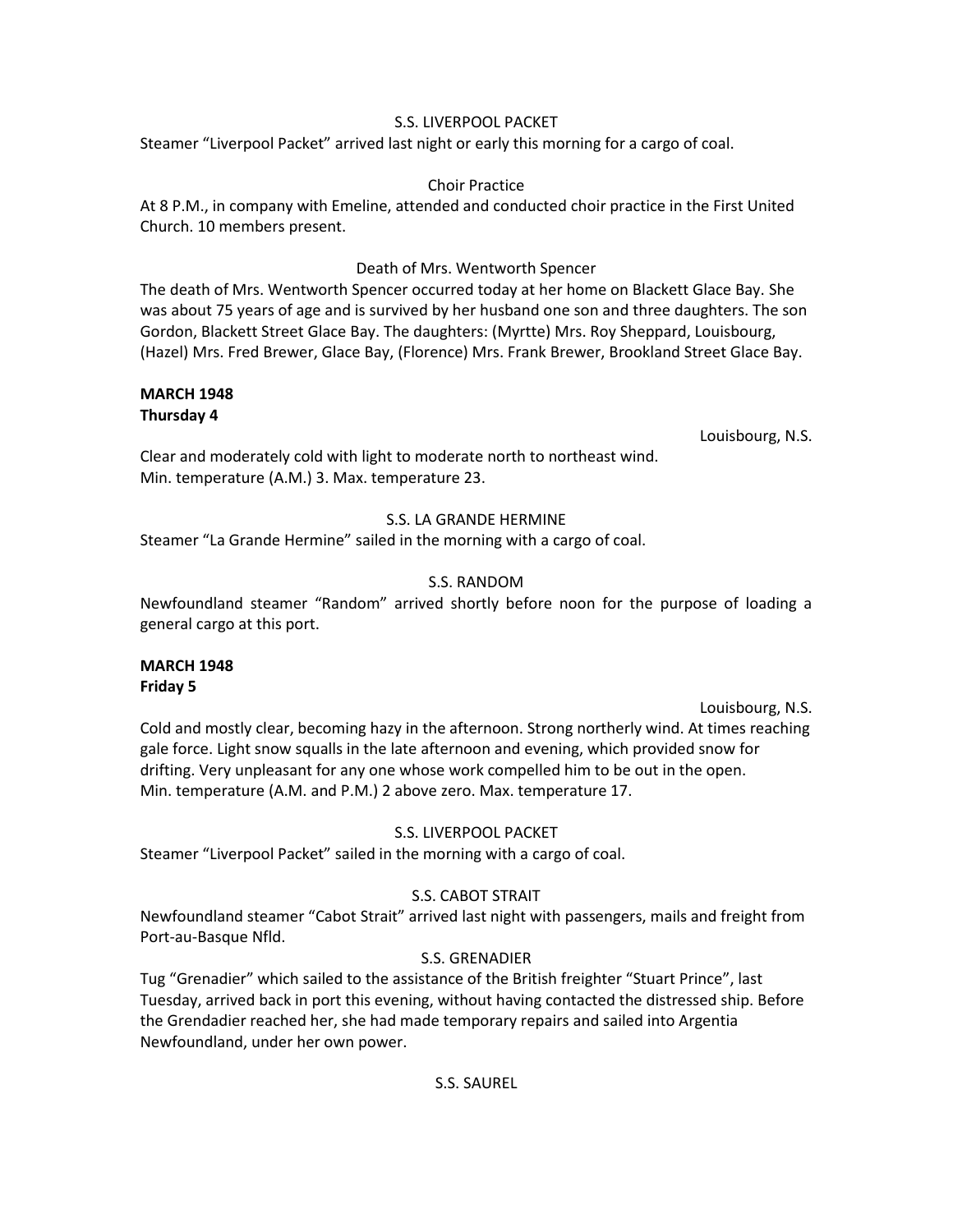Government steamer "Saurel", Capt. Poole, arrived here this evening, after being away from this port since last Monday.

# Meeting of Brotherhood

At 8 P.M. went to Calvin Hall for the purpose of attending a meeting of the First United Church Brotherhood. As there were very few present, owing to bad weather conditions, we dismissed without calling the meeting to order. About 10 persons present.

## **MARCH 1948 Saturday 6**

Louisbourg, N.S.

Cold, and remarkably clear, with fresh to strong northerly wind, moderating to light in the evening.

Min. temperature (A.M.) 5 below zero. Max. temperature 14.

# S.S. CABOT STRAIT

Newfoundland steamer "Cabot Strait" sailed at about 6:30 A.M. for Port-au-Basque Newfoundland, with passengers, mails and freight.

# S.S. GRENADIER

Ocean-going tug "Grenadier" sailed in the morning to the assistance of a steamer reported to be in distress about 200 miles east of Halifax. The ship in distress was the Honduran steamer "EVERAGA"

# S.S. SAUREL

Canadian government steamer "Saurel" (Icebreaker) sailed in the morning.

### **MARCH 1948 Sunday 7**

Louisbourg, N.S. Moderately cold and remarkably clear with moderate to light northwest wind. An ideal winter day.

Min. temperature (A.M.) 5. Max. temperature 26.

# Church Services

At 11 A.M. and 7 P.M., in company with Emeline, attended services in the First United Church, where Rev. John Hockin (supply pastor) was the preacher. Small attending in the morning, reasonably large in the evening.

Choir attendance: A.M. 11. M.M. 12.

## S.S. SAUREL

Canadian government steamer "Saurel", Capt. Poole, arrived from sea.

# S.S. CABOT STRAIT

Newfoundland passenger and mail steamer, "Cabot Strait" arrived in the evening from Port-au-Basque Nfld.

Taken in Tow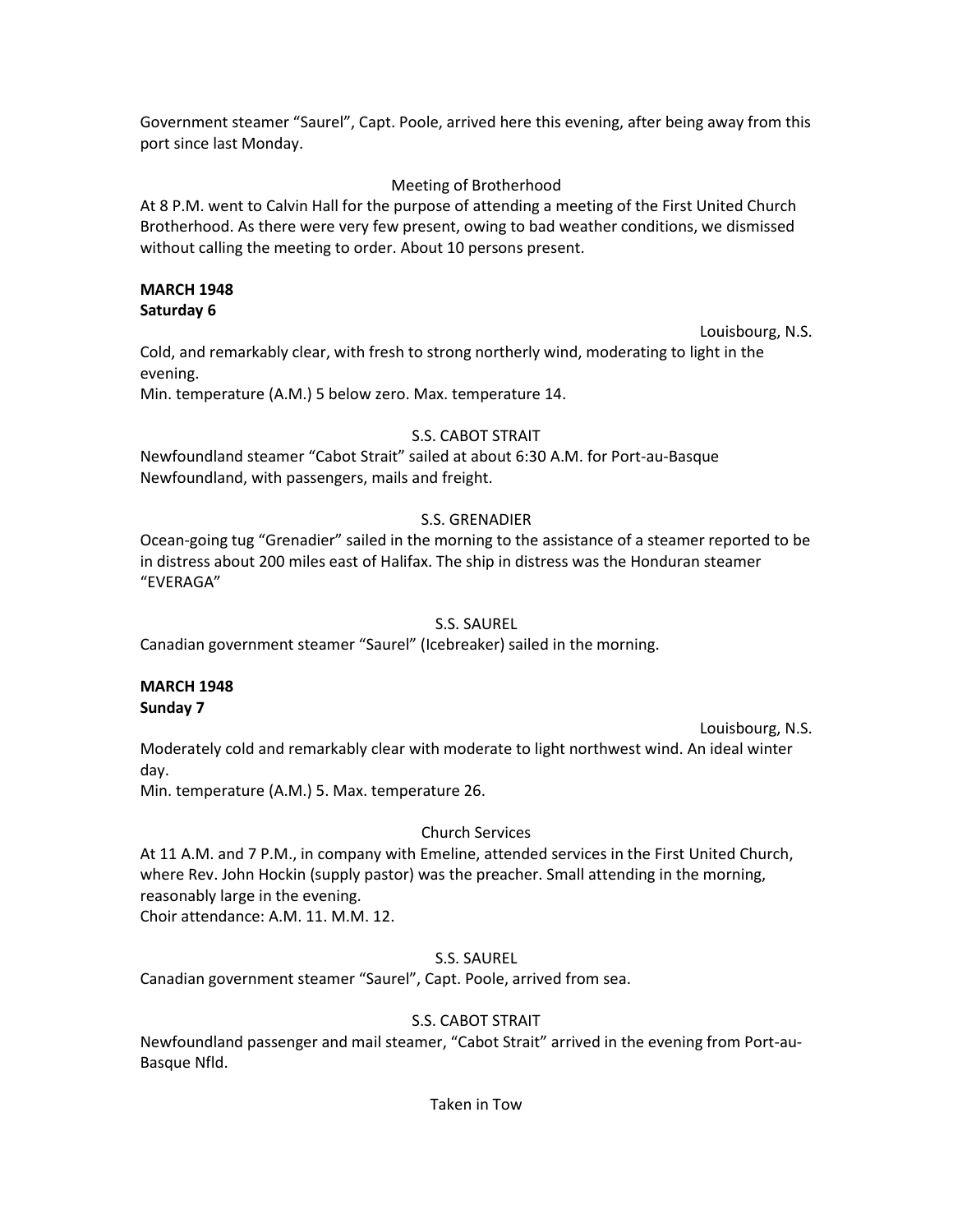Radio broadcast reported that the tug "Grenadier" which left here yesterday morning, had taken in tow the Honduran steamer "EVERAGA", about 150 miles east of Halifax and was heading for that port.

# **MARCH 1948 Monday 8**

Louisbourg, N.S.

Snow storm. Snow began to fall at about 6 A.M. and continued all day and late into the night. Moderate to fresh northeast wind increasing to strong in the early afternoon. Snow drifting and forming heavy banks. A most disagreeable day. Snowfall, 7 inches. Min. temperature 6. Max. temperature 20.

# GRENADIER REACHES HALIFAX

According to press reports of this date, the tug "Grenadier" which left here on last Saturday arrived at Halifax last night with the Hondoran steamer "Everagra" in tow. The "Everagra" is said to have been picked up by the Grenadier about 150 miles east of Halifax.

# Water Main Frozen

The water main on Warren Street, north of Main Street, was frozen today thus depriving the residents of this street, of their regular water supply. Efforts are being made by the Louisbourg Water Company to thaw out the pipe by electricity using current supplied by the Nova Scotia Power Commission. It is about 25 years since there was a similar occurrence on this street.

# **MARCH 1948 Tuesday 9**

Louisbourg, N.S.

Clear and moderately cold with light to moderate northwest wind. An ideal winter day. Min. temperature 5. Max. temperature 26.

# S.S. CABOT STRAIT

Newfoundland steamer, "Cabot Strait", sailed during the night, with passengers, mails and freight, for Port-au-Basque Nfld.

# **MARCH 1948 Wednesday 10**

Louisbourg, N.S.

Clear, but becoming cloudy in the early afternoon. Light winds mostly southwest. Min. temperature (A.M.) 5. Max. temperature 34.

# S.S. BACCALIEU

Newfoundland steamer "Baccalieu" arrived in the morning with passengers and freight from Newfoundland.

# S.S. KELTIC

Newfoundland steamer "Keltic" sailed in the afternoon

Church Services Choir Practice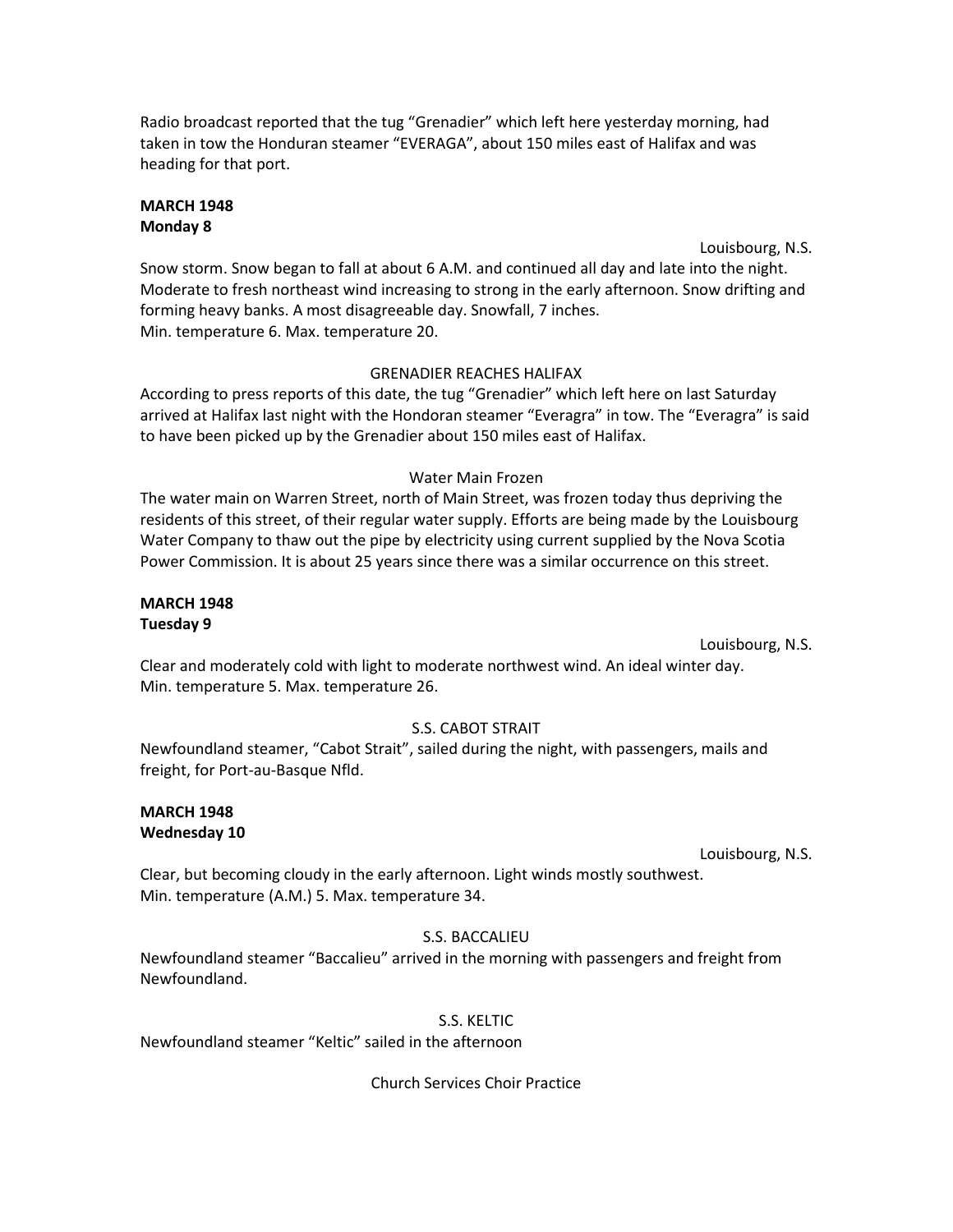At 11 A.M. and 7 P.M., in company with Emeline, attended services in the First United Church, where Rev. John Hockin, gave an address on the life of Christ, illustrated Lantern slides. At the close of the service, attended, and conducted choir practice.

# **MARCH 1948 Thursday 11**

Louisbourg, N.S.

Cloudy and mild with light variable winds, northeast in the evening and increasing. Snow began to fall at about 10 P.M.

Min. temperature 17. Max. temperature 38.

# S.S. BACCALIEU

Newfoundland steamer "Baccalieu" sailed in the morning with passengers and freight for Nfld.

# S.S. RANDOM

Newfoundland steamer "Random" sailed in the late afternoon with a full general cargo for Newfoundland.

# S.S. CABOT STRAIT

Newfoundland steamer "Cabot Strait" arrived at about 6 P.M. with passengers, mails and freight, from Port-au-Basque Nfld.

# Board of Trade Banquet

At 7 P.M. attended the annual Board of Trade Banquet and business meeting held in Tour Wong's restaurant. The following officers were elected for the ensuing year: President John MacDonald, Vice-President Neil Murphy, secretary: Gordon Cameron (re-elected). Treasurer: Arthur M. Townsend (re-elected).

# Water Service Resumed

The water service on Warren Street, which has been out of commission since last Monday as a result of a frozen main, began functioning at about 9:30 tonight. Since Monday the water company has been at work trying to thaw the ice out of the pipe by electric current. They were successful tonight, to the great relief of the residents in that part of the town.

### **MARCH 1948 Friday 12**

Louisbourg, N.S.

Light drizzle of snow which began last night lasted until about 10 A.M. Cleared at about noon. Clear sky during the afternoon and evening. Fresh to strong northeast wind shifting to north early in the afternoon. Snowfall of last night and today, about 3 inches. Min. temperature (P.M.) 4. Max. temperature 19.

# S.S. CABOT STRAIT

Newfoundland steamer "Cabot Strait" sailed during the night, with passengers, mails and freight for Port-au-Basque, Nfld.

# Death of Neil P. MacPherson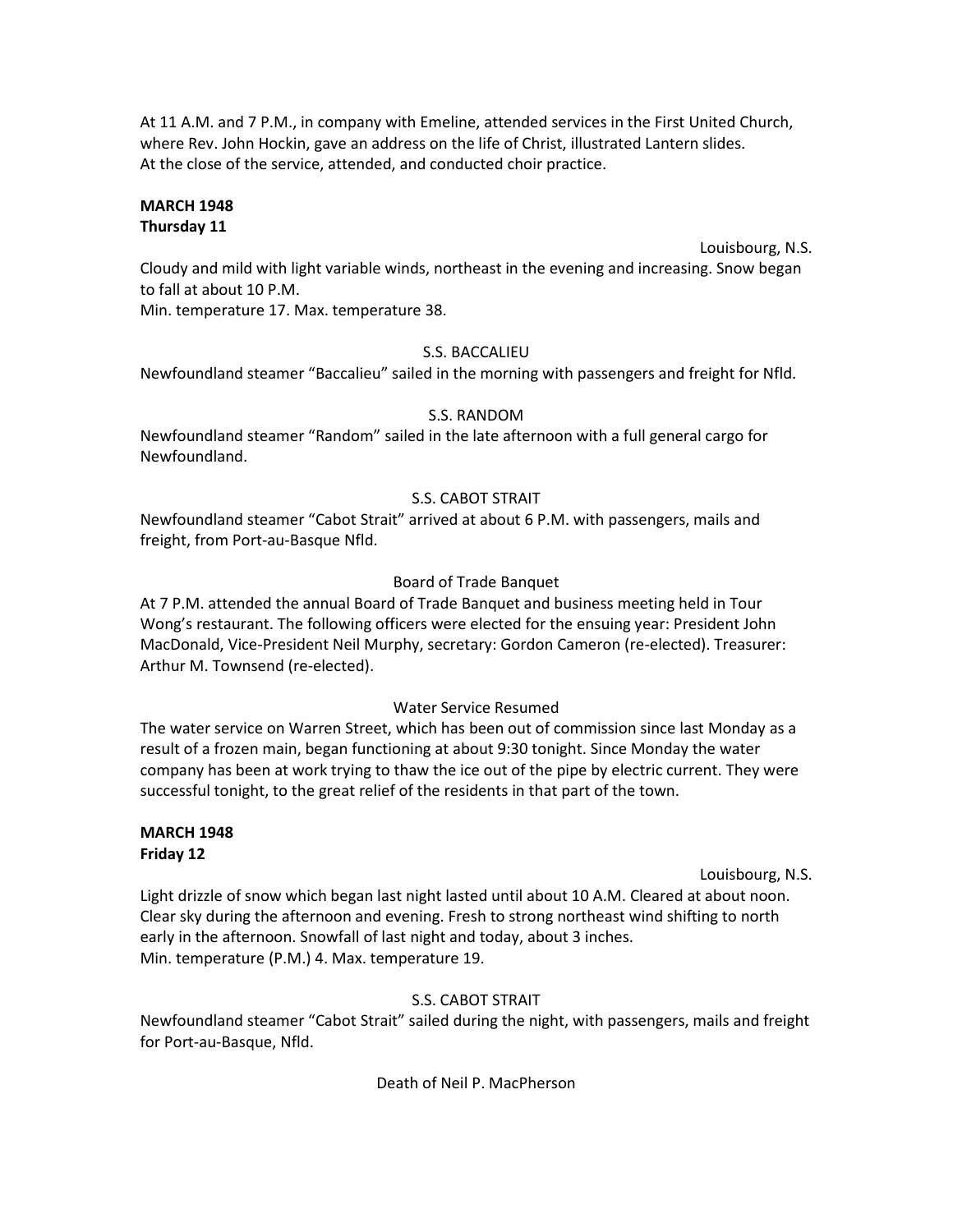The death of Neil P. MacPherson occurred today at his home, Whitney Pier, Sydney, following a general illness. He was 81 years of age and is survived by 3 sons and 1 daughter and 1 adopted daughter. The sons are Williard in Chicago, Emerson of the Sydney Police Force, Edward at Westmount, C.B. The daughter, Loretta, in Sydney, the adopted daughter in Vancouver. Mr. MacPherson was for forty years employed by the Dominion Coal Company. For a number of years, foreman shipper at the International Pier, Sydney as well as at Louisbourg during the winter months. He retired in 1939. He was a native of Marion Bridge, C.B.

### Death of Mrs. Hugh P. MacIntyre

The death occurred at Glace Bay, of Mrs. Hugh P. MacIntyre, after a long illness. She lived at Louisbourg for a number of years. After the death of her husband she removed to Glace Bay.

#### Home with Chicken Pox

Jane Huntington, my niece, had to remain home from school today, owing to having an attack of chicken pox. She is now in Grade Four, and this is the first day she was absent from school since she started in Grade One.

### **MARCH 1948 Saturday 13**

Louisbourg, N.S.

Clear and cold, becoming cloudy in the late afternoon. Moderate northerly wind, light and variable in the later part of the day.

Min. temperature (A.M.) 4 below zero. Max. temperature 20.

## S.S. GRENADIER

Tug "Grenadier" which sailed from here on the  $6<sup>th</sup>$ , returned this afternoon.

## Music Classes

Mrs. Ernest Bains has opened music classes here, beginning last evening. She is no stranger in this town as she taught classes here for several years, ending in June 1946. She has classes in both piano and voice. My niece, Jane Huntington, is one of her pupils in both piano, and voice. She was also one of Mrs. Bains pupils, when she taught here in 1946.

## Fish Plant Wharf Completed

The wharf for the proposed fish plant which has been in course of construction since early last spring, I understand was completed today.

#### **MARCH 1948 Sunday 14**

Louisbourg, N.S.

Clear and cold with light to moderate northwest and west winds. An ideal winter day. Min. temperature 1 below zero. Max. temperature 21.

#### Church Services

At 11 A.M. and 7 P.M., attended services in the First United Church, where Rev. John G. Hockins (supply pastor) was the preacher. Emeline accompanied me in the evening, but was not out in the morning.

Choir attendance: A.M. 13, P.M. 15.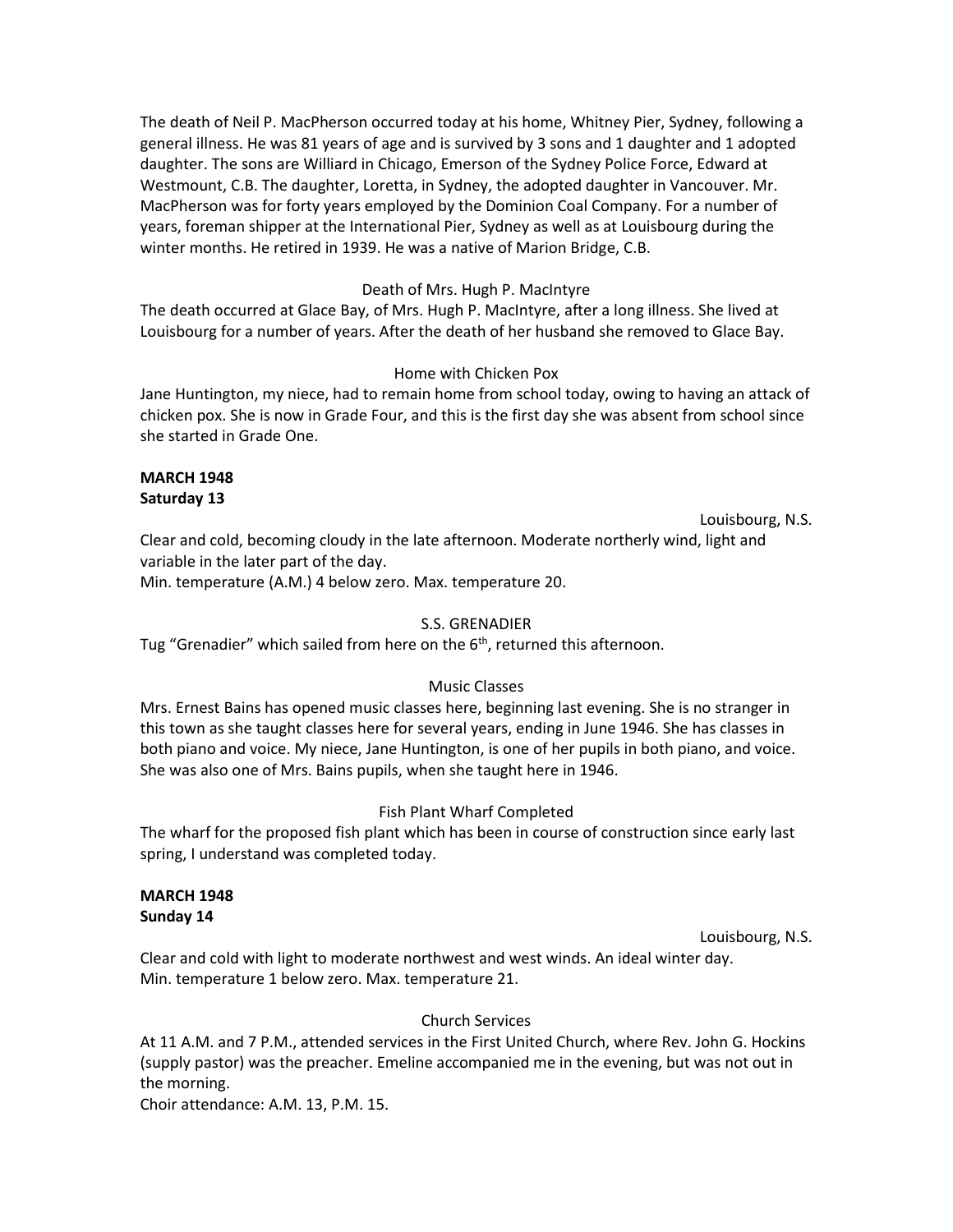### Leaves Louisbourg

Archibald J. MacDonald, engineer, who represented the government, during the construction of the wharf at Louisbourg, for the proposed fish plant, left here today: the wharf having been completed. Mr. MacDonald was a resident of this town for about one year.

#### **MARCH 1948 Monday 15**

Louisbourg, N.S. Clear and comparatively mild, becoming cloudy in the early afternoon. Moderate to fresh southwest wind.

Min. temperature 9. Max. temperature 32.

## S.S. SAUREL

Canadian government steamer "Saurel" sailed this morning, for North Sydney, I understand, for the purpose of breaking the ice barrier at the entrance of the harbour. The Saurel is now in command of Capt. Chouinard, who has returned to duty after being absent on sick leave.

## S.S. CABOT STRAIT

Newfoundland steamer "Cabot Strait" arrived at 10:30 P.M., with passengers, mails and freight from Port-au-Basques Nfld.; after trying to force her way through the ice to North Sydney.

## **MARCH 1948 Tuesday 16**

Louisbourg, N.S.

Cloudy and mild with rain that began in the early morning and lasted all day, with the exception of short periods. Moderate to strong southwest winds sometimes, reaching gale force during the night. Rainfall: 1 inch.

Min. temperature 31. Max. temperature 38. Streets very slippery with snow melting rapidly.

## S.S. SAUREL

Canadian government steamer "Saurel", Capt. Chouinard, arrived this morning from off North Sydney where she failed to break the heavy ice barrier at the entrance to the harbour.

# **MARCH 1948 Wednesday 17**

Louisbourg, N.S.

Cloudy, mild and showery with moderate to fresh southwest wind which shifted to north and northeast in the late afternoon. Colder and partly clear in the evening. A few light snow squalls. Rainfall: about ¼ inch.

Min. temperature 24. Max. temperature 43.

## Church Services Choir Practice

At 11 A.M. and 7 P.M., in company with Emeline, attended services in the First United Church, where Rev. John Hockin, gave an illustrated lecture on the life of Christ. About 50 persons present.

At the close of the service, attended, and conducted, choir practice. 9 persons present.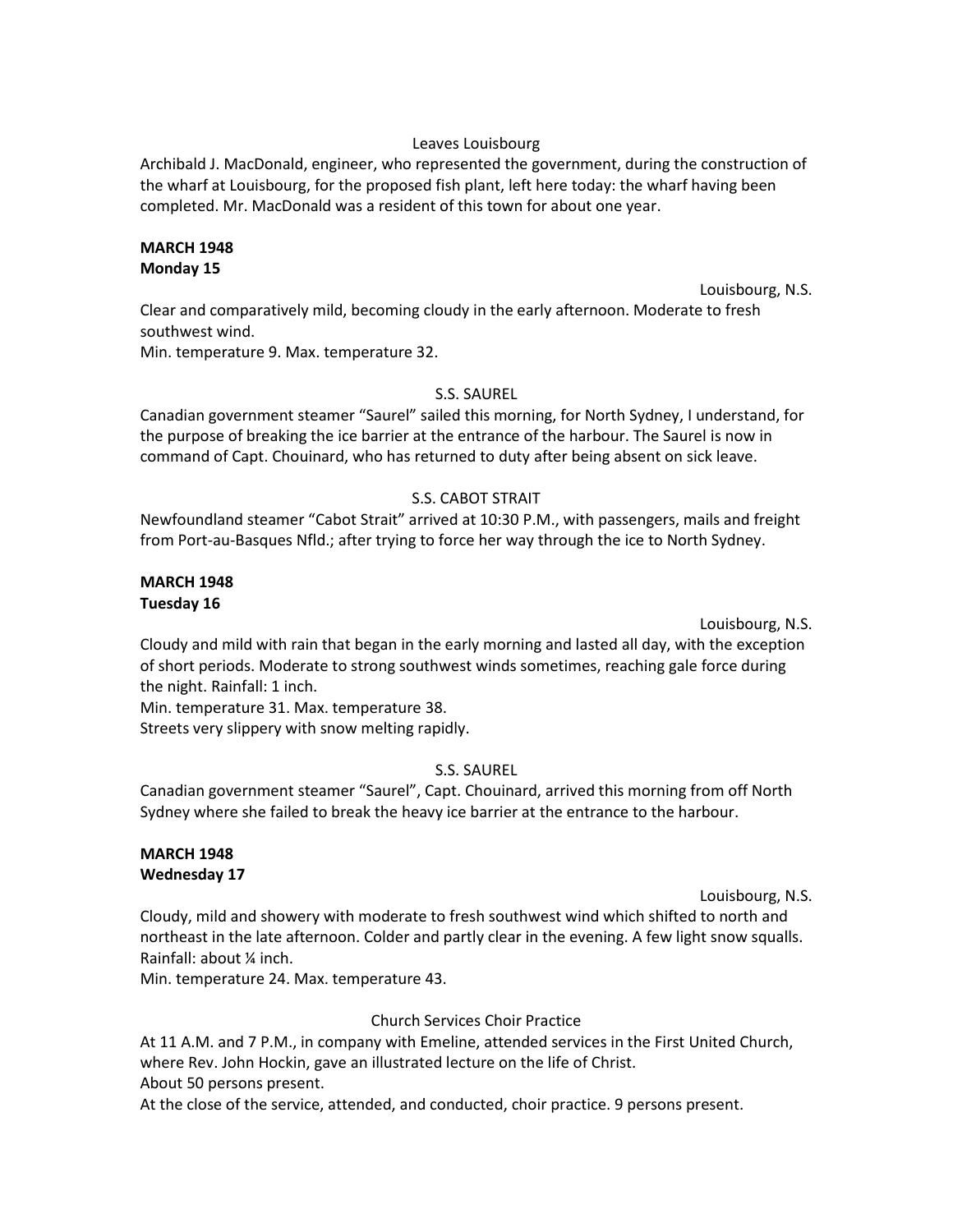## S.S. CABOT STRAIT

Newfoundland steamer "Cabot Strait" sailed in the morning with passengers, mails and freight for Port-au-Basque, Nfld.

# **MARCH 1948 Thursday 18**

Louisbourg, N.S.

Clear and comparatively mild with moderate northwest wind, becoming light and variable. An ideal day.

Min. temperature 15. Max. temperature 28.

# S.S. CABOT STRAIT

Newfoundland steamer "Cabot Strait" from Port-au-Basque, at 4:30 P.M., with passengers, mails, and freight, from Port-au-Basque Nfld.

# S.S. SAUREL

Canadian government steamer "Saurel" Capt. Chouinard, sailed in the morning, but returned to port at about 5 P.M.

# Resumed School Attendance

Jane Huntington, my niece, who has been absent from school since last Friday owing to an attack of chicken pox, resumed school today: after an absence of 4 days.

# Meeting of Brotherhood

At 8 P.M. attended a meeting of the Brotherhood of the First United Church, held in Calvin Hall with William Hilchie, Vice-President, presiding.

Those present were: W.M. Hilchey, Oscar Harris, W.M. Deering, B.M. Spencer, Rev. John G. Hockin, William Levy, Charles Stacey, Alex. MacKinnon, Arthur M. Townsend, Edward Levy, John H. Skinner, Rod. MacLeod, D.J. MacIntyre, and M.S. Huntington.

At this meeting I gave a talk entitled "Scraps of History" which appeared to be greatly enjoyed by those present.

# Death of James Nelson Larner

The death of James Nelson Tanner, occurred at about 2 P.M. at the home of his niece, Miss Ellen Parsons, Wolfe Street. Mr. Tanner, who was in his  $86<sup>th</sup>$  year, was a native of Lunenburg County, but came to Louisbourg, with his parents, when very young. He spent the rest of his life in this town.

# **MARCH 1948 Friday 19**

Louisbourg, N.S.

Clear and cool, during the first half of the day, becoming cloudy at noon. Light to moderate northeast wind, shifting to southerly, during the forenoon. Min. temperature 14. Max. temperature 31.

S.S. PETITE HERMINE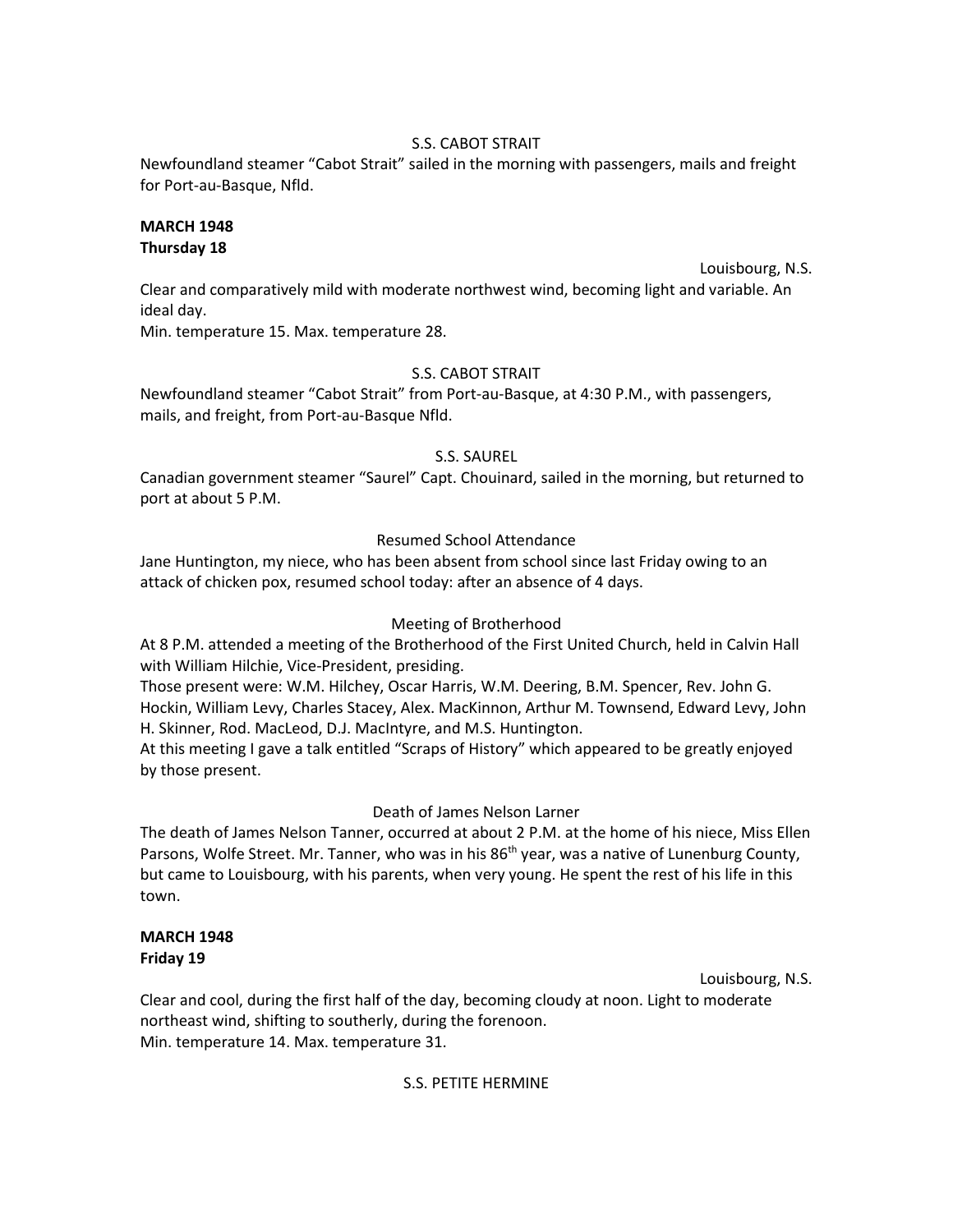Steamer "La Petite Hermine" arrived in the forenoon and docked on the east side of the freight wharf.

## S.S. CABOT STRAIT

Newfoundland steamer "Cabot Strait" sailed during the night for Port-au-Basque Nfld. with passengers, mails and freight.

# Leaves Louisbourg

Mr. John Evans, engineer with the L.C. Gorman Company Ltd. during the construction of the Fish Plant Wharf, at Louisbourg, left here today accompanied by his wife and son. Mr. Evans had been here since February 1947.

## **MARCH 1948 Saturday 20**

Louisbourg, N.S.

Light fall of snow in the morning, followed rain at about 7:30 A.M. Intermittent showers during the day. Partly clear in the evening and night. Snowfall about 1 inch. Rainfall: about ¼ inch. Fresh southerly wind increasing to a gale during the forenoon. Wind moderated in the afternoon and shifted to northwest in the evening.

Min. temperature 26. Max. temperature 38.

# Drift Ice

Harbour full of drift ice which came in during the day. First drift ice to enter the harbour this season.

## Funeral

At 1 P.M. attended the funeral of the late James Nelson Tanner. Took place at 2 P.M. from the Funeral Parlor of D.M. Johnston. Services at the funeral room, St. Bartholomew's Church and the grave were conducted by Rev. J.T. Turner.

Burial in the Anglican cemetery on Clarke's Road. Funeral in charge of D.M. Johnston, funeral director of this town.

## **MARCH 1948 Sunday 21 Palm Sunday**

Louisbourg, N.S.

Clear, mild and springlike with moderate to fresh northwest wind, which moderated in the afternoon.

Min. temperature 30. Max. temperature 44.

# Church Services

At 11 A.M. and 7 P.M., in company with Emeline, attended services in the First United Church, where Rev. John Hockin (supply pastor) was the preacher. Medium size congregation. Choir attendance: A.M. 12. P.M. 11.

# CABOT STRAIT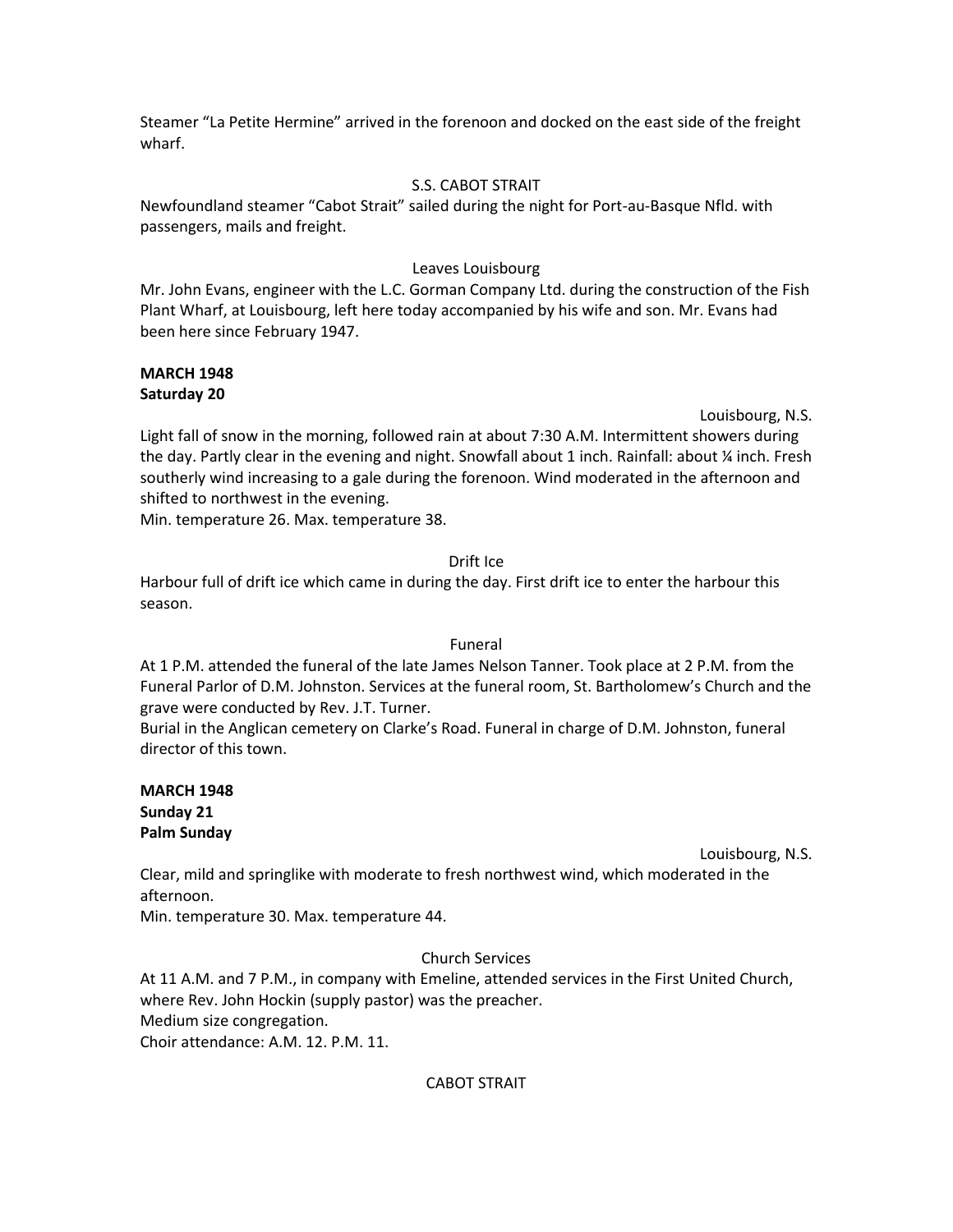Newfoundland steamer: "Cabot Strait" arrived in the evening with passengers, mails and freight, from Port-au-Basque Nfld.

# Harbour Clear of Ice

Fresh northwest wind of this morning cleared harbour of drift ice, as well as along the coast.

# **MARCH 1948 Monday 22**

Louisbourg, N.S.

Rain in the early morning. Cloudy and mild during the forenoon. Snow began to fall at about 1 P.M. and continued until about 6 P.M. Cleared during the early part of the night. Light northeast increasing to moderate, shifting to north at night and increasing to strong. Min. temperature 20 (P.M.) Max. temperature 38. Rainfall about ¼ inch. Snowfall: about 4 inches.

# Went to Sydney

Accompanied by Emeline, went to Sydney in the morning in one of the Highland Lines Ltd. motor cars. We spent part of the day shopping while at Sydney and returned by the same method of conveyance, leaving Sydney at 4:30 P.M. Arrived home at 6:10 P.M. about 40 minutes late owing to the bad conditions of the road. At Sydney had lunch at the "Isle Royale" hotel.

# Highways Closed to Heavy Traffic

Beginning today the highway between Louisbourg and Sydney, has been closed to heavy traffic for an indefinite period. This means that no heavy vehicles, including the bus of the Highland Lines shall be allowed to use the highway until the road settles after the frost comes out of the ground.

# S.S. GALMORGAN SEAM

United States steamer "Galmorgan Seam" arrived in the morning for a cargo of coal.

# S.S. SAUREL

Canadian government steamer "Saurel", sailed for North Sydney.

# S.S. FOUNDATION FRANKLIN

Oceangoing tug "Foundation Franklin" arrived and docked at the government wharf.

# **MARCH 1948 Tuesday 23**

Louisbourg, N.S.

Clear and cool with light to moderate northwest wind. Wind becoming light and variable in the afternoon.

Min. temperature (A.M.) 14. Max. temperature 31.

# S.S. CABOT STRAIT

Newfoundland steamer: "Cabot Strait", Capt. Gullage, sailed in the early morning for Port-Au-Basque Nfld. with passengers, mails and freight.

## S.S. RANDOM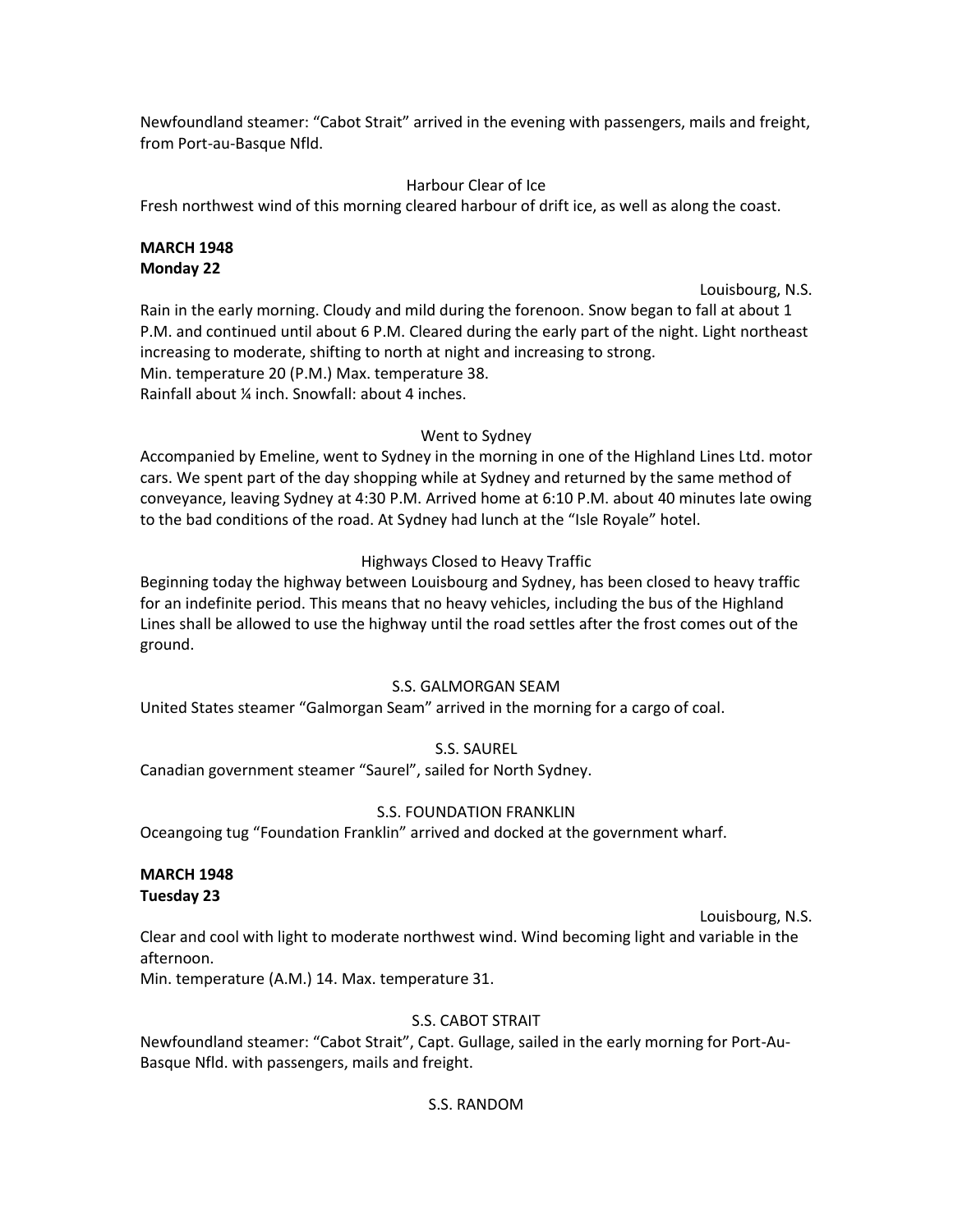Newfoundland steamer "Random" arrived shortly before noon.

### Ice Barrier Broken

The ice barrier at the entrance to Sydney harbour, which has been blocking the mouth of the harbour for the last month was broken today by the Canadian government Icebreaker, "Saurel", Capt. Chouinard, which sailed from here yesterday.

The Newfoundland steamer "Burgeo" which has been held in the ice at the port of North Sydney for about four weeks was released as well as the Sealer, Inverleigh.

## **MARCH 1948 Wednesday 24**

Louisbourg, N.S.

Mostly clear during the first half of the day, becoming cloudy in the afternoon. Fresh southwest wind becoming light in the evening.

Showers of rain during the early part of the night, beginning at about 6:30. Min. temperature (A.M.) 15. Max. temperature 40.

## Church Services Choir Practice

At 7:30 P.M., in company with Emeline, attended an illustrated lecture of the Life of Christ, given by Rev. John G. Hockin, in the First United Church. About 50 presents present. Immediately after the church service, attended, and conducted choir practice.

### **MARCH 1948 Thursday 25**

Louisbourg, N.S.

Clear and cold with fresh to strong north winds increasing to gale force in the forenoon. Moderated to some extent in the evening. Very chilly. Min. temperature (P.M.) 12. Max. temperature (early A.M.) 35.

# S.S. GALMORGAN SEAM

United States steamer "Galmorgan Seam" sailed with a cargo of coal, about 10,000 tons, in the morning.

## Dr. Saunders Visits Louisbourg

Dr. Saunders of Halifax, formerly of Prince Edward Island, arrived here yesterday. He came here for the purpose of looking over the situation with a view of opening a medical practice in this town. He spent this forenoon in company with Mayor Hiltz, around town visiting some of the citizens, in order to get information regarding the prospects of a successful practice, should he decide to locate here. I understand he was favorably impressed with the situation, and intends to open a practice here early in July, next. He left to return at about noon; going to Sydney where he intended to return to Halifax by plane.

# Death of William H. King

The death of William Henry King, occurred at about 8 P.M. in the City Hospital at Sydney after an illness of several months. He was a native of Newfoundland, but has been a resident of Louisbourg for many years.

## **MARCH 1948**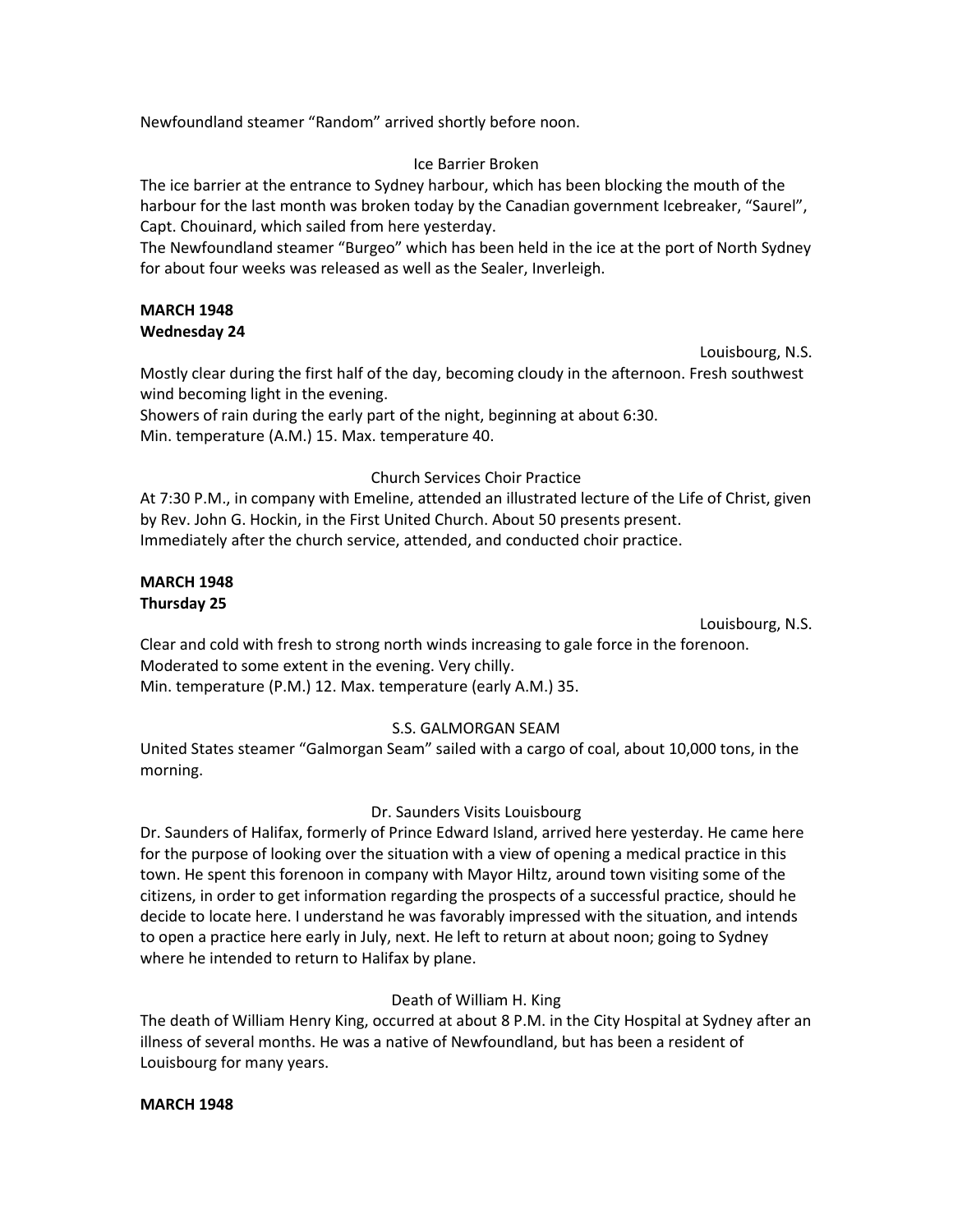## **Friday 26 Good Friday**

#### Louisbourg, N.S.

Clear and cold with fresh to strong northwest wind, which moderated to light in the evening. Min. temperature (A.M.) 11. Max. temperature 29.

### S.S. EDISON MARINER

United States steamer, "Edison Mariner", arrived in the evening for a cargo of coal.

## Crew of the Sealer TEAZER safe

It was announced this morning over the radio, that the crew of the Sealing vessel "Teazer", Capt. Joseph Berry, were safe on St. Paul's Island after their vessel had been crushed in the ice off St. Paul's Island, last night. The government icebreaker "Saurel", Capt. Chouniard has gone to the rescue.

The sealing vessel "Monica Watters" with a crew of 17, was also crushed. The crew are making their way to St. Paul's, and are expected to be picked up by the "Saurel".

## Church Services

At 7:30 P.M., in company with Emeline, attended a combined Good Friday and Preparatory Service, in the First United Church, led and conducted by Rev. John G. Hockin, (supply pastor). About fifty persons present.

Choir attendance: 13.

# **MARCH 1948 Saturday 27**

Louisbourg, N.S.

Snowed in the morning until about 10 A.M. Rain followed immediately after the snow ceased, and continued intermittently all day, and late into the night. Snowfall about 2 inches.

Min. temperature 24. Max. temperature 38.

## Sealers Rescued

21 members of the crew of the sealing vessel "Teazer", Capt. Joseph Barry, as well as 17 members of the sealing vessel "Monica Watters" arrived at North Sydney today on board the Canadian government icebreaker, "Saurel", Capt. Chouinard. The vessels were both crushed in the ice off St. Paul's Island, on last Thursday night. The crews of both vessels made their way over the ice to St. Paul's Island where they were picked up by the Saurel. The vessels and cargos of seal skins were a total loss. All the members of the crews were saved. The Monica Watters, was commanded by Capt. Fred Hounsell.

## S.S. RANDOM

Newfoundland steamer "Random" sailed in the evening, with a general cargo, which she loaded, at this port. She is enroute to Newfoundland.

## Death of John MacIsaac

The death of John MacIsaac, a native, and lifelong resident of New Boston, C.B. occurred today. He was 77 years of age.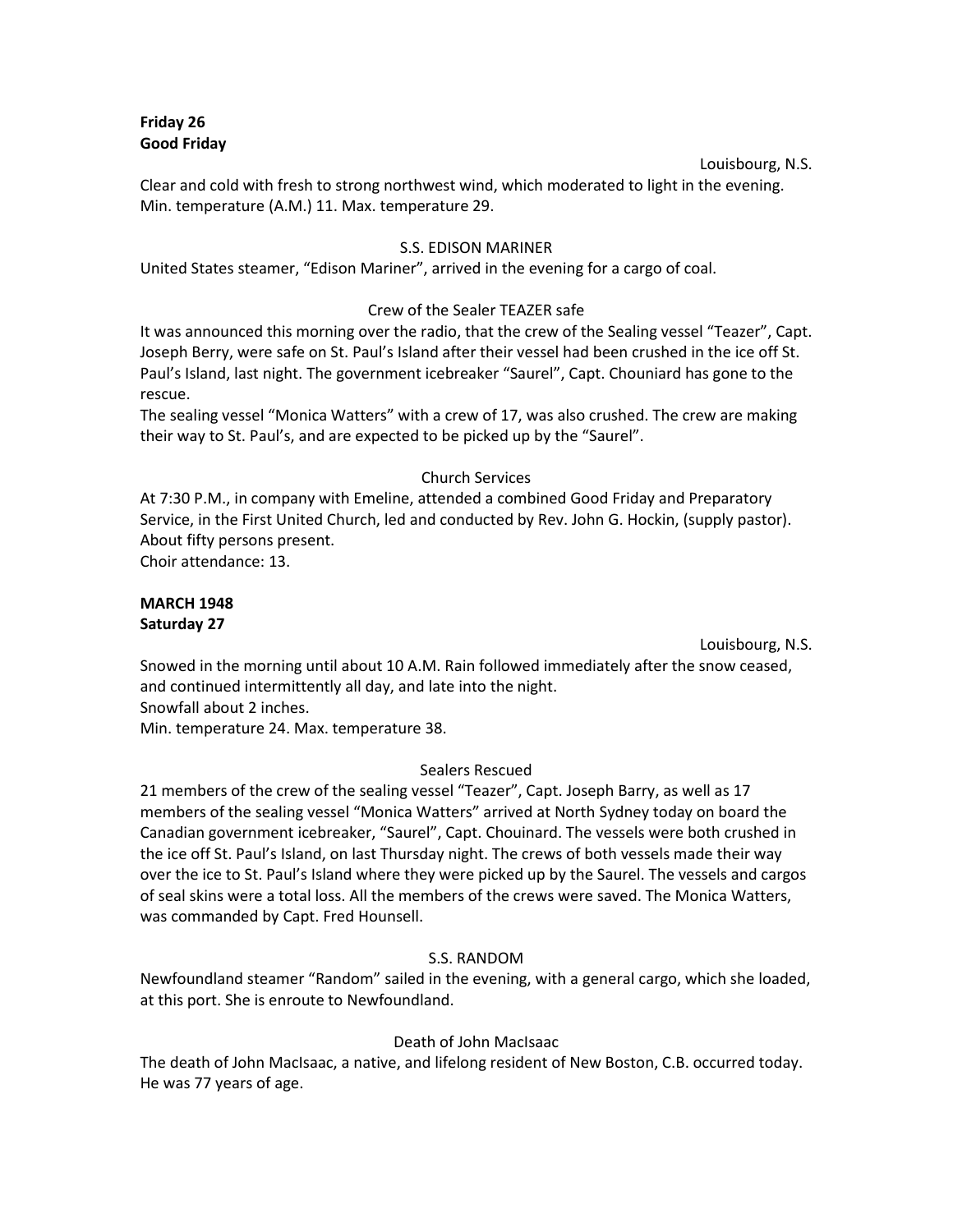## **MARCH 1948 Sunday 28 Easter Sunday**

Louisbourg, N.S. Drizzle of rain in the early morning, freezing as it fell, making all out of doors covered with glitter.

Cloudy with some fog, becoming partly clear for a short time in the afternoon. Moderate southwest and westerly winds, shifting to northwest in the late afternoon. Rainfall of yesterday, and last night: about 1 ¼ inches.

Min. temperature (P.M.) 22. Max. temperature 43.

## Church Services

At 11 A.M. and 7 P.M., attended services in the First United Church, where Rev. John G. Hockin, (supply pastor) was the preacher. Communion of the Lord's Supper was dispensed at the morning service. The following persons joined the church at the morning service and took their first communion: William Stewart, Alex. MacKinnon, Rod. J. MacLeod and Gervin MacLean. Comparatively large congregations at both services. Music appropriate for Easter at the services, both morning and evening.

Choir attendance: A.M. 10. P.M. 11.

#### Funeral

At 1:30 P.M., attended the funeral of the late William H. King, which took place from his late home on Lorway Street, to the First United Church. Services at the house, church and grave were conducted by Rev. Joseph G. Hockin. Burial took place in the United Church cemetery on Clarke's Road.

Funeral in charge of D.M. Johnston, Funeral Director, of this town.

## **MARCH 1948 Monday 29 Easter Monday**

Louisbourg, N.S.

Cloudy and cool with northeast wind. Min. temperature 20. Max. temperature 33.

## S.S. BACCALIEU

Newfoundland steamer "Baccalieu" arrived in the morning, with mails.

#### First Robins

The first spring birds reported to have arrived are Robins. Wilfred Covey, Lighthouse keeper, informed me today, that he had seen about twenty robins, yesterday, in the vicinity of the Lighthouse house and fog alarm.

## **MARCH 1948 Tuesday 30**

Cool and mostly clear with moderate to fresh southwest wind. Min. temperature (A.M.) 11. Max. temperature 33.

Louisbourg, N.S.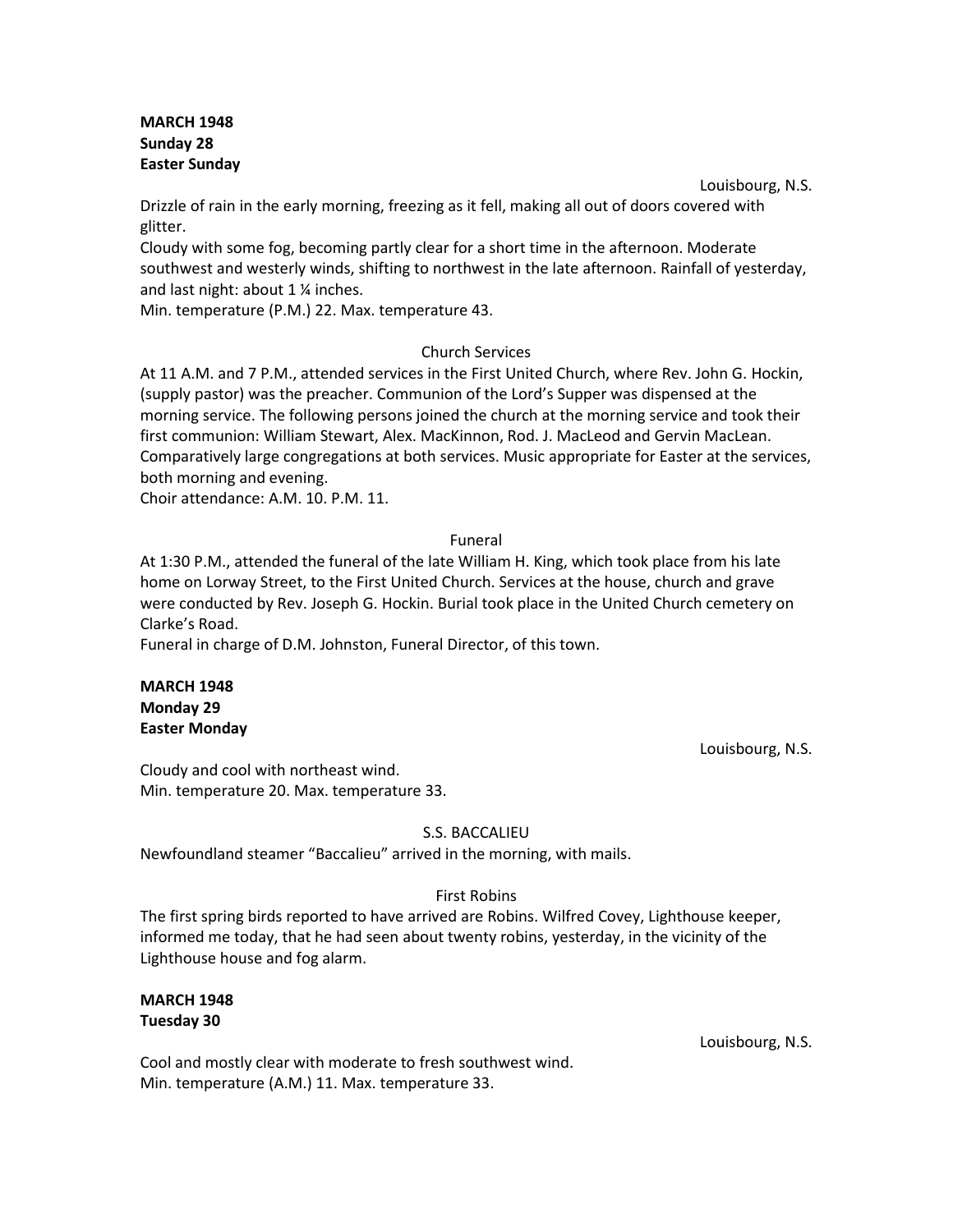#### Mr. Ferguson Leaves

Mr. [blank] Ferguson, bookkeeper, Timekeeper and Paymaster, with the T.C. Gorman Company Ltd. during the construction of Fish Plant Wharf at Louisbourg, left here today. Mr. Ferguson had been here since February 1947, and was the last of the T.C. Gorman Company staff to leave. Mr. [blank] Riley was foreman of the construction work, which was completed on the  $13<sup>th</sup>$  of this month.

I understand that Mr. Ferguson has gone to North Sydney for the purpose of taking up similar duties with the Gorman Company in that town.

### **MARCH 1948 Wednesday 31**

Louisbourg, N.S.

Cloudy and mild with light southwest wind and some fog. Min. temperature (A.M.) 27. Max. temperature 40.

## S.S. BACCALIEU

Newfoundland steamer "Baccalieu" sailed at about noon for Nfld. with passengers, mails and freight.

# French Trawler

French Trawler "PATRIE" arrived for bunker coal and docked at the government wharf.

# Jiggs Supper

At 5:30 P.M. accompanied by Emeline and my niece Jane, went by taxi to Stella Maris Hall and partook of a "Jiggs" supper, served by the men of Stella Maris congregation.

Total rainfall for March: about 3 inches. Snowfall about 20 inches.

#### **APRIL 1948 Thursday 1**

Louisbourg, N.S.

Mild and mostly cloudy with light southwest wind. Min. temperature 28. Max. temperature 45.

# S.S. EVGENIA CHANDRIS

Greek steamer, "Evgenia Chandris" arrived for a cargo of coal, and anchored in the stream.

## S.S. FREDERIC A. EILERS

Italian steamer, Frederic A. Eilers, arrived for a cargo of coal, and anchored in the stream.

## S.S. SAUREL

Canadian government icebreaker "Saurel", Capt. Chouniard, arrived at about 8:30 P.M. from Halifax N.S.

## Supper and Sale

At about 5:30 P.M. in company with Emeline and my niece Jane Huntington and her playmate, Betty MacMullen, attended supper and sale held in Calvin Hall, under the auspices of the MacMillan Club of the First United Church.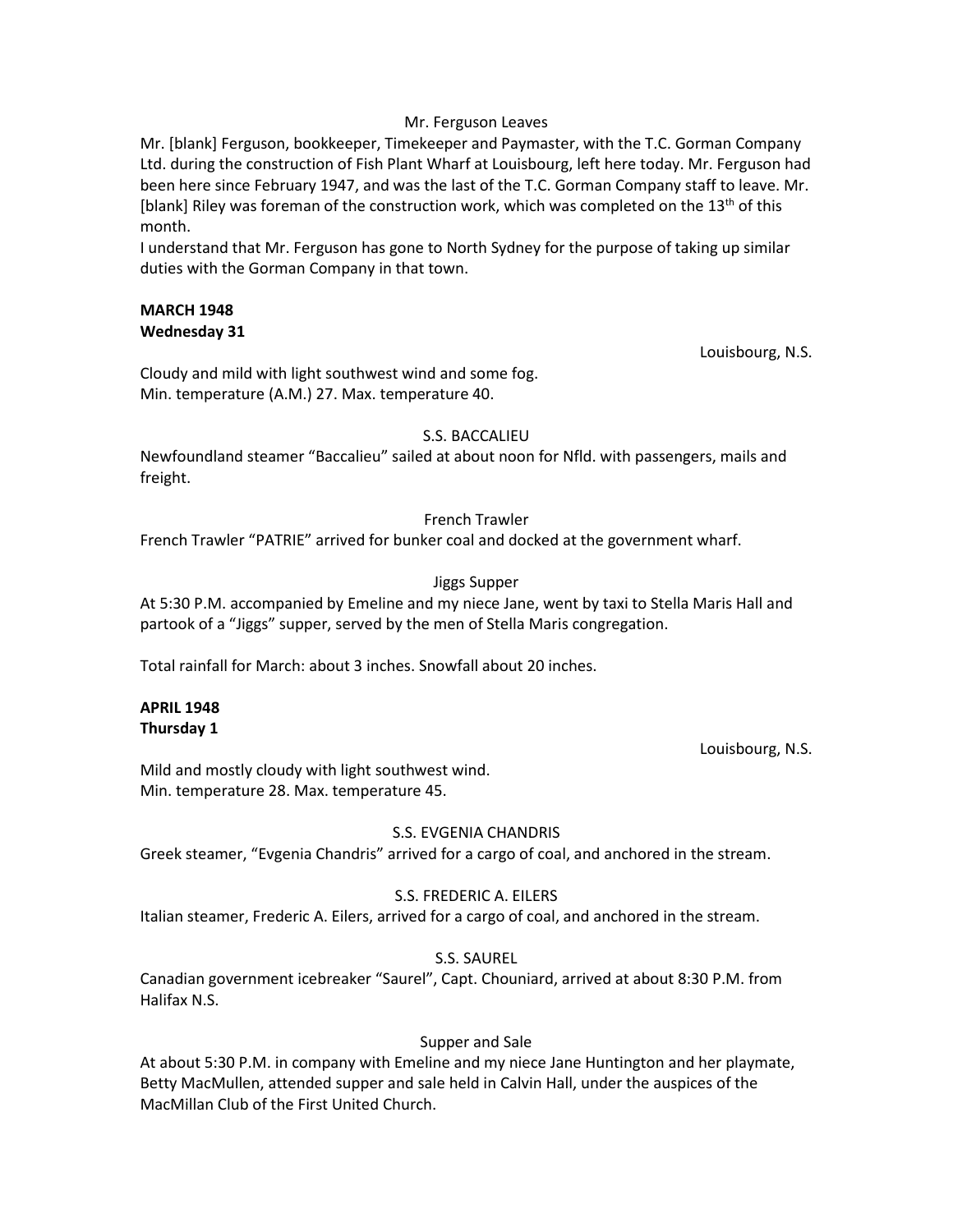### Visited Glace Bay

My clerk, Evelyn Huntington and her daughter, Jane, visited Glace Bay today, leaving on the morning train and returning in the evening.

## **APRIL 1948 Friday 2**

Louisbourg, N.S.

Cloudy and mild. Rain began to fall at about 10 A.M. and continued until late at night. Light to moderate southwest wind, increasing to strong in the late afternoon, and evening, but moderated in the early part of the night.

Min. temperature (A.M.) 32. Max. temperature 40.

## Old Anchor Landed

Today, the Canadian Government Steamer "Saurel", Capt. Chouniard, landed the old anchor that was raised from the bottom of Louisbourg harbour by the "Saurel" in last February, and referred to in this diary on February 18.

## Grackles Have Arrived

Saw a flock of Bronze Grackles in my backyard, this afternoon. First of these spring visitors I saw this season.

## **APRIL 1948 Saturday 3**

Louisbourg, N.S.

Rain in the early morning, and a few light showers in the early forenoon. Mild and mostly clear during the remainder of the day. Wind southwest in the early morning, shifting to west and northwest.

Min. temperature (P.M.) 26. Max. temperature 43.

## S.S. EDISON MARINER

United States steamer "Edison Mariner" sailed in the morning for the Argentine, South America, with a cargo of about 10,000 tons of coal.

## Police Court

Clifton Carson, Prince Edward Island, a member of the crew of the Canadian Government Steamer, "Saurel" was in court this morning, before Stipendiary Magistrate, B.M. Spencer, charged with being drunk, disorderly, resisting arrest and breaking a window in the First United Church. He pleaded guilty and his fines and costs including making good the damage to the church window, amounted to about \$38.00.

A shipmate of Carson, also from Prince Edward Island, George MacLeod, charged with illegal possession of liquor, in the same court, was fined \$15.00 and costs.

## **APRIL 1948 Sunday 4**

Louisbourg, N.S.

Cold and mostly cloudy with fresh to strong northwest wind, which moderated in the evening. Min. temperature 19. Max. temperature 32.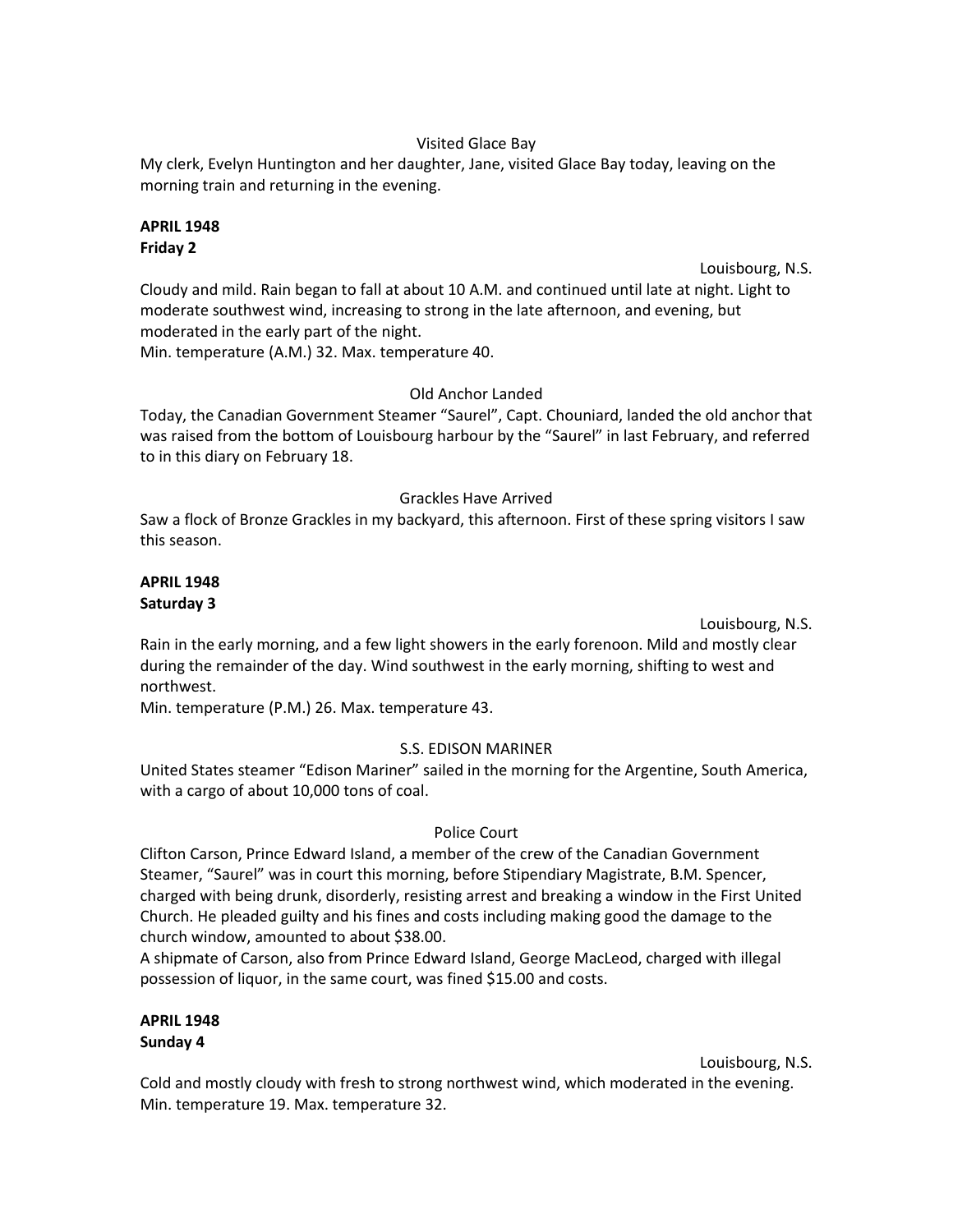## Church Services

At 11 A.M. and 7 P.M., attended services in the First United Church, where Rev. John G. Hockin, (supply pastor) was the preacher. At 11 A.M. the preacher was Rev. John G. Hockin (supply pastor). At 7 P.M. was held a thank offering by the Women's Missionary Society of the First United Church with Mrs. A.W. Stacey as leader. Others taking part were: Mrs. William Hilchey, Mrs. John Hockin, Mrs. D.A. MacMillan, Mrs. M.S. Huntington, Mrs. Couglan and Mrs. Enoch Townsend as well as A.W. Stacey who led in prayer. Special music by the choir. Solo by John H. Skinner.

Small congregation in the morning, medium large at night.

Choir attendance: 11 A.M. 9. 7 P.M. 15.

Rev. John G. Hockin, not being in good health, was not present at the evening service.

## **APRIL 1948 Monday 5**

Louisbourg, N.S.

Clear and cool with light variable winds. Min. temperature 21. Max. temperature 39.

## S.S. TEMERAIRE

French trawler "Temeraire" arrived in the morning, for bunker coal and supplies.

## **APRIL 1948 Tuesday 6**

Louisbourg, N.S.

Clear but becoming cloudy before noon. Some fog in the late afternoon and evening. Light to moderate winds, mostly southwest. Showers in the evening and early part of the night. Min. temperature 26 (A.M.). Max. temperature 40.

## S.S. MICHAEL L. EMBIRICO

Greek steamer Michael L. Embirico arrived in the afternoon for a cargo of coal, and anchored in the stream. I understand she is going on charter with the British Empire Steel and Coal Corporation for the season.

## Song Sparrows Fox Sparrows

Heard song sparrows today. First of the season I also saw quite a number of Fox sparrows, and heard them singing. The Fox sparrows usually arrive here about this time every year on their northward migration. They usually remain with us about three weeks before continuing their journey to their nesting grounds.

## **APRIL 1948 Wednesday 7**

Clear and cool with light to moderate northeast wind. Min. temperature 22 (P.M.). Max. temperature 45.

Louisbourg, N.S.

Choir Practice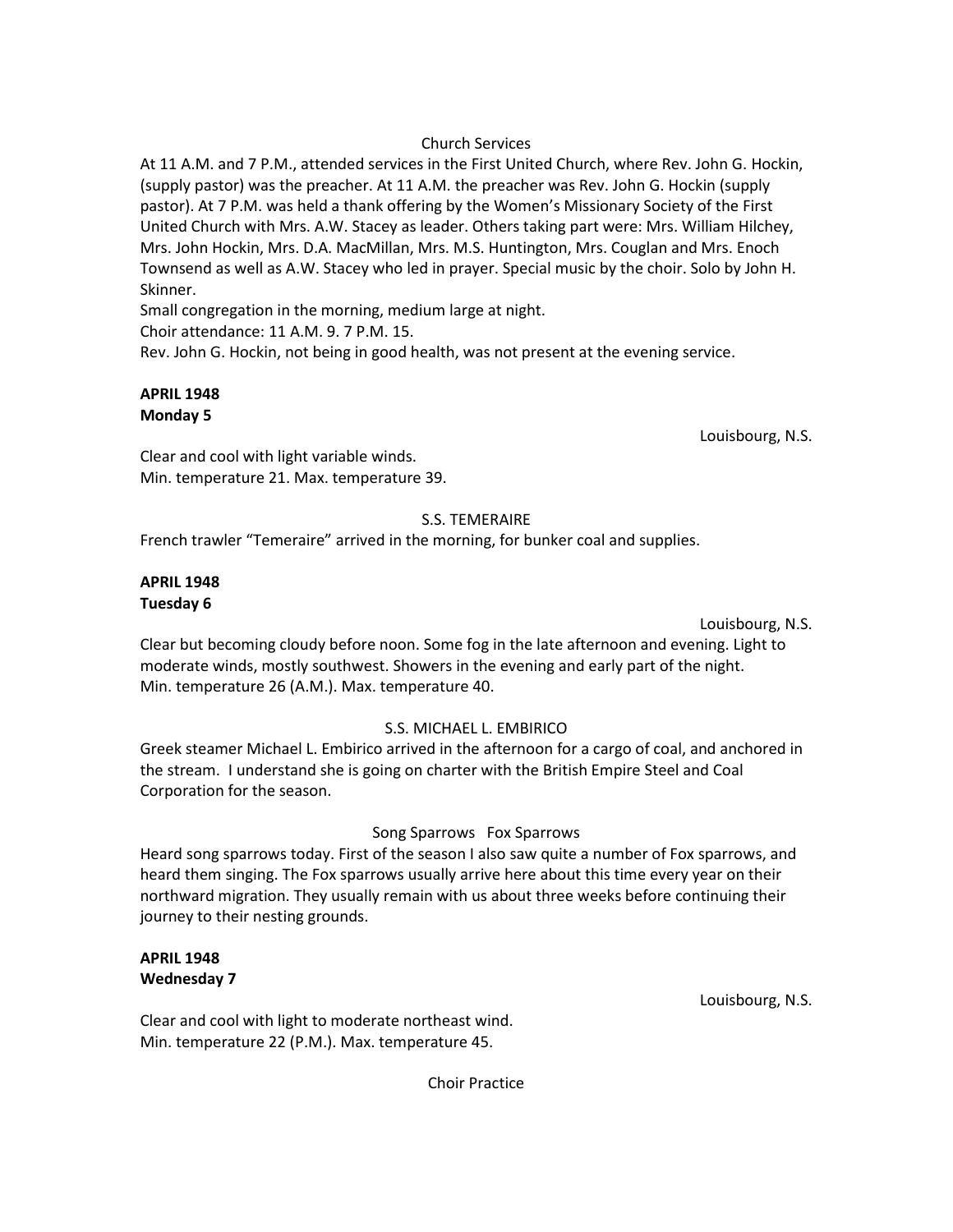At 7:30 P.M. held a rehearsal for the men's choir that is to lead the service of song in the First United Church, on next Sunday evening.

The male chorus that is to lead the service of song on next Sunday evening, is sponsored by the Brotherhood of the First United Church. Next Sunday is to be known as Brotherhood Sunday. Those present at tonight's rehearsal were as follows: D.F. Nicholson, Alex. Nicholson, Vernon MacIntyre, Charles MacIntyre, Dan. J. MacLeod, Clifton Townsend, William Hilchey, John H. Skinner, Edison Skinner, Charles Bagnall, Dr. Charles Bagnall Jr.

At the close of the Brotherhood rehearsal, we held the regular midweek practice for the regular choir.

## **APRIL 1948 Thursday 8**

Louisbourg, N.S.

Clear and cool, becoming cloudy in the afternoon. Light to moderate easterly wind shifting to southerly during the afternoon. Moderate rain began to fall at about 6 P.M. Min. temperature 18. Max. temperature 37.

# Trawler Sails

French trawler "Lemeraire" which arrived here on the  $5<sup>th</sup>$ , sailed this evening.

# Docked at Freight Wharf

Greek steamer, "Michael L. Embiricio" docked at the freight wharf this evening, for the purpose of having some work done preparatory to her entering in the coal trade with the British Empire Steel and Coal Corporation. Chappell's Limited of Sydney, has the contract for the necessary work.

#### **APRIL 1948 Thursday 9**

Louisbourg, N.S. Rain in the early morning. Partly clear for a short time in the early forenoon. Showers in the evening.

Rainfall of last night; about ¼ inch.

Min. temperature 31. Max. temperature 48.

# Trawler Sails

French trawler "Patric" which arrived here on March 31, sailed today.

# S.S. EVGENIA CHANDRIS

Greek Steamer "Evgenia Chandris" sailed in the morning for the Argentine, South America with a cargo of about 10,000 tons of coal.

## **APRIL 1948 Friday 10**

Louisbourg, N.S.

Cloudy and chilly with fresh to strong north west wind which moderated at night. Light snow squalls during the night.

Min. temperature 32. Max. temperature 39.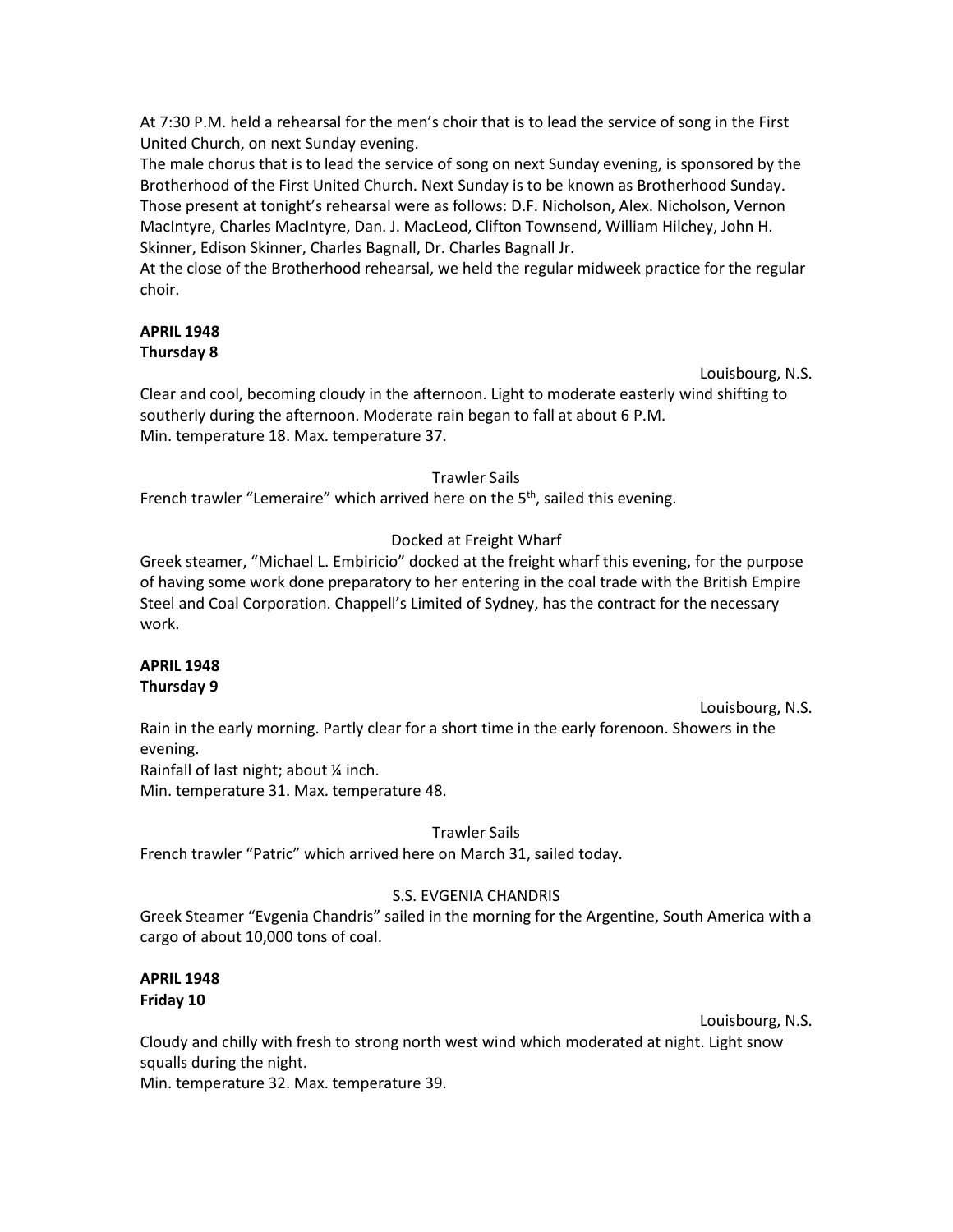### S.S. SAUREL

Canadian Government Steamer "Saurel", Capt. Chouniard, sailed.

#### Council Meeting

At 7:30 P.M., attended a special meeting of the Town Council held for the purpose, among other things

## **APRIL 1948**

**Saturday 11**

Louisbourg, N.S.

Clear and cool with light northeast wind. Light trace of snow on the ground in the morning, which disappeared early in the day.

Min. temperature 21. Max. temperature 37.

## Church Services

At 11 A.M. and 7 P.M., attended services in the First United Church, where Rev. Clarke MacDonald, B.A., B.D., of West Bay, C.B. N.S. was the preacher.

Medium size congregation in the morning with large attendance in the evening. Choir attendance at 11 A.M. 12.

The service of song, in the evening was led by the United Church Brotherhood. Male choir of 19 voices:

The choir consisted of the following persons:

B.M. Spencer, Charles Bagnall, Sr., Dan. J. MacLeod, Charles MacIntyre, Vernon MacIntyre, D.J. MacIntyre, Edward Levy, William Hilchey, A.W. Stacey, John H. Skinner, Edison Skinner, Alex. Nicholson, D.F. Nicholson, Clifton Townsend, John MacRury, Edward MacVicar, Hugh Beaver, Wilson Levy and M.S. Huntington (Director) with Mr. Charles Bagnall, the regular organist, at the organ.

Rev. Clarke MacDonald B.A., B.D. of West, who was the preacher of today's services, I understand is a native of Pictou County, N.S. while wife, who accompanied him to Louisbourg, comes from Prince Edward Island.

## **APRIL 1948 Monday 12**

Louisbourg, N.S.

Cloudy and chilly, with moderate to fresh south-southwest wind. Mist, light snow squalls and drizzle during the afternoon. Showers at night. Min. temperature 20. Max. temperature 36.

Drift Ice

Harbour filling with drift ice.

## Officers Strike Settled

Guardian Merchant Marine Officers Strike which began on the  $2^{nd}$  of March, last is reported to have been settled, except on the Pacific Coast. This strike, which was brought about by the deck, engineer and radio officers of Canadian Merchant ships greatly interfered with the shipping of coal from this port. The last Canadian ship to sail from here with a cargo of coal, was the Liverpool Packet on the  $5<sup>th</sup>$  of March last.

All coal laden ships taking coal from this port since March  $5<sup>th</sup>$  were foreign boats.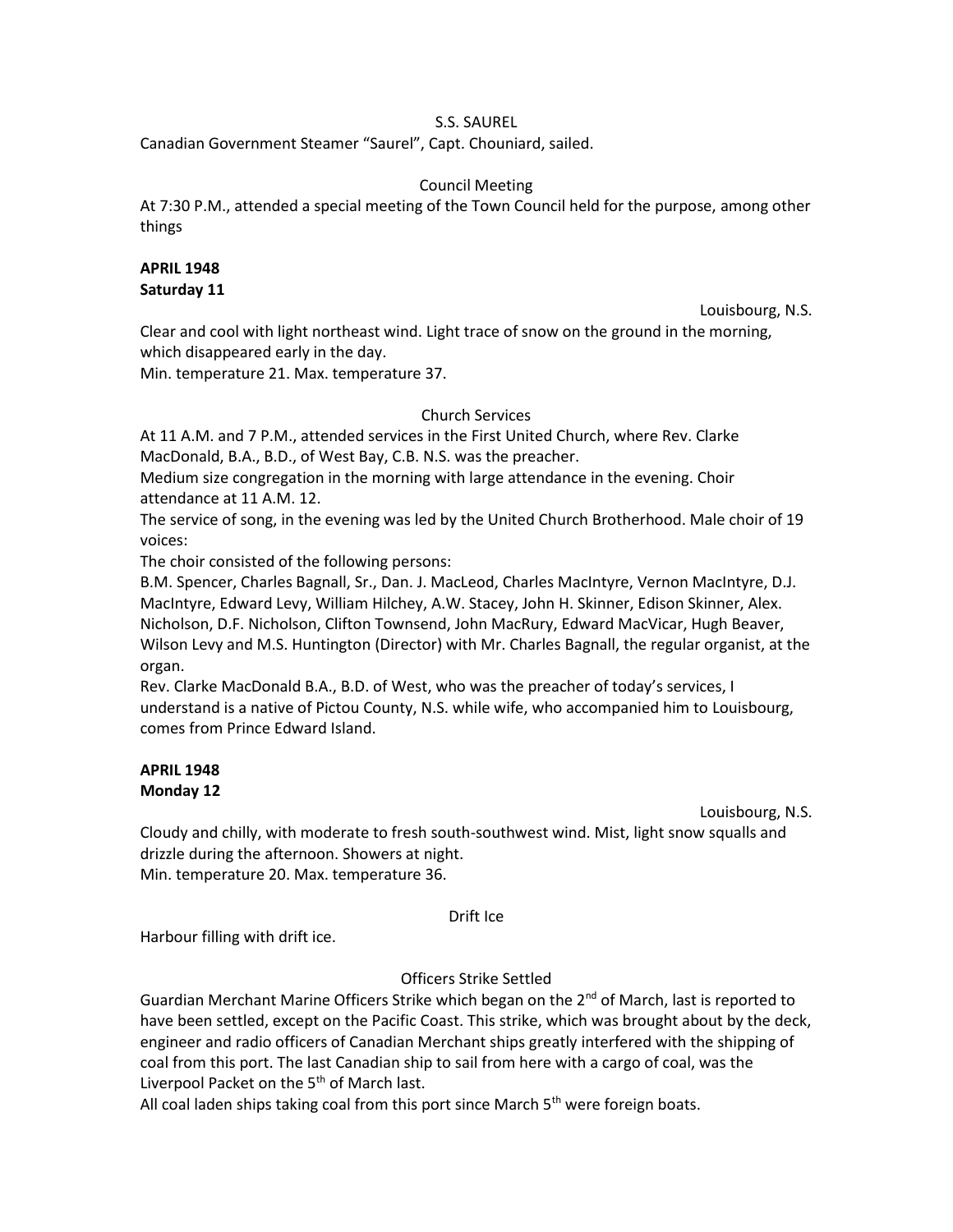**APRIL 1948 Tuesday 13**

Louisbourg, N.S.

Clear and cool with light to moderate northeast to north winds. Min. temperature 28. Max. temperature 47.

## S.S. ITALSOLE

Italian steamer "Italsole" arrived in the afternoon for a cargo of coal and anchored in the stream.

## C.G.S. Saurel

Canadian government steamer, "Saurel", Capt. Chouiniard, arrived in the afternoon.

## Drift Ice

Harbour full of drift ice in the morning, but the northerly wind dispersed it during the day with the exception of a small quantity in the southwest end.

#### **APRIL 1948 Wednesday 14**

Louisbourg, N.S.

Clear and cool with light variable winds mostly southeast. Min. temperature 23. Max. temperature 45.

## S.S. PANKAKOSKI

Finnish steamer "Pankakoski" arrived in the forenoon and anchored in the eastern end of the harbour.

## S.S. MIDDLESEX

United States steamer "Middlesex" arrived in the afternoon and anchored off Slattery's Head.

Choir Practice

At 8 P.M., in company with Emeline, attended and directed choir practice in the First United Church.

## Drift Ice

Drift ice in sight off the coast and a small amount of loose ice in the harbour.

#### **APRIL 1948 Thursday 15**

## Louisbourg, N.S.

Snow began to fall at about 8 A.M. Snow followed by hail and drizzle of rain at noon which continued until after nightfall. Moderate to fresh southerly wind. Snowfall at least 3 inches. Min. temperature 28. Max. temperature 33.

Drift Ice

Harbour full of drift ice.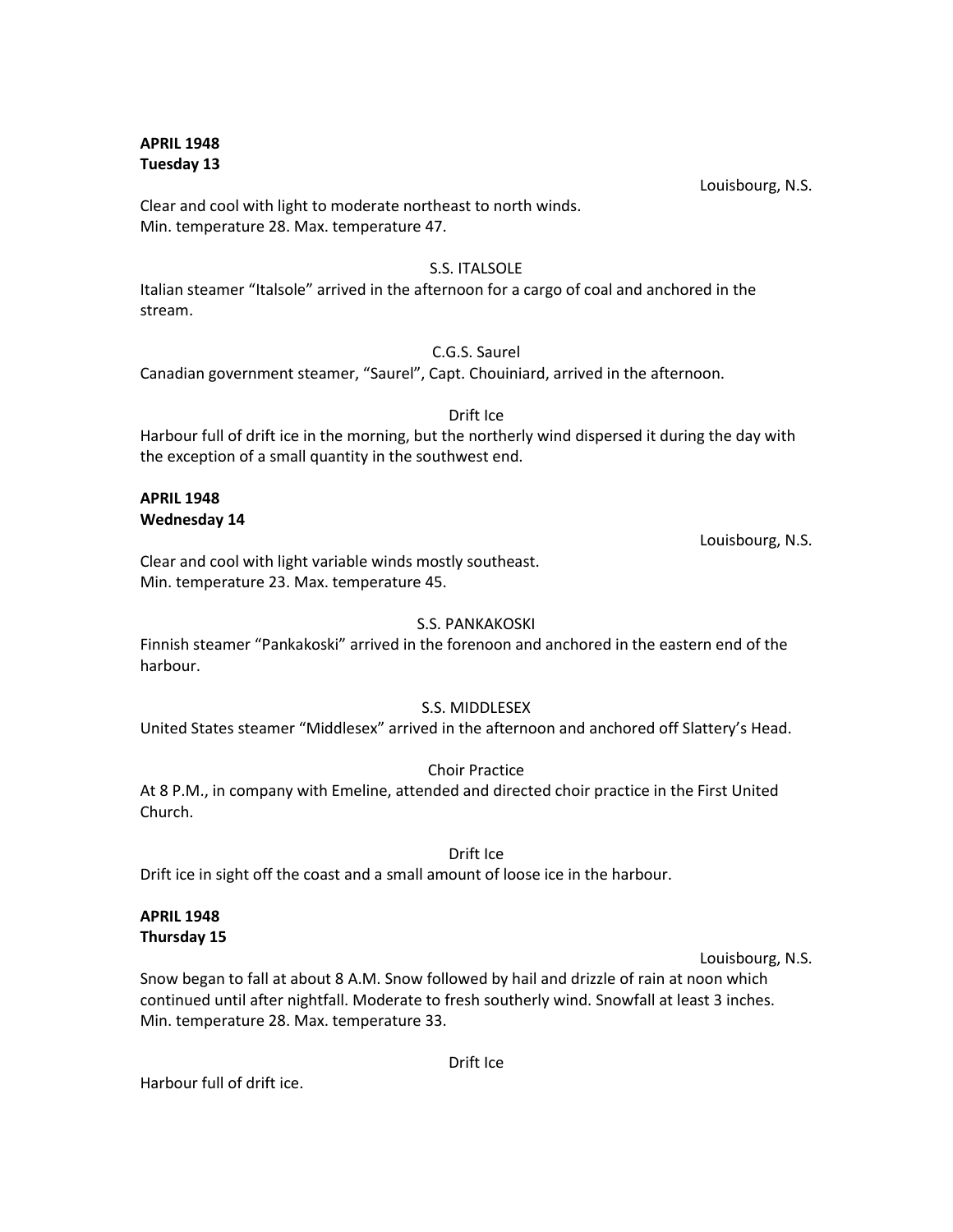### Towed To Dock

A schooner from Newfoundland stuck in the ice inside the entrance of the harbour, in the morning, was towed to the dock by the tug Cruizer.

### S.S. FREDERIC A. EILERS

Italian steamer "Frederick A. Eilers" moved away from the coal pier in the morning and discharged in the southwest end of the harbour, to wait for favorable sailing conditions. While in port this boat loaded a cargo of coal.

#### Meeting of Brotherhood

At 8 P.M. attended a regular meeting of the First United Church Brotherhood, held in Calvin Hall with President Edison Skinner in the choir. At this meeting I gave a sketch of the life of Joseph Frederick Wallet DesBarres, first Lt. Governor of Cape Breton Island, when it became a separate province in 1784. I also read extracts from the October 1842 issue of the Sydney newspaper "The Spirit of the Times". Those present were: William Stewart, (secretary), William Hilchey, John H. Skinner, Arthur M. Townsend, Rod. J. MacLeod, Chas. Bagnall, Rev. John Hockin, B.A., John MacDonald, D.J. MacIntyre, Wm. Suppity, Edison Skinner, (President), Edward Levy, Wilson Levy and M.S. Huntington.

#### **APRIL 1948 Friday 16**

Louisbourg, N.S.

Clear and cool with light to moderate northeast to east winds. Min. temperature 28. Max. temperature 40.

#### Drift Ice

Drift ice that filled the harbour yesterday drifted out to sea leaving the waterfront clear.

## S.S. Frederick A. Eiles

Italian steamer "Frederick A. Eiles" sailed for Argentina, in the morning with a cargo of coal.

## S.S. MICHAEL L. EMBIRICO

Greek steamer, Michael L. Embirico, sailed at noon for St. John, N.B. with a cargo of coal.

## S.S. S.S. KELTIC

Newfoundland steamer "Keltic" arrived in the forenoon, sailed for North Sydney in the early morning, but had to return in the evening, owing to ice conditions.

## S.S. MIDDLESEX

United States steamer "Middlesex" which arrived here on the  $14<sup>th</sup>$  docked this afternoon and began loading a cargo of coal.

## S.S. SAUREL

Canadian government steamer "Saurel" arrived in the early part of the night.

**APRIL 1948 Saturday 17**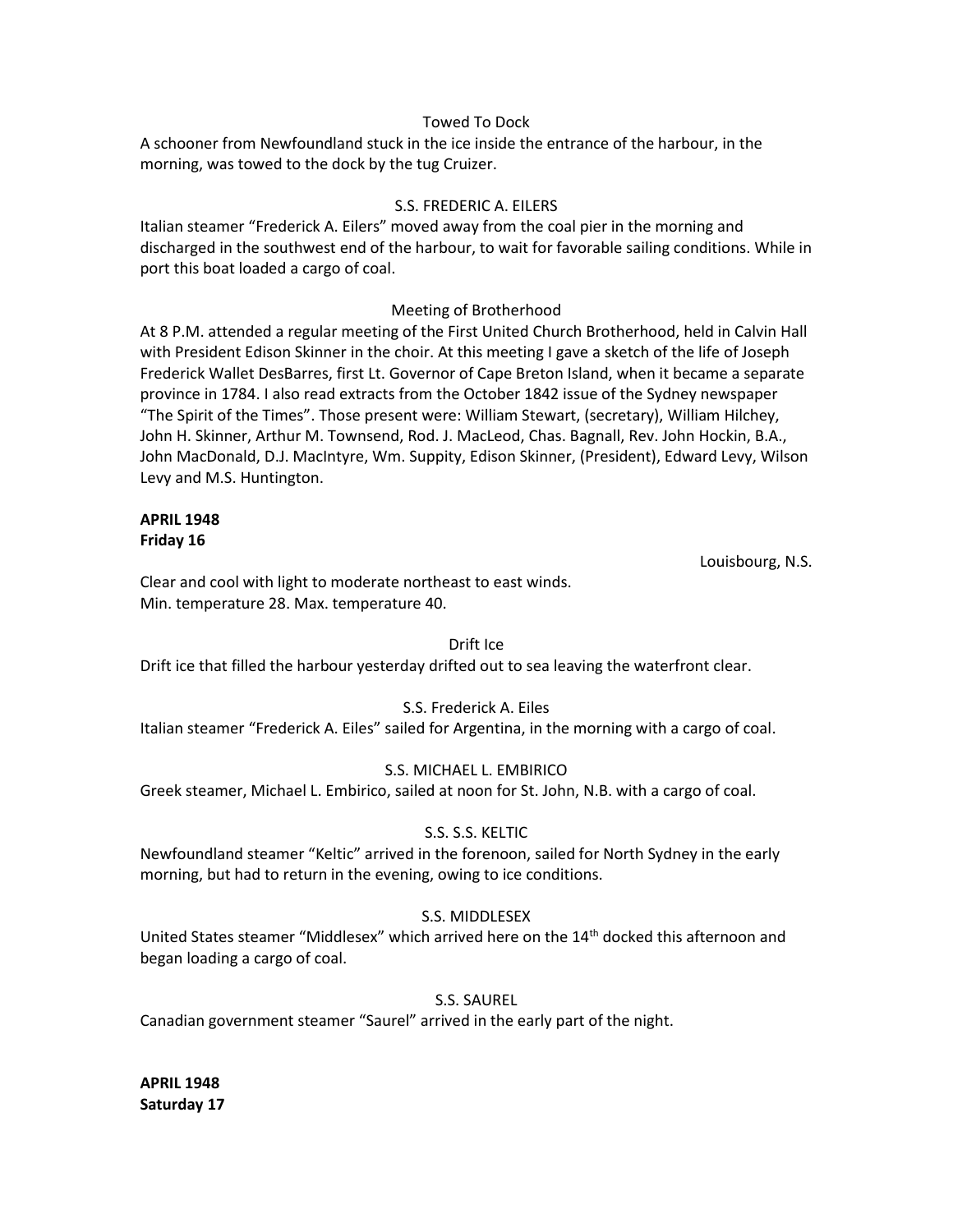Louisbourg, N.S.

Rain began to fall at 8:30 A.M. and continued moderately until late in the evening. Heavy showers for a while in the afternoon. Moderate to fresh southwest wind shifting to northwest early in the night.

Rainfall: ¾ inch.

Min. temperature: 27. Max. temperature: 38.

#### S.S. GENERAL RIVERA

URUGUAYAN steamer "General Rivera" arrived in the forenoon and anchored in the stream. As far as I am aware, this is the first ship from Uruguay, to come to this port. I understand she is here for a cargo of coal.

#### Drift Ice

No drift ice on this coast, but a small quantity in the east end of the harbour and around the docks.

#### **APRIL 1948 Sunday 18**

Louisbourg, N.S.

Clear and cool with light northerly winds. Min. temperature 20. Max. temperature 34.

## Drift Ice

No ice in sight off the coast, but a small quantity around the docks and the east end of the harbour.

## Church Services

At 11 A.M. and 7 P.M., attended services in the First United Church, where Rev. John G. Hockin, (supply pastor) was the preacher. Comparatively small congregation at both services. Choir attendance A.M. 11, P.M. 14.

## S.S. FOUNDATION FRANKLIN

Oceangoing tug "Foundation Franklin" which spent part of the winter at this port sailed, this morning.

#### **APRIL 1948 Monday 19**

Louisbourg, N.S.

Clear and cool with moderate southwest wind. Cloudy in the evening. Min. temperature 16. Max. temperature 40.

## S.S. MIDDLESEX

United States steamer "Middlesex" sailed at 8:30 P.M. for the U.S.A. with a cargo of coal.

## S.S. PANKAKOSKI

Finnish steamer "Pankakoski" docked in the early part of the night for the purpose of loading a cargo of coal.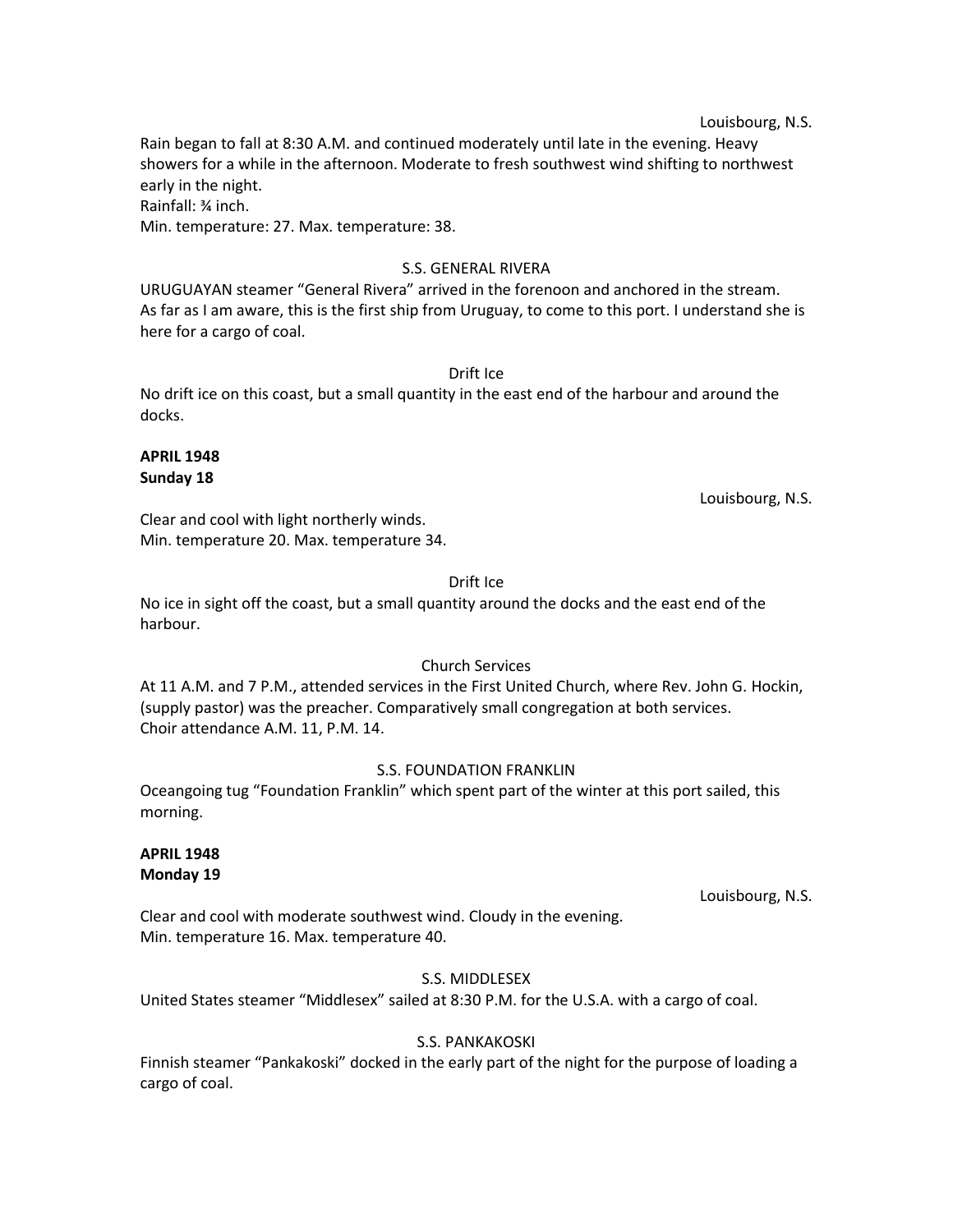### **APRIL 1948 Tuesday 20**

#### Louisbourg, N.S.

Clear and cool with light to moderate southwest wind. Cloudy in the late afternoon and evening. Light drizzle of rain beginning in the early part of the night. Min. temperature 29. Max. temperature 45.

### S.S. SAUREL

Canadian government steamer "Saurel", Capt. Chouniard, sailed in the morning, but returned in the late afternoon.

## Arrived at Sydney

Three steamers are reported to have arrived at Sydney today for the purpose of loading cargos of coal. They are said to be the "Arthur Cross" "Louisbourg" and "La Grande Hermine".

#### No Drift Ice

No drift ice in sight off the coast and no ice in the harbour, except a small quantity in the extreme east end. Docks free of ice.

#### S.S. ITALSOLE

Italian steamer "Italsole" finished loading a cargo of coal, left the coal pier and anchored in the stream, shortly before midnight.

Uruguayan steamer "General Rivera" docked in the place on the east side of the pier.

## **APRIL 1948 Wednesday 21**

#### Louisbourg, N.S.

Showers in the morning. Cloudy and cool all day. Wind southwest. Shifting to northeast early in the day, and in the afternoon to north. Rainfall of last night about ¼ inch. Min. temperature 27. Max. temperature 37.

#### Choir Practice

At 8 P.M., in company with Emeline, attended, and conducted choir practice in the First United Church. 9 persons present.

## Demolishing R.C.A.F. Station

Mr. [blank] Dr. Coste, of Harbour-au-Bouche Antigonish County N.S. who has purchased the buildings, at the Air Station on Old Sydney Road, from the War Assets Corporation, is now to work dismantling the buildings on this property and salvaging the material. A considerable amount of the material is being purchased by local customers.

#### **APRIL 1948 Thursday 22**

Louisbourg, N.S.

Clear and cool with light east to northeast winds. Min. temperature 20. Max. temperature 38.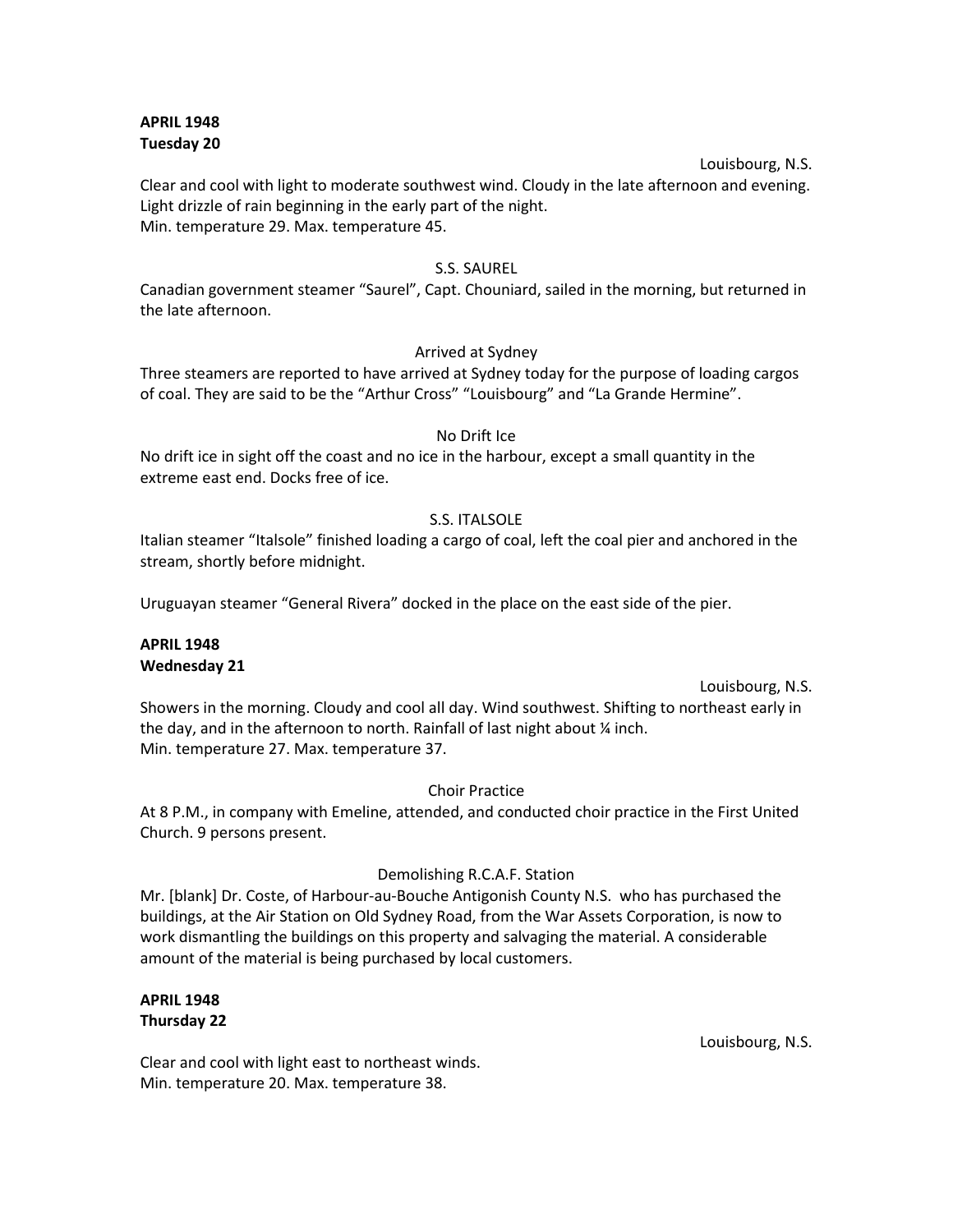## S.S. ITALSOLE

Italian steamer "Italsole" sailed in the morning with a cargo of coal.

### Board of Stewards

At 8 P.M. attended a special meeting of the Board of Stewarts of the First United Church, held in Calvin Hall, with Edison Skinner, (chairman) presiding.

At this meeting it was decided to purchase 1500 feet of hardwood flooring for Calvin Hall, as well as some flooring joists. It is the instruction to buy this material, second hand, from a man who is at present demolishing the buildings at the Air Station, on the Old Sydney Road. The price for the flooring, is I understand is \$125.00 for thousand feet, which is not much more than half the price of new hardwood flooring. William Steward was authorized to purchase the material required.

## **APRIL 1948 Friday 23**

Louisbourg, N.S.

Clear and cool with light westerly wind which shifted to northeast early in the day and increasing to moderate.

Min. temperature 20. Max. temperature 43.

## S.S. SAUREL

Canadian government steamer "Saural" Captain Chouniard, sailed in the morning.

## S.S. PANKAKOSKI

Finnish steamer "Pankakoski", sailed at 8:30 A.M. with a cargo of coal.

## **APRIL 1948 Saturday 24**

Louisbourg, N.S.

Clear and cool, becoming cloudy in the afternoon. Light drizzle of snow in the evening. Light to moderate winds, mostly southwest. Min. temperature 16. Max. temperature 40.

## S.S. CRUIZER

Tug "Cruizer," Capt. [blank] which has been here since February 2<sup>nd</sup>, sailed this morning for Sydney, to take up her duties at that port for the spring, summer and autumn season. The "Cruizer" is owned, and is in the service, of the British Empire Steel and Coal Corporation Ltd. The tug "Grenadier" which was based here during the winter months, sailed earlier in the week.

## Daylight Saving

Louisbourg, in common with the City of Sydney, and many of the towns in this province is scheduled to go on Daylight Savings Time, at Twelve o'clock tonight.

## Legislature Prorogued

The Nova Scotia Legislature, which has been in session for the last several weeks, under the Premiership of the Hon. Angus L. MacDonald, came to a close today.

## **APRIL 1948**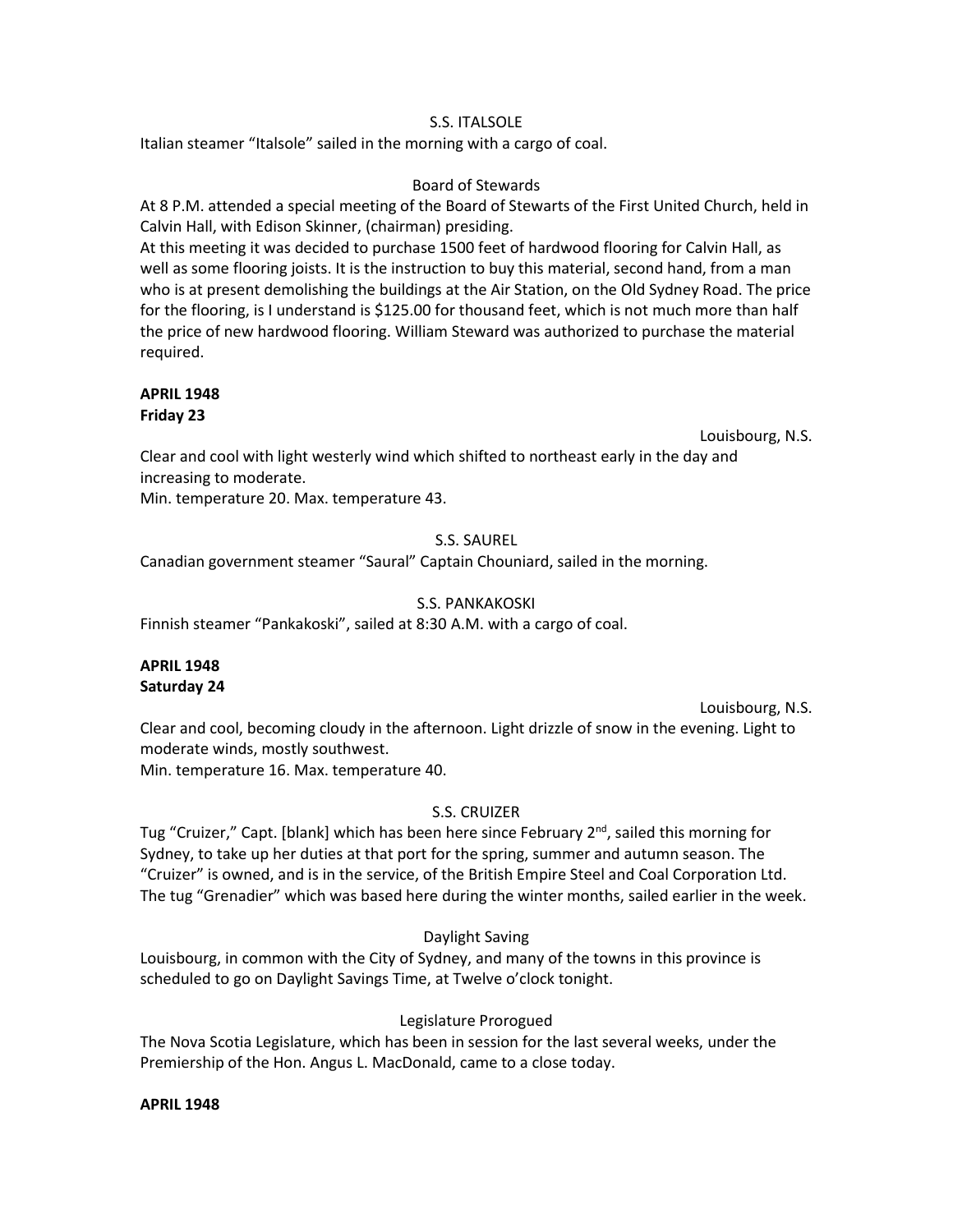#### **Sunday 25**

#### Louisbourg, N.S.

Cloudy and chilly with light drizzle of snow which lasted all day and late into the night. Fresh to strong northeast wind. Snowfall: estimated at about 2 inches. A very disagreeable day. Min. temperature 26. Max. temperature 36.

### Church Services

At 11 A.M. and 7 P.M., in company with Emeline, attended services in the First United Church where Rev. John Hockin, B.A. (supply pastor) was the preacher. Small congregations at both services. Choir attendance: A.M. 9, P.M. 14.

#### Daylight Saving Time

Daylight saving time, came into force at 12 o'clock last night, in this town, in common with many other towns in the province of Nova Scotia. I understand that the new time is to continue until midnight on the night of September 25<sup>th</sup> 1948.

S.S. MICHAEL L. EMBIRICO S.S. PALM LEAF Steamers "Michael L. Embirico" and "Palmleaf" arrived here today and anchored in the stream.

#### **APRIL 1948 Monday 26**

Louisbourg, N.S.

Snow began falling in the early morning and continued all day, except short intervals. Strong northeast wind lasting until late into the night. Snowfall about [blank] inches. A very disagreeable day. Snowfall about 4 inches. Min. temperature 24. Max. temperature 37.

## S.S. MICHAEL L. EMBIRICO

Greek steamer "Michael L. Embiricio", which arrived here yesterday evening, sailed for Sydney, but returned in the evening, owing to unfavorable ice conditions.

## Motor Ship Norden

Danish motor ship "Norden" enroute to Montreal arrived here to await favorable weather and ice conditions before proceeding to her destination.

#### **APRIL 1948 Tuesday 27**

Louisbourg, N.S. Snow squalls and drizzle of snow from early morning until late at night. Fresh to strong east and northeast wind. Snowfall about 3 inches. Min. temperature 28. Max. temperature 34.

## S.S. LIVERPOOL PACKET

Steamer "Liverpool Packet" arrived in the morning, and anchored in the east end of the harbour.

Steamer Palmleaf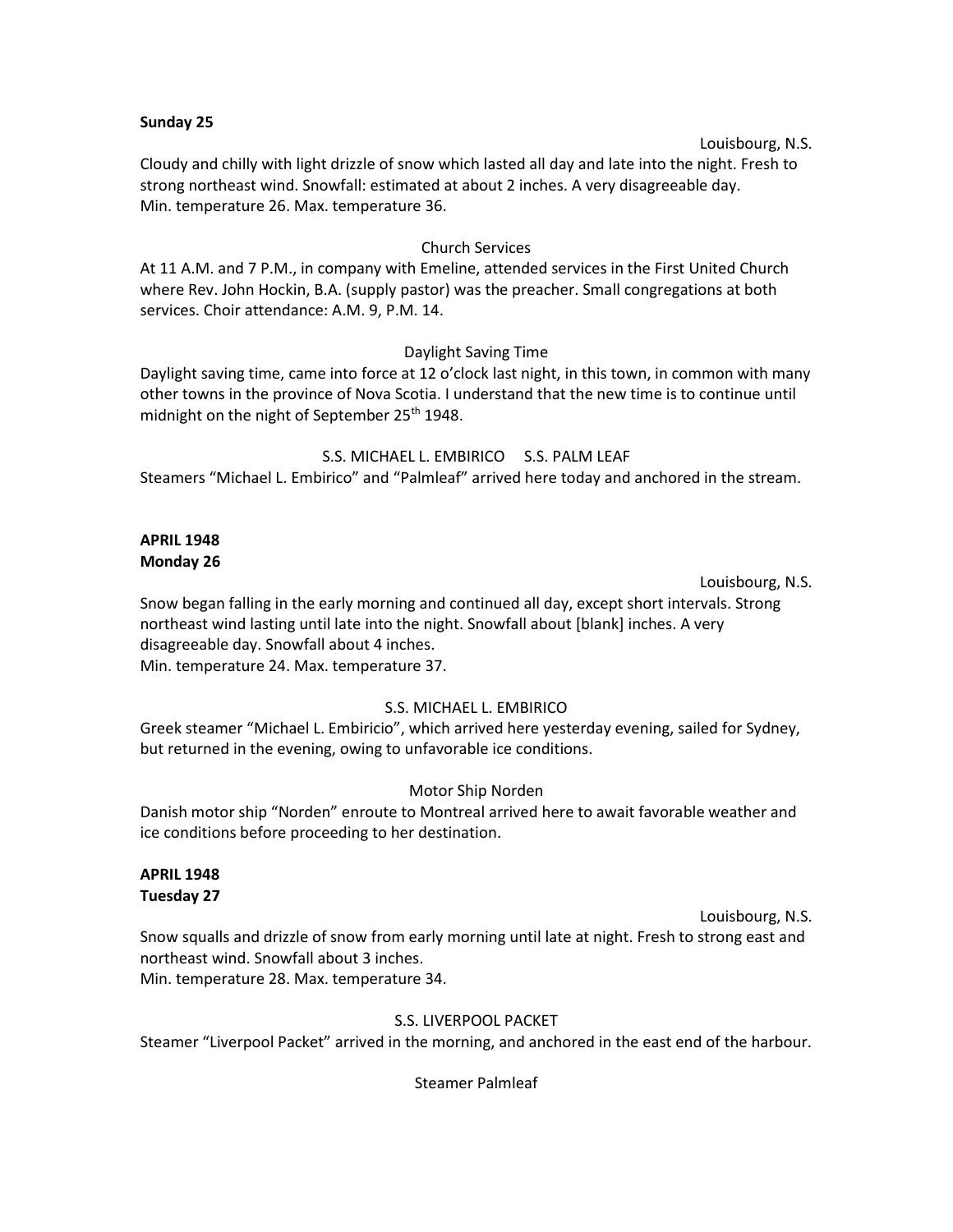Steamer Palmleaf, which arrived here Sunday, loaded a cargo of coal, and anchored in the stream.

## S.S. North Coaster

Canadian steamer "North Coaster" arrived in the afternoon and docked on the west side of the coal pier. She is enroute to Montreal and is likely to load a cargo of coal at this port.

## **APRIL 1948 Wednesday 28**

Louisbourg, N.S.

Snow squalls and drizzle during the early part of the day. Cloudy with considerable fog. Light to moderate easterly wind, which shifted to southwest in the early afternoon. Snowfall about 1 inch.

Min. temperature 30. Max. temperature 44.

## S.S. North Coaster

Steamer "North Coaster" landed a cargo of coal, and in the evening hauled away from the coal pier and anchored in the stream.

## S.S. MICHAEL L. EMBIRICO

Greek steamer, "Michael L. Embirico" which arrived here last Sunday, docked on the west side of the coal pier, for the purpose of loading a cargo of coal.

## Visited Rev. and Mrs. Hockin

Greek steamer, "Michael L. Embirico" which arrived here last Sunday, docked in the west side of the coal pier, for the purpose of loading a cargo of coal.

At 8 P.M., attended, and conducted, choir practice in the First United Church. Immediately after practice, we returned to the manse, where we remained until about 11 o'clock before returning home. Spent a very pleasant evening.

S.S. Palmleaf

Steamer "Palmleaf" sailed in the evening with a cargo of coal.

## **APRIL 1948 Thursday 29**

Louisbourg, N.S.

Cloudy and chilly with light drizzle at times and some snow squalls. Moderate to fresh east and northeast winds.

## S.S. General Rivera

Norwegian steamer General, Rivera, sailed for Argentine, South America, with a cargo of coal.

## S.S. Norden

Danish steamer "Norden" which arrived here on last Monday, enroute to Montreal, sailed today.

Meeting of Brotherhood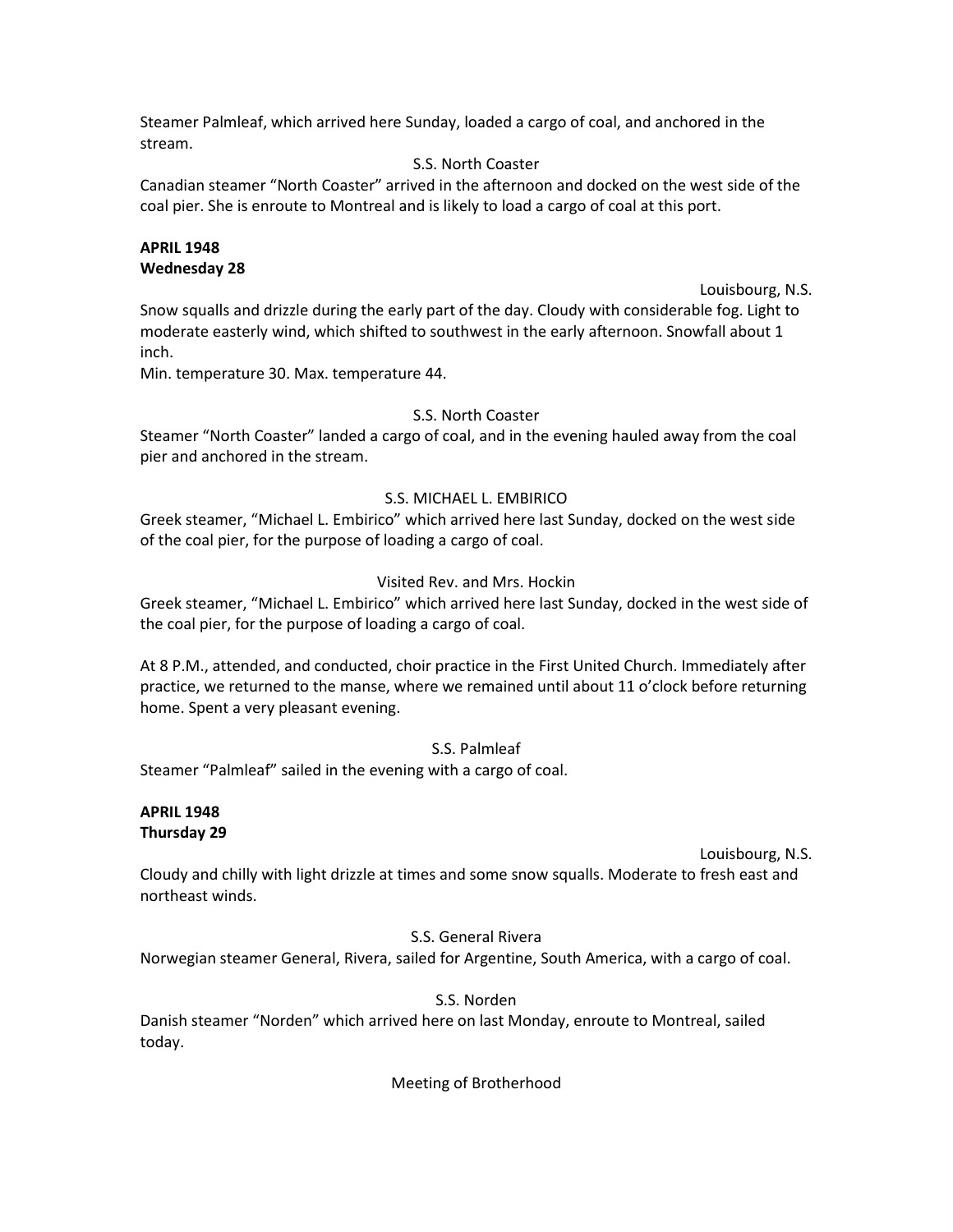At 8 P.M. attended a meeting of the Brotherhood of the First United Church held in Calvin Hall with Edison Skinner in the chair. Those present were: Duncan MacKay, R.J. MacLeod, William Hilchey, Edward Levy, William Stewart, Arthur M. Townsend, Charles Bagnall, Wilson Levy, James Suffity, Edison Skinner, Rev. John Hockin and M.S. Huntington. Tonight I continued my talk, entitled "scraps of history" (by request).

#### **APRIL 1948 Friday 30**

Louisbourg, N.S. Clear and comparatively mild with light winds, which varied all around the compass. Cloudy in the late afternoon and some fog at night. Min. temperature 28. Max. temperature 47.

## FRENCH FRIGATE ARRIVES

French Frigate "L' Aventure" arrived in the forenoon and docked on the east side of the government wharf. L' Aventure is in command of Captain M.G. Saunois.

## **MAY 1948 Saturday 1**

Louisbourg, N.S.

Cloudy with considerable fog, and some showers of rain. Light variable winds, mostly southwest increasing to moderate at night. Rainfall about 1/8 inch. Min. temperature 28. Max. temperature 40.

## S.S. Liverpool Packet

Steamer "Liverpool Packet" sailed in the morning, with a cargo of coal.

## S.S. Michael L. Embirico"

Greek steamer "Michael L. Embirico" sailed with a cargo of coal.

## S.S. Palmleaf

Steamer "Palmleaf" arrived for a cargo of coal and docked on the west side of the coal pier.

#### **MAY 1948 Sunday 2**

Louisbourg, N.S.

Clear with light to moderate northwest and west winds. Rain began to fall at about 8 P.M. Min. temperature 32. Max. temperature 46.

## Church Services

At 11 A.M. and 7 P.M., in company with Emeline, attended services in the First United Church, where Rev. John G. Hockin, B.A. was the preacher. Medium size congregation at both services. Choir attendance: 12 in the morning, 14 at 7 P.M.

**MAY 1948 Friday 3**

Louisbourg, N.S.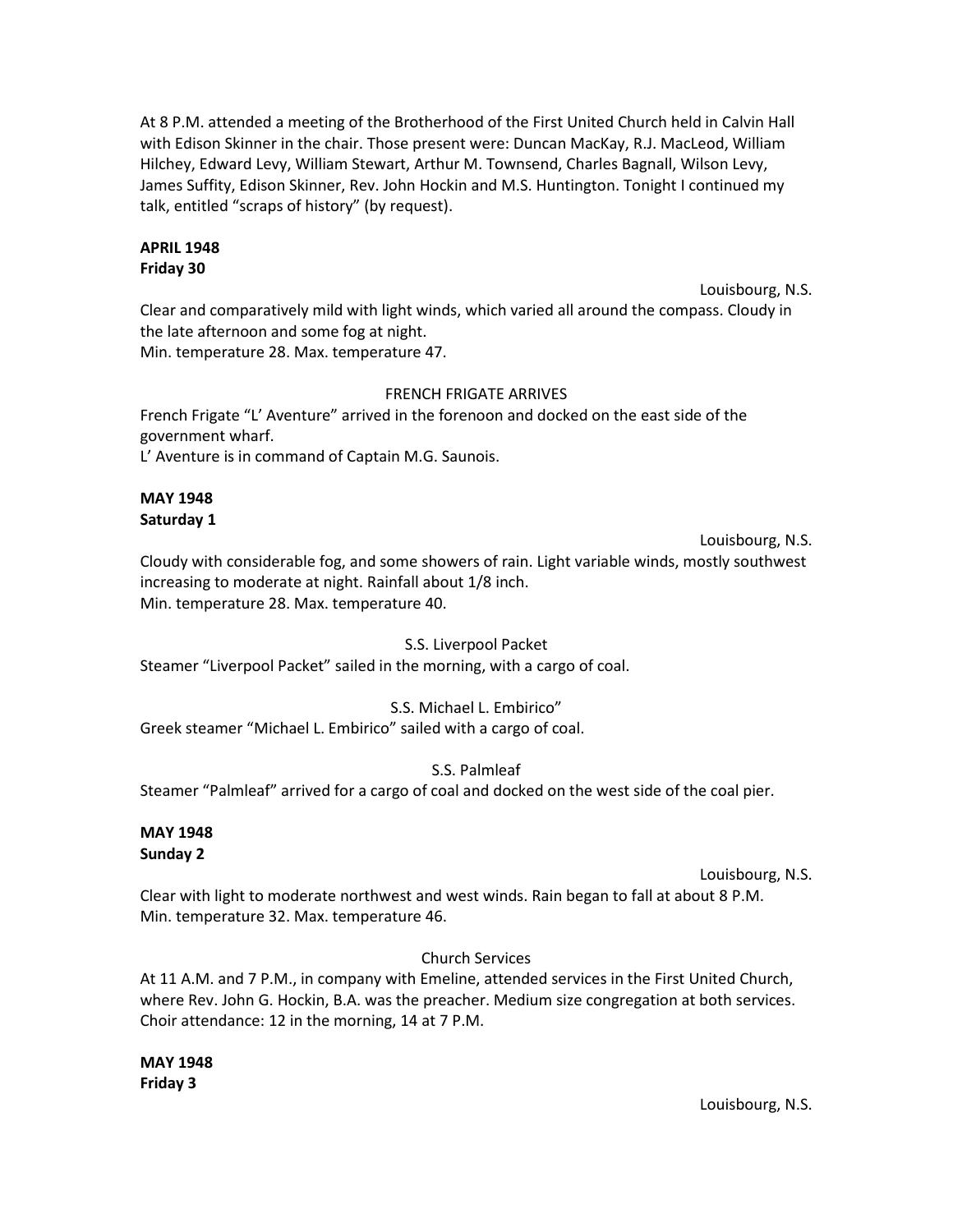Clear with light to moderate northwest and north winds. Min. temperature 31. Max. temperature 49.

S.S. Saint Malo Canadian steamer "Saint Malo" arrived here this afternoon.

French Trawler "Pinguin" French trawler "Pinguin" arrived shortly after noon for bunker coal.

## S.S. La Petite Hermine

Canadian "La Petite Hermine" which has been here since March 19, last undergoing repairs, hauled over to the coal pier this afternoon, and began loading a cargo of coal.

French Frigate L' Aventure French Frigate "L' Aventure" which arrived here on last Friday, sailed this evening.

S.S. "Palmleaf"

Canadian steamer "Palmleaf" sailed in the afternoon with a cargo of coal.

## Highways Open for Heavy Traffic

Beginning today.

#### **MAY 1948 Tuesday 4**

Louisbourg, N.S.

Cool and mostly clear with moderate variable winds, mostly northerly. Min. temperature 26. Max. temperature 49.

## S.S. PANKAKOSKI"

Finnish steamer "Pankakoski" arrived at about 1 P.M. and anchored, later docking on the east side of the coal pier where she began loading a cargo of coal. She intended going to Sydney for coal, but owing to unfavorable ice conditions at the latter port, she came to Louisbourg.

Funeral

At 1:30 P.M. attended the funeral of the late Nelson Bagnall which took place from the home of his half-brother, Thomas Bagnall, Havenside, to St. Bartholomew's Anglican Church. Services at the house, church and grave were conducted by Rev. J.T. Turner, Pastor of St. Bartholomew's Church.

## **MAY 1948 Wednesday 5**

Louisbourg, N.S.

Bright sunshine all day, with light to moderate variable winds, mostly northerly and easterly. Min. temperature 27. Max. temperature 51.

## S.S. La Petite Hermine

Canadian steamer La Petite Hermine, Capt. Guy, which has been undergoing repairs here, for about six weeks, sailed shortly afternoon with a cargo of coal.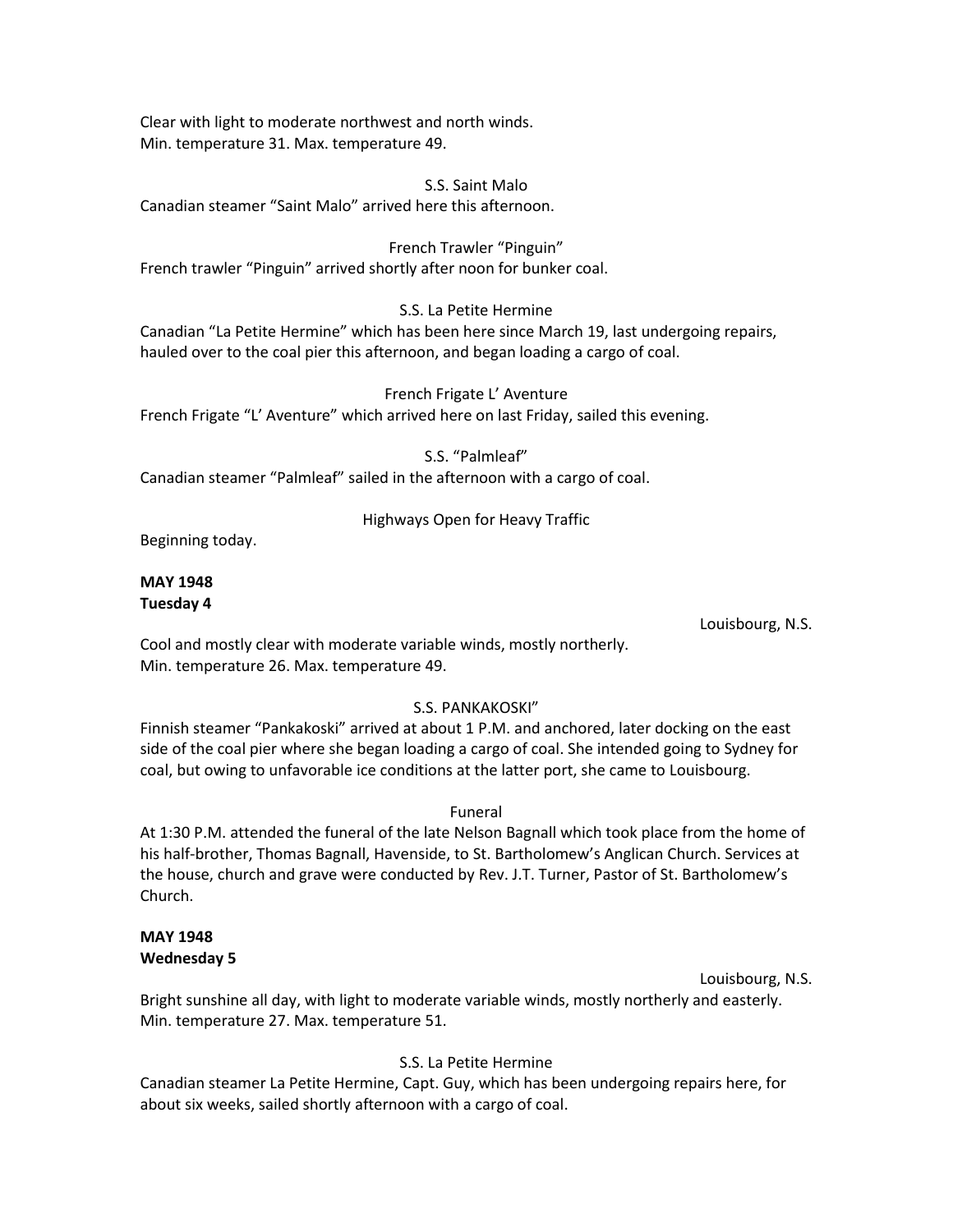### Drift Ice

Drift Ice in sight off the harbour all day. In the afternoon it came in on the shore, and at nightfall some of it was coming into the harbour.

## Choir Practice

At 8 P.M., in company with Emeline, attended, and conducted choir practice in the First United Church.

### **MAY 1948 Thursday 6**

Louisbourg, N.S.

Clear with light variable winds. Min. temperature 23. Max. temperature 46.

Drift Ice

Harbour full of loose drift ice and a wide strip of loose ice along the coast.

## Trawler Pinguin

French trawler "Pinguin" which arrived here on the  $3<sup>rd</sup>$  for bunker coal and supplies sailed in the evening for the fishing grounds.

## S.S. Palmleaf

Canadian steamer "Palmleaf" arrived in the evening for a cargo of coal.

## First Ship to Dock at New Wharf

Small motor vessel "Sarah Morton" docked at the New Fish Plant Wharf this afternoon. This vessel owned by P.J. Cadigan Ltd. Glace Bay, N.S. and commanded by Capt. B. Squires, was the first vessel to dock at the new wharf which was recently completed by the J.G. Gorman Co. Ltd. The Sarah Morton discharged a cargo of herring, from Bay-of-Islands Nfld.

#### **MAY 1948 Friday 7**

Louisbourg, N.S.

Cloudy and chilly with some fog and light drizzle of rain in the evening. Light easterly winds. Min. temperature 30. Max. temperature 46.

## S.S. SAINT MALO S.S. PANKAKOSKI

Canadian steamer "St. Malo", Capt. Ben. Pope, and Finnish Steamer "Pankakoski", sailed in the morning with cargos of coal.

## Fox Sparrows Have Gone

Fox sparrows that first made their appearance, this season, on April  $6<sup>th</sup>$ , have all disappeared. They usually remain here from three weeks to a month, while on their way north to their nesting ground. At times, this spring, there were about 50 of these sparrows in the backyard. I fed them rolled oats, which they ate with a relish.

#### **MAY 1948**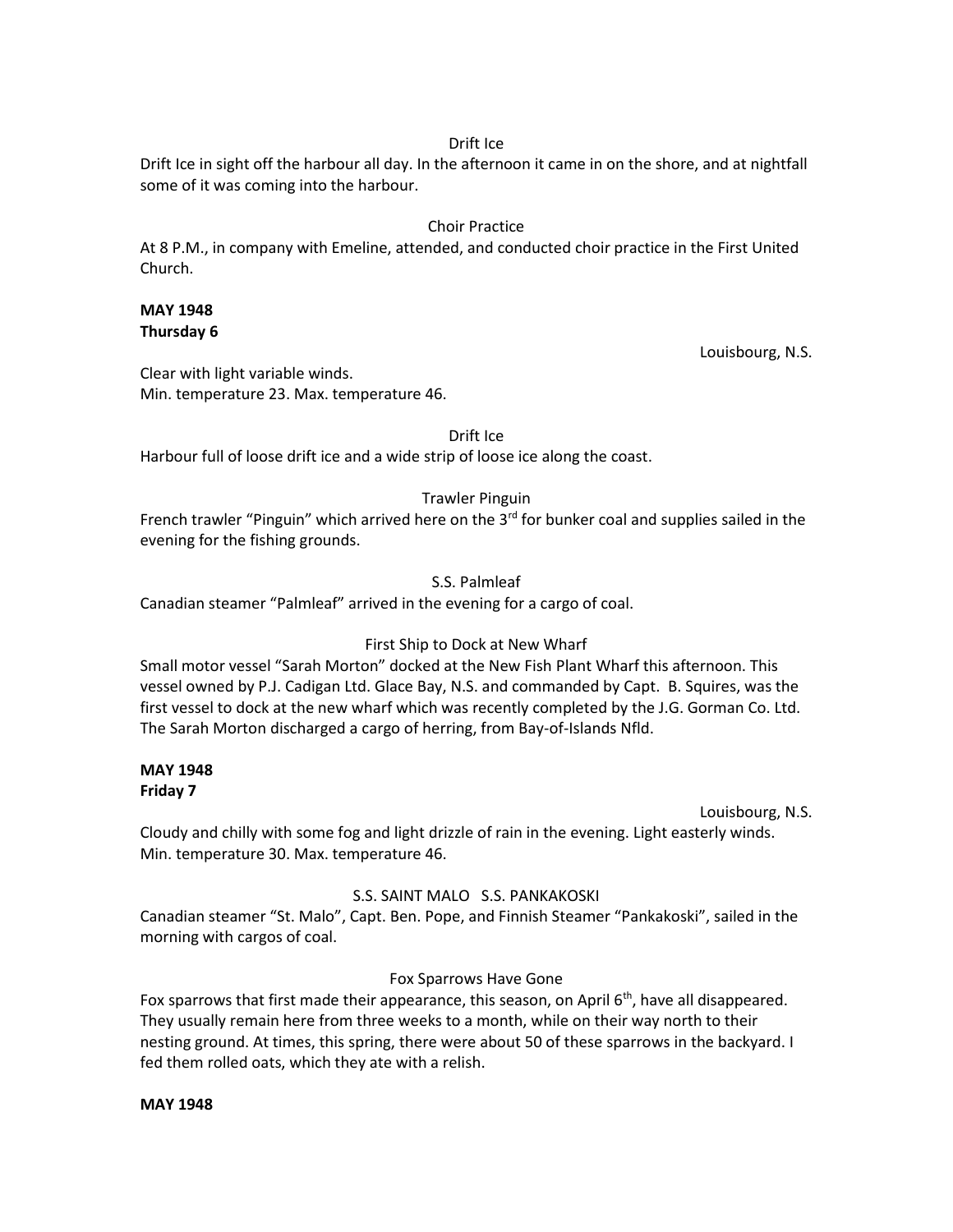#### **Saturday 8**

Louisbourg, N.S. Cloudy with thick fog and misty at times, in the early part of the day. Heavy showers of rain in the evening and night. Light east and southwest winds. Min. temperature 35. Max. temperature 46. Rainfall slightly less than ½ inch.

## Harbour full of drift ice

## **MAY 1948 Sunday 9 Mother's Day**

Louisbourg, N.S.

Clear and cool with light to moderate westerly winds. Min. temperature 34. Max. temperature 48.

## Sailing from this Port

Canadian steamer, "Palmleaf", and Newfoundland Motor Vessels, "Henry Stone" and "Placanta" sailed in the morning, making their way out through the ice. The "Palmleaf" had a cargo of coal.

Drift Ice

Harbour full of drift ice and a narrow strip along the coast.

## Church Services

At 11 A.M. and 7 P.M., attended services in the First United Church, where Rev. [blank] MacDonald of the United Church at Montrose Prince Edward Island, was the preacher. Fairly large congregations at both services. Choir attendance: A.M. 14, P.M. 17. Mr. MacDonald, also preached at Catalone, in the afternoon. Music suitable for Mother's Day at all the services.

## **MAY 1948 Monday 10**

Louisbourg, N.S.

Cloudy with some fog. Light showers in the early part of the day. Rain in the late afternoon and evening. Rainfall: about ¼ inch. Cloud during the night. Min. temperature 28. Max. temperature 41. Light southwest wind, shifting to northwest at night. Some loose drift ice in the harbour.

#### **MAY 1948 Tuesday 11**

Louisbourg, N.S. Clear with light variable winds. An ideal day. Min. temperature 30. Max. temperature [blank].

A small quantity of loose drift ice in the harbour.

Trawler Cap Fagnet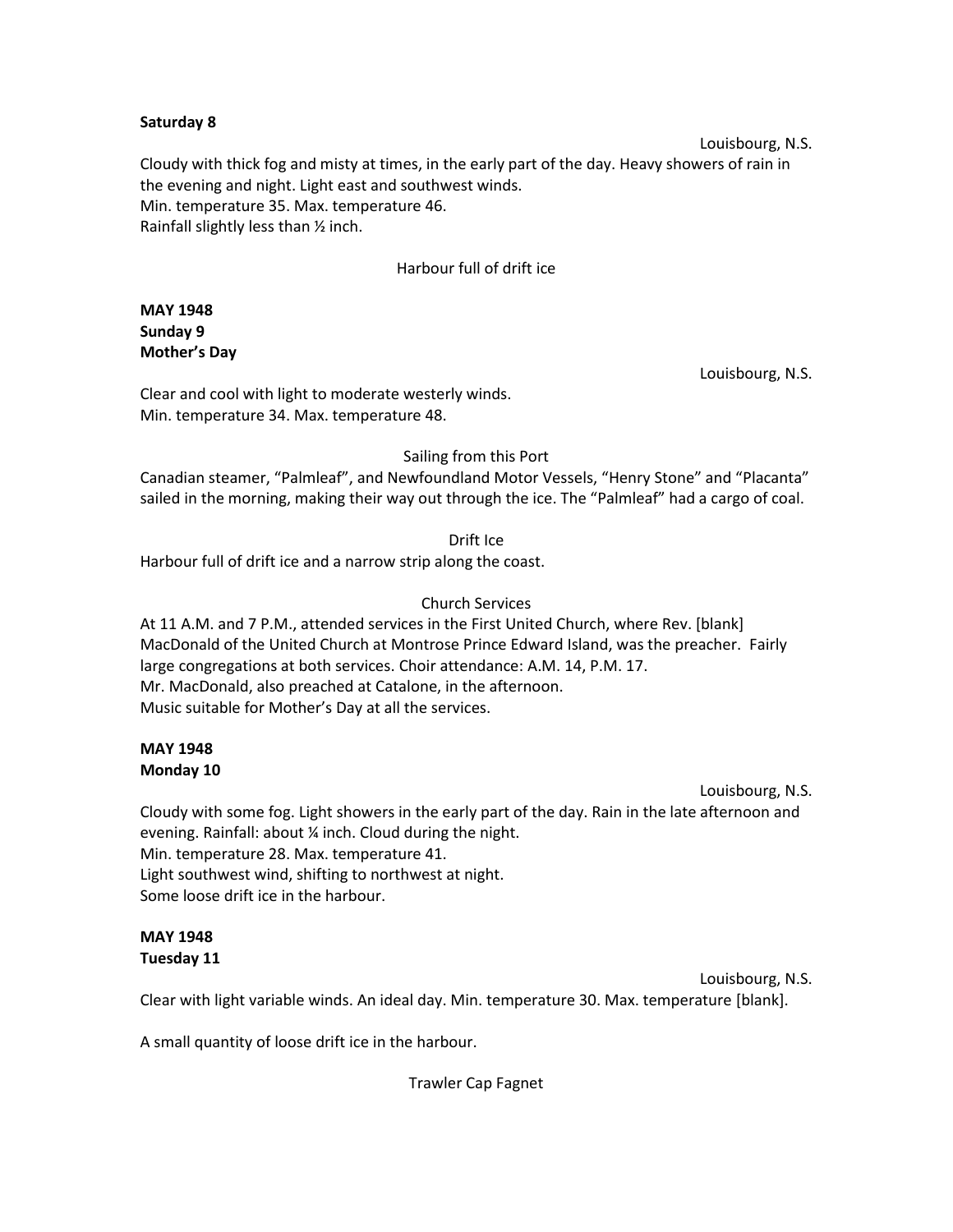French trawler "Cap Fagnet" arrived in the forenoon, bunkered in the afternoon and sailed at about 8 P.M.

S.S. Bayside

Canadian steamer "Bayside" which has been here for upwards of two weeks, finished loading a cargo of about 10,000 tons of coal, sailed at about 8 P.M. for Montreal.

## **MAY 1948 Wednesday 12**

Louisbourg, N.S. Clear in the morning, but becoming cloudy early in the day. Rain during the afternoon and evening. Light winds, mostly southwest. Rainfall about ½ inch. Min. temperature 26. Max. temperature 47.

Choir Practice At 8 P.M. in company with Emeline, attended choir practice in the First United Church.

## **MAY 1948 Thursday 13**

Louisbourg, N.S.

Clear with light to moderate northwest wind. Min. temperature 29. Max. temperature 53.

## **MAY 1948 Friday 14**

Louisbourg, N.S. Clear until about noon, then becoming cloudy. Light southerly wind. Rain began to fall at about 10 P.M.

Min. temperature 22. Max. temperature 57.

C.G.S. "Saurel"

Canadian government steamer "Saurel" Captain Chouniard, arrived in the forenoon; loaded two buoys, that were on the Government wharf, and sailed at about 1:30 P.M.

## **MAY 1948 Saturday 15**

Louisbourg, N.S.

Heavy rain in the early morning. Light drizzle and mist at times during the day. Moderate to fresh east wind, shifting to northeast during the night. Min. temperature 33. Max. temperature 41. Rainfall: about 1 inch.

# **MAY 1948 Sunday 16**

Louisbourg, N.S.

Clear and very cool with fresh to strong northerly winds. Min. temperature 30. Max. temperature 43.

Church Services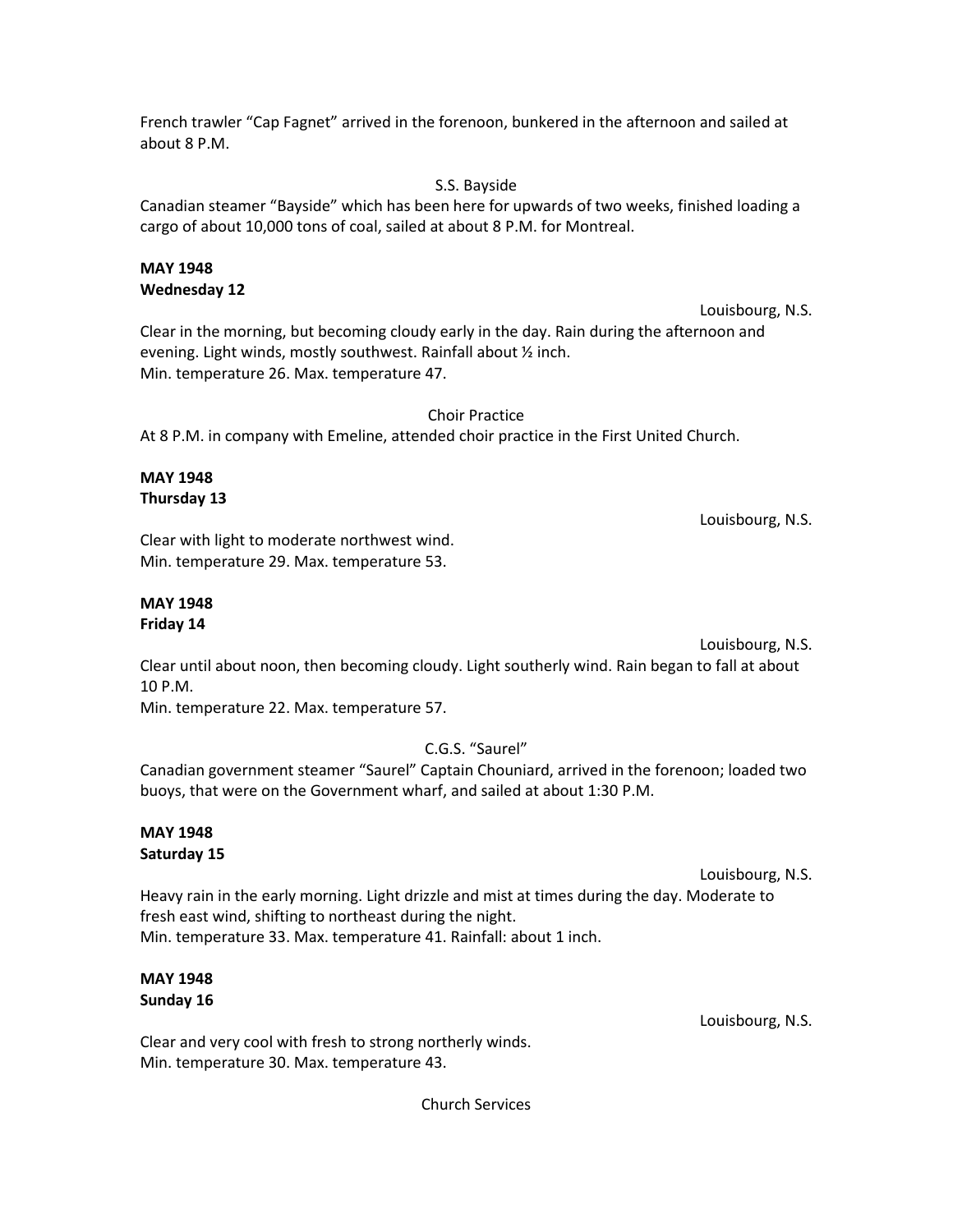At 11 A.M. and 7 P.M., in company with Emeline, attended services in the First United Church, where Rev. John G. Hockin, B.A., was the preacher. Small congregations at both services. Choir attendance: A.M. 9, P.M. 12.

## **MAY 1948 Monday 17**

Louisbourg, N.S.

Clear and very cool, with light to moderate winds. Min. temperature 22. Max. temperature 44. Heavy frost in the morning.

## Went to Sydney

At 8 A.M., in company with Emeline, went to Sydney, on "Highlands Lines" Bus Service. Returning left Sydney at 4:30 P.M., arriving home at about 5:50 P.M. Made a number of business calls during the day at Sydney, including the purchase of an Electrolax sweeper, and cleaner from Electrolax (Canada) Ltd., 363 Charlotte Street. Sydney, E.A. Curtis Agent. The price paid for the outfit including fittings was \$110.00. We had lunch at the Isle Royale Hotel at noon.

## Lobster Fishing

The lobster fishing season on this part of the Cape Breton coast opened, today.

## **MAY 1948 Tuesday 18**

Louisbourg, N.S.

Cloudy and cool with fresh to strong southerly winds. Light rain followed by heavy showers, in the evening and night.

Min. temperature 34. Max. temperature 50.

#### **MAY 1948 Wednesday 19**

Louisbourg, N.S.

Showers in the early morning. Cloudy with dense fog during the entire day. Rainfall of last night about ¼ inch.

Min. temperature 38. Max. temperature 50.

## Choir Practice

At 8 P.M., in company with Emeline, attended and conducted choir practice in the First United Church.

## **MAY 1948 Thursday 20**

Louisbourg, N.S.

Cloudy with some fog. Moderate to fresh east to moderate winds, shifting to north at north at night.

Min. temperature 35. Max. temperature 47.

Drizzle of rain, followed by heavy showers in the evening and night.

Death of Archibald MacDonald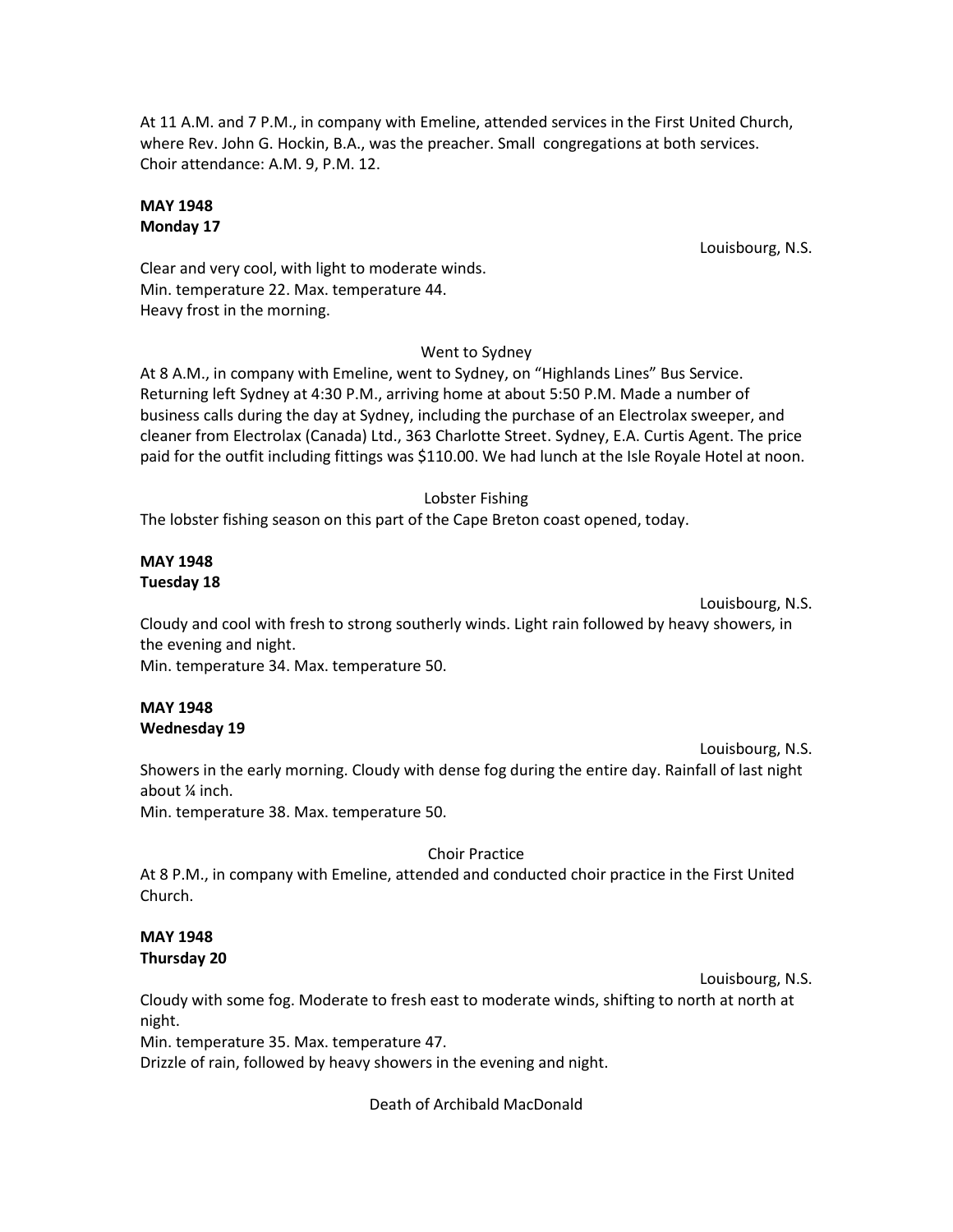The death of Archibald A. MacDonald, occurred this afternoon, at the Glace Bay General Hospital, where he had been a patient for the last two months.

#### Death of Mrs. Mary MacIsaac

The death of Mrs. Mary MacIsaac, a former resident of Louisbourg, occurred last night at the home of her daughter, Mrs. P.J. Connolly, Sydney River. She was about 79 years of age and is survived by three daughters and one son. The daughters are: Mrs. P.J. Connolly, Margaret, on the Glace Bay teaching staff, Isabel and the son, Blaine, at Sydney River. Mrs. MacIsaac, was on at least three occasions, a resident of this town. Her husband, who was a blacksmith by trade, predeceased her many years ago.

## **MAY 1948 Friday 21**

Louisbourg, N.S.

Cloudy and foggy with very light winds.

Min. temperature 35. Max. temperature 48. Showers in the early morning. Rainfall of yesterday and early this morning about ½ inch.

# **MAY 1948 Saturday 22**

Louisbourg, N.S.

Cloudy and foggy, with very light winds, mostly southerly. Min. temperature 36. Max. temperature 52.

## Death of Col. J.L. Ralston

Col. J.L. Ralston, a former member of the Federal Cabinet, died at his home in Montreal today.

## **MAY 1948 Sunday 23**

Louisbourg, N.S. Cloudy and cool with heavy fog and very southerly winds. Light misty during the greater part of the day.

Min. temperature 36, Max. temperature 42

## Church Services

At 11 A.M. and 7 P.M., in company with Emeline, attended services in the First United Church, where Rev. C.C. Walls, of the United Church at Bass River, N.S., was the preacher. Small attendance in the morning, but a fairly large congregation in the evening. The Girl Guides and Brownies, paraded to the 11 A.M. service. Choir attendance: 11 A.M. 11, 7 P.M. 13.

## Funeral

At 2 P.M. attended the funeral of the late Archie A. MacDonald, which took place from his late home at Havenside to the First United Church.

**MAY 1948 Monday 24**

Louisbourg, N.S.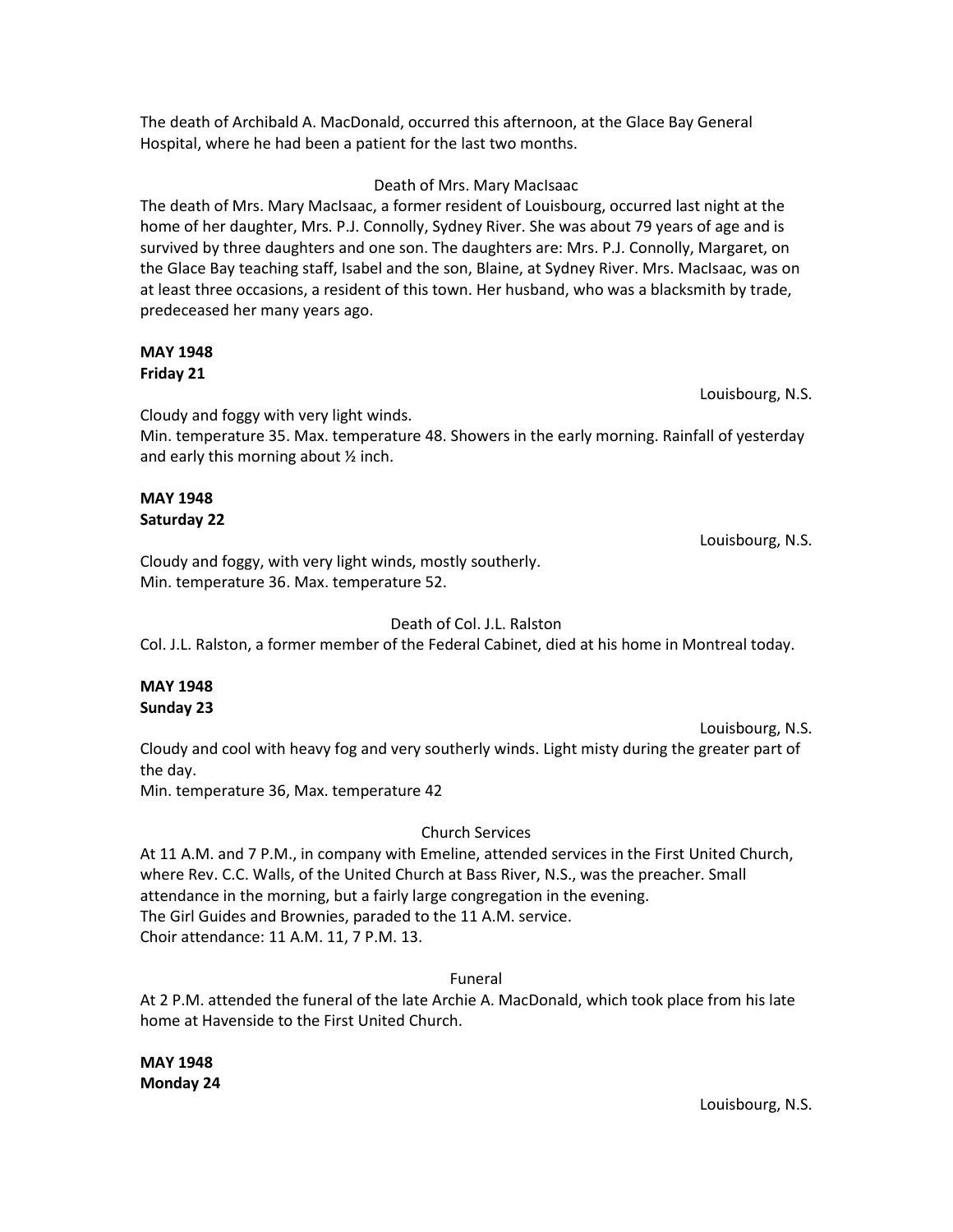Cloudy with considerable fog, and very light variable winds, mostly southerly. Fog lifted and sun shawn [sic] through for a while during the afternoon, but became cloudy and foggy again in the late afternoon.

Min. temperature 38. Max. temperature 52.

## Dominion Statutory Holiday

Bank, schools, most places of business and public offices closed for the holiday with the exception of the post office, which was on holiday hours. Had shop open for business all day, in order to cater to my newspaper customers.

### Started Gardening

Began gardening today. Planted 6 dahlia bulbs, first of the season, which is very backwards.

## **MAY 1948 Tuesday 25**

Louisbourg, N.S.

Cloudy, foggy and cool with very light variable winds, mostly southerly. Light showers, mist and drizzle in the evening and night.

Min. temperature 38. Max. temperature 49.

## **MAY 1948 Wednesday 26**

Louisbourg, N.S.

Cloudy and foggy with heavy showers, in the early morning and drizzle and mist at times during the day. Light southerly winds. Rainfall of last night and early today; about ½ inch. Min. temperature 38. Max. temperature 56.

## Choir Practice

At 8 P.M., in company with Emeline, attended, and conducted choir practice in the First United Church.

## **MAY 1948 Thursday 27**

Louisbourg, N.S.

Cloudy with considerable fog. Partly clear for a while in the afternoon, but again becoming cloudy and foggy as night approached.

Min. temperature 38. Max. temperature 56. Light southerly winds.

## Social Evening

At 8 P.M., in company with Emeline, attended a "Social Evening" in Calvin Hall, held under the auspices of the First United Church Brotherhood. About 30 persons present.

## U.J. Harrington

U.J. Harrington of the Department of Municipal Affairs of the Province of Nova Scotia, visited Louisbourg this afternoon, and met with the Town Council in the council chamber, in the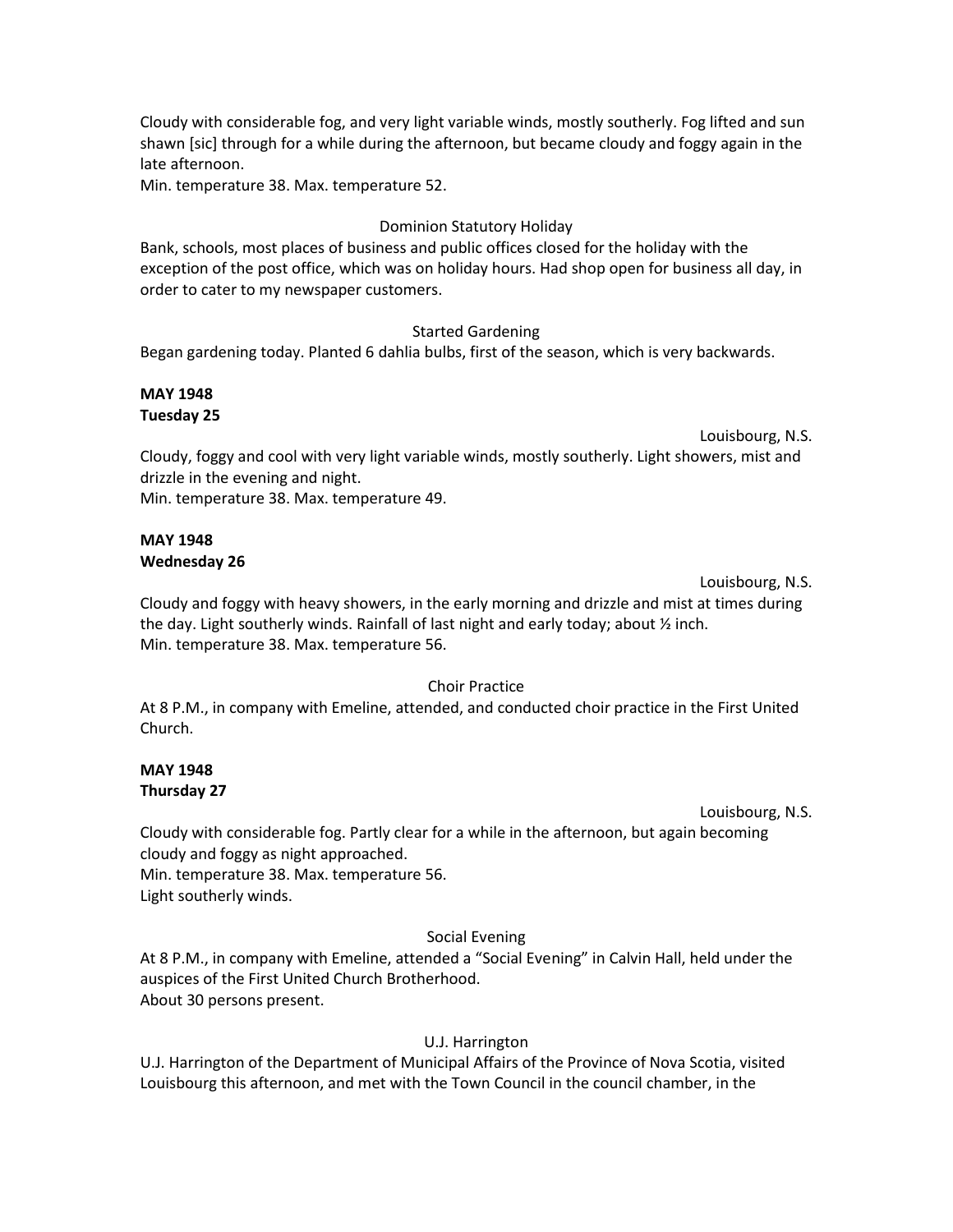evening. He called to see me in the late afternoon, and had supper with us, before attending his meeting with the council.

## **MAY 1948 Friday 28**

Louisbourg, N.S.

Cloudy and foggy, but partly clearing during the forenoon. Mostly clear with sun shining through for a considerable time, but again becoming cloudy and foggy in the late afternoon and evening. Light to moderate southerly winds.

Min. temperature 40. Max. temperature 60.

# **MAY 1948 Saturday 29**

Louisbourg, N.S.

Cloudy and foggy, clearing partly for a short time in the forenoon. Showers in the late afternoon and night. Light southerly winds.

Min. temperature 44. Max. temperature 59.

# Death of Finlay MacDonald

The death of Finlay MacDonald K.C. Solicitor for the City of Sydney, occurred at about 6:30 A.M. at his home 241 Esplanade, Sydney N.S. Mr. MacDonald, who was 82 years of age, graduated from Dalhousie University in 1899, practiced law at Sydney for many years, held the position of solicitor for the City of Sydney from 1907 until the time of his death, and from 1925 until 1935 represented the constituency of Cape Breton South in the Federal Parliament. He passed away at an early hour this morning, following an illness of about one year.

## **MAY 1948 Sunday 30**

Louisbourg, N.S.

Cloudy and foggy with heavy rain and some thunder and lightning in the morning. Rain continued until about noon. Cleared shortly after noon. Mostly clear and moderately warm until the evening, when it again became cloudy with some fog. Rainfall of yesterday evening, last night and this forenoon; at least 1 ¾ inches. Min. temperature 46. Max. temperature 63.

# Church Services

At 11 A.M. and 7 P.M., in company with Emeline, attended services in the First United Church, where Rev. John G. Hockin, B.A., (supply pastor) was the preacher. Small attendance in the morning, about 30 present. Fairly large congregation in the evening. Choir attendance: A.M. 8, P.M. 12.

# **MAY 1948 Monday 31**

Louisbourg, N.S.

Cloudy with light drizzle of rain and intermittent heavy showers all day and late into the night. Light variable winds and some fog. Rainfall; % inch. Min. temperature 44. Max. temperature 54.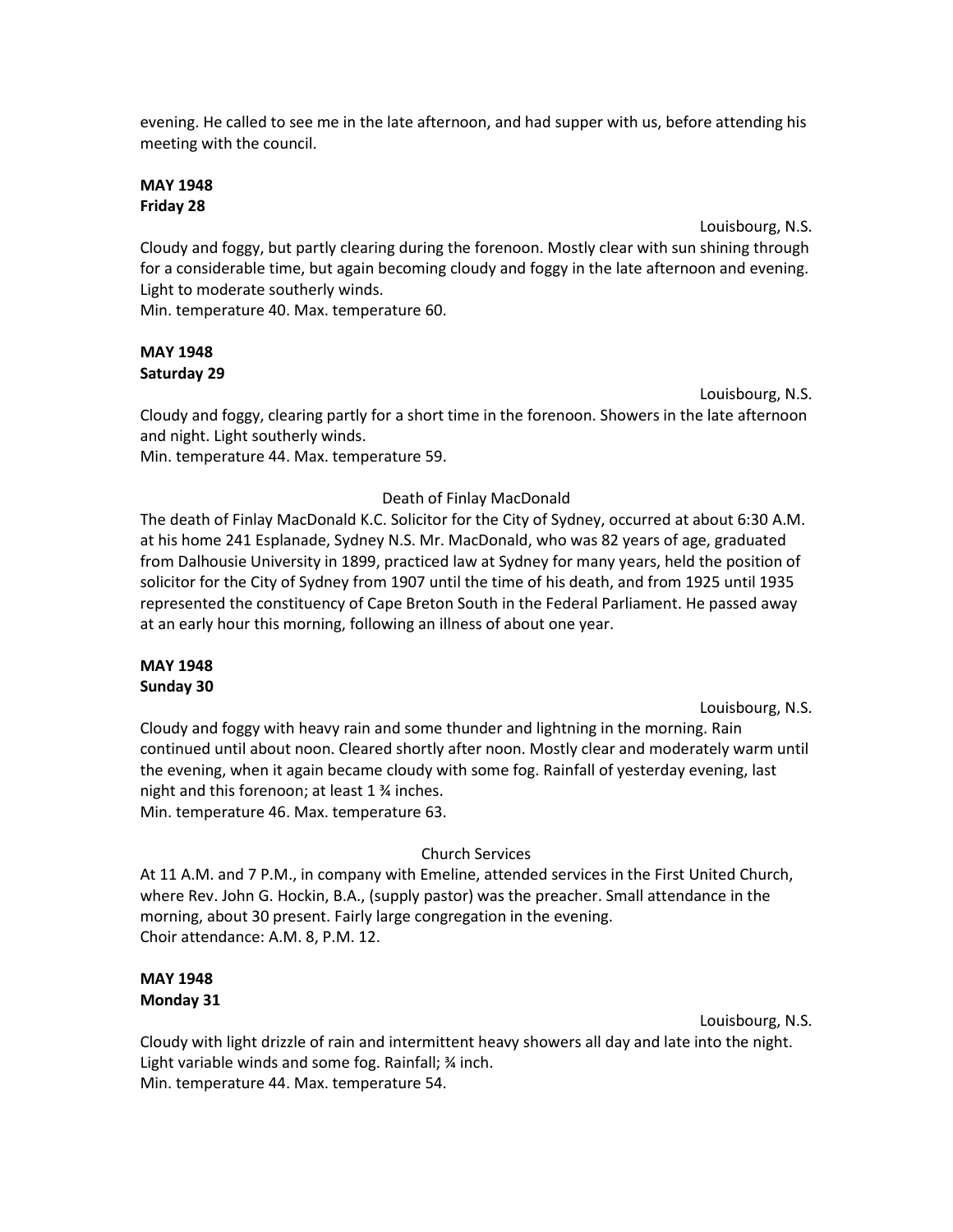## **JUNE 1948 Tuesday 1**

Louisbourg, N.S. Cloudy and foggy with light drizzle of rain which lasted all day, and late into the night. Min. temperature 42. Max. temperature 59.

Planted 11 dahlia bulbs in the afternoon.

## **JUNE 1948 Wednesday 2**

Louisbourg, N.S. Cloudy and foggy with drizzle of rain and showers, until after noon. Partly clearing in the early afternoon, with sun shining through for a short time. Cloudy in the evening. Light variable winds. Northerly in the late afternoon and evening. Rainfall of yesterday last night and today: 1 inch.

#### Choir Practice

At 8 P.M., in company with Emeline, attended, and conducted, choir practice in the First United Church. 7 persons present.

## **JUNE 1948 Thursday 3**

Louisbourg, N.S. Cloudy with some fog at times during the day. Mist during the night. Light variable winds mostly southerly.

Min. temperature 38. Max. temperature 59.

## Congregational Meeting

At 8 P.M., in company with Emeline, attended a special meeting of the congregation of the First United Church, held in the church, with Rev. A. Frank MacLean of Sydney, presiding. Meeting called for the purpose of extending a call to a minister to take charge of the First United congregation.

## **JUNE 1948 Friday 4**

Louisbourg, N.S.

Cloudy and moderately warm with light winds, mostly southwest. Partly clear for a short time in the afternoon.

Min. temperature 44. Max. temperature 64.

Recital

At 8 P.M., in company with Emeline, attended recital in Calvin Hall, directed by Mrs. Ernest Baines, music teacher of Sydney. All of Mrs. Baine's pupils took part in tonight's performance. One of the Sydney pupils, Miss Delores MacDougall also had a part in the recital, singing two solos. Miss MacDougall arrived on the evening bus, and is our guest while in town.

Death of Mrs. Tanner

The death of Mrs. Samuel Tanner occurred today.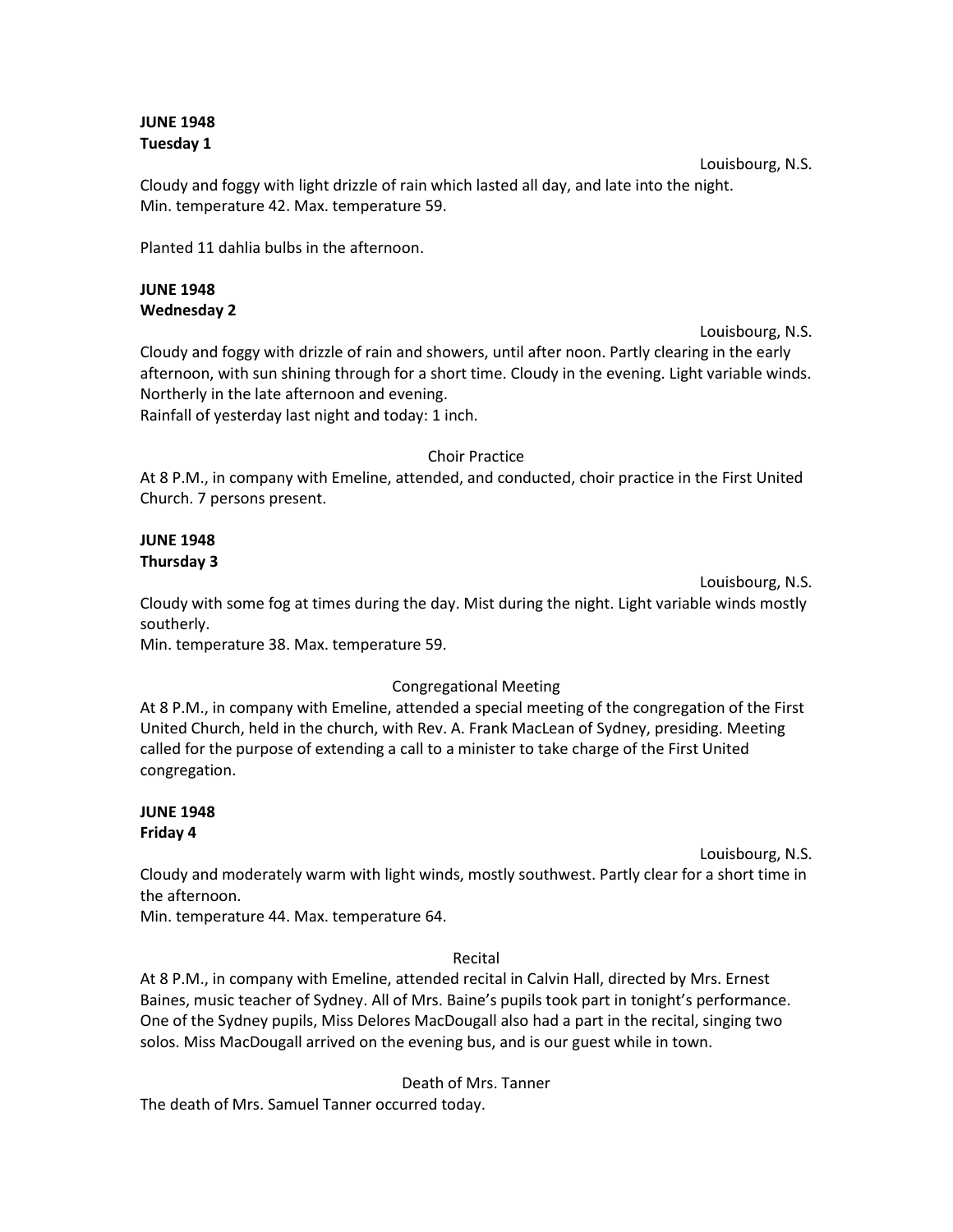### **JUNE 1948 Saturday 5**

Louisbourg, N.S. Cloudy and cool with some fog, both morning and evening. Partly clear during the noon hours. Min. temperature 44. Max. temperature 61.

## Funeral

At 2 P.M. attended the funeral of the late Mrs. Samuel Tanner, which took place from Johnston's Funeral Home, to St. Bartholomew's Church at 2 P.M. Services at the Funeral Home, church and graveside were conducted by Rev. J.L. Turner. Burial took place in the Anglican cemetery on Clarke's Road.

Funeral in charge of D.M. Johnston, Funeral Director.

## Visited Louisbourg Historic Park

## **JUNE 1948 Sunday 6**

Louisbourg, N.S.

Cloudy with some rain and fog in the morning accompanied by some lightning and distant thunder.

Weather cleared shortly before noon. Clear with bright sunshine during the afternoon. Light southerly wind, shifting to northerly early in the day. Wind northwest during the afternoon.

Rainfall: about 3/8 inch.

Min. temperature 44. Max. temperature 58.

## Church Services

At 11 A.M. and 7 P.M., in company with Emeline, attended services in the First United Church, where Rev. John G. Hockin, B.A., supply pastor, was the preacher. Congregation small in the morning, but fairly large in the evening. Choir attendance: A.M. 8, P.M. 13.

## Death of James Price

The death of James Price, a former resident of West Louisbourg, occurred at the Royal Victoria Hospital, Montreal, this evening. Mr. Price had been employed by the Canadian Marconi Company for many years, both at West Louisbourg and Drummondville Quebec. He was 59 years of age.

## **JUNE 1948 Monday 7**

Louisbourg, N.S.

Clear and cool with fresh to strong northwest wind. Min. temperature 38. Max. temperature 62.

## Birthday Party

At about 8 P.M. in company with Emeline, attended a birthday party, at the home of Captain John Tutty at Havenside. Captain Tutty is 90 years old today and had quite a large number of his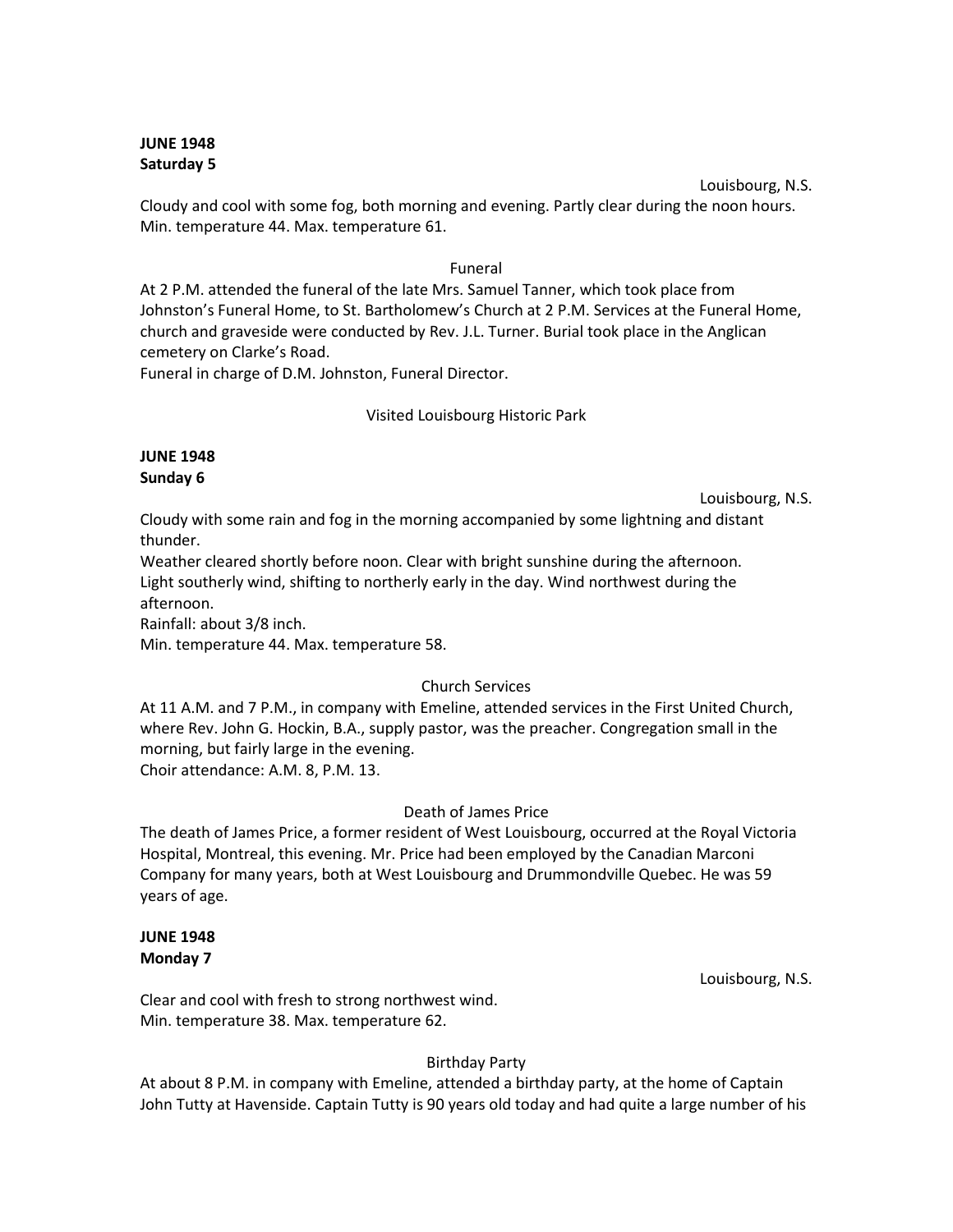friends to call on him during the evening and extend congratulations on his having reached such a ripe old age. He is hearty and remarkably well preserved for a man of his years.

### **JUNE 1948 Tuesday 8**

Louisbourg, N.S.

Cool and mostly clear with light to moderate northeast wind. Min. temperature 38. Max. temperature 64.

# Sydney and Return

Went to Sydney on "Highland Lines" bus, leaving here at about 7:55 A.M. Met Thomas Pattillo at "Isle Royale" sample room shortly after 9 A.M. and gave him an order for Christmas, as well as some staple lines of goods.

Had lunch with Mr. Pattillo at the Isle Royale Hotel at about 12:30 P.M. Made several business calls during the afternoon, before leaving for home on the 4:30 P.M. bus.

## **JUNE 1948 Wednesday 9**

Louisbourg, N.S.

Cool with variable cloudiness. Cloudy and threatening during the afternoon and evening. Showers in the evening, and during the night. Moderate to fresh east and southeast winds. Min. temperature 39. Max. temperature 50.

# Choir Practice

At 8 P.M. in company with Emeline, attended and conducted choir practice in the First United Church.

## **JUNE 1948 Thursday 10**

Louisbourg, N.S. Cloudy and cold with showers, fog and drizzle. Moderate to fresh northeast to southeast winds. Min. temperature 38. Max. temperature 43.

## **JUNE 1948 Friday 11**

Louisbourg, N.S.

Cloudy and cold with showers, mist and drizzle. Moderated to fresh northerly winds. Partly clear at night.

Min. temperature 38. Max. temperature 42.

# **JUNE 1948 Saturday 12**

Louisbourg, N.S.

Cloudy and cool with light variable winds, mostly south and southwest. A few very light showers. Min. temperature 37. Max. temperature 51.

**JUNE 1948 Sunday 13**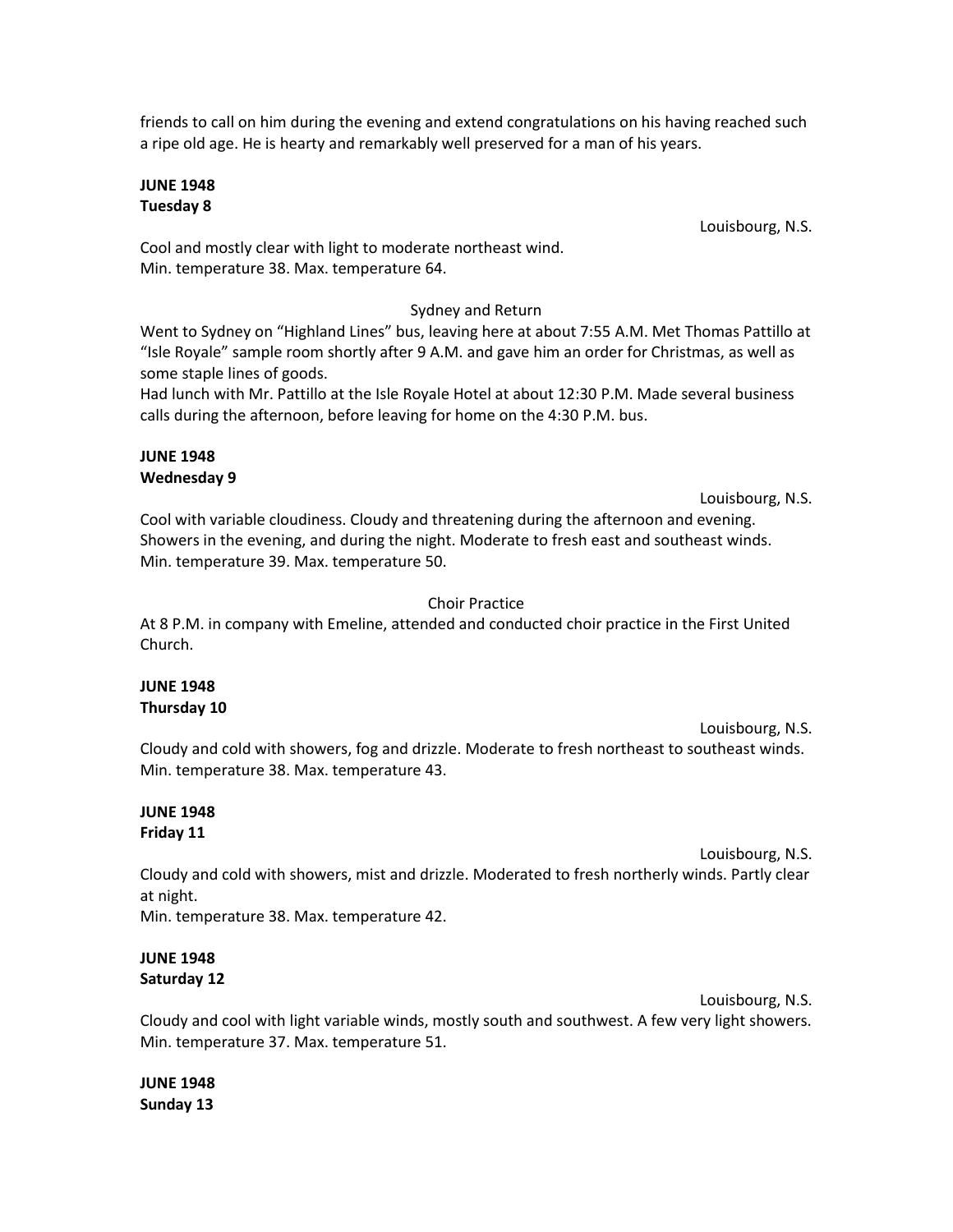Louisbourg, N.S.

Cool and partly clear with light southwest wind, and some fog. Min. temperature 41. Max. temperature 52.

## Church Services

At 11 A.M. and 7 P.M., in company with Emeline, attended services in the First United Church, where Rev. John G. Hockin (supply pastor) was the preacher. Small congregation in the morning, medium size in the evening. Choir attendance: A.M. 8, P.M. 12.

## Joint Choir Practice

Immediately after the close of the evening services, members of the Presbyterian, Anglican and United Church choirs, about 20 in all, met in the Presbyterian Church for choir practice preparatory to the attending the Orange Memorial Service being held at Sydney, on Sunday July 4<sup>th</sup>. The practice was under the direction of Ervin Russell, leader of the Presbyterian choir.

## **JUNE 1948 Monday 14**

Louisbourg, N.S. Clear and cool with light easterly and southerly winds. Fog along the coast, but clear in land. Min. temperature 37. Max. temperature 57.

### **JUNE 1948 Tuesday 15**

Louisbourg, N.S.

Cloudy and cool with light southwest wind, and some fog. Min. temperature 34. Max. temperature 58.

## Frigidaire Cooler Arrived

Frigidaire Cooler for the shop which I agreed to purchase, some time ago from the Havelock Home Bottling Company Limited of Sydney, arrived today and was immediately put in operation. It is a dry cooler, but may be used with water if desired. It was delivered by the Havelock Home pop truck from Sydney.

The purchase price was \$215.00, which I paid by cheque.

## Went To Glace Bay

Emeline and my niece, Jane Huntington, went to Glace Bay on the morning train and returned in the evening.

## Visited Louisbourg Park

In the late afternoon I accompanied Rev. Archdeacon Ernst, of Bridgewater, N.S., to the Louisbourg National and Historic Park. We motored to the park with Town Councilor Earl Lewis. Archdeacon Ernst is attending a meeting of the Cape Breton Deanery, being held at Louisbourg today and tomorrow.

**JUNE 1948 Wednesday 16**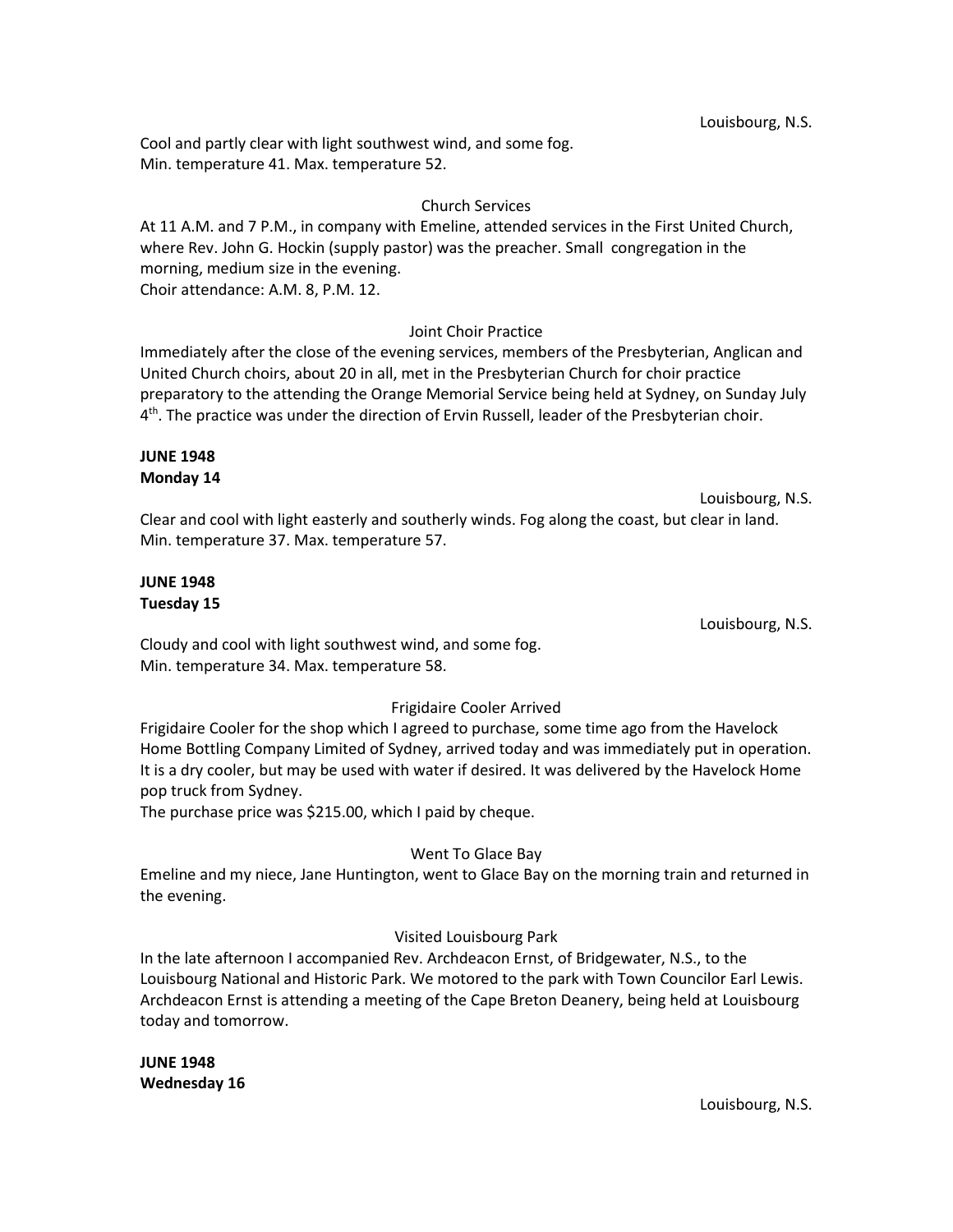Cloudy, foggy and threatening during the forenoon. Cleared shortly after noon. Bright sunshine during the late afternoon and evening. Light southwest wind. Min. temperature 40. Max. temperature 61.

### Visited Louisbourg Park

At about 11:15 A.M. accompanied a bus load of Grade 7 pupils from New Waterford on a visit to the Louisbourg National and Historic Park. The pupils, 32 in number, were accompanied by their teacher, Miss Lewis of the New Waterford teaching staff. At the Park I gave the party a talk on Louisbourg from a historical standpoint, and showed the visitors many places of historic interest. The party left to return at about 3 P.M.

#### Choir Practice

At 8 P.M., in company with Emeline, attended and conducted choir practice in the First United Church.

### **JUNE 1948 Thursday 17**

Louisbourg, N.S.

Cloudy, foggy and cool with light southwest wind. Min. temperature 36. Max. temperature 54.

#### **JUNE 1948 Friday 18**

Louisbourg, N.S.

Cloudy with some fog and a light shower of rain in the morning. Cleared early in the day, and remained clear during the rest of the day. Min. temperature 42. Max. temperature 66.

## **JUNE 1948 Saturday 19**

Louisbourg, N.S. Clear during the first half of the day, but becoming cloudy in the early afternoon. Light showers in the evening and during the night. Light southwest wind. Min. temperature 41. Max. temperature 68.

#### **JUNE 1948 Sunday 20**

Louisbourg, N.S.

Rain in the early morning. Cleared early in the day. Moderate to fresh northerly wind which moderated in the evening. Rainfall of last night: 1 1/8 inches. Min. temperature 44. Max. temperature 63.

Church Services

At 11 A.M. and 7 P.M., in company with Emeline, attended services in the First United Church, where Rev. John G. Hockin, B.A., was the preacher. Choir attendance: A.M. 9. P.M. 13.

Change in Bus Schedule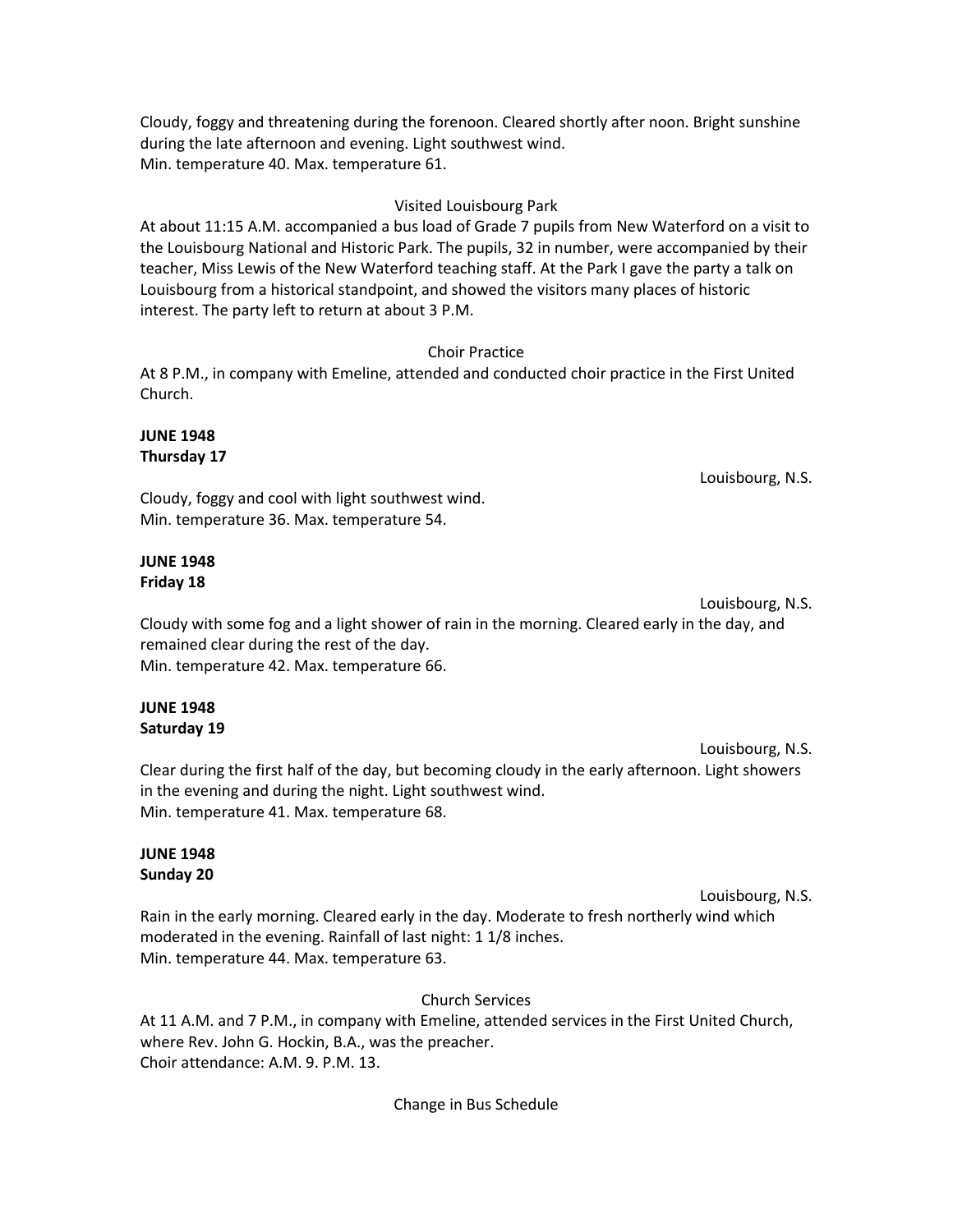Beginning this morning, the "Highland Lines" Bus service operating between Louisbourg and Sydney established a new schedule. Instead of three trips, each way, daily, the new arrangement calls for five trips.

The new timetable is as follows:

Leaves Louisbourg: 6:15 A.M., 10:15 A.M., 2:15 P.M., 6:15 P.M., 10:15 P.M. Leaves Sydney: 8:30 A.M., 12:30 P.M., 4:30 P.M., 8:30 P.M., and 12:30 A.M.

## **JUNE 1948 Monday 21**

Louisbourg, N.S. Mostly clear and moderately warm with light to moderate variable winds, mostly northerly. An ideal early summer day. Min. temperature 36. Max. temperature 68.

**JUNE 1948 Tuesday 22**

Louisbourg, N.S.

Clear and cool with moderate to strong northerly wind. Min. temperature 40. Max. temperature 60.

# School Exhibition

Home and School Exhibition was held in the Navy League building during the afternoon and evening. Large crowd in attendance. Lunch served during the afternoon. Prizes distributed in the evening. Emeline and I were present in the afternoon. School closed today for the summer holidays.

## **JUNE 1948 Wednesday 23**

Louisbourg, N.S. Clear and moderately warm, with moderate northerly winds, which shifted to southwest shortly after noon.

Min. temperature 42. Max. temperature 70.

## Choir Practice

At 8 P.M., in company with Emeline, attended, and conducted choir practice in the First United Church.

## **JUNE 1948 Thursday 24**

Louisbourg, N.S. Clear and moderately warm. Becoming cloudy at noon. Light rain beginning at about 7 P.M. and continuing during the night.

Min. temperature 44. Max. temperature 70.

## Choir Practice

At 8 P.M., with members of the Presbyterian, Anglican and United Church choirs, attended practice in the Presbyterian Church, preparatory to attending the Orange Memorial Service, to be held at Wentworth Park, Sydney on July 4<sup>th</sup>.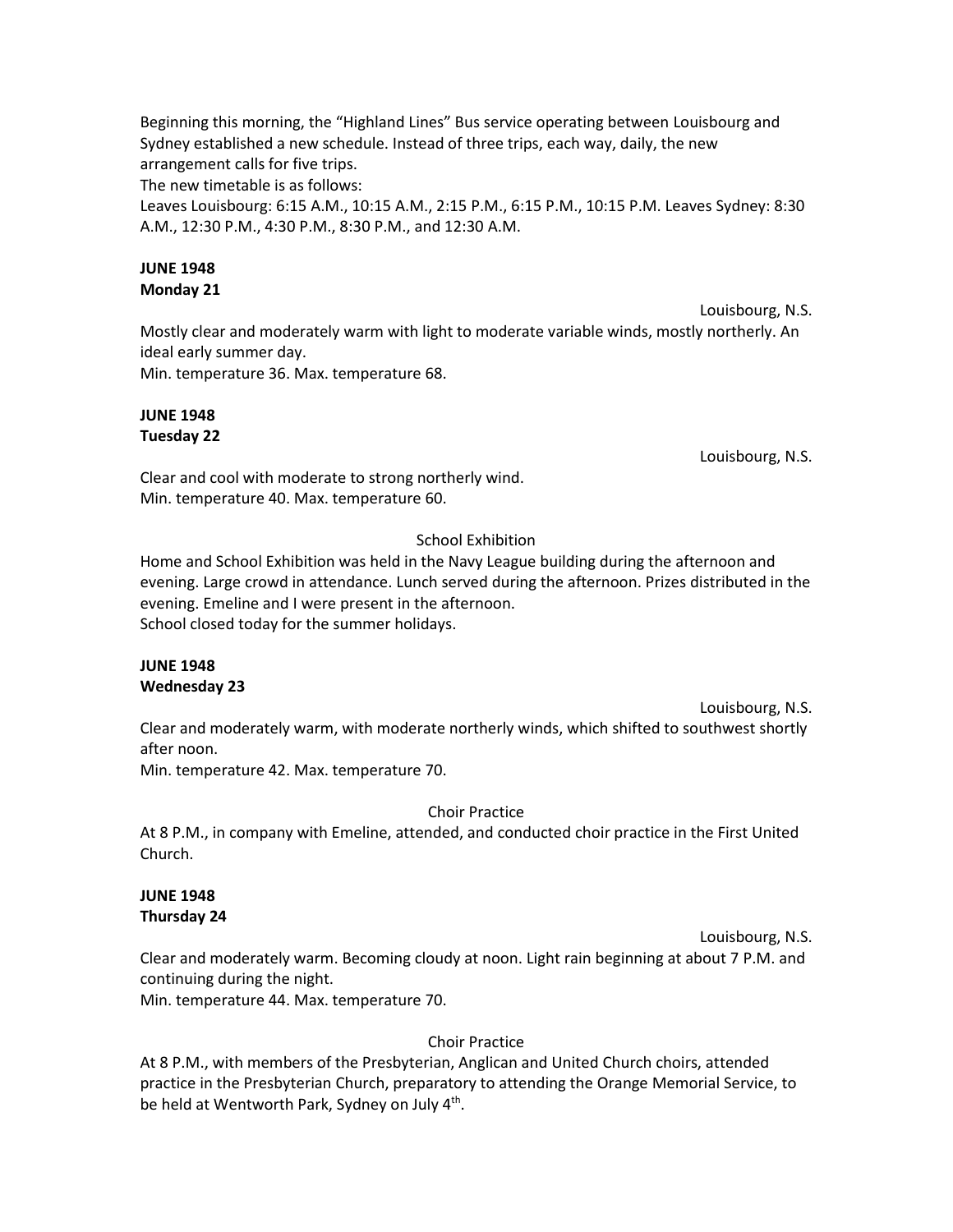13 persons present.

#### **JUNE 1948 Friday 25**

Louisbourg, N.S.

Cloudy and foggy until the afternoon when it became partly clear until about 7 P.M. Light showers in the evening and early part of the night. Light to moderate southwest wind. Min. temperature 49. Max. temperature 64.

## **JUNE 1948 Saturday 26**

Moderately warm and remarkably clear, with light northeast wind. An ideal day. Min. temperature 44. Max. temperature 68.

## **JUNE 1948 Sunday 27**

Louisbourg, N.S.

Louisbourg, N.S.

Clear and moderately warm with light to moderate westerly wind. An ideal summer day. Min. temperature 41. Max. temperature 70.

## Church Services

At 11 A.M. and 7 P.M., in company with Emeline, attended services in the First United Church, where Rev. John G. Hockin, B.A., (supply pastor) was the preacher. Fairly large congregation in the morning, medium in the evening.

Choir attendance: 10 at each service.

Baptismal Service at 11 A.M. 4 children baptized, parents as follows: Mr. and Mrs. Duncan MacKay, Mr. and Mrs. Charles MacIntyre, Mr. and Mrs. Wilfred Covey and Mr. and Mrs. Harold Wilson. Both parents of each child were present.

## Choir Practice

Immediately after the close of the evening service, in company with Emeline, attended choir practice in the Presbyterian Church. This choir is composed of members from the Anglican, Presbyterian and United Church choirs, which are uniting for the purpose of attending the Orange Memorial Service being held at Wentworth Park, Sydney on July 4<sup>th</sup> next.

## **JUNE 1948 Monday 28**

Louisbourg, N.S.

Clear and warm with light to moderate southwest wind. Cloudy in the late afternoon and evening.

Min. temperature 46. Max. temperature 74.

## Death of Michael Burke

The death occurred this evening at his home on Pepperell Street, of Michael Burke aged 31. He is survived by his parents Mr. and Mrs. Arthur Burke of this town and two sisters and two brothers. The sisters are Mrs. Ed. Smith, and Mrs. John MacKinnon, Sydney, and the brothers are: William and Joseph, both in Louisbourg.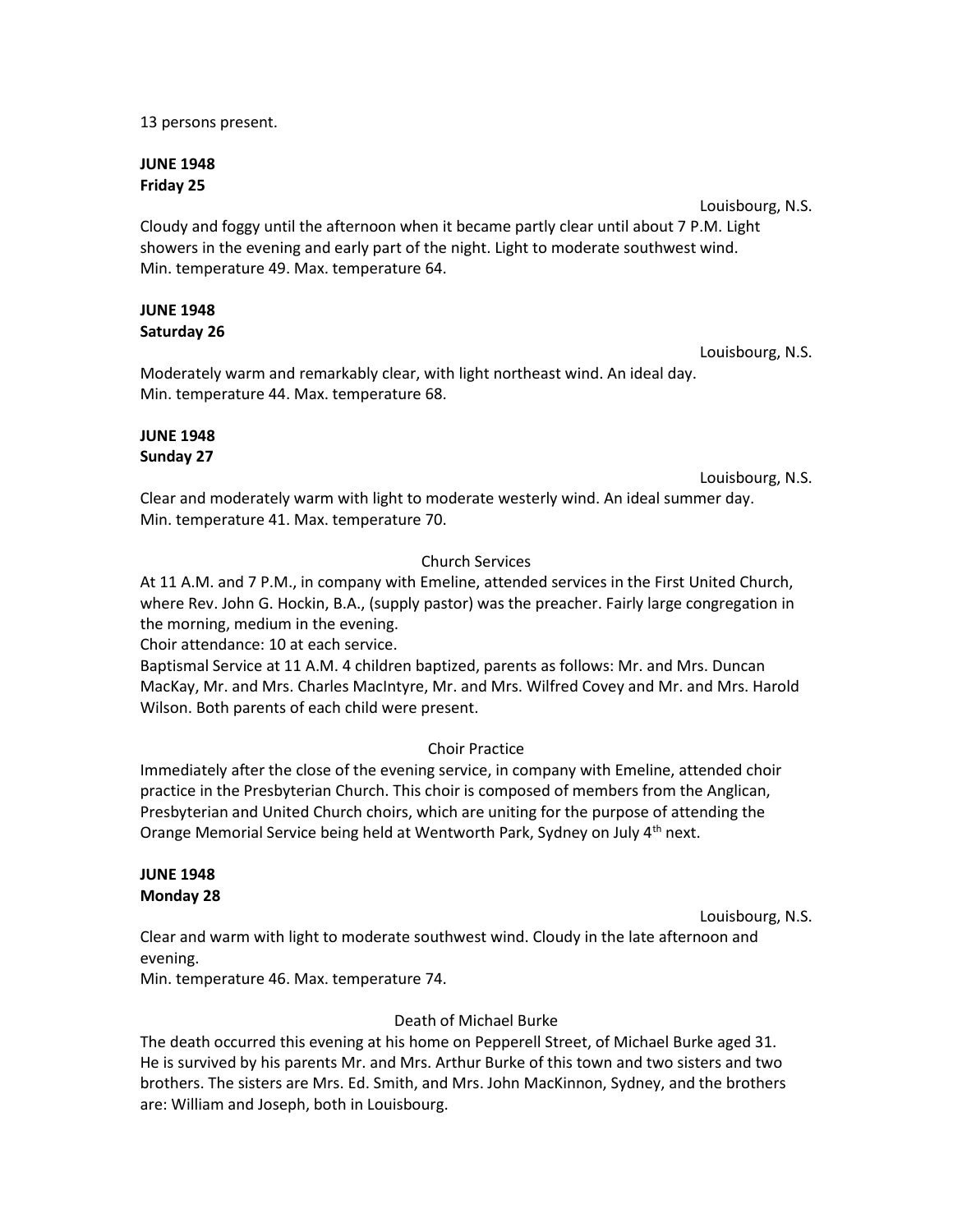## **JUNE 1948 Tuesday 29**

Louisbourg, N.S. Cloudy and moderately warm with light southwest wind. Light showers and mist for a while in the forenoon and also during the evening and night. Fog at night. Min. temperature 48. Max. temperature 63.

## **JUNE 1948 Wednesday 30**

Louisbourg, N.S. Cloudy and moderately warm with some fog. Partly clear for a short time in the afternoon. Light to moderate southwest wind.

Min. temperature 52. Max. temperature 66.

Choir Practice

At 8 P.M., in company with Emeline, attended, and conducted choir in the First United Church.

## **JULY 1948 Thursday 1**

Louisbourg, N.S. Thick fog in the morning. Cleared at about 10 A.M. and continued clear until about 6 P.M. where the fog returned.

Min. temperature 51. Max. temperature 64.

## Funeral

At 8:30 A.M. attended the funeral of the late Michael Burke which took place from the home of his parents, Mr. and Mrs. Arthur Burke, Pepperell Street to Stella Maris Church. Services at the church and grave were conducted by Rev. Father D.H. Doyle. Burial took place in the Roman Catholic cemetery. Funeral in charge of D.M. Johnson, Funeral Director, Louisbourg.

#### **JULY 1948 Friday 2**

Louisbourg, N.S.

Cloudy, foggy and moderately warm with light south and southwest winds, shifting to west and northwest in the evening. Partly clear during the night. Min. temperature 53. Max. temperature 77.

## Preparatory Service

At 7:30 P.M., attended the quarterly preparatory service in the First United Church, which was conducted by Rev. John Hockin B.A. At this service D.J. Matheson United with the church.

## **JULY 1948 Saturday 3**

Louisbourg, N.S.

Cloudy and foggy, becoming clear in the early afternoon, and continued clear during the evening. Light southwest wind.

Min. temperature 50. Max. temperature 67.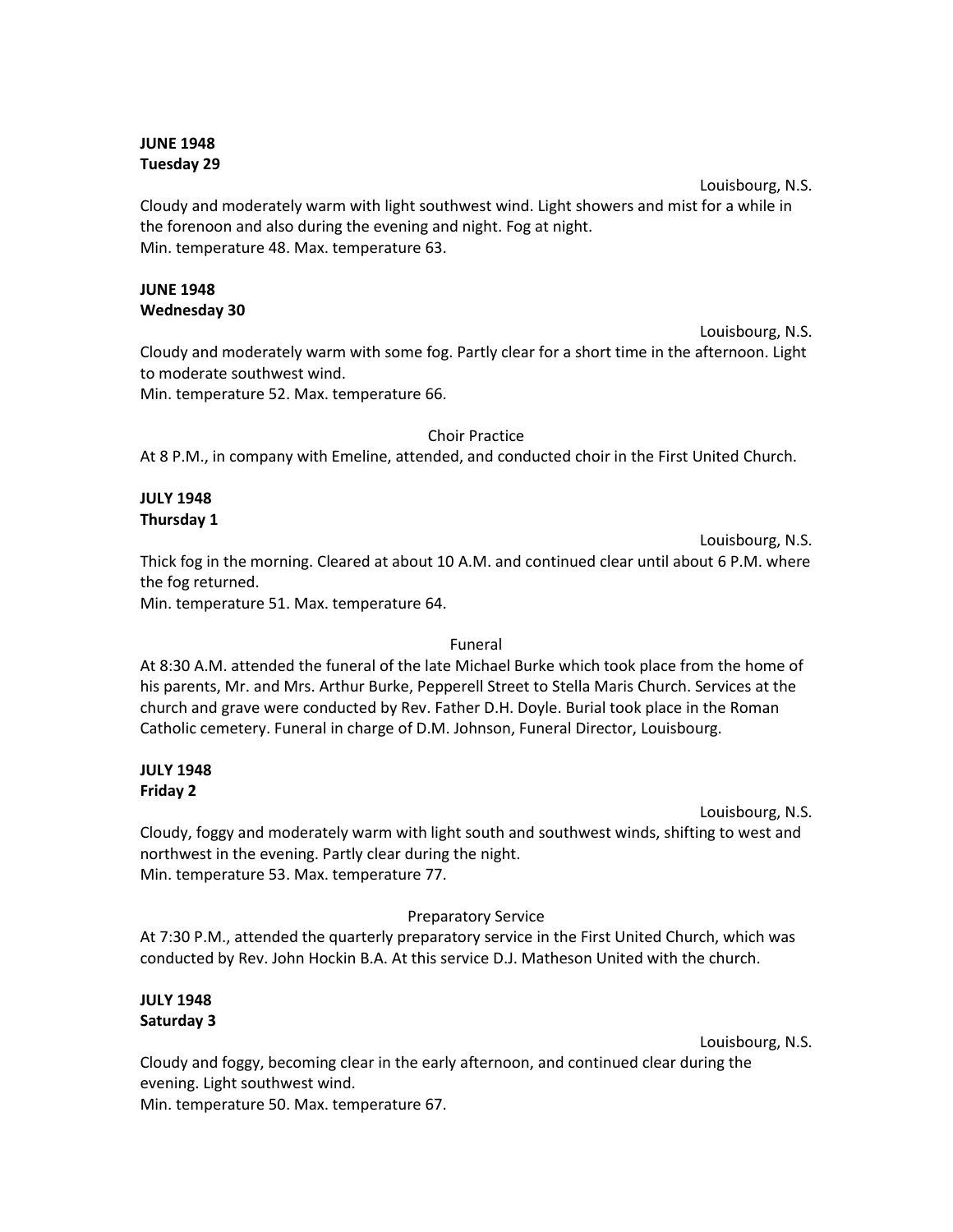### **JULY 1948 Sunday 4**

Louisbourg, N.S.

Mostly clear in the forenoon, mostly cloudy during the afternoon with a few thunder showers and becoming partly clear in the evening. Light variable winds.

Min. temperature 44. Max. temperature 68. Rainfall at Louisbourg, about 1/8 inch. Heavy showers along the highway near Sydney.

## Church Services

At 11 A.M. and 7 P.M., in company with Emeline, attended services in the First United Church, where Rev. John Hockin B.A., was the preacher. The communion of the Lord's Supper was dispersed at the morning service. Fairly good attendance at the morning service but rather small in the evening.

Choir attendance A.M. 6, P.M. 8.

## Orange Memorial Service

As part of the massed choirs of the First United Church, Presbyterian Church and St. Bartholomew's Anglican Church, all of Louisbourg, Emeline and I attended the annual memorial service of the Orange Order held in St. Andrew's United Church Sydney N.S. with Rev. J.L. Turner, pastor of St. Bartholomew's Church, as the speaker. In the service Mr. Turner was assisted by Rev. Frank MacLean, of St. Andrew's Church and Rev. Hugh Jack of the Presbyterian Church, Sydney. It was the intention to hold the service in the open air at Wentworth Park. But owing to heavy showers of rain, the park service had to be abandoned. The massed choirs consisted of 31 members of the regular choirs from Louisbourg, and three others, I believe, without any choir affiliations.

Those present from the United choir were: Edison Skinner, John Skinner, Alex. Nicholson, Mrs. Angus MacDonald, Myrtle Beaver, Maud Smith, Mrs. M.S. Huntington, and M.S. Huntington. A brass band from Donkin, C.B. played the Orangemen to and from the church. Emeline and I went to Sydney, and back, by car, as guests of Charles MacIntyre.

## **JULY 1948 Monday 5**

Louisbourg, N.S.

Cool and mostly cloudy with light north and northwest winds. Sun shining through occasionally. Min. temperature 44. Max. temperature 66.

Supper Party

At 8 P.M., in company with Emeline, attended a [blank].

# **JULY 1948 Tuesday 6**

Louisbourg, N.S.

Clear and cool, becoming cloudy in the afternoon. Light drizzle of rain in the evening, which continued throughout the night. Light variable winds. Motored to Huntington, leaving Louisbourg at 2:50 P.M., accompanied by Emeline, Jane, and Mrs. Spencer, in Charles Stacey's car, with Frank Stacey driver. At about 4 P.M. we arrived at Cliffords, with the exception of Mrs. Spencer who stopped off at Marion Bridge, for the purpose of visiting the MacGillvray's. After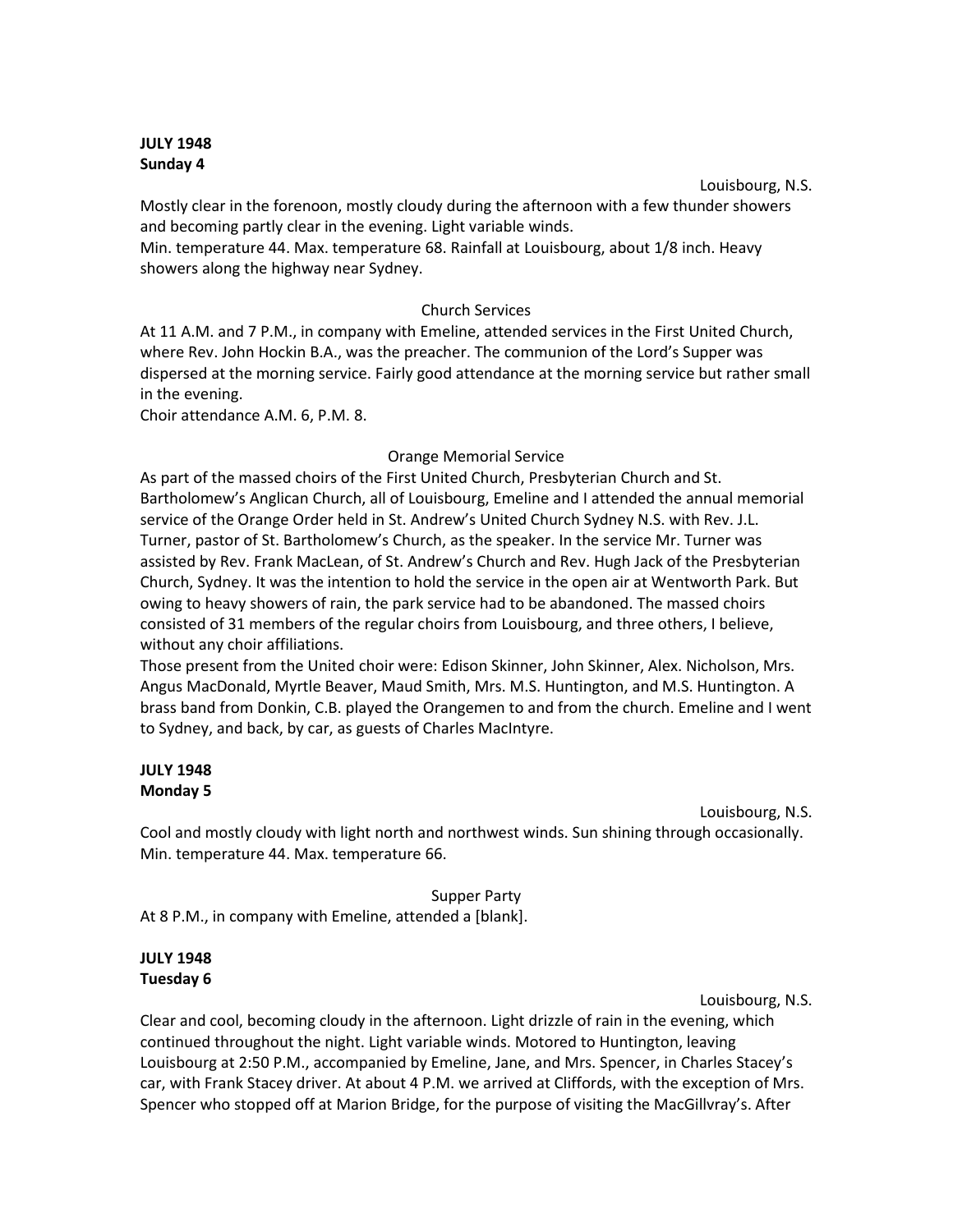spending a pleasant two hours, and having supper with Mr. and Mrs. Clifford Huntington, the party left on the return trip, with the exception of myself.

I intend remaining here for about one week, on my usual semi-annual visit.

## **JULY 1948 Wednesday 7**

Huntington, N.S.

Cloudy and very cool with showers and drizzle of rain lasting all day. Moderate northwest wind, increasing to strong in the afternoon and evening.

Min. temperature about 45. Max. temperature 50.

Rainfall of last night and today, at least one inch. Remained indoors all day owing to the inclemency of the weather.

# **JULY 1948 Thursday 8**

Huntington, N.S.

Cool and mostly clear with fresh northwest win, which became light and variable in mid afternoon: southwest in the afternoon.

Visited Cecil Hussey's in the afternoon. Went for a walk to the Backlanding in the evening, returning for a short time. Spent the greater part of the day at Clifford's, which I call "home" while on my visit.

## **JULY 1948 Friday 9**

Huntington, N.S.

Clear and moderately warm with light to moderate variable winds. Min. temperature about 48. Max. temperature about 75.

# Visiting

In company with Mrs. Clifford Huntington, (my sister) I visited Caleb Huntington's, John A. MacKinnon's, Alex. MacKinnon's, and Arthur Huntington's, making a short stay at each place. In the afternoon, while Mrs. Clifford Huntington remained at Arthur's, I visited the site of my old home. Returning we walked back to Clifford's arriving at about 7:15 P.M., after which I visited the home of Mr. and Mrs. Cecil Hussey.

## **JULY 1948 Saturday 10**

Huntington, N.S.

Clear in the morning, but becoming cloudy at about noon and continuing so all the afternoon and evening.

Min. temperature about 50. Max. temperature about 72.

# **JULY 1948 Sunday 11**

Huntington, N.S.

Cloudy and cool with light southwest wind. Showers in the afternoon. Max. temperature about 65.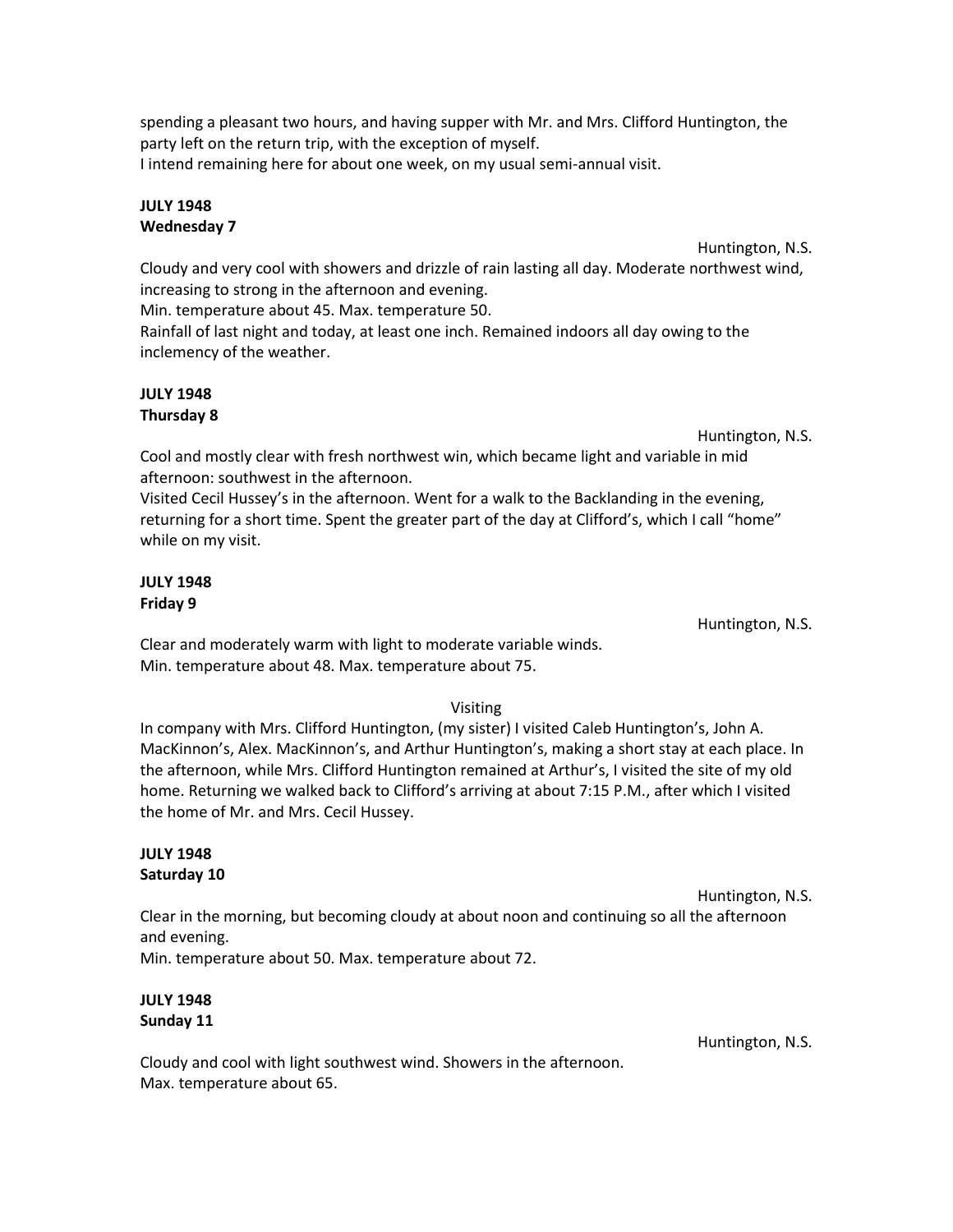Motored to Marion Bridge, with Mr. and Mrs. Fred Huntington, where I attended service at 11 A.M. at the United Church, where the pastor Rev. J.A. MacLellan was the preacher. Had dinner at Harvey Hussey's. In the afternoon motored back to Clifford's with Mr. and Mrs. Harvey Hussey. Had supper with Mr. and Mrs. Cecil Hussey.

The Young People's Union, held their weekly meeting at Clifford's, this evening, which I attended.

## **JULY 1948 Monday 12**

Huntington, N.S.

Cloudy and foggy in the forenoon, clear and warm in the afternoon and evening. Max. temperature about 80. In the afternoon accompanied by Mr. and Mrs. Clifford Huntington visited at the homes of Mr. and Mrs. Fred Huntington and Mr. and Mrs. Harvey Huntington, after which we rowed across the river, in a boat for the purpose of visiting Miss Jane Severance, a former resident of the south side of the Mira River, who is now back from New York for the purpose of spending the summer on the old farm where she grew up. On arriving at the Severance farm we were disappointed to find that she was not at home. On returning we had supper with Mr. and Mrs. Fred Huntington. After supper I went to the Post Office, for the purpose of getting the mail and visiting the Post-Master John A. MacDonald and his sister, Mrs. Neil Ferguson, former school mates of mine, back in the 1880's. On my way back called at the home of Dan. P. MacKeigan where I made a short visit. Walked back to Clifford's arriving at about 10 P.M.

# **JULY 1948 Tuesday 13**

Huntington, N.S.

Cloudy and warm. Clearing in the forenoon. Warm and mostly clear during the afternoon. Cloudy in the evening.

Max. temperature, about 80.

Called at Cecil Hussey's in the afternoon. Was picking wild strawberries in the evening.

## Death of Mrs. H.W. Crawley

The death of Mrs. H.W. Crawley occurred at the City Hospital, Sydney, today. Mrs. Crawley who was in the  $82<sup>nd</sup>$  year of her age, is survived by three daughters and one son. The daughters are: Mrs. Guy Watts, (Augusta Hill) Huntington, N.S. Mrs. E.R. Huntington (Trent) Sydney N.S. and Mrs. Lowes Campbell, [blank] Vancouver B.C. The son, Arthur, with whom she lived, at Huntington, N.S. She was the former Frances Huntington, daughter of the late Mr. and Mrs. Caleb Huntington, and was known in her girlhood days as "Kitten".

## **JULY 1948 Wednesday 14**

Huntington, N.S.

Moderately warm and mostly cloudy. Partly clear for a short time, in the forenoon and evening. Maximum temperature, about 75.

In the afternoon in company with my sister, Mrs. Clifford Huntington, the homes of Phillip Gibbons and Mr. and Mrs. Guy Watts. We returned home at about 6 P.M. After supper accompanied by two of Fred Huntington's boys, Terry and Merrill, rowed across the river and visited Miss Jane Severance, whom I had not seen for many years. She is home from New York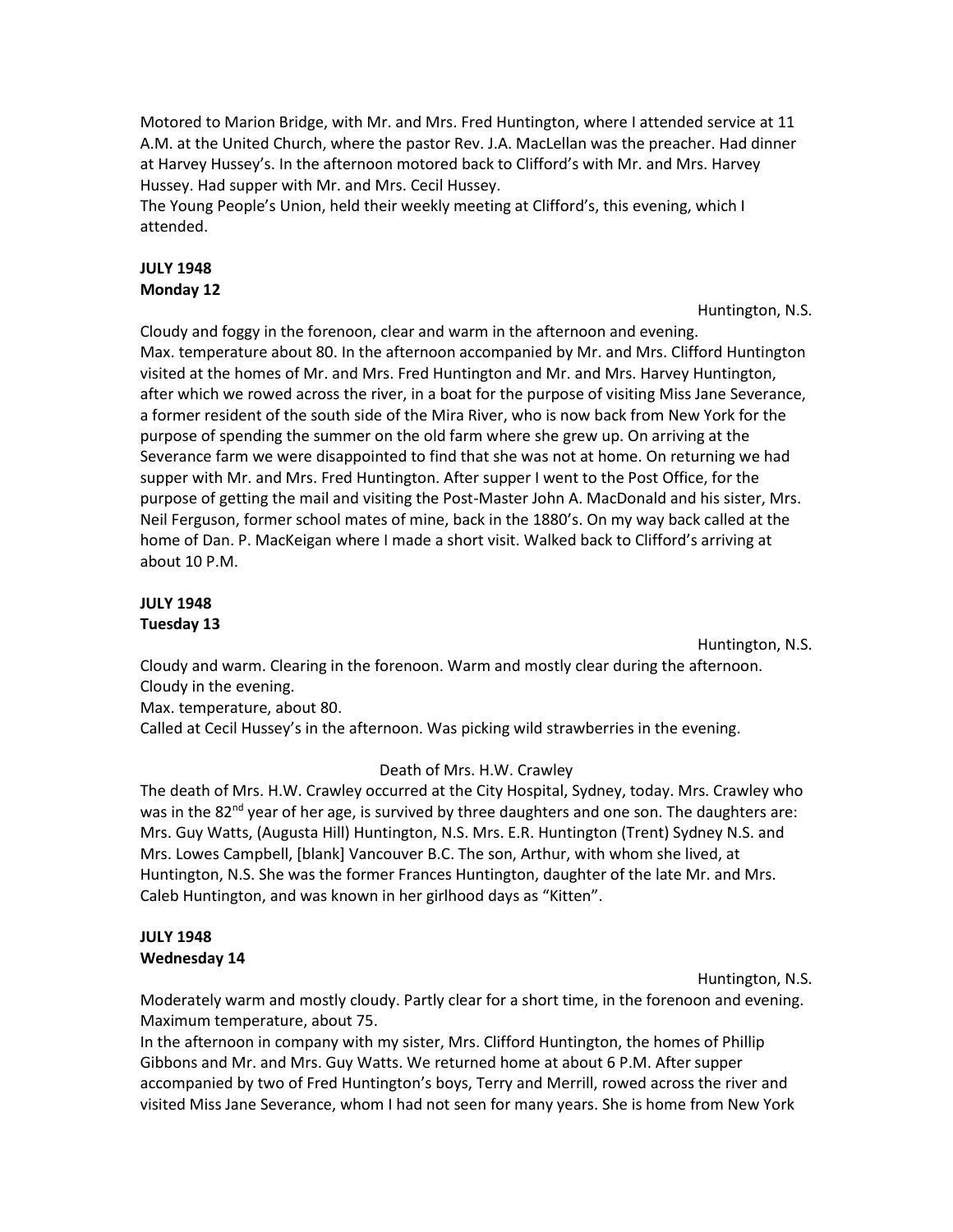spending the summer on the old Severance farm, the home of her childhood. She is the only survivor of the family of the late Mr. and Mrs. James Severance. We returned from the visit at about 8:50 P.M. After I made a brief call at Cecil Hussey's.

## **JULY 1948 Thursday 15**

Huntington, N.S.

Clear and moderately warm with moderate to fresh northwest wind, increasing to strong in the afternoon and moderating to light in the evening. Max. temperature, about 70.

Spent an hour or two picking wild strawberries in the forenoon. In the evening assisted in digging the grave for the remains of the late Mrs. Henry W. Crawley, in the Backlanding cemetery.

## **JULY 1948 Friday 16**

Huntington, N.S.

Clear and moderately warm with moderate to fresh northwest wind which moderated in the late afternoon.

Max. temperature about 75. A very lovely summer day.

## Berry Picking

Went picking wild strawberries in the forenoon. Found them quite plentiful. Got about a quart.

## Funeral

At 2:30 P.M. attended the funeral of the late Mrs. Henry W. Crawley. The remains was brought from Fillmore's Funeral Parlors, Sydney, by hearse and taken to the Baptist Church, at about 2 P.M. where the service was a half hour later. Conducted by Rev. Frederick Bone, pastor of the Huntington, Mira Gut and Holmeville Baptist Churches, assisted by Rev. J.A. MacLellan of the United Church at Marion Bridge, N.S.

The pall bearers were: Capt. E.R. Huntington and Fred. Crawley, both of Sydney, N.S., Clifford C. Huntington, N.S. and Fred. A. Huntington of Marion Bridge, N.S. Burial took place in Baptist cemetery at the "Back Landing".

After the funeral I returned to Clifford's where I had supper. Other guests present were: Mrs. Dunham and Mrs. Ferguson, Holmeville, Rev. Frederick Bone, and Charles Huntington, Mira Gut, Fred. Crawley, Sydney, Mr. and Mrs. Harvey Hussey and two children, Marion Bridge. After supper I motored to Sydney with Fred Crawley, arriving at six o'clock. Enroute we picked up Henry Gibbons at Marion Bridge. While waiting for the bus for Louisbourg, I visited Mr. and Mrs. Hedley Hopkins, at their new home, in which they have recently moved, 41 Central Street. Left for Louisbourg on "Highland Lines" bus at 8:30 P.M. Arrived at about 9:45 P.M.

## **JULY 1948 Saturday 17**

Clear and warm with light variable wind. An ideal day. Min. temperature 47. Max. temperature 78.

Louisbourg, N.S.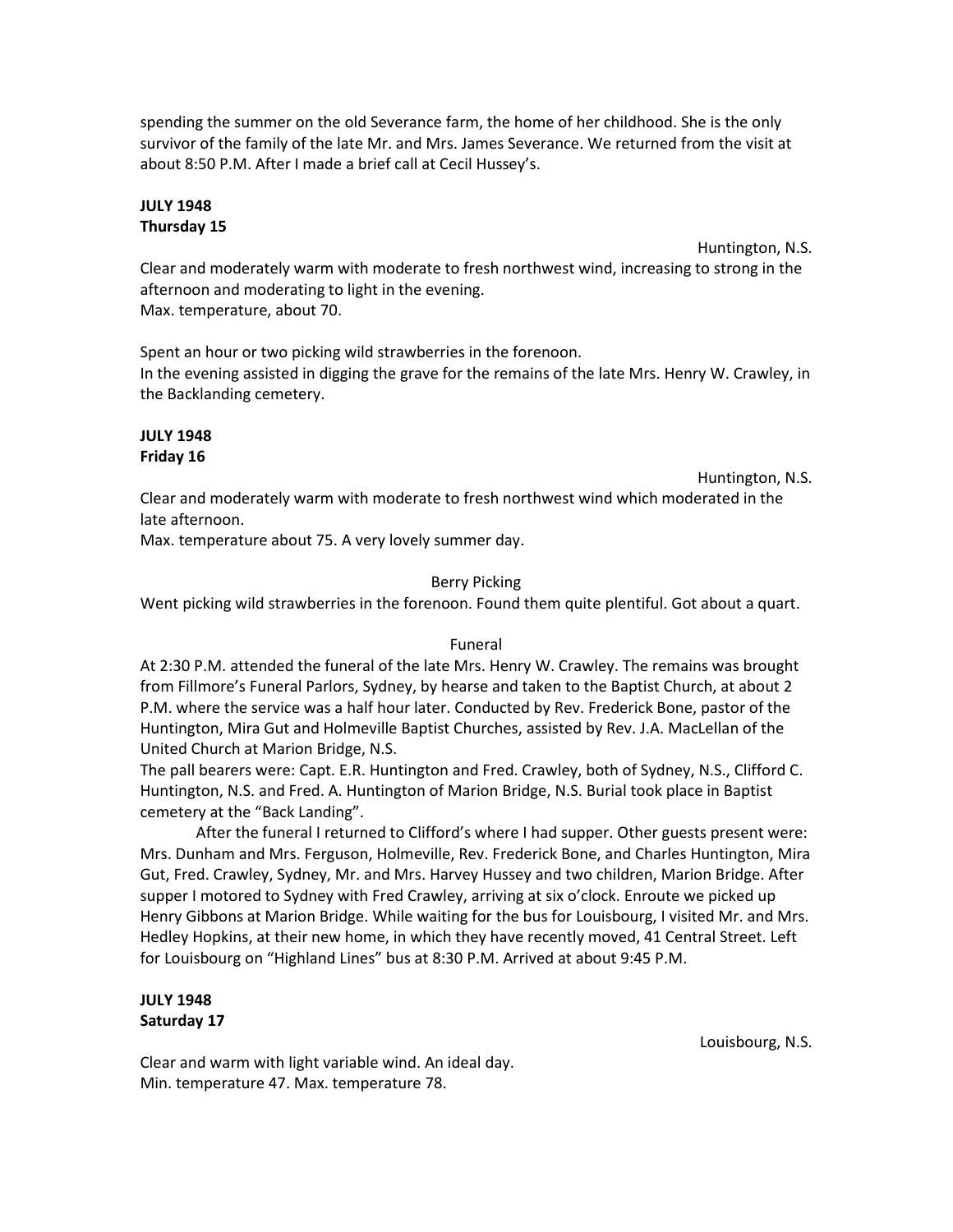#### First Swordfish

First swordfish to be caught on this coast, this season, was landed at Mainadieu, today, and brought to Louisbourg, by truck, where it was purchased by Lewis and Co. It weighed 231 lbs and was caught by a man from Newfoundland who is fishing out of Mainadieu.

### Death of Mrs. Fred Kelly

The death of Mrs. Fred Kelly, occurred yesterday, at her home on Slattery Street. She was about 60 years of age, and is survived by her husband, two sons and a daughter.

## **JULY 1948 Sunday 18**

Louisbourg, N.S.

Clear during the early part of the day. Mostly cloudy during the afternoon with light shower of rain at about two o'clock. Partly clear in the evening. Light southwest wind. Min. temperature 52. Max. temperature 72.

#### Church Services

At 11 A.M. and 7 P.M., in company with Emeline, attended services in the First United Church, where Rev. Harry Bagnall, a native of Louisbourg, was the guest preacher. Medium size congregations at both services. Choir attendance A.M. 11, P.M. 10.

#### Funeral

At 2:30 P.M. attended the funeral of the late Mrs. Fred Kelly, which took place from her late home on Slattery Street to Stella Maris, Roman Catholic Church. Funeral Service conducted by Rev. Father Lynch of Sydney, in the absence of Rev. Father D.H. Doyle who was ill.

### **JULY 1948 Monday 19**

Louisbourg, N.S.

Cloudy and moderately warm with light southwest wind. A light shower of rain in the morning and in the afternoon. Some fog at night. Min. temperature 57. Max. temperature 72.

## **JULY 1948 Tuesday 20**

Louisbourg, N.S. Cloudy and warm in the forenoon with the sun shining through occasionally. Mostly clear during the afternoon and evening. Very light variable winds. An ideal summer day. Min. temperature 57. Max. temperature 78.

On Holiday

Evelyn Huntington began her annual holidays today. She went to Glace Bay by train, this morning, intending to return tomorrow.

#### **JULY 1948**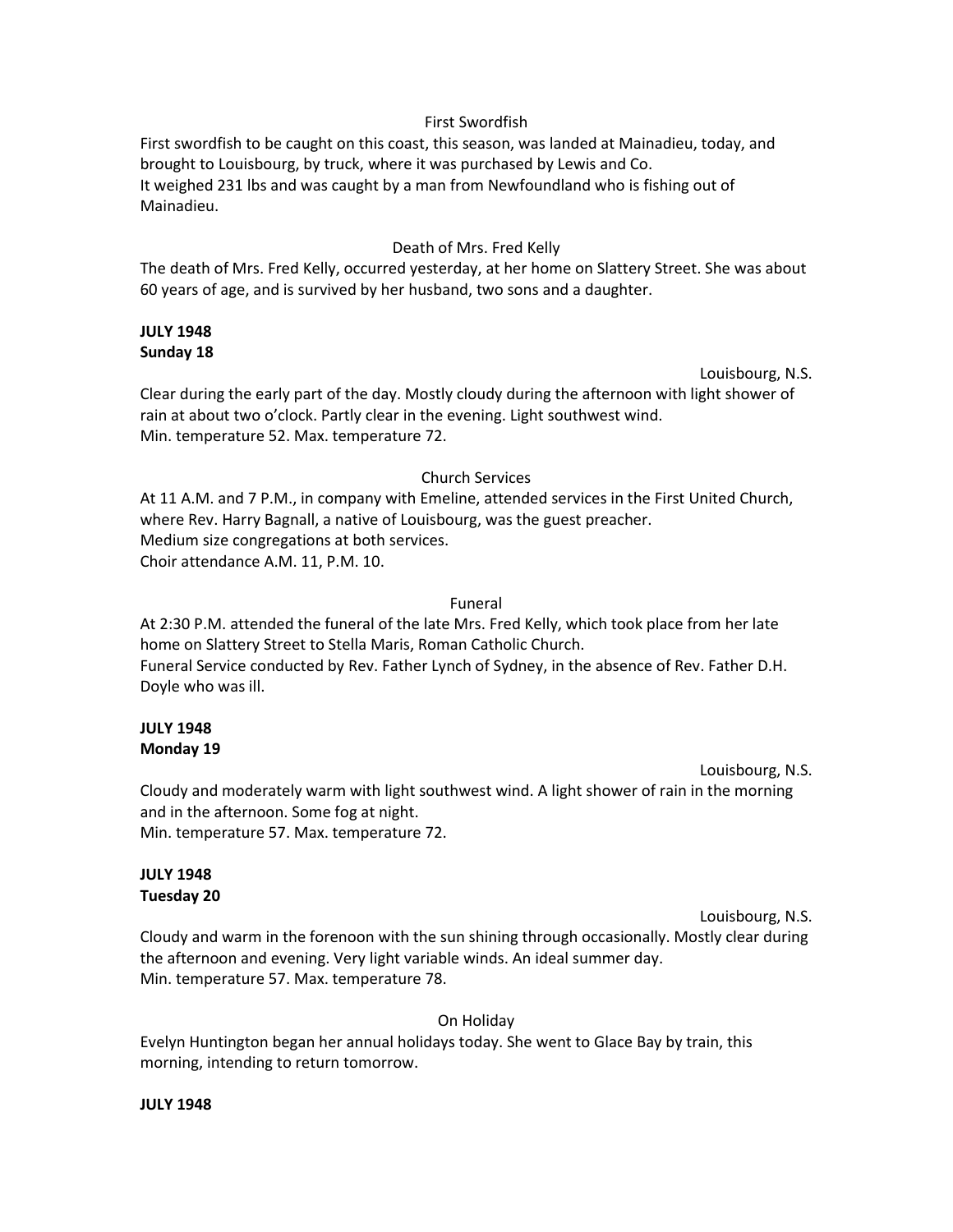#### **Wednesday 21**

#### Louisbourg, N.S.

Clear and warm with light moderate to fresh southwest wind, moderating to light in the late afternoon.

Min. temperature 51. Max. temperature 79.

### Choir Practice

At 8 P.M., in company with Emeline, attended and conducted choir practice in the First United Church.

#### Swordfish

First swordfish to be caught locally, this season was landed here by boat this afternoon. The fish was caught by Mabel Shoales of near Wood's Harbour, N.S. who is fishing out of this port. A swordfish was brought here by truck, on last Saturday, but had been landed at Mainadieu.

## **JULY 1948 Thursday 22**

Louisbourg, N.S.

Rain in the early morning accompanied by thunder and lightning. Rainfall about ½ inch. Cleared at about 9 A.M. Variable cloudiness during the day. Moderate northwest wind increasing to strong in the afternoon, and moderating in the evening. Min. temperature 57. Max. temperature 76.

## On Vacation

Evelyn Huntington, my sister-in-law and clerk, whose holidays began on last Tuesday, left for Huntington, Mira by automobile, this evening, where she will be the guest of Mrs. Clifford Huntington for the balance of her vacation. She was accompanied by her daughter, Jane.

### **JULY 1948 Friday 23**

Cool and partly clear with moderate to fresh northeast wind. Min. temperature 53. Max. temperature 67.

## **JULY 1948 Saturday 24**

Louisbourg, N.S.

Louisbourg, N.S.

Cloudy and cool with light moderate to fresh southerly winds. Rain and drizzle beginning early in the forenoon and continuing all day, with some fog. Rainfall about ½ inch. Min. temperature 48. Max. temperature 60.

Left For Valley

Emeline accompanied by Mrs. Fletcher Townsend, left here on the 6:15 A.M. bus of the Highland Bus Lines, enroute to Valley Station Colchester County for the purpose of visiting Mrs. Howard Townsend, and attending the wedding of her son Gerald which takes place tomorrow, July 26.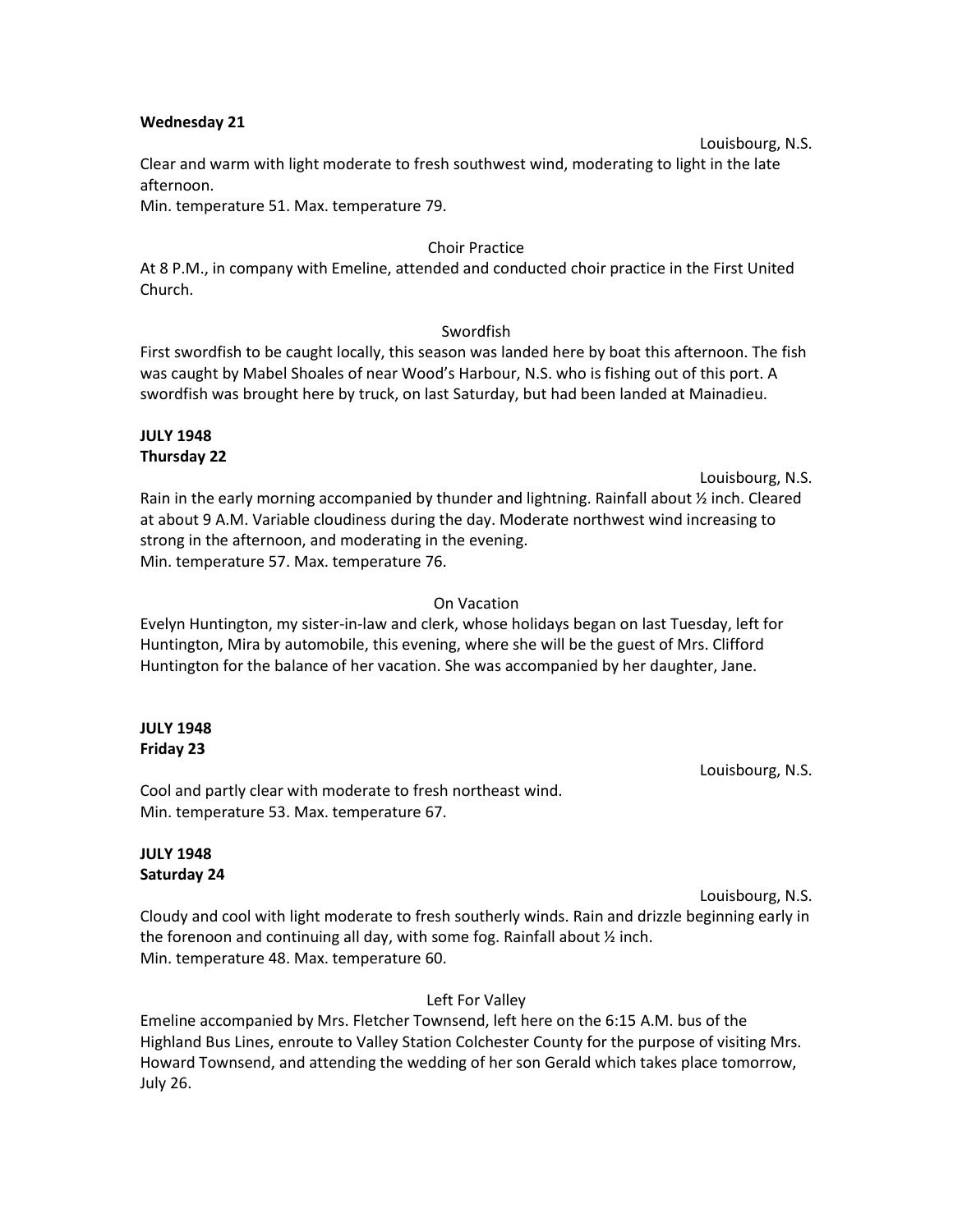### **JULY 1948 Sunday 25**

Cloudy and cool with some fog. Sun breaking through occasionally. Light southwest wind. Min. temperature 56. Max. temperature 70.

### Church Services

At 11 A.M. and 7 P.M., attended services in the First United Church, where Rev. Thomas Bagnall of the United Church at Plenty, Saskatchewan. Small congregation in the morning, medium in the evening. Choir attendance A.M. 7, P.M. 9.

### **JULY 1948 Monday 26**

Louisbourg, N.S.

Louisbourg, N.S.

Clear and moderately warm with moderate to fresh southwest wind. Min. temperature 54. Max. temperature 73.

#### **JULY 1948 Tuesday 27**

Louisbourg, N.S. Warm and mostly clear with light to moderate variable winds, mostly southwest. A very lovely day.

Min. temperature 58. Max. temperature 78.

## Swordfish

Swordfish fleet is beginning to assemble here for the fishing season. Two swordfish are reported to have been landed here today.

#### **JULY 1948 Wednesday 28**

Louisbourg, N.S.

Cloudy and moderately warm with moderate southwest wind and considerable fog. Misty at times during the afternoon and evening. Min. temperature 59. Max. temperature about 70.

Choir Practice

At 8 P.M. attended, and conducted, choir practice in the First United.

## **JULY 1948 Thursday 29**

Louisbourg, N.S.

Cloudy and foggy, with light showers in the morning. Cleared shortly after noon. Cloudy in the evening, foggy at night.

Min. temperature 45. Max. temperature 75.

## Arrived From Truro

Emeline and Mrs. Fletcher Townsend, arrived on the 9:45 P.M. bus, after visiting Mrs. H.D. Townsend at Valley Station, since last Saturday.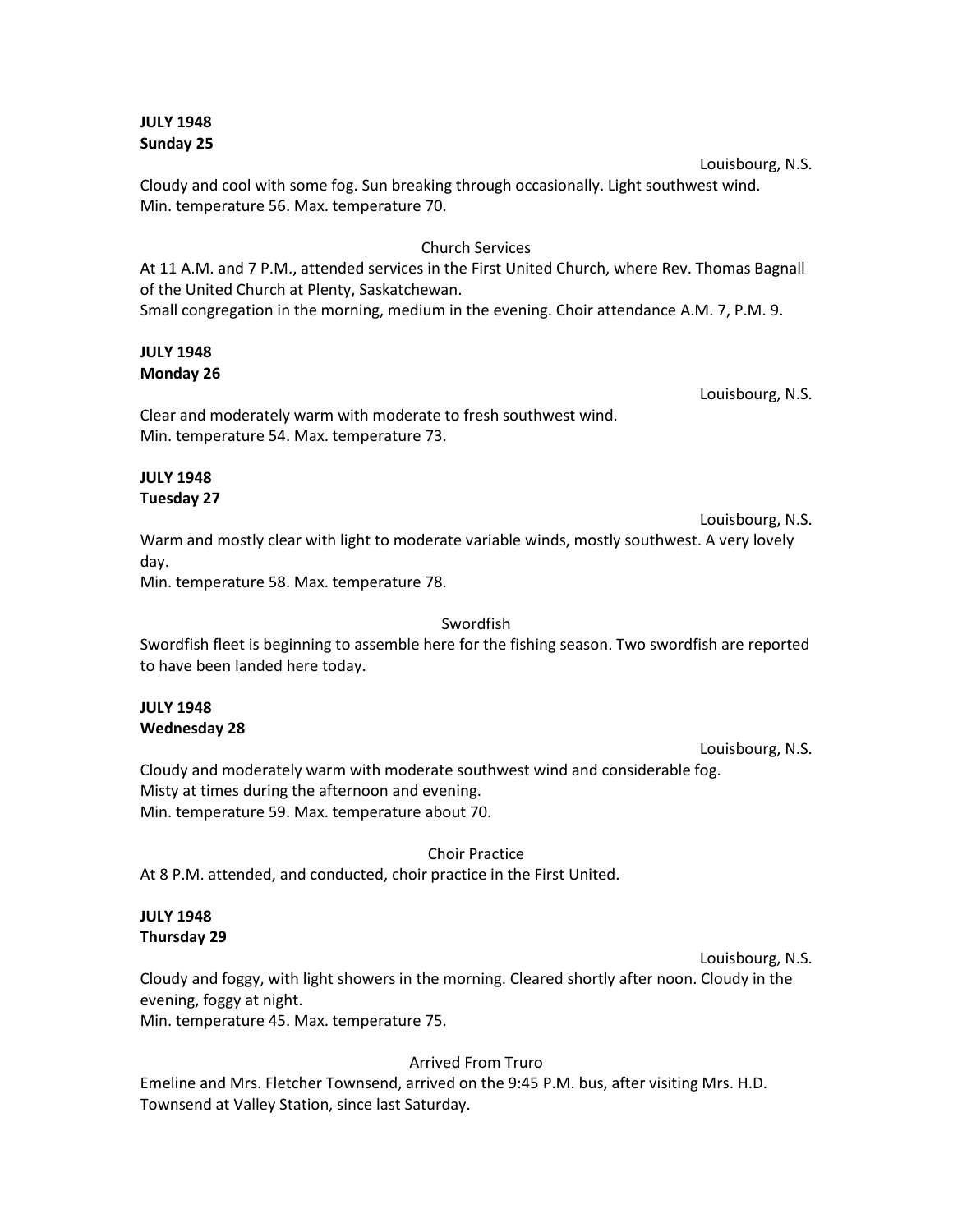## **JULY 1948 Friday 30**

Louisbourg, N.S. Clear and warm with light to moderate westerly winds. Partly cloudy in the evening. Min. temperature 56. Max. temperature 80.

## **JULY 1948 Saturday 31**

Louisbourg, N.S. Clear and warm, but becoming cloudy early in the day. Partly clear for a short time in the early afternoon. Light shower of rain, and mist in the late afternoon and evening. Foggy at night. Moderate to fresh southwest wind. Min. temperature 54. Max. temperature 77.

## Dahlia in Bloom

The first Dahlia bloom, in our garden, this season, appeared today. This is ten days later than the record of several years ago, when I had the first bloom on the 21<sup>st</sup>.

## **AUGUST 1948 Sunday 1**

Clear and warm with moderate west and northwest winds. Min. temperature 58. Max. temperature 81.

## Church Services

No service in the First United Church today, owing to no minister being available. At 7 P.M. in company with Emeline, attended service in the Presbyterian Church, where Rev. K. Gurrgis was the preacher.

## Dined at Diamond Café

At noon, Emeline and I had dinner at the Diamond Café. Tom Wong Proprietor.

## **AUGUST 1948 Monday 2**

#### Louisbourg, N.S.

Louisbourg, N.S.

Cloudy and foggy in the forenoon. Cleared at noon, becoming sunshiny and warm. Moderate southwest wind.

Min. temperature 58. Max. temperature 78.

## **AUGUST 1948 Tuesday 3**

Louisbourg, N.S.

Clear and warm with light to moderate west and northwest winds, increasing to strong during the afternoon and moderating to calm in the evening. Min. temperature, 58. Max. temperature 80.

## **AUGUST 1948**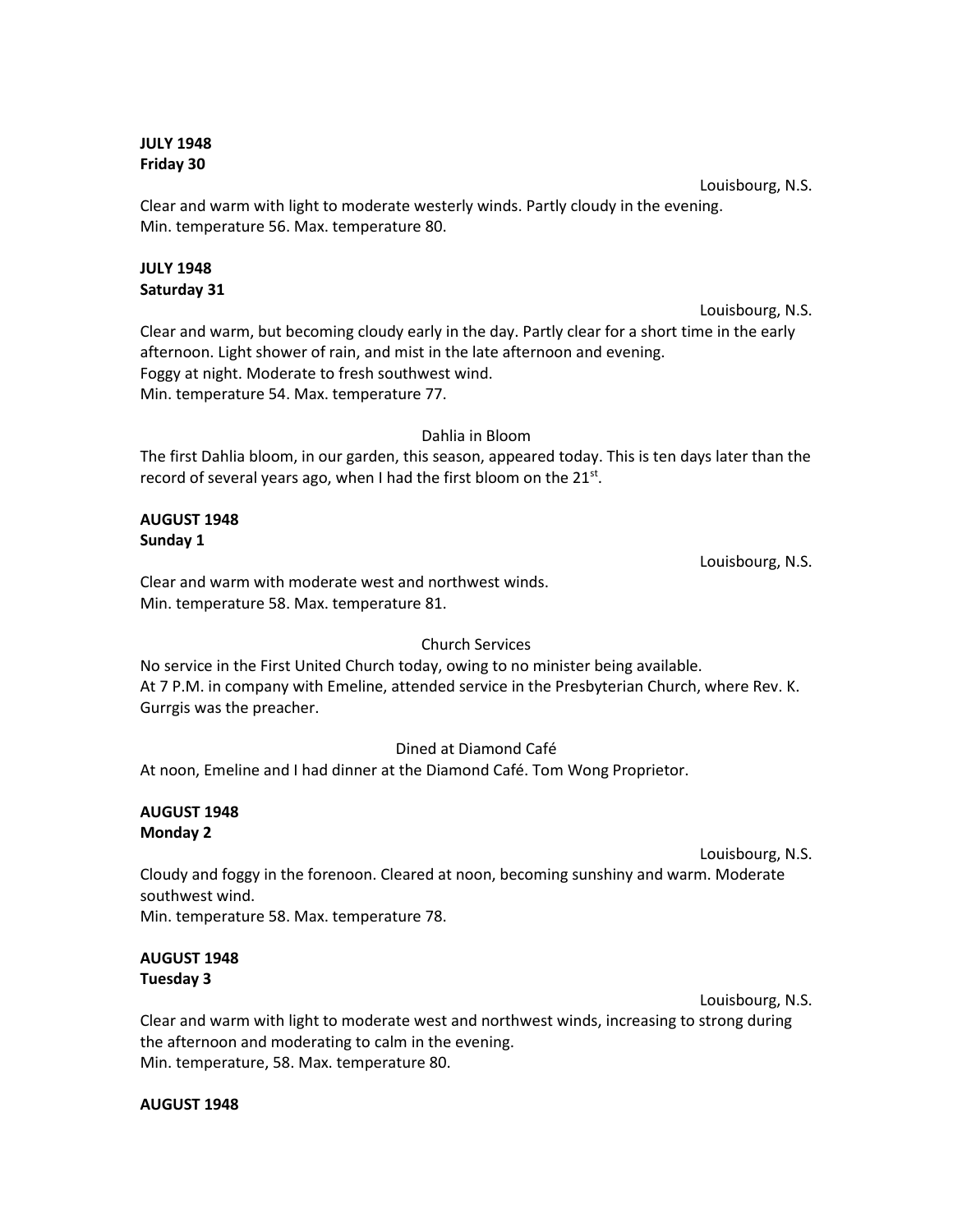#### **Wednesday 4**

Clear and warm with light, moderate to fresh west and southwest winds. Min. temperature 55. Max. temperature 78.

#### Choir Practice

At 8 P.M., in company with Emeline, attended and conducted choir practice, in the First United Church. In the absence of the church organist, Emeline acted in her place.

# **AUGUST 1948 Thursday 5**

Moderately warm and mostly cloudy with light southwest wind. Min. temperature 53. Max. temperature 76.

#### **AUGUST 1948 Friday 6**

Louisbourg, N.S.

Louisbourg, N.S.

Cloudy, with moderate to fresh southeast wind, which moderated to light during the afternoon. Rain began to fall early in the afternoon and continued during the evening. Heavy showers at night.

Min. temperature [blank]. Max. temperature [blank].

#### Death of John B. Morrison

The death of John B. Morrison, a prominent resident and business man of Sydney occurred at his home, Crescent Apartments, Crescent Street, last night, after an illness of several months. Mr. Morrison who was in the 78<sup>th</sup> year of his age was born at Wreck Cove, Victoria County N.S. but early in life came to Sydney, where he learned the tailoring trade. Later he established a business of his own which is still in operation, and being operated by [blank].

# **AUGUST 1948 Saturday 7**

Louisbourg, N.S.

Cloudy with some fog, becoming partly clear in the afternoon and evening. Min. temperature 55. Max. temperature 72.

#### **AUGUST 1948 Sunday 8**

Louisbourg, N.S.

Cool and mostly clear with light, moderate to fresh southwest wind. Min. temperature 50. Max. temperature 69.

#### Anniversary Services

The 20<sup>th</sup> anniversary services of the First United Church were held at 11 A.M., 3 P.M. and 7 P.M. with Rev. Warren G. Dickson of the United Church at O'Leary Prince Edward Island as the guest speaker.

Congregations fairly large at 11 A.M. and 7 P.M. but small at the afternoon service. Choir attendance: 11 A.M. 14, 3 P.M. 14, 7 P.M. 17.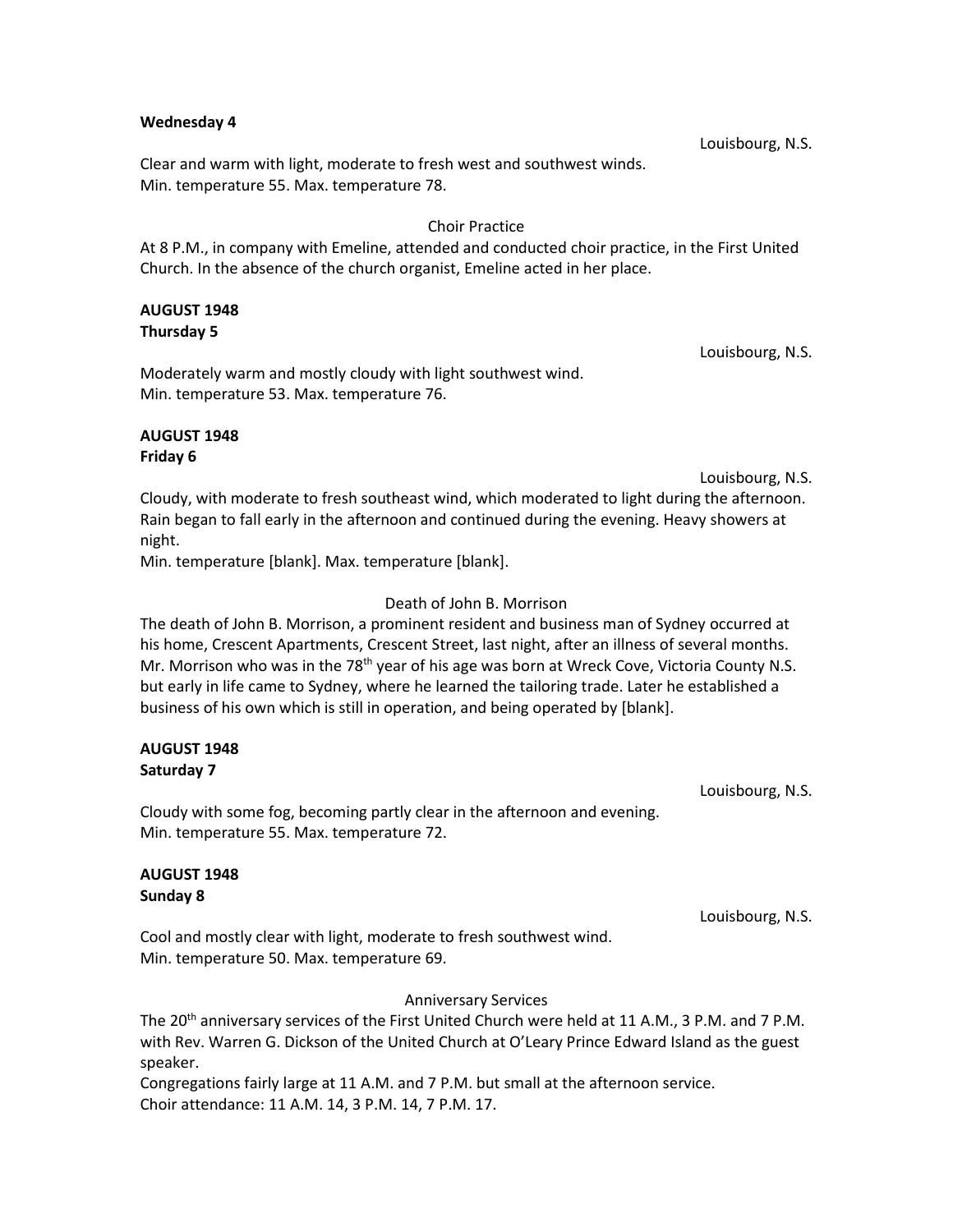In company with Emeline, I attended all of the three services. Rev. Mr. Dickson is a native of Louisbourg, and is the son of Mr. and Mrs. Thomas Dickson, now of Sydney, N.S.

#### **AUGUST 1948 Monday 9**

Louisbourg, N.S.

Cool and mostly clear with moderate to fresh southwest wind, moderating in the evening. Min. temperature 52. Max. temperature 68.

# **AUGUST 1948 Tuesday 10**

Louisbourg, N.S.

Clear during the forenoon, becoming cloudy early in the afternoon. Heavy showers beginning at about 3:30 P.M. Thunder and lightning in the late afternoon. Rainfall about 5/16 inch. Min. temperature 49. Max. temperature 75. Light variable winds.

# Farmer's Picnic

Attended the Farmers Picnic, held at James MacDonald's Point on the Mira River near Hillside. Went by bus to the end of the Hillside Road and walked the rest of the way, a distance of about 2 miles. Arrived home on the evening bus.

# Death of Gertrude Barnaby

The death of Miss Getrude Barnaby, daughter of the late Dr. and Mrs. G.D. Barnaby occurred today at Halifax. The Barnaby's for many were residents of Louisbourg before removing to Halifax, upwards of thirty years ago. Miss Barnaby, who was a nurse by profession, and unmarried, was the last survivor of the Barnaby family, that many years made Louisbourg its home.

# **AUGUST 1948 Wednesday 11**

Louisbourg, N.S.

Clear and moderately warm with light variable winds. Heavy clouds to the northwest in the afternoon, with a roar of distant thunder, as well as some lightning. Apparently a very heavy storm in the distance while the sun was shining brightly here. Later in the afternoon we had a light shower of rain.

Min. temperature 52. Max. temperature 72.

# Choir Practice

At 8 P.M. in company with Emeline, attended, and conducted choir practice in the First United Church.

# **AUGUST 1948 Thursday 12**

Louisbourg, N.S.

Cool and mostly clear with light to moderate variable winds, mostly southwest. Min. temperature 48. Max. temperature 69.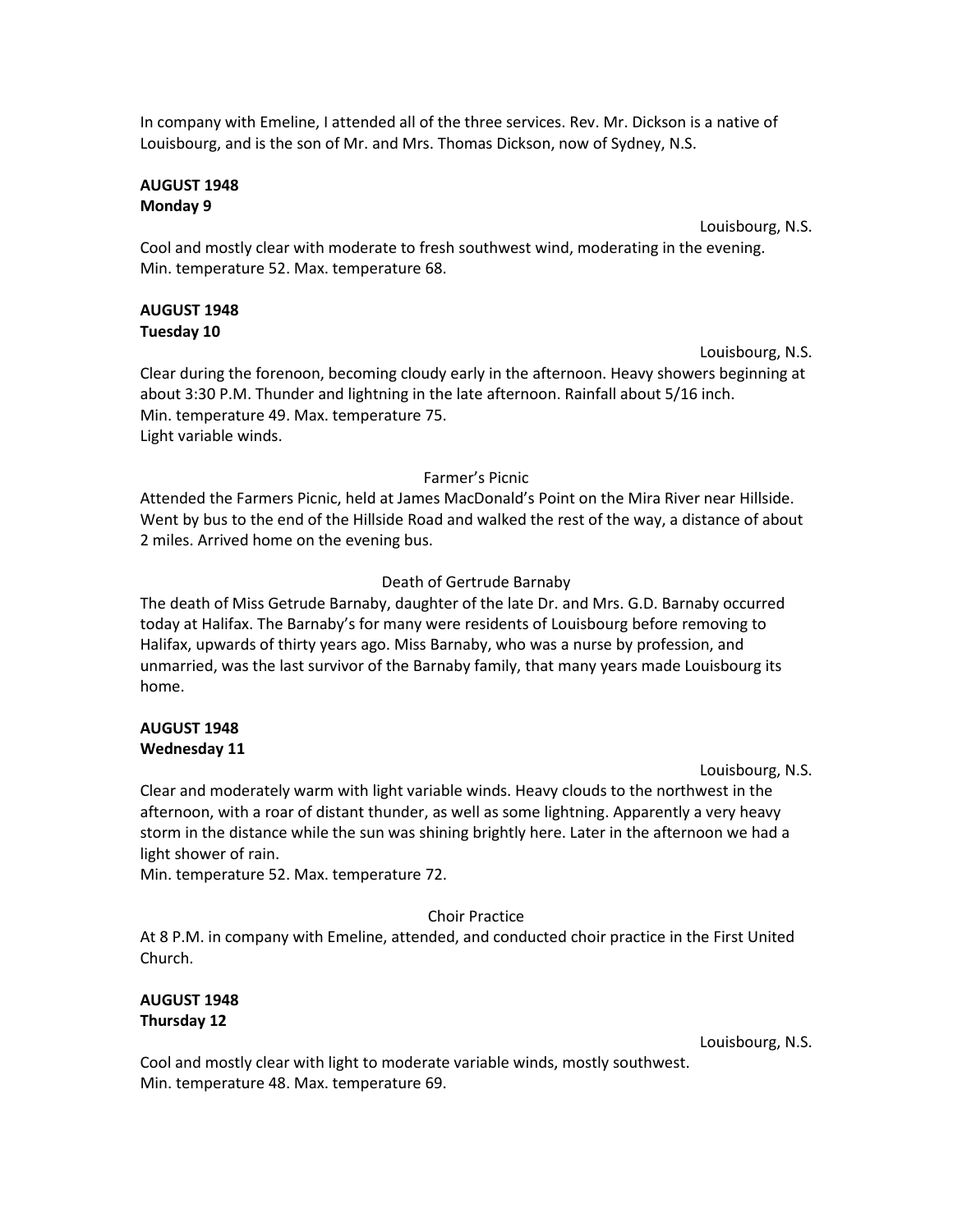#### Death of Wilbert Severance

Wilbert Severance died suddenly at about 6 A.M. today, at the home of Raymond and Mrs. Martell, Warren Street, this town. Mr. Severance a native of Fourchu, Richmond, County, and a son of the late John and Mrs. Severance.

#### **AUGUST 1948 Friday 13**

Louisbourg, N.S.

Cloudy and warm with moderate to fresh southerly winds. Min. temperature 60. Max. temperature 72.

#### Arrived From Salmon River

Mr. and Mrs. Arthur Huntington of Salmon River, and Mr. and Mrs. Lyons of Wellesley Massachusetts arrived in the afternoon.

#### **AUGUST 1948 Saturday 14**

Louisbourg, N.S.

Strong southerly wind in the early morning reached heavy gale force at about 3 A.M., and continued until about 9 A.M. where it moderated to some extent but continued strong until late in the afternoon and night. Wind shifted to southwest shortly after daylight and continued from that direction during the rest of the day. Wind accompanied by rain and some thunder and lightning.

Weather cleared at about 8:30 A.M. but became cloudy in the early afternoon. Foggy at night. Rainfall about 3/8 inch.

Min. temperature 62. Max. temperature 72.

#### **AUGUST 1948 Sunday 15**

Louisbourg, N.S.

Cloudy and moderately warm with some fog and light southwest wind. Min. temperature 58. Max. temperature 71.

# Church Services

At 11 A.M. and 7 P.M., in company with Emeline, attended services in the First United Church, where Rev. G.N. MacNevin of Chalmers United Church Dominion, N.S. was the preacher. Medium size congregation at both services. Choir attendance: 11 A.M., 11. 7 P.M., 12. Mr. MacNeven was accompanied on this visit to Louisbourg by Mr. Thomas Hussey and Mr. Hector MacDonald of Glace Bay.

Visited Louisbourg Park

In the afternoon I accompanied, Mr. MacNevin, Mr. Hussey and Mr. MacDonald, on a visit to the Louisbourg National and Historic Park. We returned at about 5 P.M. They were our guests for supper.

| <b>AUGUST 1948</b> |  |
|--------------------|--|
| Monday 16          |  |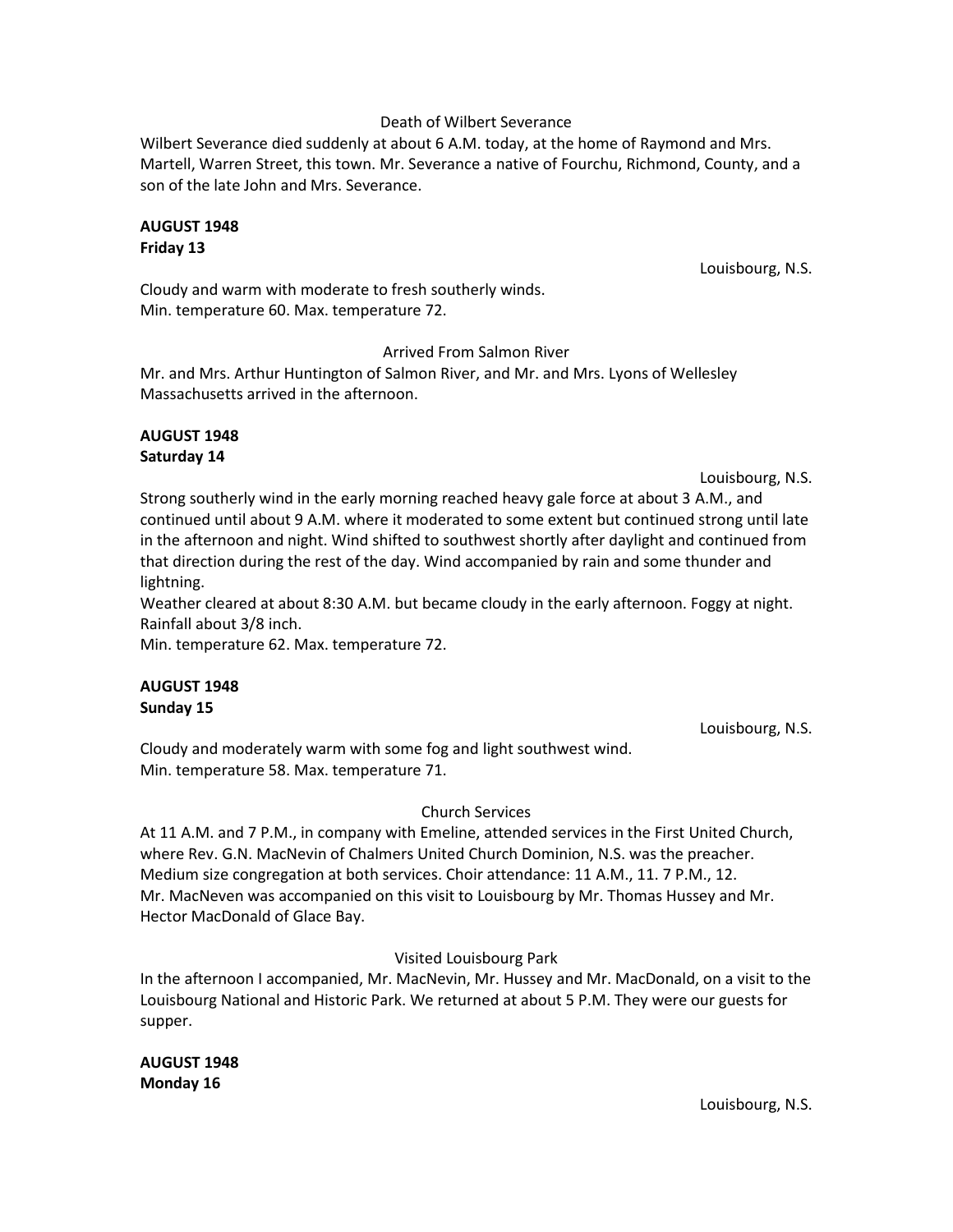Mostly clear and moderately warm with light to moderate northerly wind. Min. temperature 54. Max. temperature 73.

#### **AUGUST 1948 Tuesday 17**

Louisbourg, N.S.

Cloudy, but clearing in the forenoon. Clear and warm during the afternoon and evening. Light variable wind, mostly southerly. Min. temperature 48. Max. temperature 70.

Student Party Visits Louisbourg A party of 23 high school students, from Toronto, Ontario.

# **AUGUST 1948 Wednesday 18**

Louisbourg, N.S.

Cloudy and cool with light, moderate to fresh southeast wind. Light rain in the evening and early part of the night with increasing wind.

Min. temperature 54. Max. temperature 64.

# Choir Practice

At 8 P.M. in company with Emeline, attended, and conducted choir practice in the First United Church.

# Rev. C.C. Walls Arrives [blank]

# **AUGUST 1948 Thursday 19**

Louisbourg, N.S. Cloudy and cool, clearing in the forenoon, clear and sunshiny in the afternoon and evening. Moderate northerly winds. Min. temperature 56. Max. temperature 69.

#### **AUGUST 1948 Friday 20**

Louisbourg, N.S.

Clear and moderately warm with light to fresh southwest wind, which moderated in the evening.

Min. temperature 50. Max. temperature 68.

Rev. C.C. Walls Inducted

At a service held at 8 P.M. Rev. C.C. Walls, was inducted into the pastorate of the Louisbourg First United Church in the presence of a large congregation.

The service was in charge of Rev. G.N. Brown of the First United Church Sydney. The address to the congregation was delivered by Rev. William J. MacDonald, of Gordon United Church, Reserve Mines, and to the Minister, by Rev. J. Douglas Archibald of Trinity United Church, Sydney. Other united church ministers present were: Rev. A. Frank MacLean, of St. Andrews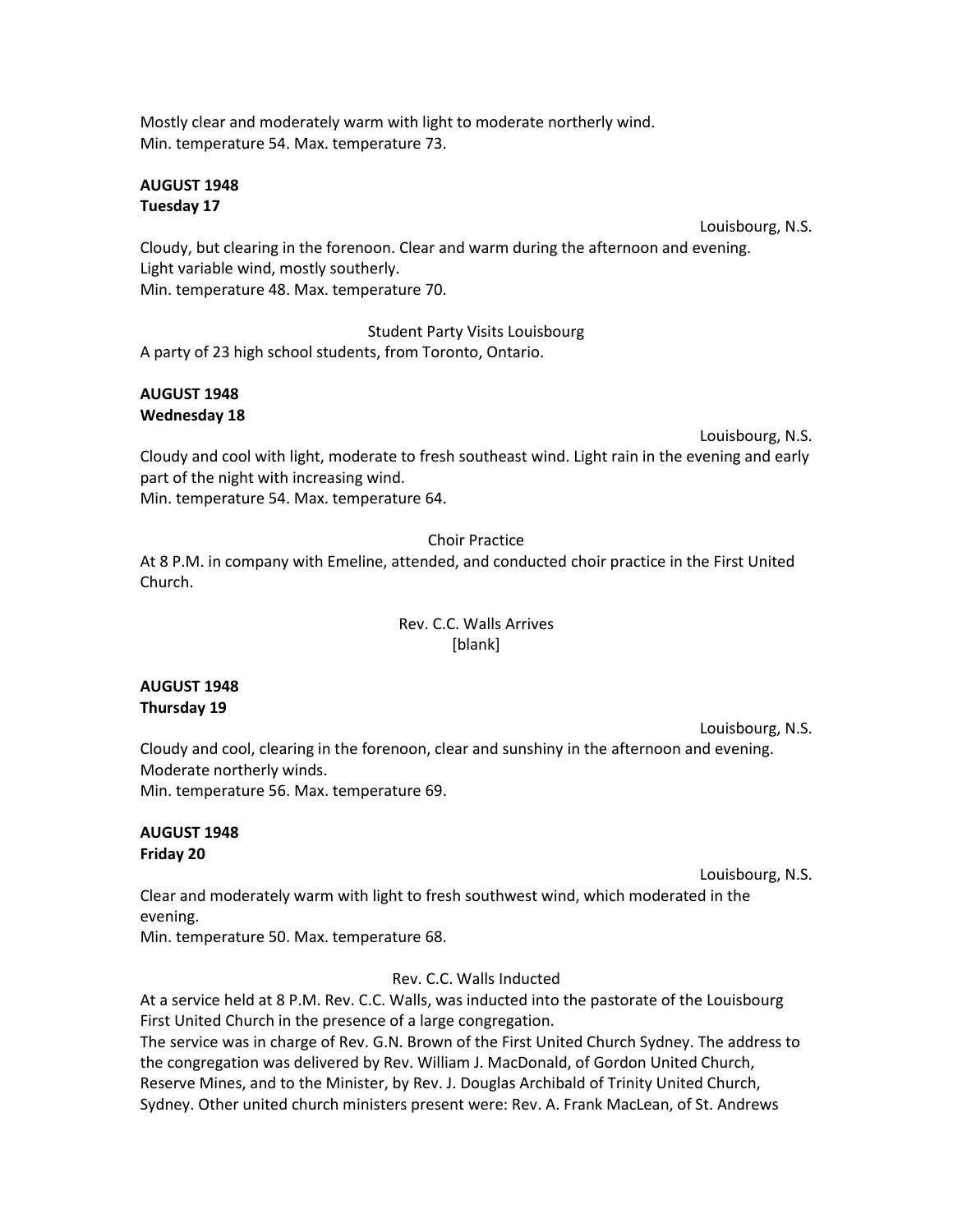Church, Sydney, Rev. [blank] MacMillan, Calvin Church, New Waterford, and Rev. J.G. Russel of Epworth United Church, Glace Bay. Choir attendance at this service; 12. After the induction service, a reception was held in Calvin Hall, in honor of the new minister, which was quite largely attended.

# **AUGUST 1948 Saturday 21**

Louisbourg, N.S. Cloudy and cool in the morning, and light shower of rain. Cleared during the forenoon. Warm and clear in the afternoon, becoming cool at night. Light to moderate variable winds, mostly northwest and north.

Min. temperature 47. Max. temperature 77.

# **AUGUST 1948 Sunday 22**

Clear and moderately warm with light, moderate to fresh northeast wind. Min. temperature 48. Max. temperature 70.

# Church Services

At 11 A.M. and 7 P.M., in company with Emeline, attended services in the First United Church, where Rev. C.C. Walls was the preacher. This is Mr. Wall's first Sunday as pastor of the First United Church, Louisbourg. Congregation at both services a little larger than the average. Choir attendance: A.M. 13. P.M. 12.

#### **AUGUST 1948 Monday 23**

Cool and mostly cloudy with light to moderate west and southwest winds. Min. temperature 48. Max. temperature 68.

#### **AUGUST 1948 Tuesday 24**

Clear and warm with light west to southwest winds. An ideal summer day. Min. temperature 56. Max. temperature 75.

# **AUGUST 1948 Wednesday 25**

Louisbourg, N.S. Cloudy and moderately warm, strong, southwest wind, which moderated in the late afternoon. Fog along the coast. Min. temperature 58. Max. temperature 71.

#### Swordfish Landed by Hook and Line

Today's issue of the Sydney Post-Record had the story of a swordfish having been caught off Louisbourg, yesterday, by hook and line. The fish was caught by W.G. Gale, of White Plains New York. Mr. Gale, accompanied by Mr. and Mrs. Murray Webster of the Catalone Fishing Club, of

Louisbourg, N.S.

Louisbourg, N.S.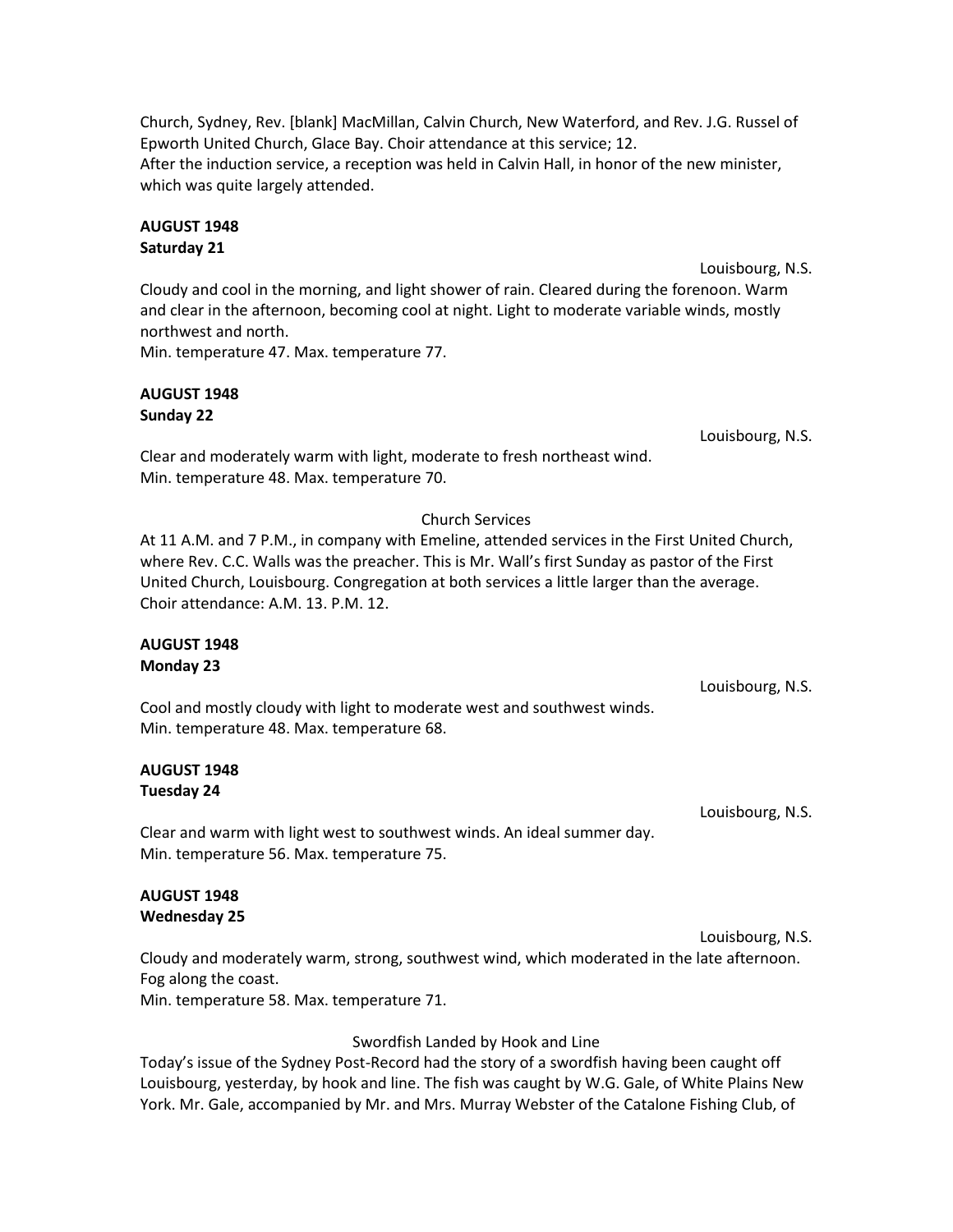California, arrived here about two weeks ago, but owing to windy weather did not get much of a chance to fish, during that time. He brought a boat with him and has Lonny Gifford as fishing guide.

While the Post-Record given Louisbourg the credit for the fish having been landed here; the fish which weighed 320 lbs. was actually caught about forty miles off Ingonish, on last Saturday, and was brought to Glace Bay and sold to J.G. Cadegan. Mr. Gale and his party are not back at Louisbourg.

#### **AUGUST 1948 Thursday 26**

Cloudy in the early part of the day. Cleared in the early afternoon, but again became cloudy in the evening, with some fog.

Min. temperature 60. Max. temperature 72.

#### Visitors From Boston

Mrs. MacDonald, the former Miss Merril Dickson, of Louisbourg and her sister Miss Emma Dickson, also of Louisbourg, but both now living in Boston Mass., called to see us, and had dinner at our home. They having [blank].

#### **AUGUST 1948 Friday 27**

Louisbourg, N.S. Cloudy but becoming clear in the late forenoon. Clear during the afternoon. Cloudy in the evening. Min. temperature 60. Max. temperature 74.

#### **AUGUST 1948 Saturday 28**

Clear and warm with light to moderate variable winds. Min. temperature 54. Max. temperature 75.

# **AUGUST 1948 Sunday 29**

Louisbourg, N.S.

Louisbourg, N.S.

Louisbourg, N.S.

Clear and cool in the morning, becoming cloudy shortly before noon. Cloudy with some fog during the afternoon. Thunder and lightning with a heavy shower of rain, between 6 and 7 P.M. Rainfall about ¼ inch. Light to moderate southwest wind. Min. temperature 47. Max. temperature 75.

Church Services

At 11 A.M. and 7 P.M., in company with Emeline, attended services in the First United Church, where Rev. C.C. Walls was the preacher. Medium sized congregation in the morning, small in the evening. Choir attendance: 11 A.M. 11, 7 P.M., 7.

#### **AUGUST 1948**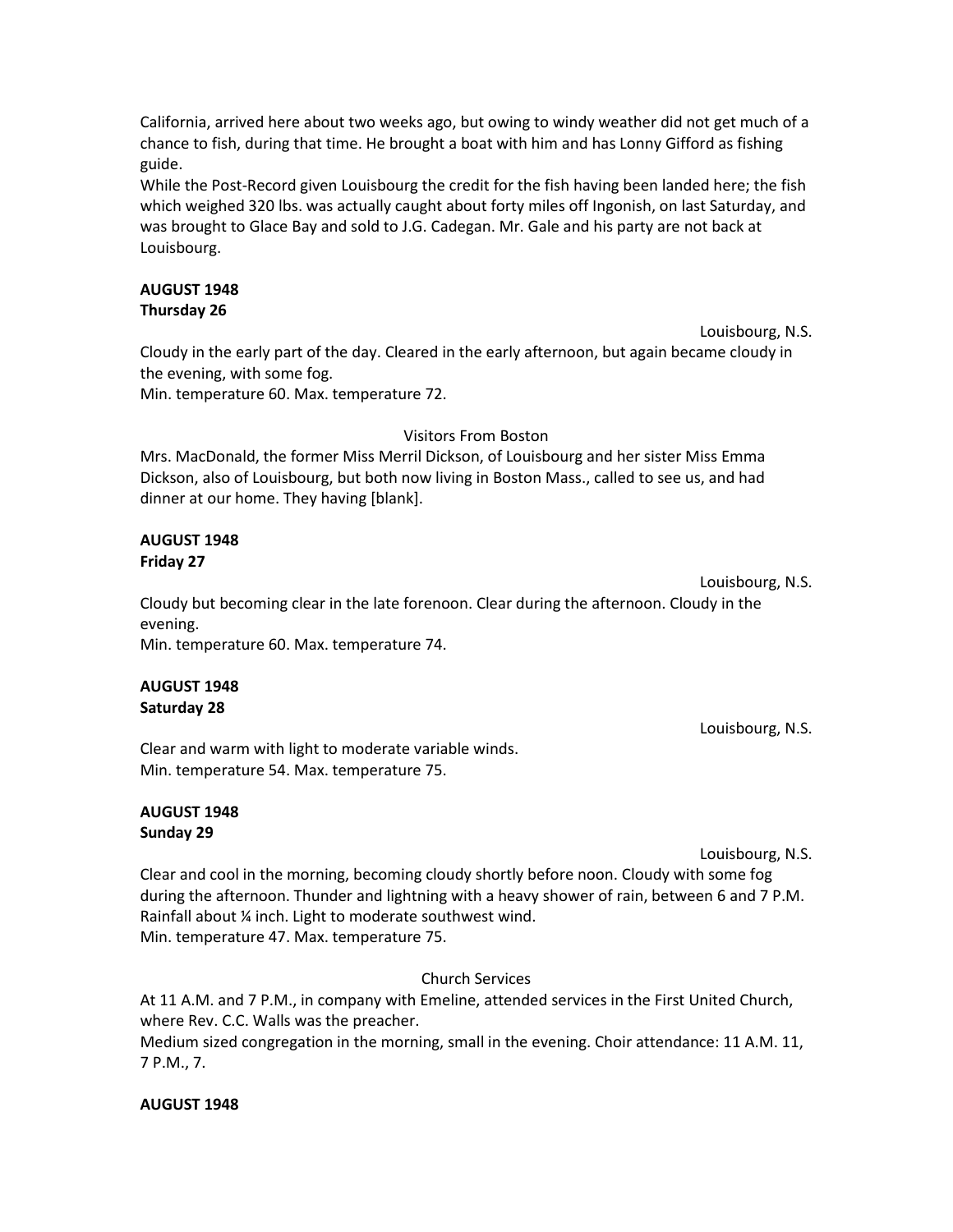#### **Monday 30**

Louisbourg, N.S. Cloudy and cool with moderate to fresh northwest and north winds. Light showers and mist, at times during the day. Min. temperature 52. Max. temperature 65.

#### **AUGUST 1948 Tuesday 31**

Louisbourg, N.S. Cloudy and cool, becoming partly clear for a while in the afternoon. Cloudy again in the late afternoon and evening. Rain began to fall at about 9:30 P.M. Light northerly wind shifting to southerly and increasing to moderate. Min. temperature 47. Max. temperature 67.

Picnic

The annual congregational picnic of the First United Church, Louisbourg, was held at Mira Gut today. Those attending went by train, returning in the evening.

#### **SEPTEMBER 1948 Wednesday 1**

Louisbourg, N.S.

Heavy Gale.

Rain that began last night, continued all day and late tonight. Moderate east-northeast wind in the morning, increased rapidly, so that before noon it had reached heavy gale force.

# **SEPTEMBER 1948 Thursday 2**

Louisbourg, N.S. Cool and mostly clear with fresh to strong northwest wind which moderated to light in the late afternoon.

Min. temperature 42. max. temperature 58.

# Arrive From Huntington

Mr. and Mrs. Clifford C. Huntington (my sister and brother-in-law) arrived on the evening train for the purpose of visiting us, for a few days. While in town they will be our guests. They left home on last Sunday, but were visiting at Sydney and Mira Gut enroute.

#### **SEPTEMBER 1948 Friday 3**

Louisbourg, N.S.

Clear and cool with light southwest wind. An ideal day. Min. temperature 38. Max. temperature 65.

#### **SEPTEMBER 1948 Saturday 4**

Louisbourg, N.S.

Clear and moderately warm with light to moderate southwest wind. An ideal day. Min. temperature 48. Max. temperature 68.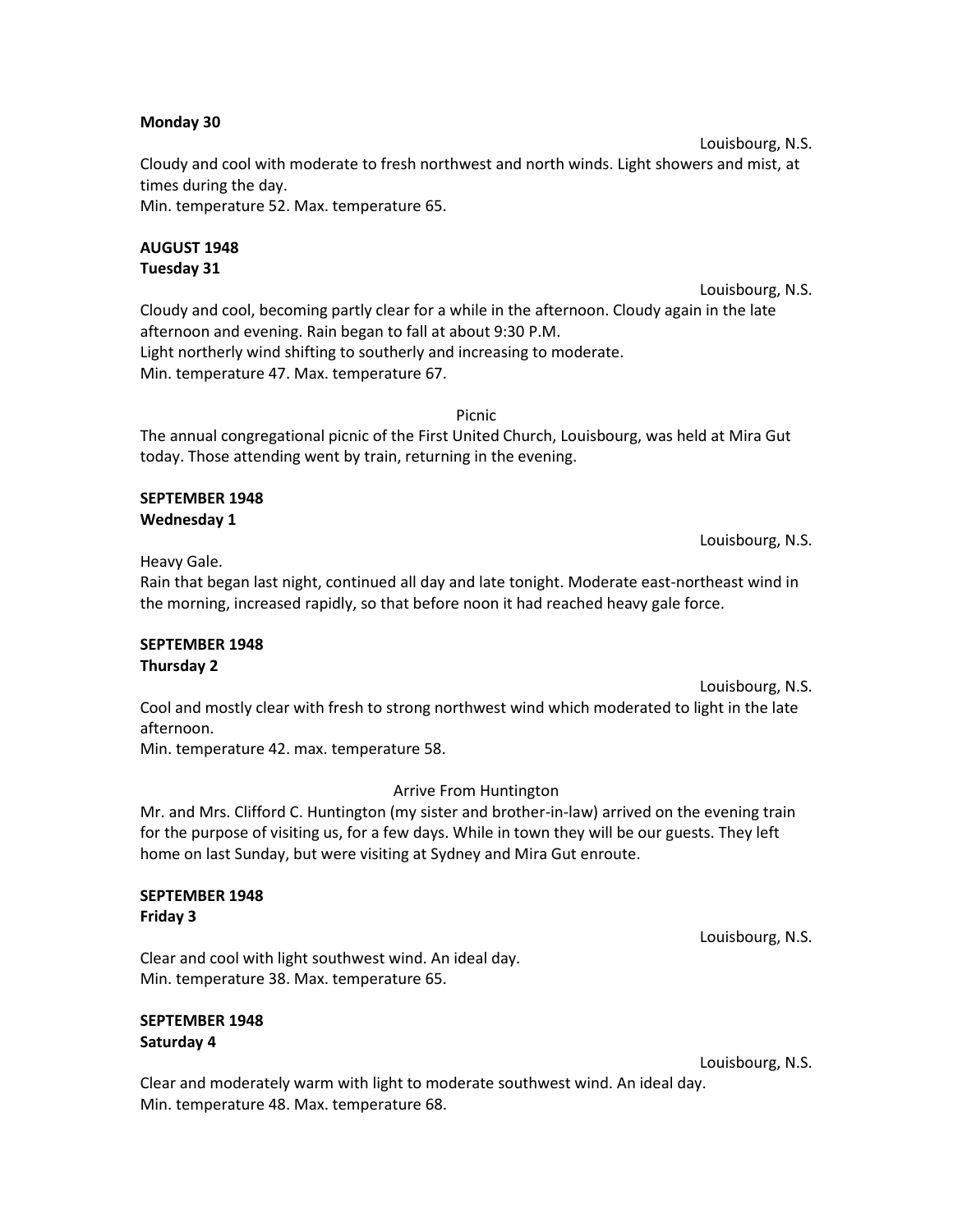#### **SEPTEMBER 1948 Sunday 5**

Louisbourg, N.S.

Clear and warm with light westerly winds. A perfect day. Min. temperature 47. Max. temperature 76.

# Church Services

At 11 A.M. and 7 P.M., in company with Emeline, attended services in the First United Church, where Rev. C.C. Walls was the preacher.

At 3 P.M. we attended the anniversary service in the Presbyterian Church. The preacher at this service was Rev. [blank] MacKinnon of the Presbyterian Church at Little Narrows. Mr. MacKinnon also conducted the services in the Presbyterian Church at 11 A.M. and 7 P.M. Mr. and Mrs. Clifford Huntington (my sister and brother-in-law) also attended these services as well as Evelyn Huntington and daughter, Jane.

#### Visitors from Sydney

Mr. and Mrs. John Spencer, of Sydney, were our guests today. They arrived by auto at about 10:45 A.M. and had dinner and supper with us. They attended services in the First United Church at 11 A.M. and 7 P.M. and left for home shortly after the evening service. They visited Mr. and Mrs. B.M. Spencer, in the afternoon.

#### **SEPTEMBER 1948 Monday 6**

Louisbourg, N.S.

Clear and warm with light westerly winds. A perfect day. Min. temperature 47. Max. temperature 83. Warmest day, this season.

Visited Louisbourg Historic Park

At about 9 A.M. visited Louisbourg National and Historic Park with Dr. and Mrs. Saunders.

#### **SEPTEMBER 1948 Tuesday 7**

Louisbourg, N.S.

Clear and warm with light southwest wind. A perfect day. Min. temperature 54. Max. temperature 77.

# Left for Home

Mr. and Mrs. Clifford Huntington, who have been our guests since last Thursday, left for home this morning. They left here on the 10:15 A.M. "Highland Lines" bus, and will stop off at Albert Bridge where they will take the Mira River Service boat, to Marion Bridge, or continue on the boat to their home at Huntington. We greatly enjoyed their visit.

**SEPTEMBER 1948 Wednesday 8**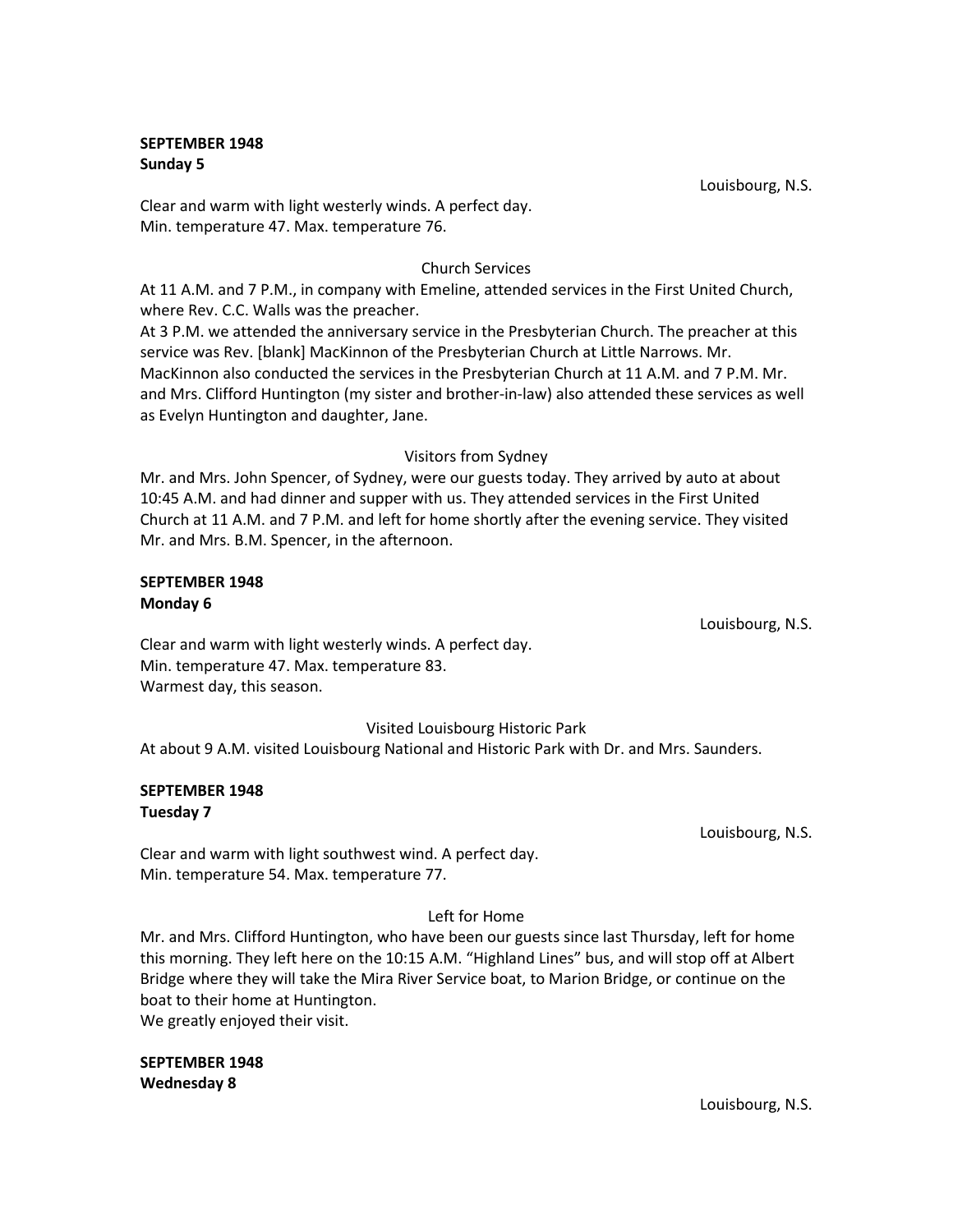Partly clear in the forenoon. Cloudy and warm during the afternoon and evening. A few sprinkles of rain in the morning and at noon. Light southerly winds. Fog at night. Min. temperature 52. Max. temperature 76.

#### Choir Practice

At 8 P.M., in company with Emeline, attended and conducted choir practice in the First United Church.

#### **SEPTEMBER 1948 Thursday 9**

Louisbourg, N.S. Shower of rain in the morning. Cloudy warm and foggy all day and late into the night. Light southerly winds. Rainfall about 1/8 inch. Min. temperature 58. Max. temperature 73.

#### **SEPTEMBER 1948 Friday 10**

Louisbourg, N.S.

Light rain in the early morning. Cloudy and warm. Clear for a while in the afternoon but becoming cloudy in the evening. Rainfall about 1/16 inch. Light southerly winds. Min. temperature 59. Max. temperature 74.

# Birthday Party

This afternoon Jane Huntington, my niece, celebrated her 10<sup>th</sup> birthday by giving a party to some of her friends and playmates. Jane, and her mother, have been with us for the past six years. She is now in the  $5<sup>th</sup>$  grade in school. She weighs 66 lbs.

#### Repairing Roof

Worked repairing roof of shop, during spare time.

# **SEPTEMBER 1948 Saturday 11**

Louisbourg, N.S.

Cloudy and warm, clearing at about 10 A.M. but becoming cloudy at noon. Rain began to fall at about 1:45 P.M. and continued until about 7 P.M. Rainfall: 3/8 inch. Light southwest wind. Min. temperature 54. Max. temperature 71.

#### **SEPTEMBER 1948 Sunday 12**

Louisbourg, N.S.

Cool and mostly clear with light to moderate southwest wind. Min. temperature 49. Max. temperature 68.

#### Church Services

At 11 A.M. and 7 P.M., in company with Emeline, attended services in the First United Church, where Rev. C.C. Walls was the preacher. Comparatively large congregations at both services. Choir attendance: 11 A.M. 10, 7 P.M. 14.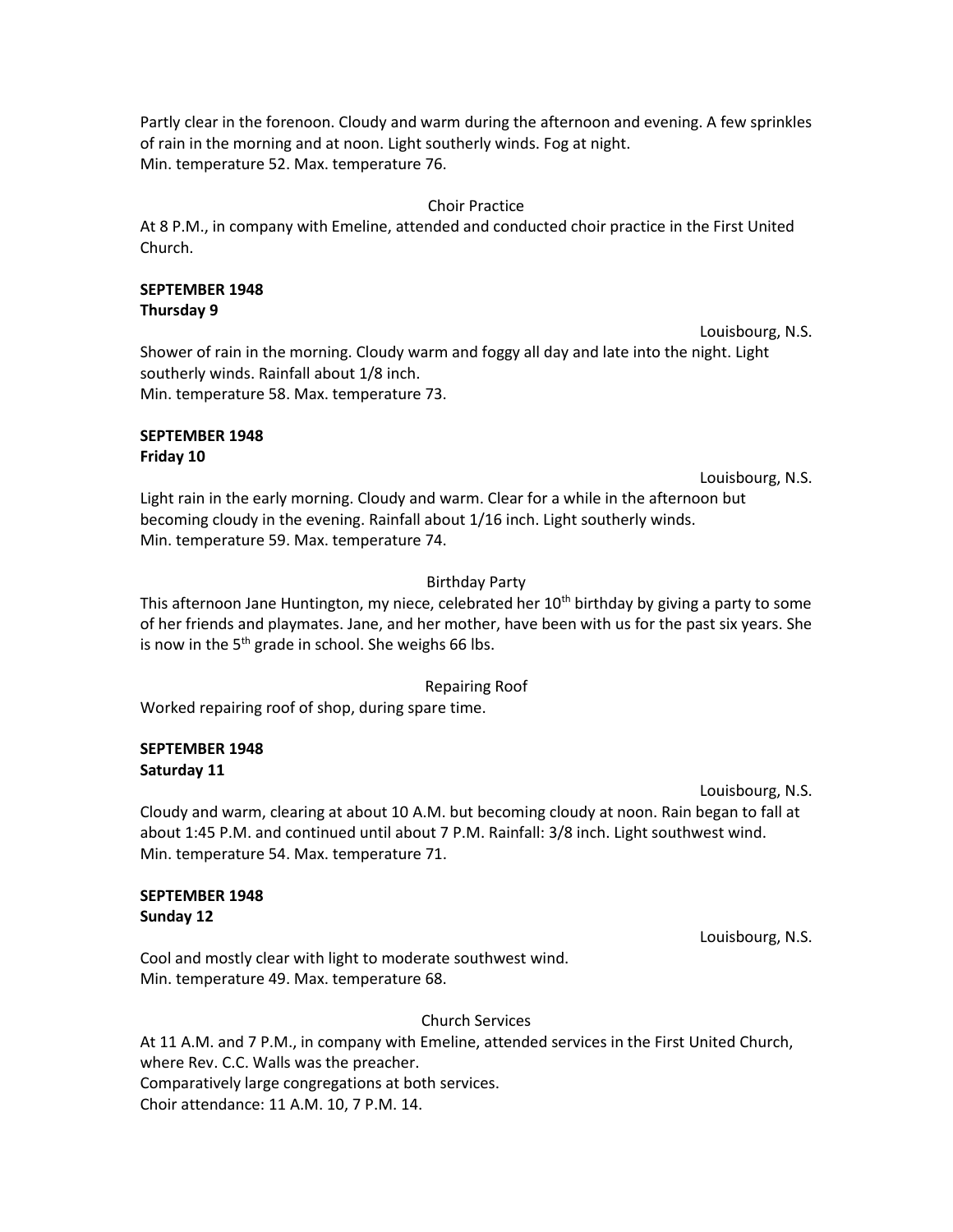#### Anniversary Service

On the invitation of Charles Lewis, Emeline and I motored to Catalone in the afternoon, and attended the afternoon anniversary service of the Catalone Presbyterian Church at 3 o'clock. The preacher was Rev. Hugh Jack, at the Presbyterian Church at Sydney. Other passengers with Mr. Lewis were Mrs. Jeremiah Smith and her daughter, Maud. A quartette, consisting of Edison Skinner, Arthur MacQueen, Murdoch MacLean and Dan. F. Nicholson, sang three numbers at this service, and in the evening sang two numbers at the First United Church Service at Louisbourg.

#### Sing Song

On the invitation of Rev. C.C. Walls, pastor of the First United Church, the choir of the United Church, at the close of the evening service, visited the manse where we held a sacred sing song, which was greatly enjoyed by all who were present.

#### **SEPTEMBER 1948 Monday 13**

Louisbourg, N.S.

Clear and cool with moderate, fresh to strong southwest wind. Min. temperature 54. Max. temperature 68.

Repairing Ships

Spent all spare time today repairing roof of shop.

#### **SEPTEMBER 1948 Tuesday 14**

Louisbourg, N.S.

Cloudy and moderately warm with light variable winds. Heavy showers in the late afternoon and evening accompanied by some thunder and lightning.

#### Community Fair

At 10:30 A.M. Emeline, Mrs. Spencer (Aunt Jeanette) and I motored to Marion Bridge with Mrs. Fletcher Townsend, where we attended the annual Community Fair. We spent a very pleasant day at the fair and arrived home at about 5:40 P.M.

#### **SEPTEMBER 1948 Wednesday 15**

Louisbourg, N.S.

Cool and mostly clear with moderate to fresh northerly winds. Showers with some thunder and lightning in the evening then clearing.

Min. temperature 44. Max. temperature 62.

#### Choir Practice

At 8 P.M., in company with Emeline, attended and conducted choir practice in the First United Church.

#### Repairing Roof

Repairing roof of the shop during the greater part of the day.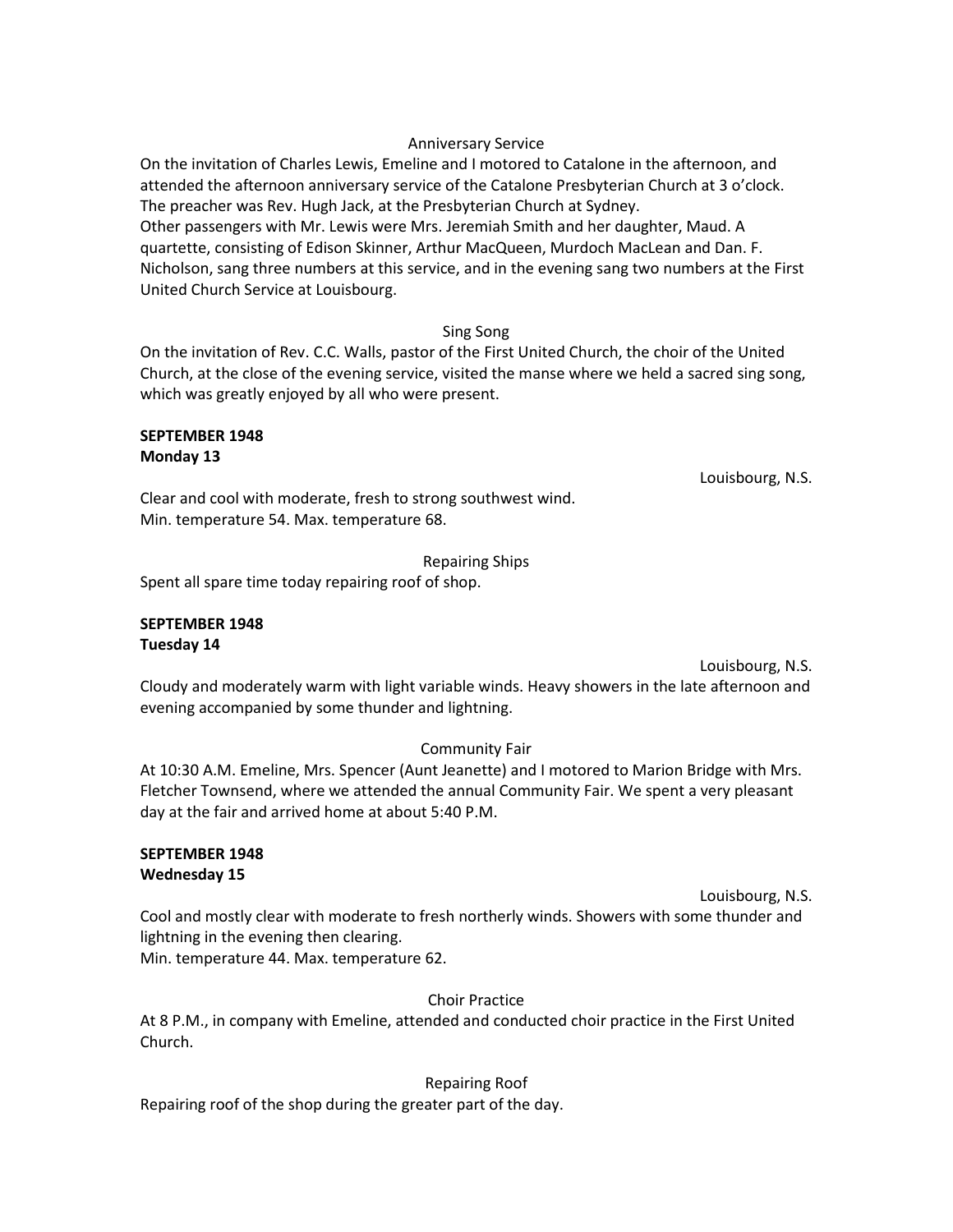# **SEPTEMBER 1948 Thursday 16**

Louisbourg, N.S.

Clear and cool in the morning with every indication of a perfect day. Became cloudy and showery in the late forenoon with some thunder and lightning. Sunshine and showers during the afternoon and evening. Light to moderate variable winds, northeast in the afternoon. Min. temperature 36. Max. temperature 61.

#### Repairing Roof

Working at repairing roof of shop during spare time and between showers.

#### **SEPTEMBER 1948 Friday 17**

Louisbourg, N.S.

Showers in the morning, clearing at about 9 A.M. Clear and very cool during the remainder of the day. Light northerly winds. Min. temperature 37. Max. temperature 55.

# Community Fair [Blank Section]

#### **SEPTEMBER 1948 Saturday 18**

Louisbourg, N.S.

Clear in the morning, but becoming cloudy early in the day with increasing southwest wind, which reached gale force during the afternoon and continued until late into the night. Rain began to fall at about 2:30 P.M., and at midnight rain was still falling. Rainfall about % inch. Min. temperature 34. Max. temperature 56.

# **SEPTEMBER 1948 Sunday 19**

Louisbourg, N.S.

Cloudy, with sun shining through occasionally in the forenoon. Light to moderate northerly winds.

Min. temperature 51. Max. temperature 64.

# Church Services

At 11 A.M. and 7 P.M., in company with Emeline, attended services in the First United Church, where Rev. C.C. Walls was the preacher. Fairly large congregation at both services. Choir attendance: A.M. 12, 7 P.M. 14.

# **SEPTEMBER 1948 Monday 20**

Louisbourg, N.S.

Cloudy and cool with light to moderate north and northeast wind. Light mist at times. Min. temperature 48. Max. temperature 56.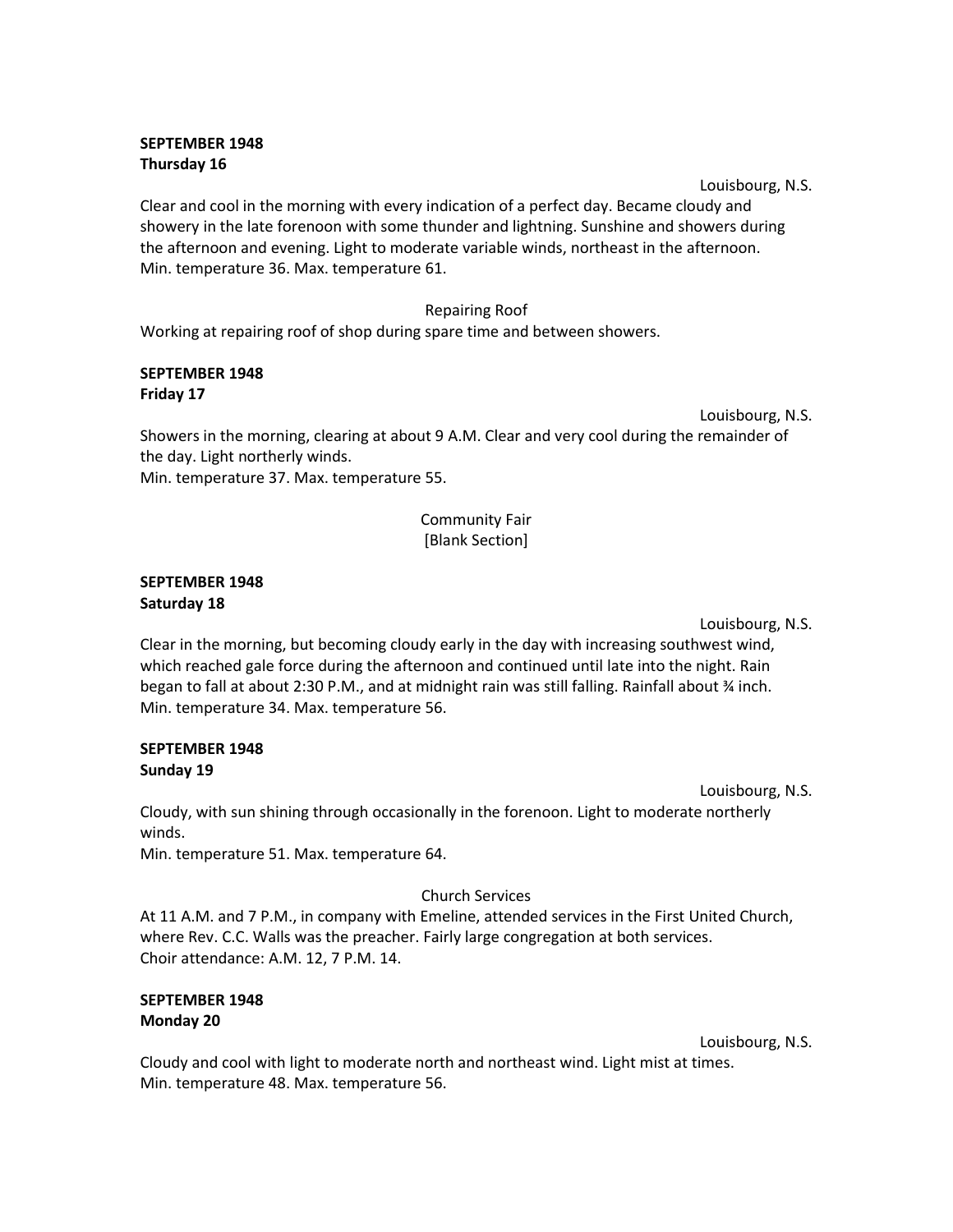At work during spare time repairing shop.

# **SEPTEMBER 1948 Tuesday 21**

Louisbourg, N.S. Cloudy and cool with light southeast wind, increasing to strong in the early afternoon and moderating in the evening. Rain began to fall shortly before noon. Heavy rain at times during the afternoon. Rainfall: [blank] Min. temperature 50. Max. temperature 56. Cleared during the night.

#### **SEPTEMBER 1948 Wednesday 22**

Cool and mostly clear with light to moderate southwest wind. Min. temperature 37. Max. temperature 58.

Choir Practice

At 8 P.M., in company with Emeline, attended and conducted choir practice, in the First United Church.

#### **SEPTEMBER 1948 Thursday 23**

Cool and mostly clear with light westerly winds. An ideal early autumn day. Min. temperature 39. Max. temperature 62.

#### **SEPTEMBER 1948 Friday 24**

Louisbourg, N.S. Cool and mostly clear until the afternoon; then becoming cloudy. Light to moderate north to northeast winds, increasing during the evening and night. Min. temperature 35. Max. temperature 59.

# **SEPTEMBER 1948 Saturday 25**

Louisbourg, N.S. Clear and cool during the forenoon. Partly cloudy in the afternoon and evening with occasional showers. Moderate to fresh northwest wind moderating to night in the evening. Min. temperature 40. Max. temperature 60.

# Meeting of Official Board

At 8 A.M. attended a meeting of the Official Board of the First United Church, held in the church, under the chairmanship of Rev. C.C. Walls. Those present were: Rev. C.C. Walls, A.W. Stacey, Edward Levy, William Stewart, William Hilchey, Arthur Townsend, Edison Skinner and M.S. Huntington.

Louisbourg, N.S.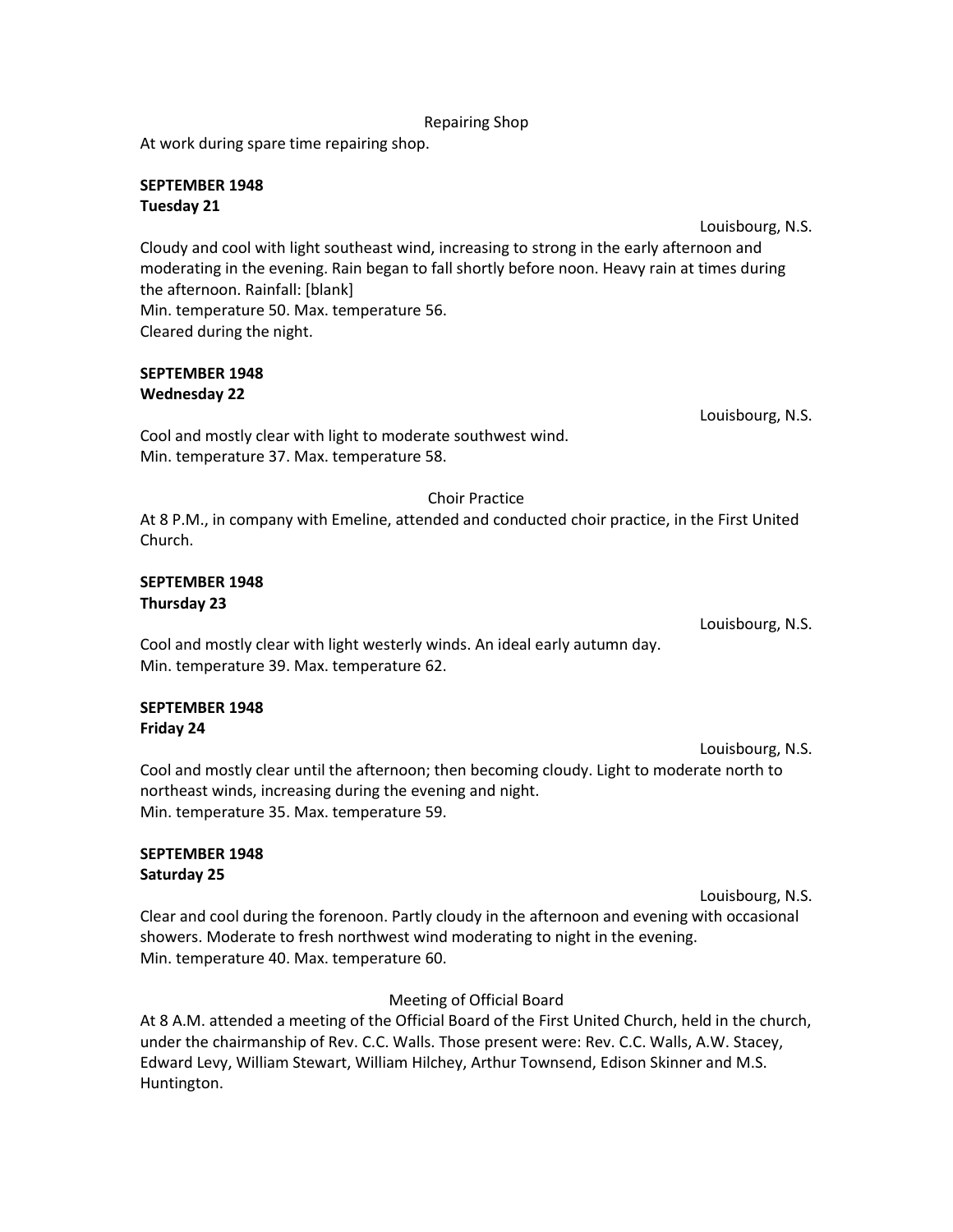#### **SEPTEMBER 1948 Sunday 26**

Clear and cool with light westerly winds. A perfect autumn day. Min. temperature 35. Max. temperature 62.

#### Church Services

At 11 A.M. and 7 P.M., in company with Emeline, attended services in the First United Church, where Rev. C.C. Walls was the preacher. Medium size congregation in the morning, fairly large in the evening. Choir attendance: 11 A.M. 9, 7 P.M. 13.

#### Orange Parade

At 3 P.M. members of Samuel Moody Orange Lodge, and kindred societies of this town parade to St. Bartholomew's Anglican Church, headed by the Donkin Brass. Service at the church was conducted by Rev. L.J. Turner.

#### **SEPTEMBER 1948 Monday 27**

Louisbourg, N.S. Clear and moderately warm with light northwest wind. A perfect autumn day followed by a perfect night.

Min. temperature 46. Max. temperature 66.

#### Digging Ditch

As chairman of the Louisbourg, Parks Committee, I started Fred Kelly on the job of digging a ditch on the western side of the athletic field. This ditch when completed will be about 240 feet in length and will take care of water coming in from the boggy land on that side.

#### **SEPTEMBER 1948 Tuesday 28**

Louisbourg, N.S.

Clear and cool with moderate to strong northerly winds which moderated in the evening. Min. temperature 39. Max. temperature 60.

#### Visited Louisbourg Park

At about 10:30 A.M. went to Black Rock in the Louisbourg National and Historic Park, with Dr. A.KL. Saunders for rifle practice at a 200 yard range. Returned to town at noon.

# **SEPTEMBER 1948 Wednesday 29**

Louisbourg, N.S.

Showers in the early morning. Clear during the day with moderate to fresh northerly winds. Very cool.

Min. temperature 37. Max. temperature 52.

Choir Practice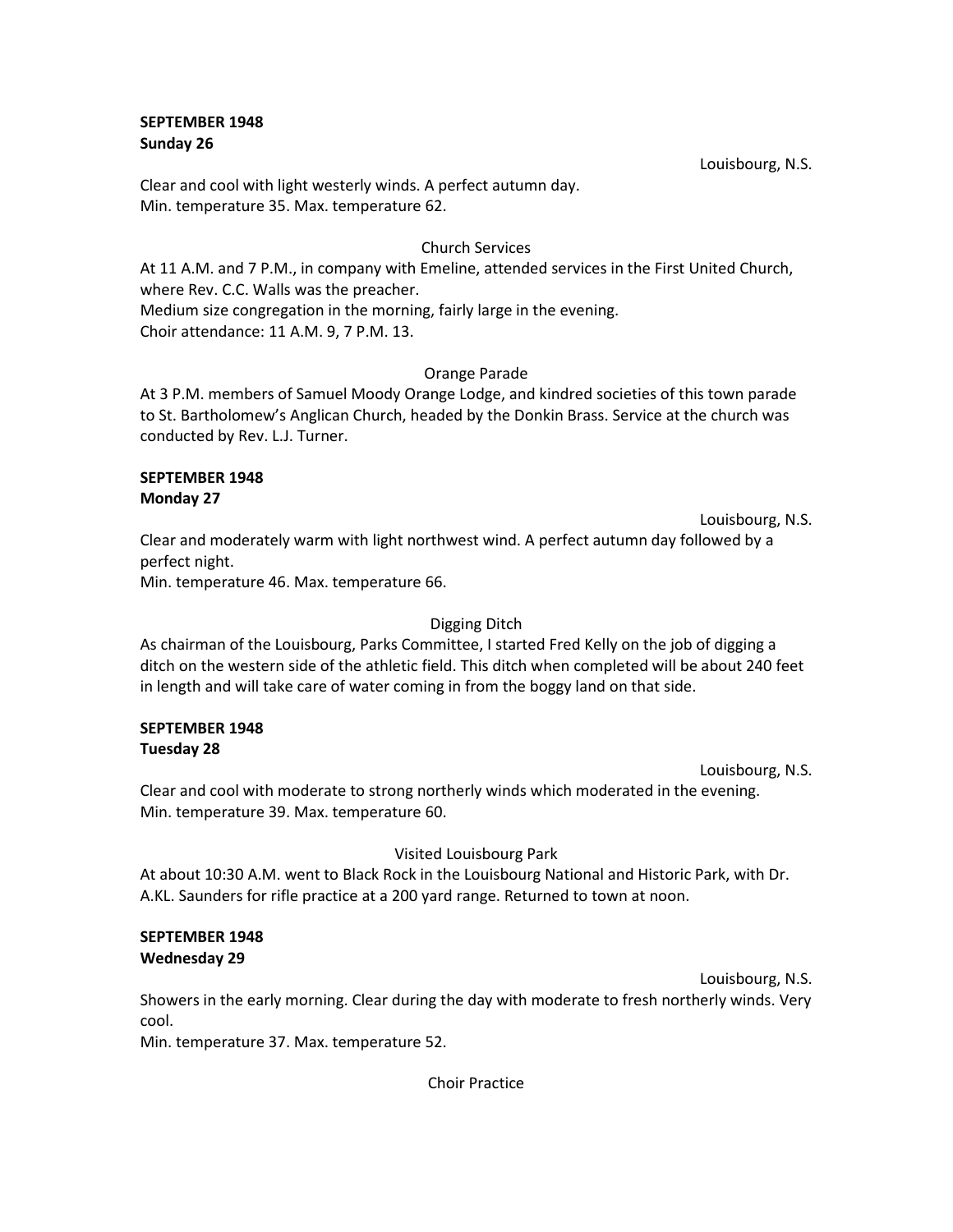Louisbourg, N.S.

At 8 P.M., in company with Emeline, attended and conducted choir practice in the First United Church.

#### **SEPTEMBER 1948 Thursday 30**

Louisbourg, N.S. Clear and moderately warm with moderate to fresh southwest wind, which moderated to calm in the evening.

Min. temperature 30. Max. temperature 60.

#### Painting Shop

In the forenoon, during spare time, began painting the outside finish on the shop.

#### **OCTOBER 1948 Friday 1**

Louisbourg, N.S.

Clear and cool with moderate northeast wind. An ideal day. Min. temperature 45. Max. temperature 60.

# **OCTOBER 1948 Saturday 2**

Louisbourg, N.S. Cloudy and cool with moderate to fresh southerly winds. Rain began to fall at noon. Rain, mist and drizzle during the entire afternoon, evening and late into the night. Min. temperature 50. Max. temperature 55.

#### **OCTOBER 1948 Sunday 3**

Louisbourg, N.S. Light rain in the early morning, followed by mist and an occasional light shower. Rainfall of yesterday and last night: [blank] Min. temperature 48. Max. temperature 56.

#### Church Services

At 11 A.M. and 7 P.M., in company with Emeline, attended services in the First United Church, Services in charge of Rev. C.C. Walls. At 11 A.M. the address was given by Rev. Thomas Gilchrist. He spoke on the work of the United Church in Angola, Africa. At 7 P.M. Rev. C.C. Walls was the preacher.

Choir attendance: A.M. 11, P.M. 9.

Death of Mrs. H.Y. Fraser

The death of Mrs. H.Y. Fraser of Baddeck N.S. occurred at about 6 A.M. today, at the home of her son-in-law and daughter: Mr. and Mrs. Donald Beaver, Main Street, this town.

**OCTOBER 1948 Monday 4**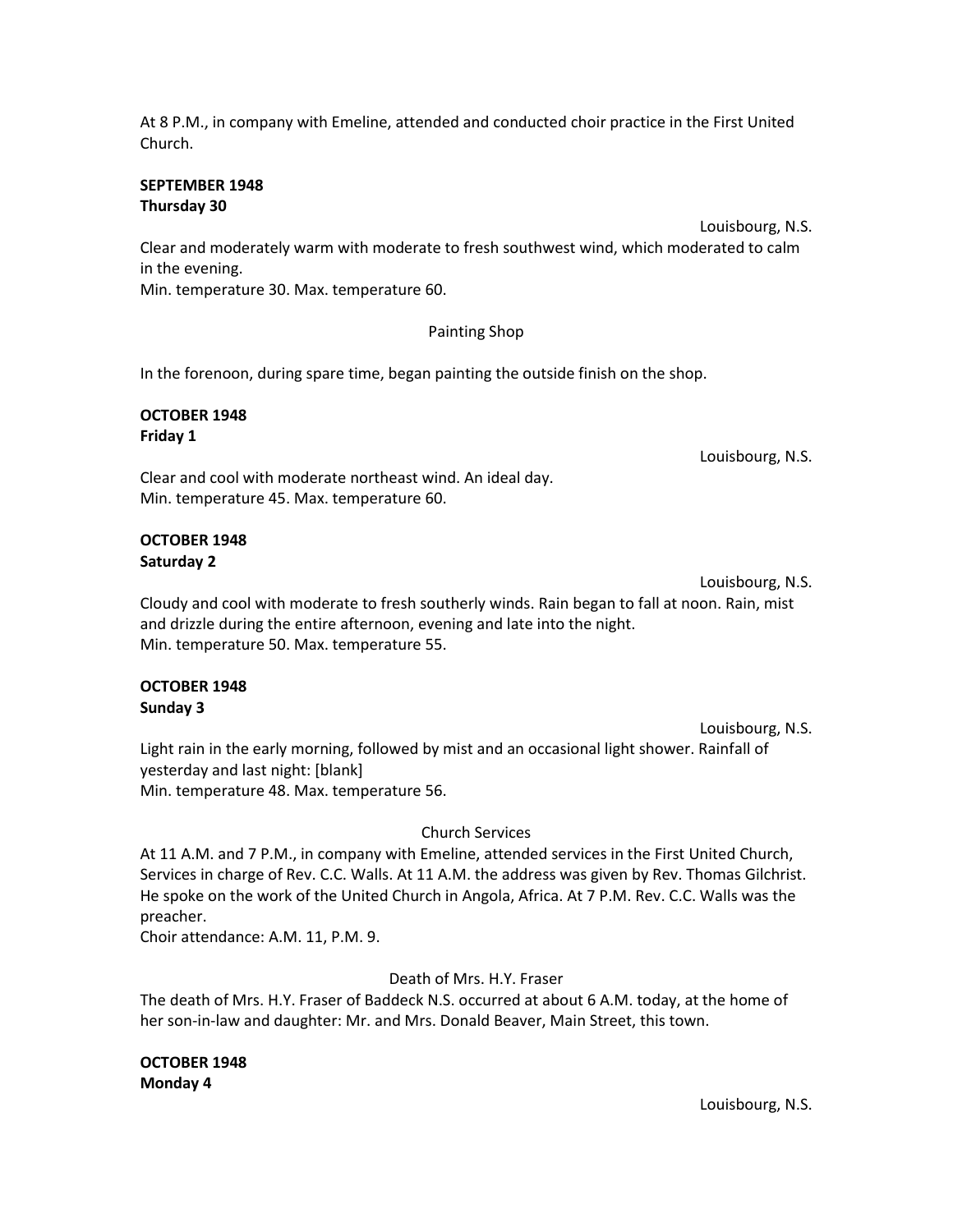Cloudy, misty and drizzle of rain with occasional showers during the entire day. Rainfall about 1/8 inch. Fresh to strong north-northeast wind, increasing during the night. A very disagreeable day.

Min. temperature 43. Max. temperature 50.

# **OCTOBER 1948 Tuesday 5**

Louisbourg, N.S.

Clear and cool with fresh to strong northerly winds, which moderated in the evening. Min. temperature 40. Max. temperature 58.

#### To Sydney and Return

At 10:15 A.M., in company with Emeline, went to Sydney on the 10:15 for the purpose of attending to activities of the United Church Cavalcade which is now visiting the City of Sydney.

#### **OCTOBER 1948 Wednesday 6**

Louisbourg, N.S.

Clear and cool with moderate to fresh northeast wind. Min. temperature 45. Max. temperature 61.

#### Choir Practice

At 8 P.M. attended, and conducted choir practice in the First United Church.

#### **OCTOBER 1948 Thursday 7**

Louisbourg, N.S.

Clear and moderately warm with light winds. A perfect autumn day. Min. temperature 46. Max. temperature 63.

# To Sydney and Return

Went to Sydney on Highland Lines Bus, on the 10:15 A.M. trip for the purpose of meeting Mr. MacKeen, a Commercial Traveler representing the Anglo-Canadian, and other firms. Met Mr. MacKeen shortly before noon at the sample room and placed several orders with him. Had lunch with Mr. MacKeen at the Isle Royale Hotel at 1 P.M. Made several business calls in the afternoon. Left for home on the 4:30 P.M. bus.

#### **OCTOBER 1948 Friday 8**

Louisbourg, N.S.

Clear and moderately warm with light southwest wind. An ideal day. Min. temperature 36. Max. temperature 58.

#### Meeting of Development Company

At 8 P.M. attended a meeting of the Louisbourg Development Company, held in the Town Hall with the President: George D. Lewis in the chair. According to the reports presented to the meeting, the Fish Processing Plant proposed for this port is to get underway in a short time and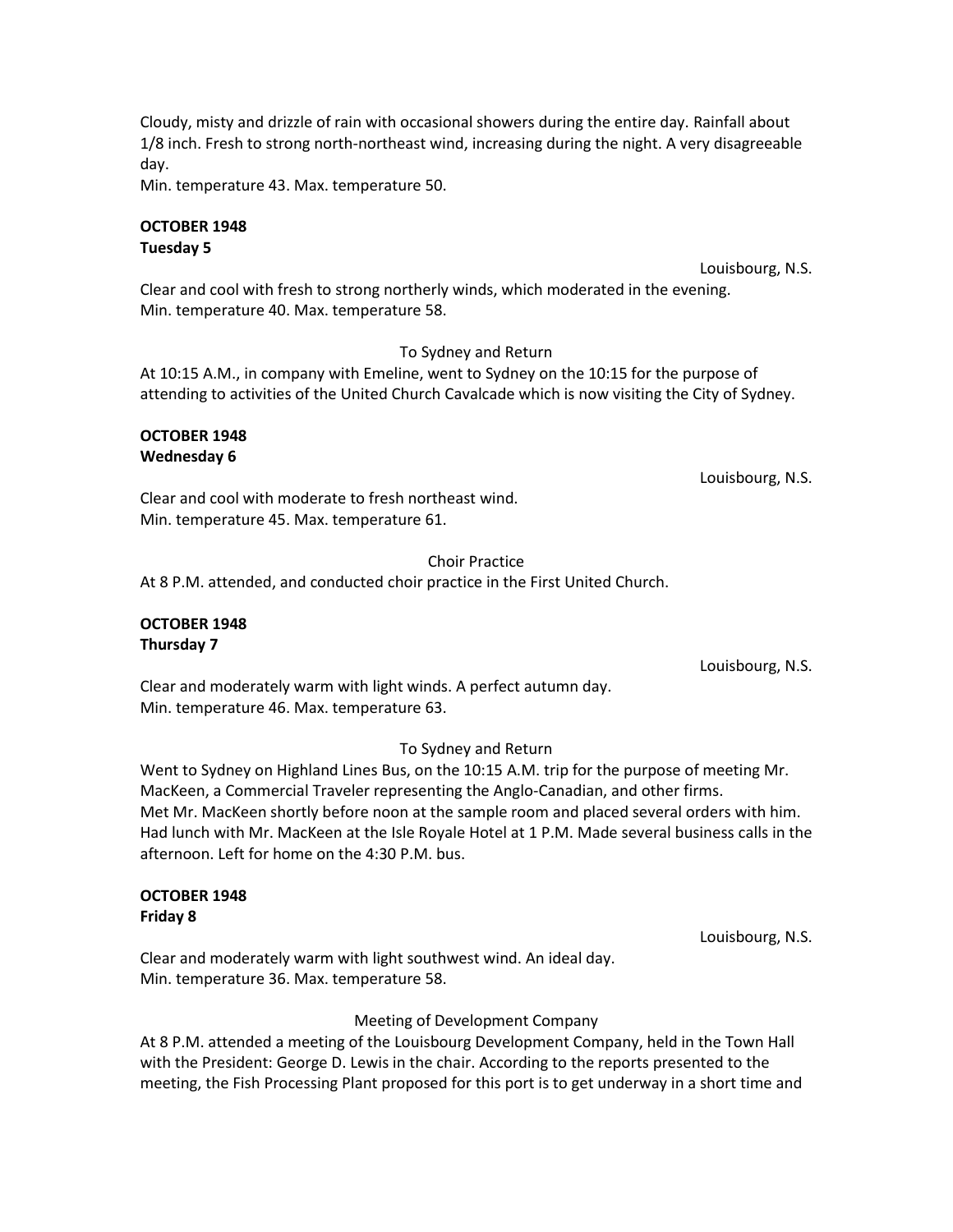is expected to be ready for operations some time in 1950. Officers reelected; as follows: President: George D. Lewis, Secretary: William Stewart, Treasurer: Gordon Cameron.

#### **OCTOBER 1948 Saturday 9**

Louisbourg, N.S.

Cloudy except in the early forenoon. Light, moderate southerly winds, increasing during the night. Rain threatening. Min. temperature 42. Max. temperature 56.

# **OCTOBER 1948 Sunday 10**

Louisbourg, N.S.

Rain which began to fall at midnight, last night continued until about dawn. Cleared early in the forenoon and continued mostly clear during the remainder of the day. Light winds. Rainfall of the early morning, 5 inches. A very lovely afternoon. Min. temperature 50. Max. temperature 64.

# Church Services

At 11 A.M. and 7 P.M., in company with Emeline, attended services in the First United Church, where Rev. C.C. Walls, was the preacher. Fairly good congregations at both services. Choir attendance: A.M. 7, P.M. 10.

# Catalone Anniversary Service

At 3 P.M. Emeline and I attended the anniversary service of Catalone United Church. The service was conducted by Rev. C.C. Walls, in the presence of a large congregation. Seven members of the Louisbourg United Church Choir were present and led the service of song. We went to Catalone by motor car with Mrs. Fletcher Townsend.

Other passengers in the car, both going and coming, were: Edison Skinner and A.W. Stacey. The members of the Louisbourg choir were as follows: Mrs. Chas. Bagnall, (organist), Edison Skinner, Elsie Bagnall, Mrs. D.J. MacIntyre, A.W. Stacey, Mrs. M.S. Huntington and M.S. Huntington (Director).

#### **OCTOBER 1948 Monday 11 Thanksgiving Day**

Louisbourg, N.S.

Cloudy in the morning but clearing early in the day. Moderately warm with light to moderate southwest wind. A very lovely autumn day. Min. temperature 42. Max. temperature 60.

# Thanksgiving Service

At 7:30 P.M., in company with Emeline, attended Thanksgiving Day service in the First United Church, while Rev. C.C. Walls was the preacher. About 50 persons present. Choir attendance: 11.

# **OCTOBER 1948 Tuesday 12**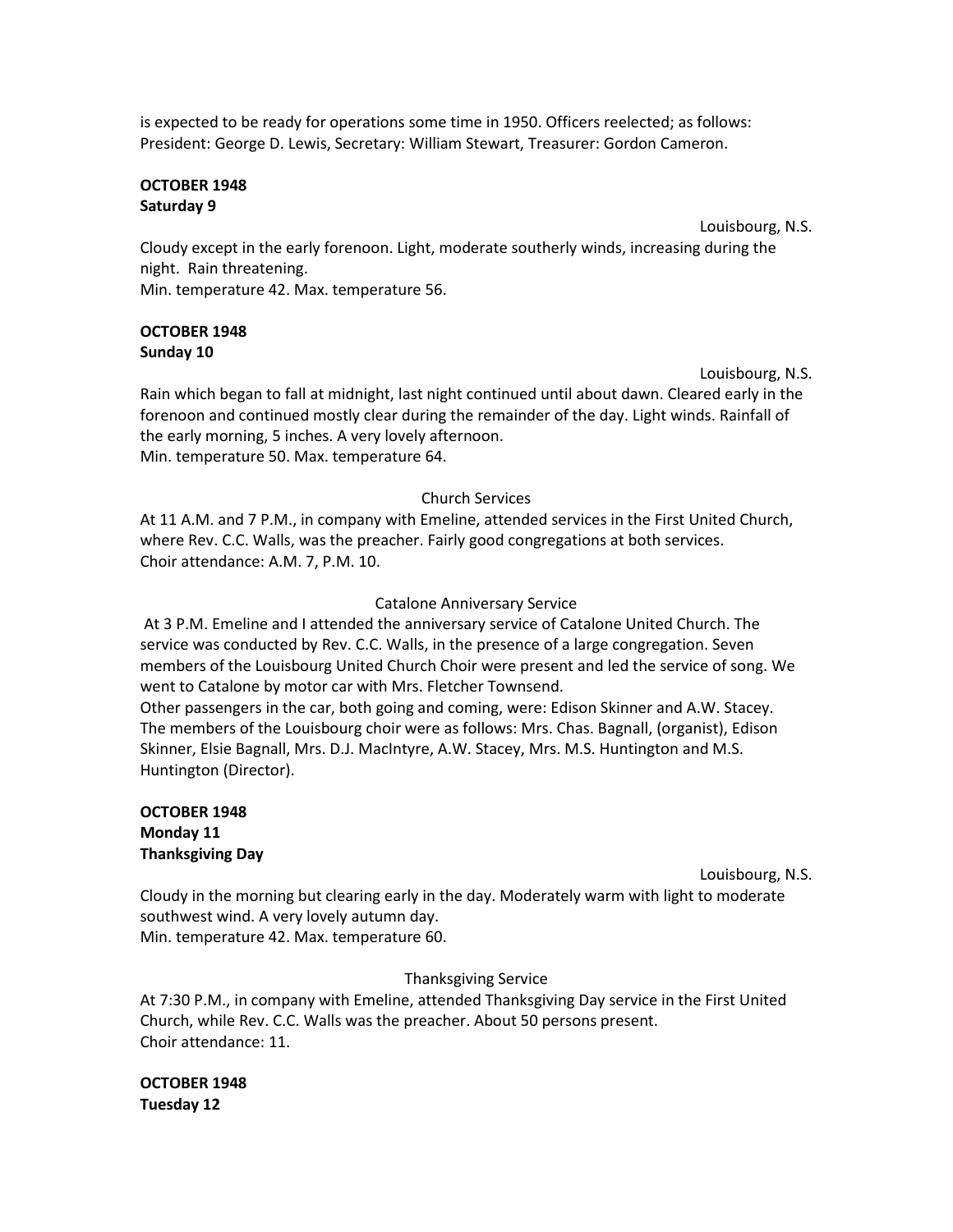Louisbourg, N.S.

Cloudy and mild with some fog. Intermittent showers beginning at about 8 A.M. Light southerly winds, increasing to fresh in the evening; then moderating to light. Min. temperature 48. Max. temperature 55.

#### **OCTOBER 1948 Wednesday 13**

#### Louisbourg, N.S.

Rained steadily during the forenoon. Intermittent rain during the afternoon and evening. Fresh southeast to southwest winds. Cleared during the night. Rainfall of yesterday and today; [blank]. Min. temperature 53. Max. temperature 60.

# Choir Practice

At 8 P.M., in company with Emeline, attended, and conducted choir practice in the First United Church.

#### **OCTOBER 1948 Thursday 14**

Louisbourg, N.S. Clear with fresh southwest wind, which moderated in the evening. Showers in the early morning.

Min. temperature 43. Max. temperature 56.

# **[Diary Entries for October 15th, 16th, 17th, and 18th left blank]**

# **OCTOBER 1948 Tuesday 19**

Huntington, N.S.

Heavy showers in the early morning hours. Cloudy and mild during the day with light northerly winds. Cleared in the evening. A very lovely night, clear and moonlight. Rainfall about % inch. Max. temperature about 58.

# **OCTOBER 1948 Wednesday 20**

Huntington, N.S.

Cool with variable cloudiness. Occasional rain squalls. Sunshine and shower. Clear at night. Light to moderate northwest wind, increasing to fresh, in squalls. Max. temperature about 50. Had supper at Cecil Hussey's.

# **OCTOBER 1948 Thursday 21**

Huntington, N.S.

Cool with alternate cloud and sunshine and an occasional shower. Light to moderate northerly winds. Heavy frost in the morning. Ice in the pools along the roadside. Min. temperature (Louisbourg) 26.

Huntington to Louisbourg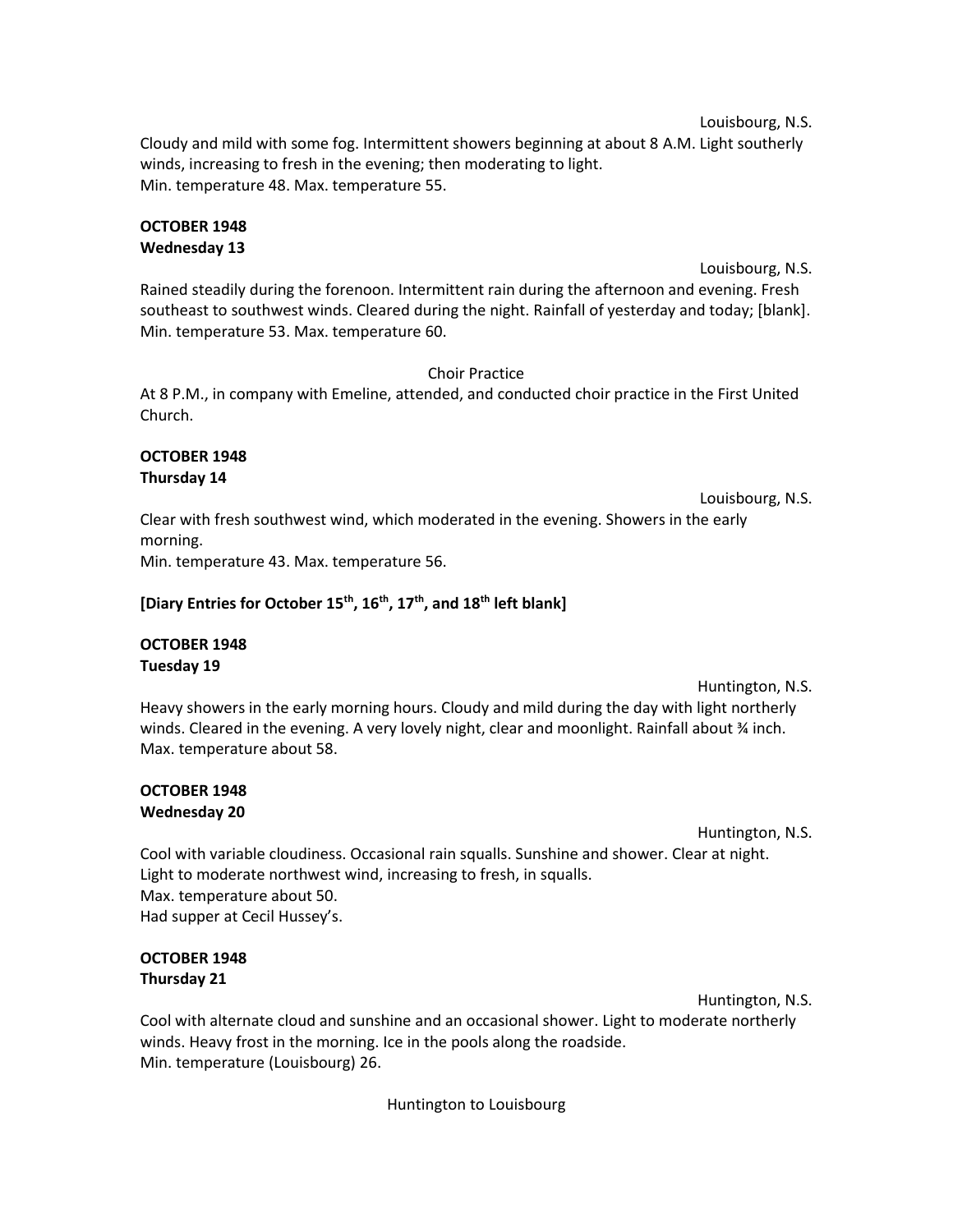Left Clifford's at about 8 A.M. and motored to Sydney with James Goode. Mr. Goode was on his way to Sydney with his motor truck, and he took me along. Left for home on the 12:30 P.M. trip of the Highland Lines Bus, arriving at 1:30 P.M.

#### **OCTOBER 1948 Friday 22**

Louisbourg, N.S.

Cool with cloud and sunshine and a few light snow squalls. Moderate to fresh northwest wind, moderating in the evening.

Min. temperature 28. Max. temperature 44.

# Louisbourg to Sydney

Went to Sydney on the Highland Lines 10:15 A.M. Bus, for the purpose of having a tooth extracted. Dr. G.B. Richmond, Dentist, extracted the tooth at his office on Wentworth Street, Sydney. Remained at Sydney until 4:30 P.M., when I returned home on the Highland Lines Bus.

#### **OCTOBER 1948 Saturday 23**

Louisbourg, N.S. Cool and mostly cloudy with light to moderate southwest wind. Cloudy in the evening. Heavy frost in the morning. Min. temperature: 24. Max. temperature 46.

# **OCTOBER 1948 Sunday 24**

Louisbourg, N.S.

Cool, and mostly cloudy with light to moderate southerly winds. Min. temperature 44. Max. temperature 52.

# Church Services

At 11 A.M. and 7 P.M., in company with Emeline, attended services in the First United Church, where Rev. C.C. Walls was the preacher. Fairly good attendance at both services. Choir attendance: A.M. 10, P.M. 9.

#### **OCTOBER 1948 Monday 25**

Louisbourg, N.S.

Cloudy and cool with moderate to fresh easterly winds. A few sprinkles of rain in the evening. Min. temperature 42. Max. temperature 49.

# **OCTOBER 1948 Tuesday 26**

Louisbourg, N.S.

Cloudy and cool with moderate to fresh easterly winds. Mist and drizzle of rain beginning at noon continued until late into the night. Min. temperature 45. Max. temperature 50. Rainfall about ¼ inch.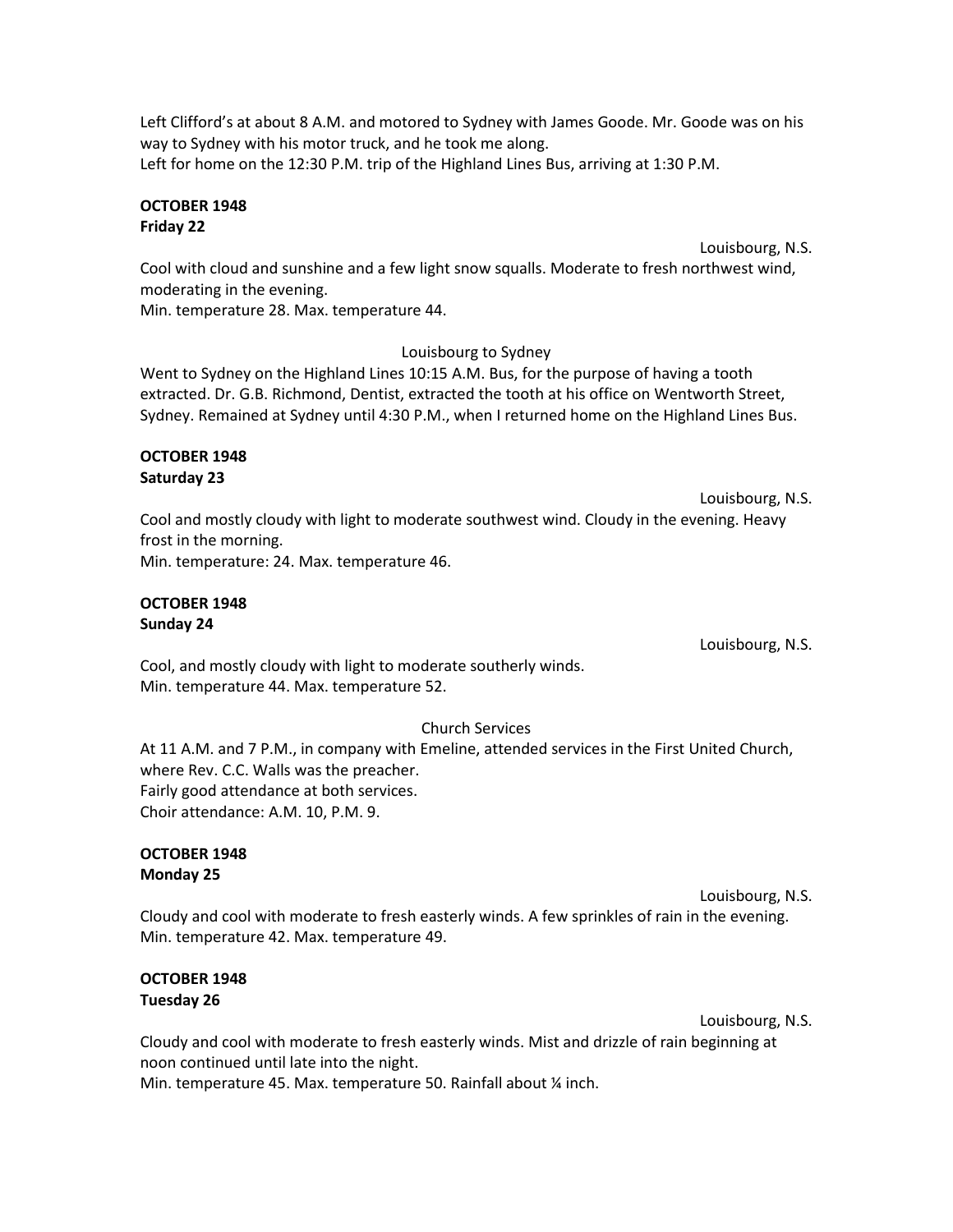#### **OCTOBER 1948 Wednesday 27**

Clear and cool with fresh to strong, northeast wind at times reaching gale force. Min. temperature 42. Max. temperature 50.

Catalone Bridge Opened For Traffic

Highway Bridge at Catalone, which has been under construction for the past several months, was opened for traffic today. This bridge which is built of concrete and steel, is on the highway between here and Sydney.

#### **OCTOBER 1948 Thursday 28**

Louisbourg, N.S. Clear and cool with fresh northeast wind, which moderated in the evening. Frost at night. Min. temperature 27. Max. temperature 45.

#### **OCTOBER 1948 Friday 29**

Louisbourg, N.S. Cool and mostly clear with light to moderate southwest wind. Frost in the morning. Min. temperature 23. Max. temperature 48.

# **OCTOBER 1948 Saturday 30**

Cloudy and cool with light northerly winds. Min. temperature 38. Max. temperature 45.

# **OCTOBER 1948 Sunday 31**

Cool and partly clear with light variable winds, mostly northerly. Min. temperature 35. Max. temperature 50.

# Church Services

At 11 A.M. and 7 P.M., in company with Emeline, attended services in the First United Church, where Rev. C.C. Walls, was the preacher. Medium size congregations at both services. Choir attendance: A.M. 9, P.M. 11. Girl Guides and Brownies paraded to church at 11 A.M.

# **NOVEMBER 1948 Monday 1**

Louisbourg, N.S.

Clear in the morning but becoming cloudy, with showers, early in the forenoon. Sunshine and shower, during the remainder of the day. Rain mixed with hail in the afternoon. Very chilly. Moderate to fresh north-northeast wind.

Louisbourg, N.S.

Louisbourg, N.S.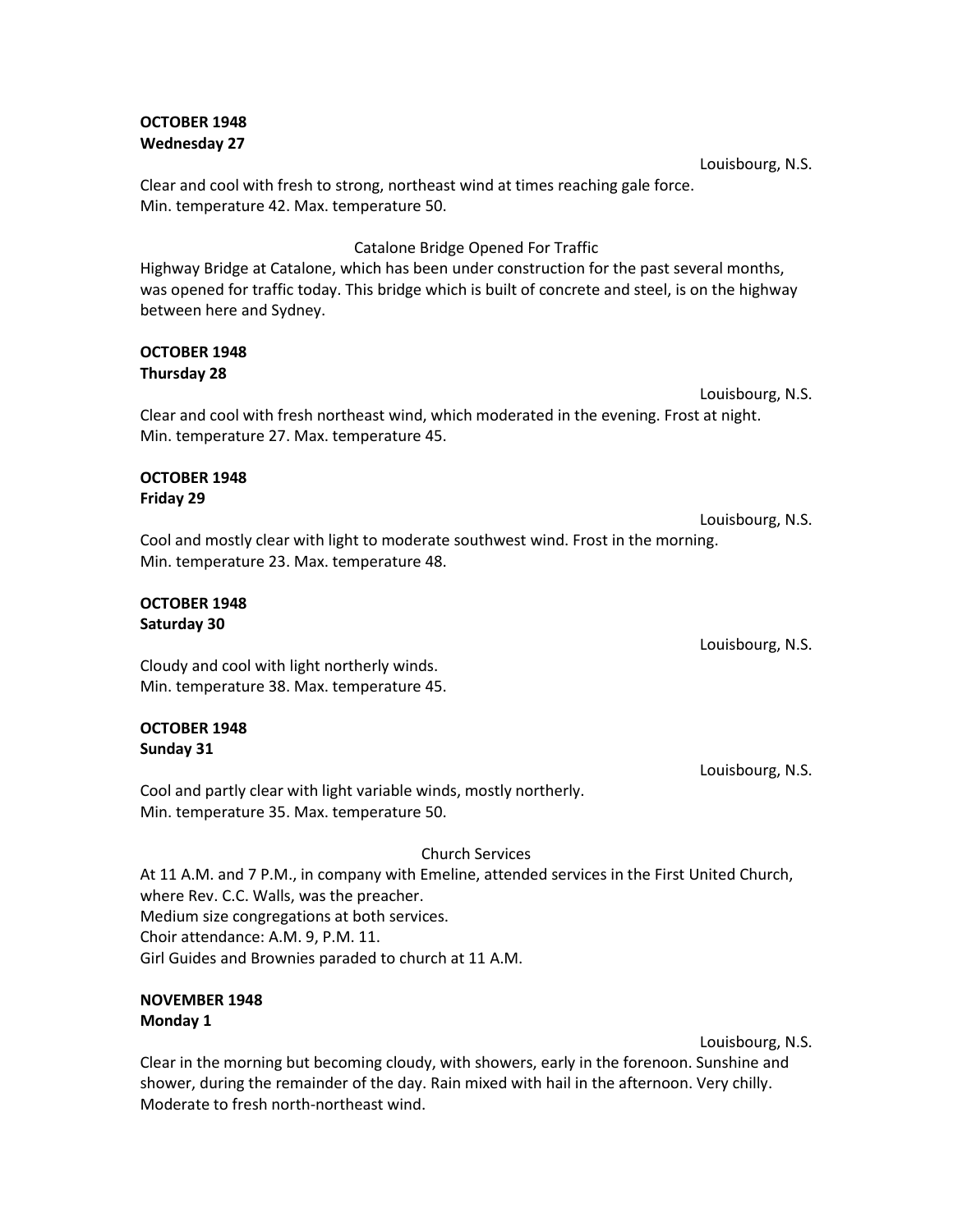Min. temperature 31. Max. temperature 45.

#### Broadcasting Station C.B.I.

Broadcasting station C.B.I. opened at Sydney at 7:30 A.M. today. This is a Canadian Broadcasting Corporation station. Sydney now has two broadcasting stations. Station C.J.C.B. was opened on February 12, 1929, and has been in operation ever since that date.

#### Badly Injured

Harold Rudderham of this town was badly injured this morning, when he fell from a staging outside his home on Warren Street. He was rushed to the City Hospital at Sydney by motor car. He is reported to have both legs broken.

#### **NOVEMBER 1948 Thursday 2**

Louisbourg, N.S.

Cool and mostly clear with light to moderate northwest wind. An ideal autumn day. Min. temperature 27. Max. temperature 44.

#### **NOVEMBER 1948 Wednesday 3**

Louisbourg, N.S. Clear and cool with light northwest wind. Frost in the morning. An ideal November day. Min. temperature 24. Max. temperature 48.

#### Choir Practice

At 8 P.M., in company with Emeline, attended, and conducted choir practice in the First United Church.

#### **NOVEMBER 1948 Thursday 4**

Louisbourg, N.S. Clear and moderately cool, becoming cloudy, in the late afternoon. Light southwest wind. A very lovely November day.

Min. temperature 28. Max. temperature 52.

#### Reviewing Water Pipe

Undertook the job of renewing water line from the main to our house. Jake MacDonald and Alex Smith are doing the work. Putting in ¾ inch copper pipe instead of galvanized iron.

#### Meeting of Brotherhood

At 8 P.M. attended the second meeting for this season of the Brotherhood of the First United Church. Meeting held in Calvin Hall, as usual. Edison Skinner, President, in the chair.

#### **NOVEMBER 1948 Friday 5**

Louisbourg, N.S.

Light rain in the morning and during the forenoon. Cloudy and very mild in the afternoon and evening. Light to fresh southwest wind, moderating at noon.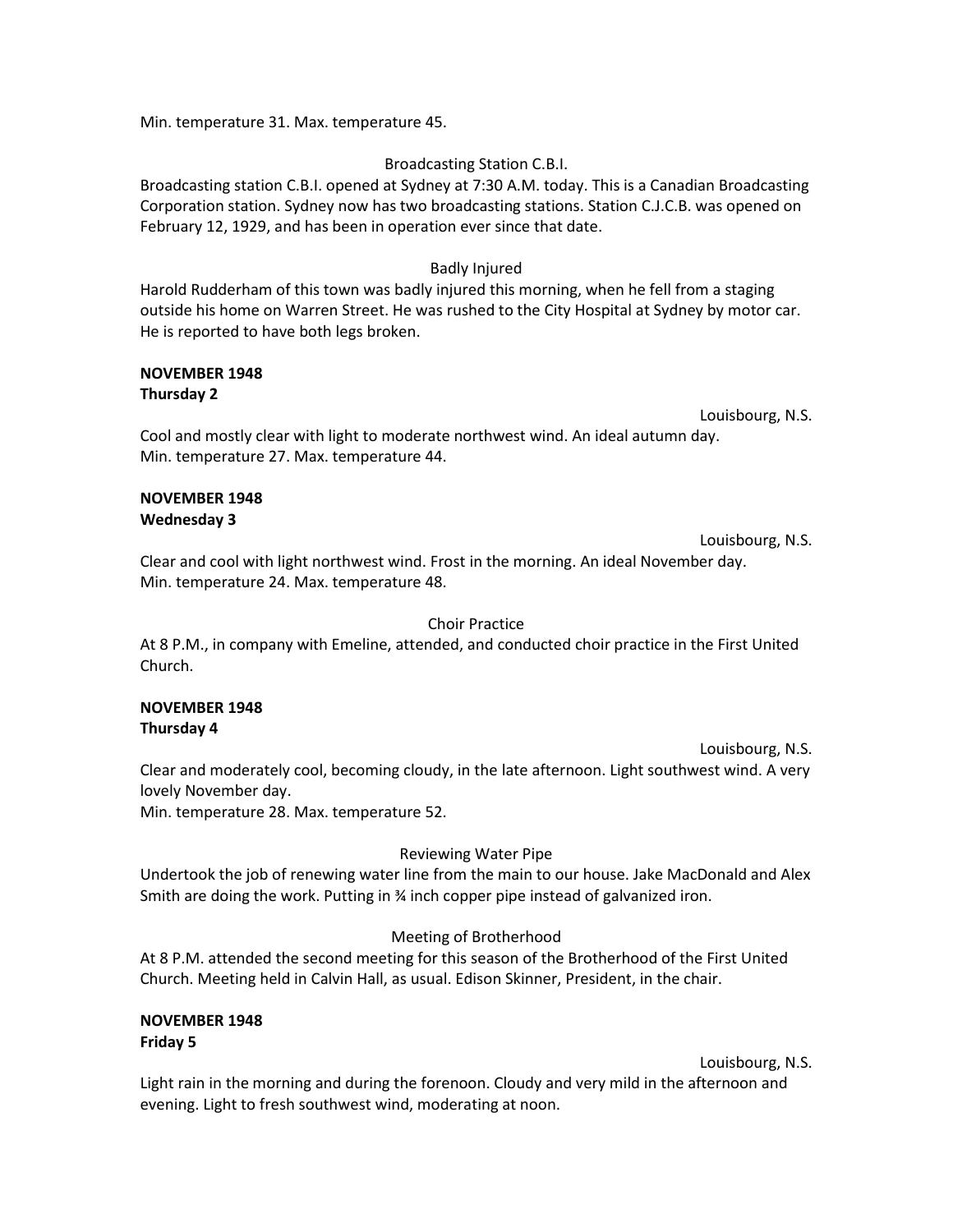Min. temperature 48. Max. temperature 59.

#### **NOVEMBER 1948 Saturday 6**

Louisbourg, N.S.

Clear and cool with moderate westerly winds. Min. temperature 32. Max. temperature 56.

#### Arrives For Visit

Maud Huntington, R.N., my niece, who is a sub - Lieut. Nursing sister in the Royal Canadian Navy, arrived on the 1:30 P.M. bus from Sydney, for the purpose of visiting us.

#### Dragger Arrives

Fishing Dragger "Casaville" recently purchased by Lewis & Co. of this town arrived here today from the fishing grounds, for the purpose of landing a sick man. She had a small quantity of fish on board. Her name, I understand, it to be changed to "Namur".

#### **NOVEMBER 1948 Sunday 7**

Louisbourg, N.S. Cloudy with fresh to moderate southwest wind. Light showers in the afternoon and evening. Min. temperature 31. Max. temperature 53. Rainfall about ¼ inch.

#### Church Services

At 11 A.M. and 7 P.M., in company with Emeline, attended services in the First United Church, where Rev. C.C. Walls was the preacher. Rally Day service at 11 A.M. was led by Edward Levy, Supt. of the Sunday School, with Rev. C.C. Walls taking part in a short address. Today being Remembrance Sunday, Mr. Walls referred briefly to the two world wars and read the names of those who lost their lives in the two great conflicts, whose homes were in Louisbourg and surrounding district. A large wreathe, had previously been placed on the table in front of the pulpit, by the Louisbourg branch of the Canadian legion. Large turnout of the Sunday School at 11 A.M. Choir attendance: A.M. 8, P.M. 11.

#### **NOVEMBER 1948 Monday 8**

Louisbourg, N.S.

Clear and cool with fresh northwest wind, which moderated to light in the afternoon. Min. temperature 36. Max. temperature 55.

#### Dragger Sails

The fishing dragger "Casaville" recently purchased by Louisbourg parties, sailed this afternoon for the fishing grounds. She arrived here for the first time, on last Saturday.

#### Leaves for Home

Maud Huntington, my niece, who has been visiting us since last Saturday, left for her former home at Huntington, by bus via Sydney, at 10:15 A.M. She will remain at her home until the end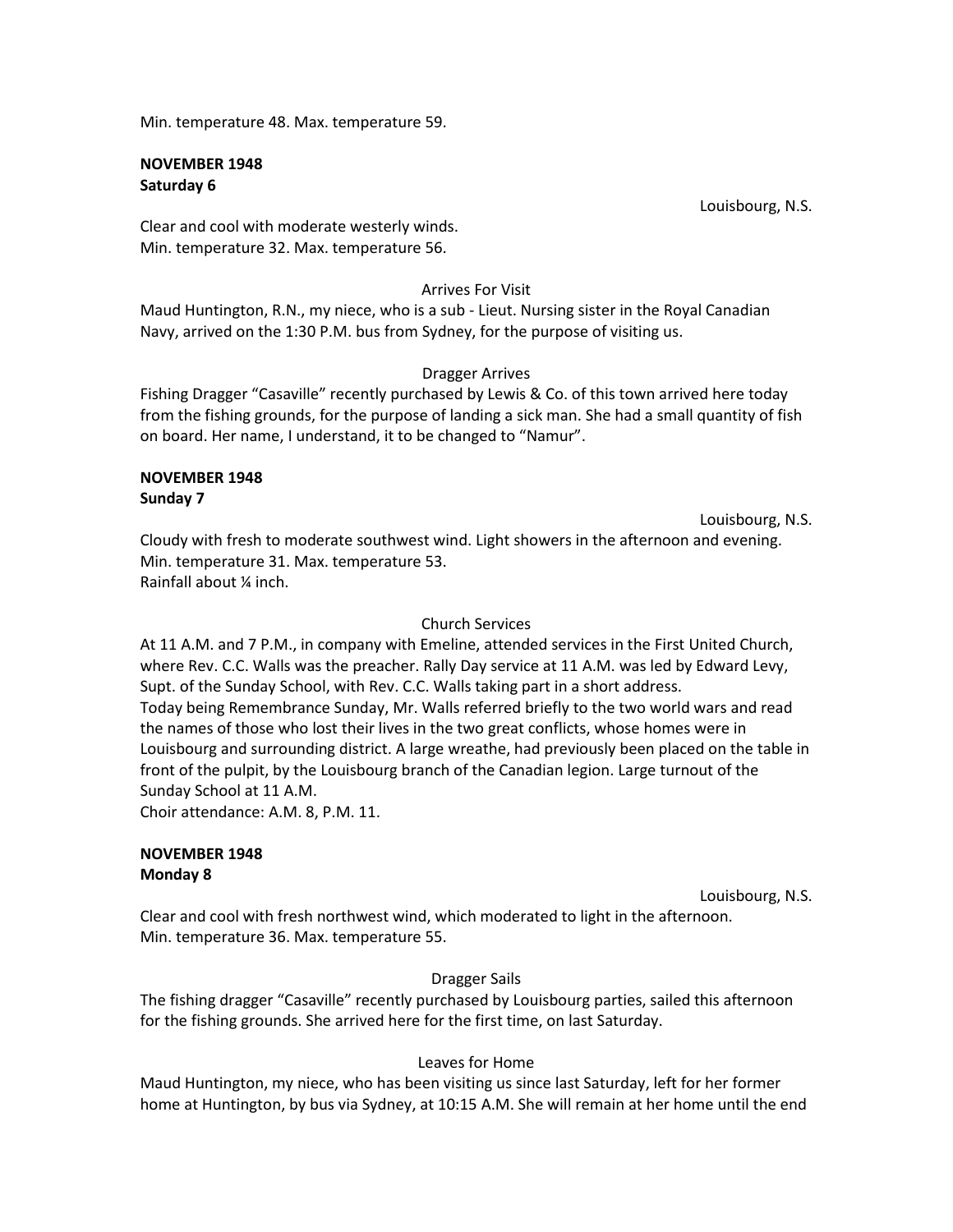of this week when she will proceed to Halifax to rejoin the nursing staff of H.M.C.S. Stadacona, having completed her 21 day leave. She has recently been transferred to H.M.C.S. Stadacona from Esquimalt where she served with H.M.C.S. Naden, for two years and four months.

#### **NOVEMBER 1948 Tuesday 9**

Louisbourg, N.S.

Clear and cool with moderate to fresh northwest wind, which moderated to light in the afternoon. An ideal autumn day. Min. temperature 30. Max. temperature 50.

# **NOVEMBER 1948 Wednesday 10**

#### Louisbourg, N.S.

Cloudy and mild with light southwest wind. Mist and light showers, beginning in the forenoon and continuing intermittently during the afternoon. Some fog. Min. temperature 28. Max. temperature 52.

# Pipe Line Completed

The renewing of the water pipe line from our house to the main line on the street, which began on the  $4<sup>th</sup>$  was completed today. Water pressure is now good in all parts of the house.

# Choir Practice

At 8 P.M., in company with Emeline, attended, and conducted, choir practice in the First United Church.

#### **NOVEMBER 1948 Thursday 11 Remembrance Day**

Louisbourg, N.S. Cloudy and mild with light southwest wind which shifted to northerly in the late afternoon and increased to fresh but moderated to light. Heavy showers during the afternoon. Min. temperature 40. Max. temperature 57.

# Remembrance Day Service

At 11 A.M., in company with Emeline, attended the annual Remembrance Day Service, which was held in St. Bartholomew's Anglican Church. Service conducted by Rev. J.T. Turner Rector of St. Bartholomew's. War veterans 26 in number, paraded from the Navy League building to the church. Last post and Rev. was sounded by Wilfred Troke. Fire alarm siren blew a blast as a signal for the observance of the two minute silence at 10:58 A.M.

# **NOVEMBER 1948 Friday 12**

Louisbourg, N.S.

Clear and cool with light to moderate westerly winds. An ideal November day. Min. temperature 28. Max. temperature 47.

#### **NOVEMBER 1948**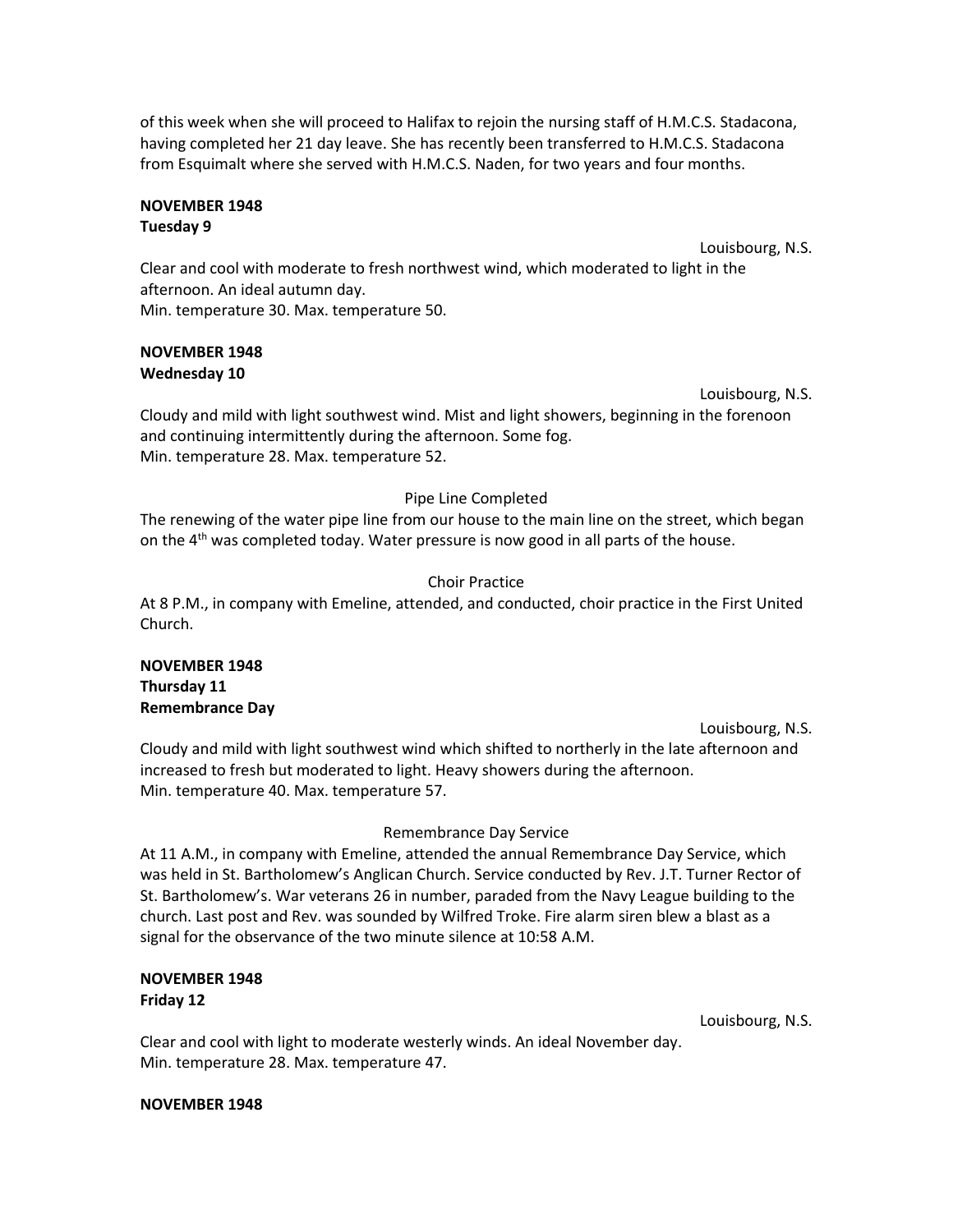#### **Saturday 13**

Louisbourg, N.S.

Cloudy and cool with light to moderate southwest wind increasing at night.

Light rain and drizzle began to fall at about 6 P.M., and continued during the night increasing in volume.

Min. temperature 32. Max. temperature 48.

# **NOVEMBER 1948**

**Sunday 14**

Louisbourg, N.S.

Cool and partly clear, with a few light rain squalls during the forenoon. Heavy winds in the early morning, from a southerly direction. Wind shifted to northwest before dawn, fresh to strong during the day.

Rainfall of last night about 1 inch.

Min. temperature 32. Max. temperature 50.

Church Services

At 11 A.M. and 7 P.M., in company with Emeline, attended services in the First United Church, where Rev. C.C. Walls, was the preacher. Women's Missionary Society, Thankoffering services at 7 P.M., led by Mrs. A.W. Stacey and Mrs. Wlliam Hilchey.

# **NOVEMBER 1948 Monday 15**

Louisbourg, N.S.

Cool and partly clear with moderate to light northwest wind. Min. temperature 26. Max. temperature 39.

# Premier Resigns

Right Hon. William Lyon MacKenzie King, Premier of the Dominion of Canada, resigned today, after having served as premier for 21 years 5 months and 5 days. This is said to be the longest term that any premier has served, in the British Empire. Mr. King is succeeded by Right Hon. Louis St. Laurent who took office today, immediately after Mr. King had tendered his resignation to the Governor-General, Viscount Alexander.

#### **NOVEMBER 1948 Tuesday 16**

Louisbourg, N.S. Cool and partly clear with light to moderate northwest wind. Light shower, and mist for a short time in the afternoon. Min. temperature 26. Max. temperature 42.

# **NOVEMBER 1948 Wednesday 17**

Louisbourg, N.S.

Cloudy and very chilly with light variable winds. Mostly southwest, increasing at night. Min. temperature 30. Max. temperature 39.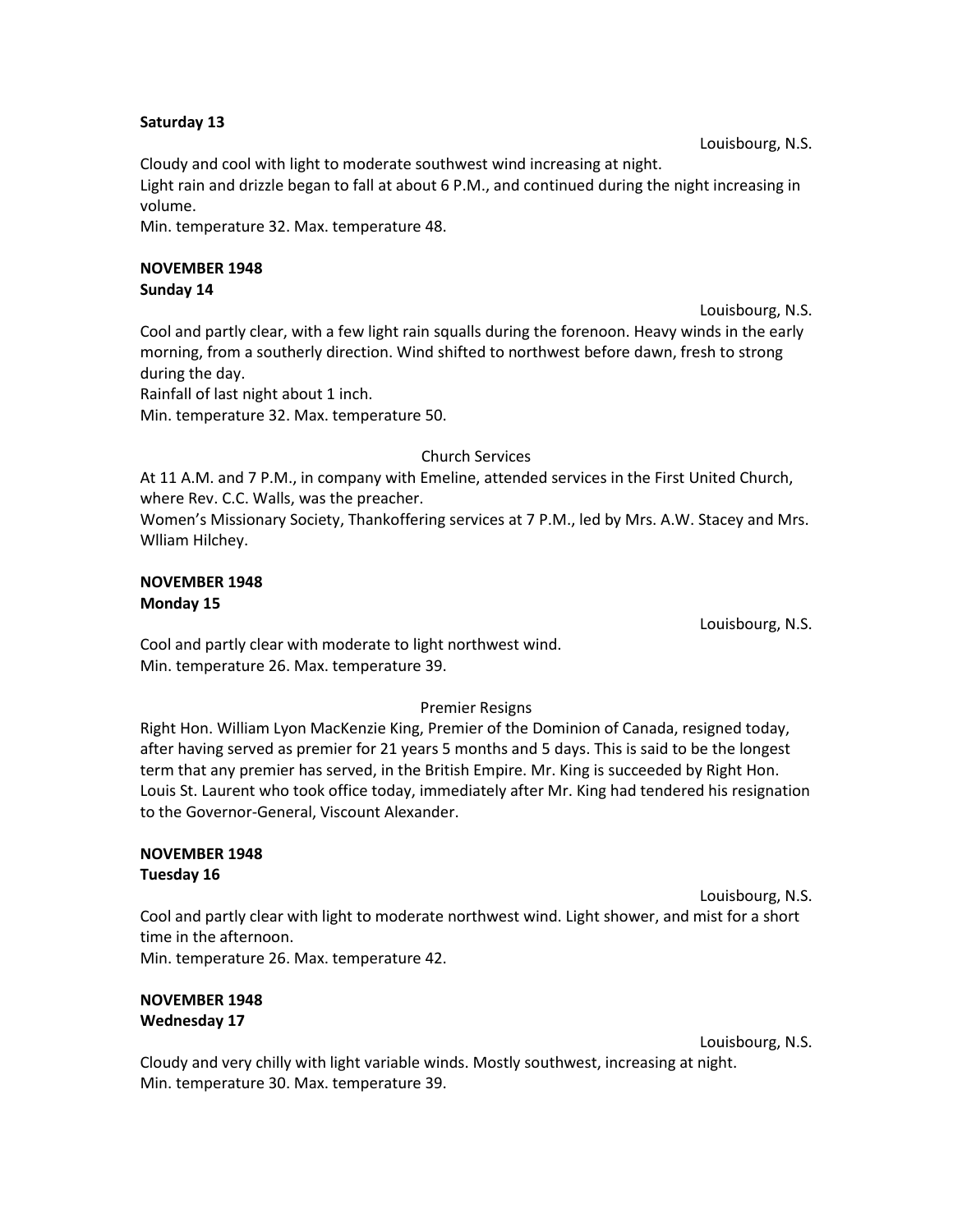#### Choir Practice

At 8 P.M., in company with Emeline, attended, and conducted choir practice in the First United Church.

#### **NOVEMBER 1948 Thursday 18**

Louisbourg, N.S.

Showers in the morning, beginning at about 5:30 A.M. and ending at about 9:30. Partly cloudy during the remainder of the day. Shower in the early part of the night. Fresh southerly winds, moderating to light and shifting to westerly. Rainfall: [blank]

Min. temperature 35. Max. temperature 53.

# Meeting of Brotherhood

At 8 P.M. attended a regular meeting of the United Church Brotherhood, held in Calvin Hall with President, Edison Skinner in the chair.

14 present as follows: Rev. C.C. Walls, J.H. Skinner, James Suffity, Edison Skinner, (President), William Stewart, (secretary), Harold Wilson (Treasurer), A.W. Stacey, Edward Levy, Alex. MacKinnon, William Hilchey, Carl Levy, Wilson Levy, Arthur Townsend and M.S. Huntington.

# Visited National Park

Accompanied William Stewart to the Louisbourg National and Historic Park, in the afternoon.

#### **NOVEMBER 1948 Friday 19**

Louisbourg, N.S.

Cool and mostly cloudy, with fresh northwest wind, moderating in the evening. Min. temperature 29. Max. temperature 42.

# **NOVEMBER 1948 Saturday 20**

Louisbourg, N.S.

Cloudy and cool with light variable winds, southeast during the evening. A mixture of hail, snow and rain began to fall at about 3 P.M. and continued, moderately until a late hour at night. Mostly rain, snowfall scarcely noticeable, wet snow melting as it fell. Min. temperature 32. Max. temperature 42.

#### **NOVEMBER 1948 Sunday 21**

Louisbourg, N.S. Cloudy and cool with light northeast wind. Light showers, fog and drizzle lasted all day. Rainfall of last night and today: 1 inch.

Min. temperature 32. Max. temperature 40.

# Church Services

At 11 A.M. and 7 P.M., in company with Emeline, attended services in the First United Church, where Rev. C.C. Walls, was the preacher. Small congregation in the morning, church about half full in the evening.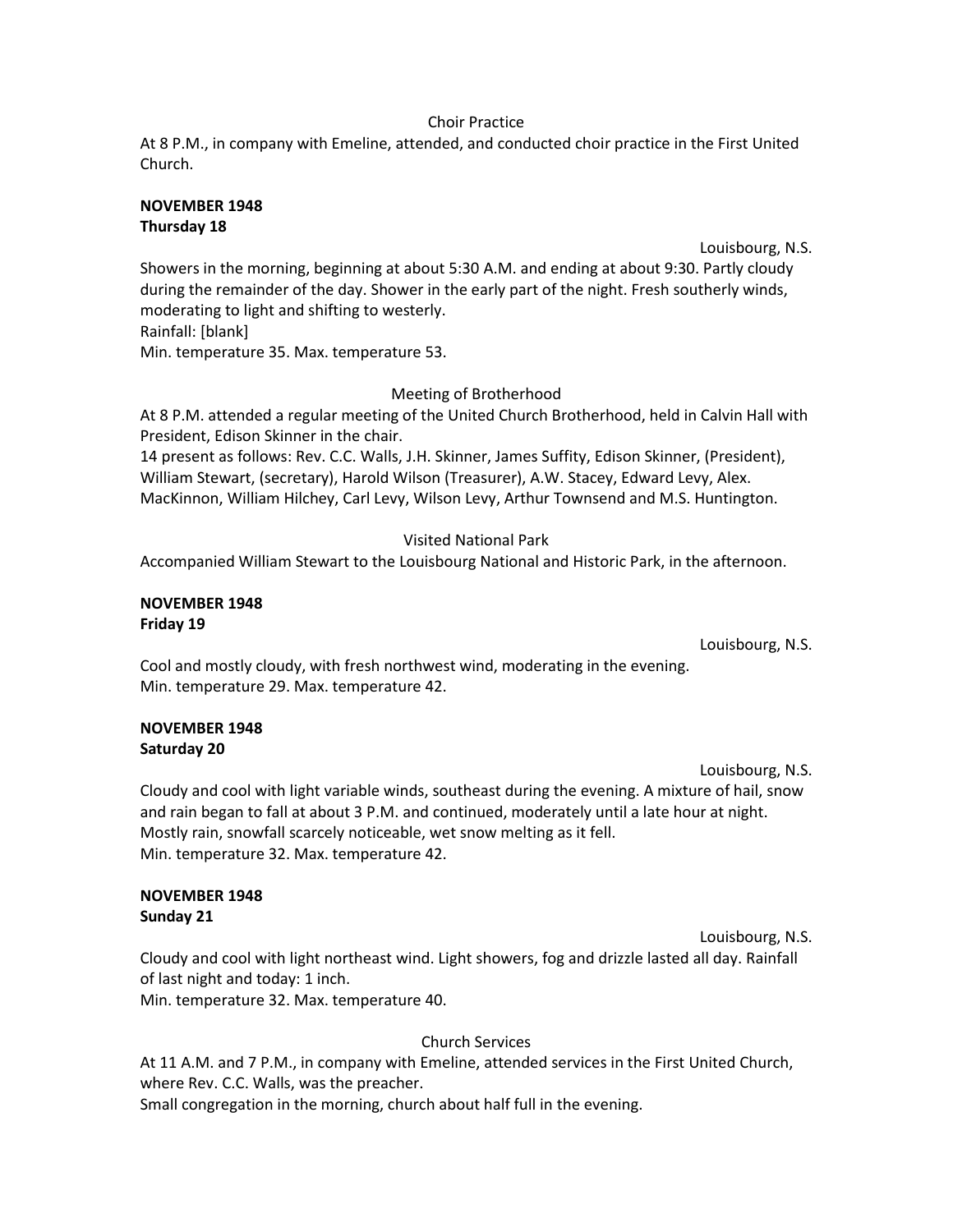Choir attendance: A.M. 10, P.M. 11.

#### **NOVEMBER 1948 Monday 22**

Louisbourg, N.S. Clear and cool, in the early part of the day, becoming cloudy before noon. Light winds. Min. temperature 28. Max. temperature 35. Light trace of frozen snow in the morning, which soon melted.

#### **NOVEMBER 1948 Tuesday 23**

Cloudy and cool, with light winds. A typical gray November day. Min. temperature 28. Max. temperature 36.

#### **NOVEMBER 1948 Wednesday 24**

Louisbourg, N.S.

Louisbourg, N.S.

Clear and cool, with light west and southwest winds; becoming cloudy in the late afternoon. An ideal November day. Min. temperature 22. Max. temperature 38.

#### Choir Practice

At 8 P.M., in company with Emeline, attended, and conducted choir practice in the First United Church.

#### **NOVEMBER 1948 Thursday 25**

Louisbourg, N.S. Cool and remarkably clear with light southerly winds. Cloudy at night. A perfect November day. Min. temperature 24. Max. temperature 42.

#### **NOVEMBER 1948 Friday 26**

Louisbourg, N.S.

Clear and cool, with light westerly winds. Ideal autumn weather. Min. temperature 28. Max. temperature 46.

#### **NOVEMBER 1948 Saturday 27**

Louisbourg, N.S.

Cloudy and mild. Light rain beginning early in the afternoon, continued during the night. Light southerly winds, increasing in the evening, and reaching moderate gale force before midnight. Min. temperature 38. Max. temperature 48.

# Visited National Park

At about 10 A.M., Mr. Sullivan, Inspector of schools for Cape Breton County, accompanied by Marsh Jeanneut of the Copp Clark Co. Ltd. of Toronto, and Mr. Brennan, arrived by car from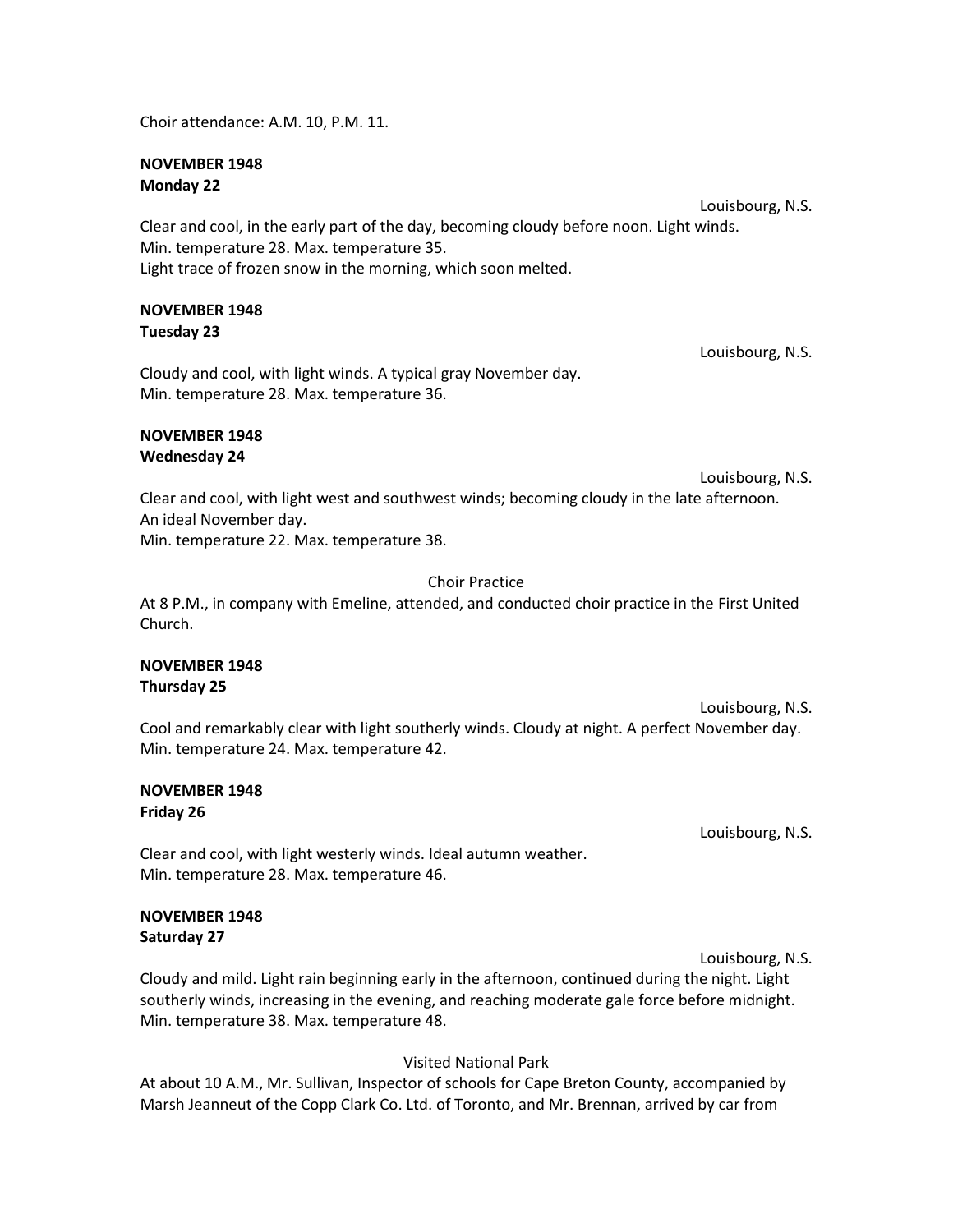Sydney, for the purpose of visiting the Louisbourg National and Historic Park. At the request of Mr. Sullivan, I accompanied the party to the Park, where I guided the visitors to points of interest, and gave them a talk on Louisbourg's early history. We returned to town at about 12:15 P.M.

#### **NOVEMBER 1948 Sunday 28**

Louisbourg, N.S.

Cool and mostly cloudy, with fresh to strong northwest wind. Rainfall of yesterday and last night: 5/8 inch.

Min. temperature 33. Max. temperature 49.

# Church Services

At 11 A.M. and 7 P.M., in company with Emeline, attended services in the First United Church, where Rev. C.C. Walls, was the preacher. Small congregation in the morning; church, about half full at night. Choir attendance: A.M. 11, P.M. 8. Mrs. C.C. Walls, is now a member of the choir, and took part, as a choir member, in the service of song, at the morning service.

#### **NOVEMBER 1948 Monday 29**

Louisbourg, N.S. Cool and mostly cloudy with fresh northwest wind, shifting to north and in the late afternoon to northeast. Light rain squalls in the evening. Min. temperature 32. Max. temperature 40.

#### **NOVEMBER 1948 Tuesday 30**

Louisbourg, N.S. Mostly cloudy, sunshine and shower. A few light snow flurries in the afternoon and evening. Moderate northerly winds. Min. temperature 28. Max. temperature 38.

#### **DECEMBER 1948 Wednesday 1**

Louisbourg, N.S.

Clear and cool with light variable winds: southwest in the afternoon. A perfect autumn day. Light trace of snow in the morning which disappeared early in the day. Min. temperature 25. Max. temperature 40.

Choir Practice

At 8 P.M., in company with Emeline, attended, and conducted choir practice in the First United Church.

# Search Party

This morning I joined a search party, and went to Steward's Lake and vicinity, in search of Angus MacLean, who has been missing since yesterday, when he went deer hunting. When night came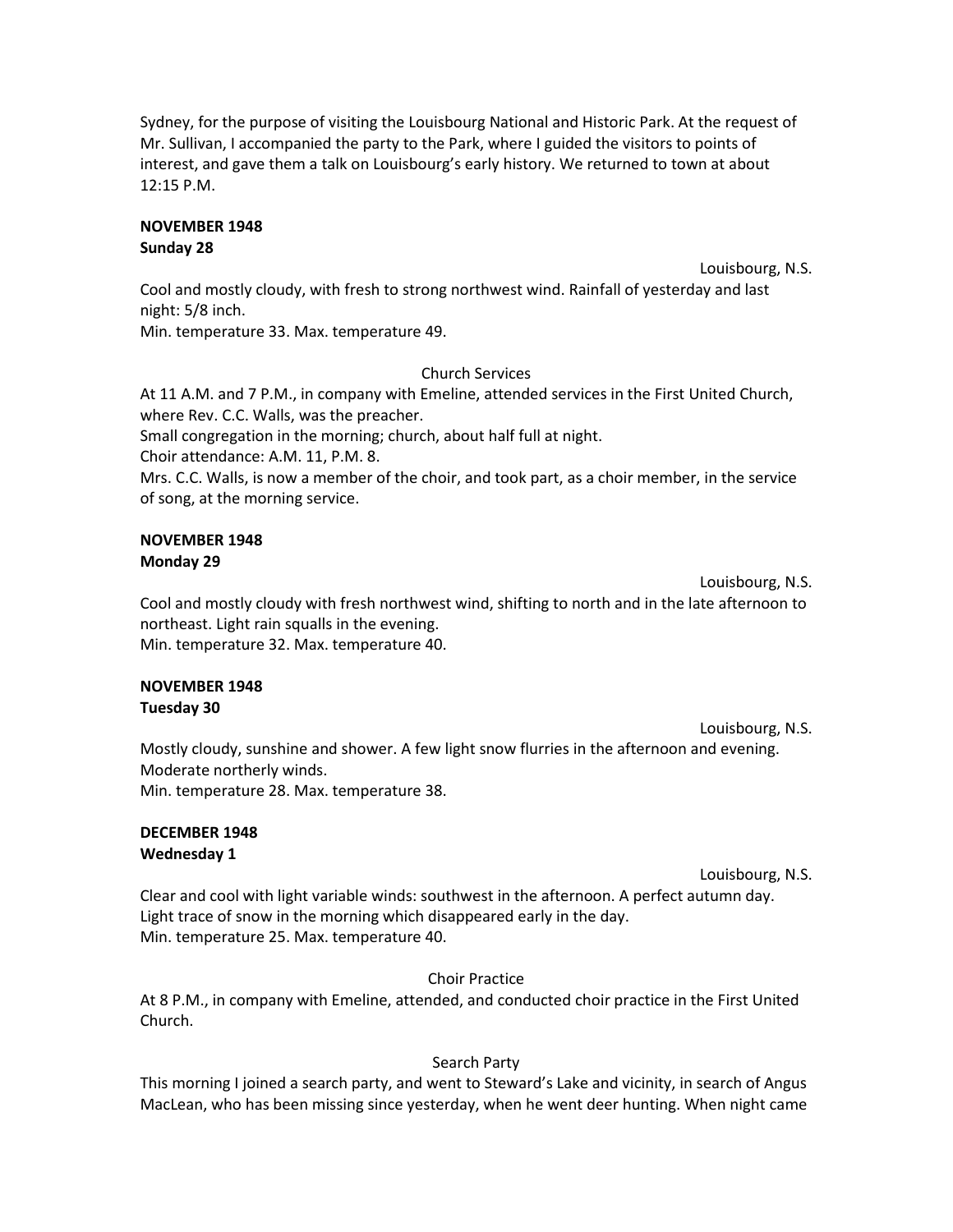no trace of the missing man had been found. The search was joined by two members of the Royal Canadian Mounted Police and a trained dog.

#### **DECEMBER 1948 Thursday 2**

Louisbourg, N.S.

Light rain in the early morning. Mostly cloudy during the day, with light variable winds. Rainfall about 1/10 inch. Min. temperature 27. Max. temperature 40.

# **DECEMBER 1948 Friday 3**

Louisbourg, N.S.

Louisbourg, N.S.

Mild and mostly cloudy with light winds, mostly westerly. Min. temperature 27. Max. temperature 39.

# Meeting of Brotherhood

At 8 P.M. attended a regular meeting of the Brotherhood of the First United Church, which was held in Calvin Hall with the Vice-President, William Hilchey presiding, in the absence of the President, Edison Skinner. Ten members present.

# **DECEMBER 1948 Saturday 4**

Clear with light winds. A very lovely day. Min. temperature 25. Max. temperature 25. Max. temperature 42.

# **DECEMBER 1948 Sunday 5**

Louisbourg, N.S. Clear and cool with light to moderate north to northeast winds. A very lovely December day. Min. temperature 26. Max. temperature 39.

# Church Services

At 11 A.M. and 7 P.M., in company with Emeline, attended services in the First United Church, where Rev. C.C. Walls, was the preacher. Small congregation in the morning, medium at night. Choir attendance: A.M. 8, P.M. 11.

# **DECEMBER 1948 Monday 6**

Louisbourg, N.S. Cool and partly clear with light to moderate southerly winds, which during the night increased to strong. Min. temperature 25. Max. temperature 42.

Went to Sydney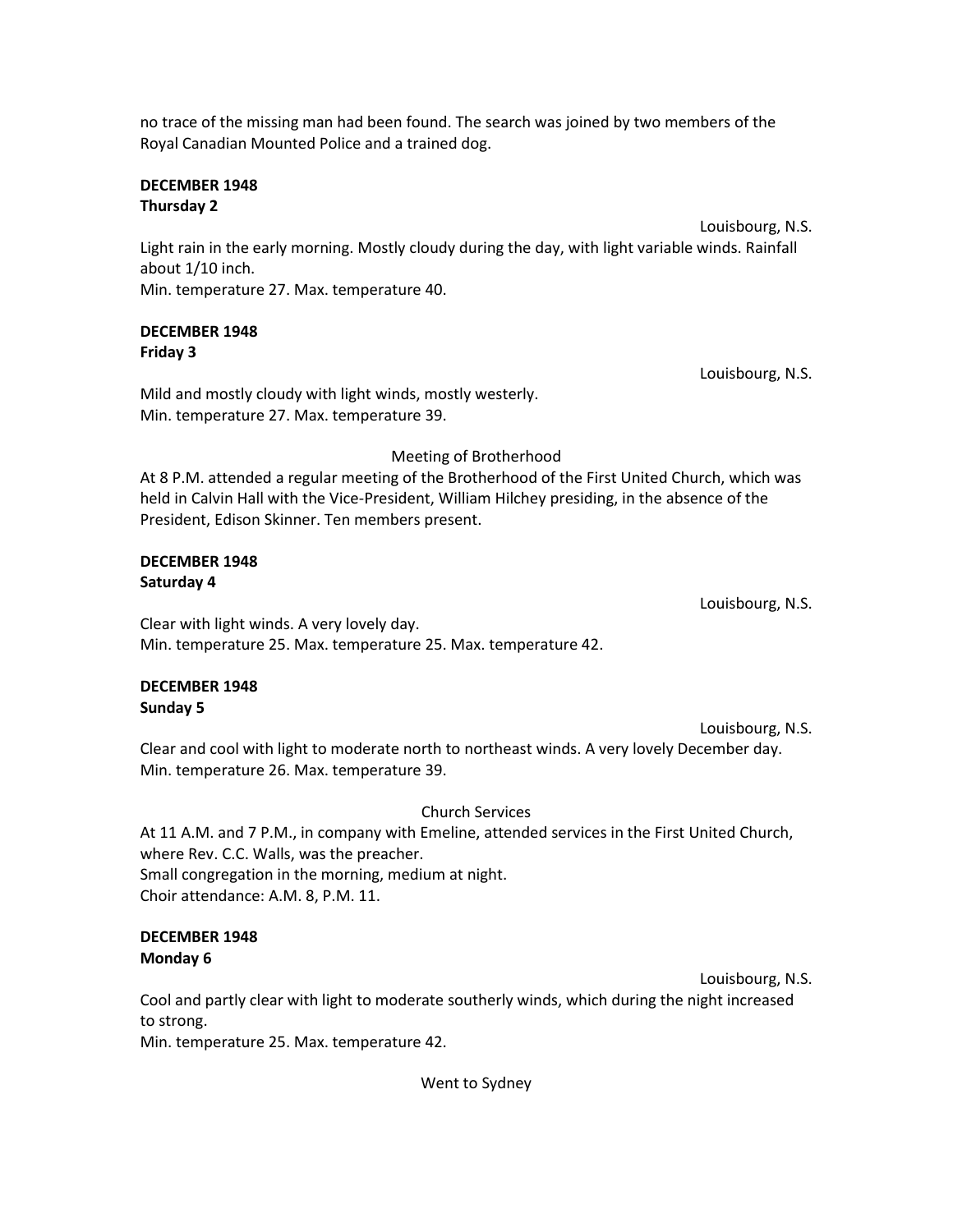In company with Emeline, went to Sydney on the 10:15 A.M. bus. Did some Christmas shopping while in the city. Returned in the evening with Rev. and Mrs. C.C. Walls, who invited us to accompany them on the return trip. Miss Ruth Bagnall of Louisbourg, was also a passenger in Mr. Wall's car. We arrived home at about 5:15 P.M. Emeline and I had lunch at the "Diana Sweets" restaurant, while in Sydney.

# **DECEMBER 1948**

# **Tuesday 7**

Louisbourg, N.S. Rain in the early morning with southerly gale which moderated to some extent early in the day. Strong and gusty westerly wind, during the day, moderating at night. Cloudy with occasional sunshine. Clear during the night. Rainfall: about  $\frac{1}{4}$  inch. Min. temperature 36. Max. temperature 48.

#### **DECEMBER 1948 Wednesday 8**

Louisbourg, N.S.

Cloudy and mild with light variable winds. Rain began to fall, shortly before 10 A.M. and continued until after noon. Rainfall: about ¼ inch. Min. temperature 31. Max. temperature 42.

# Marriage

At 3 P.M., in company with Emeline, attended the marriage of Angus Murdoch MacKay of Big Lorraine, and Miss Kathleen Grant Crombie of Dundee, Scotland.

The marriage took place in the First United Church, with the pastor, Rev. C.C. Walls performing the ceremony.

The church choir was present and sang the Hymn "O Perfect Love". Mr. and Mrs. MacKay will reside at Louisbourg.

# Choir Practice

At 8 P.M., in company with Emeline, attended, and conducted choir practice in the First United Church.

#### **DECEMBER 1948 Thursday 9**

Louisbourg, N.S.

Clear with light to moderate northwest wind. A very lovely day. Min. temperature 26. Max. temperature 40.

# Arrived with Produce

Fred Huntington, my nephew, arrived at about 11 A.M., with our winter's produce: consisting of 7 bushels of potatoes, 100 lbs. of carrots, ½ bushel parsnips and [blank] of turnips. He left for home at about 3 P.M.

**DECEMBER 1948 Friday 10**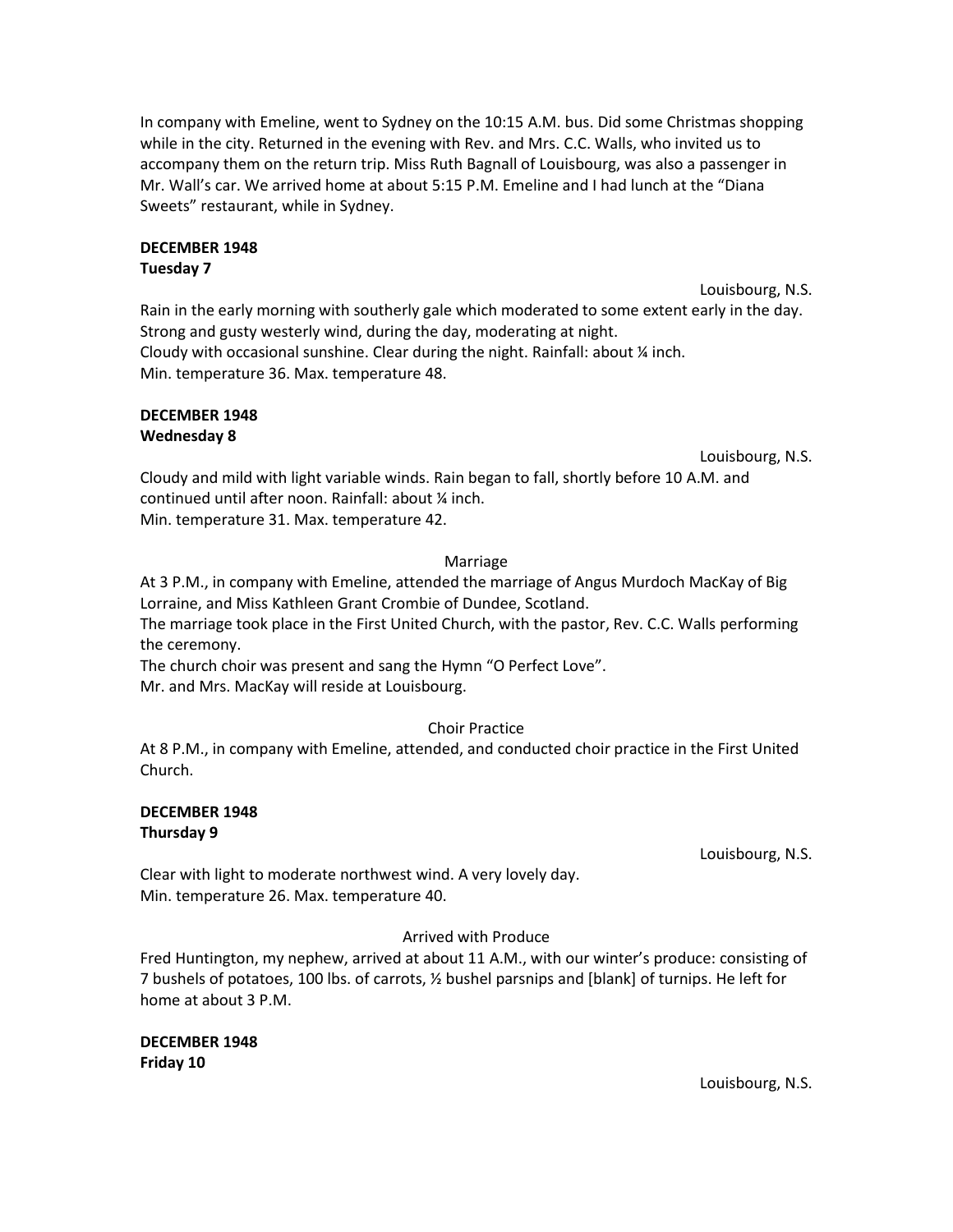Cloudy and cool with light variable winds; northeast and moderate during the afternoon and evening. Light snow began to fall at about 4 P.M. Damp snow continued to fall during the evening and night.

Min. temperature 30. Max. temperature 35.

#### First Snow Storm

The first snow storm of this season, began at about 4 P.M. and continued during the night. Up to 10 P.M. About 2 inches of snow had fallen.

#### **DECEMBER 1948 Saturday 11**

Louisbourg, N.S.

Snow storm which began yesterday evening, ended during the forenoon. Cloudy during the afternoon and evening. Strong northeast wind of the early morning, decreased early in the day to moderate and later, to light. Snow fall of last night about 6 inches. Min. temperature about 30. Max. temperature 33.

#### First Snow Storm

The first snow storm which occurred last night gave us about 6 inches of heavy damp snow. All out of doors plastered with snow that froze after the temperature dropped below the freezing point, in the early morning. Trees and wires laden with snow. Telegraph, telephone and electric lines disrupted to some extent as a result of the storm. Highland Lines Bus running between Louisbourg maintained its service, but ran behind schedule all day.

#### To Sydney and Return

Emeline went to Sydney on the Highland Lines Bus, leaving here at about 10:45 A.M. for the purpose of doing some shopping. She took with her Jane, my niece, and Jane's playmate Billy MacMillan.

They returned on the bus, leaving Sydney at 4:30 P.M., arriving home at about 5:45 P.M.

#### **DECEMBER 1948 Sunday 12**

Louisbourg, N.S.

Moderately cold and partly clear with light northerly winds. Min. temperature 21. Max. temperature 33.

#### Church Services

At 11 A.M. and 7 P.M., in company with Emeline, attended services in the First United Church, where Rev. C.C. Walls, was the preacher. Congregation small in the morning, but fairly large, in the evening. Choir attendance: 7 at each service.

#### Search for MacLean Abandoned

Owing to the heavy snowfall of yesterday, the search for Angus MacLean, which has been carried on almost continuously since his disappearance on the 30<sup>th</sup> of last month, has been abandoned.

#### **DECEMBER 1948**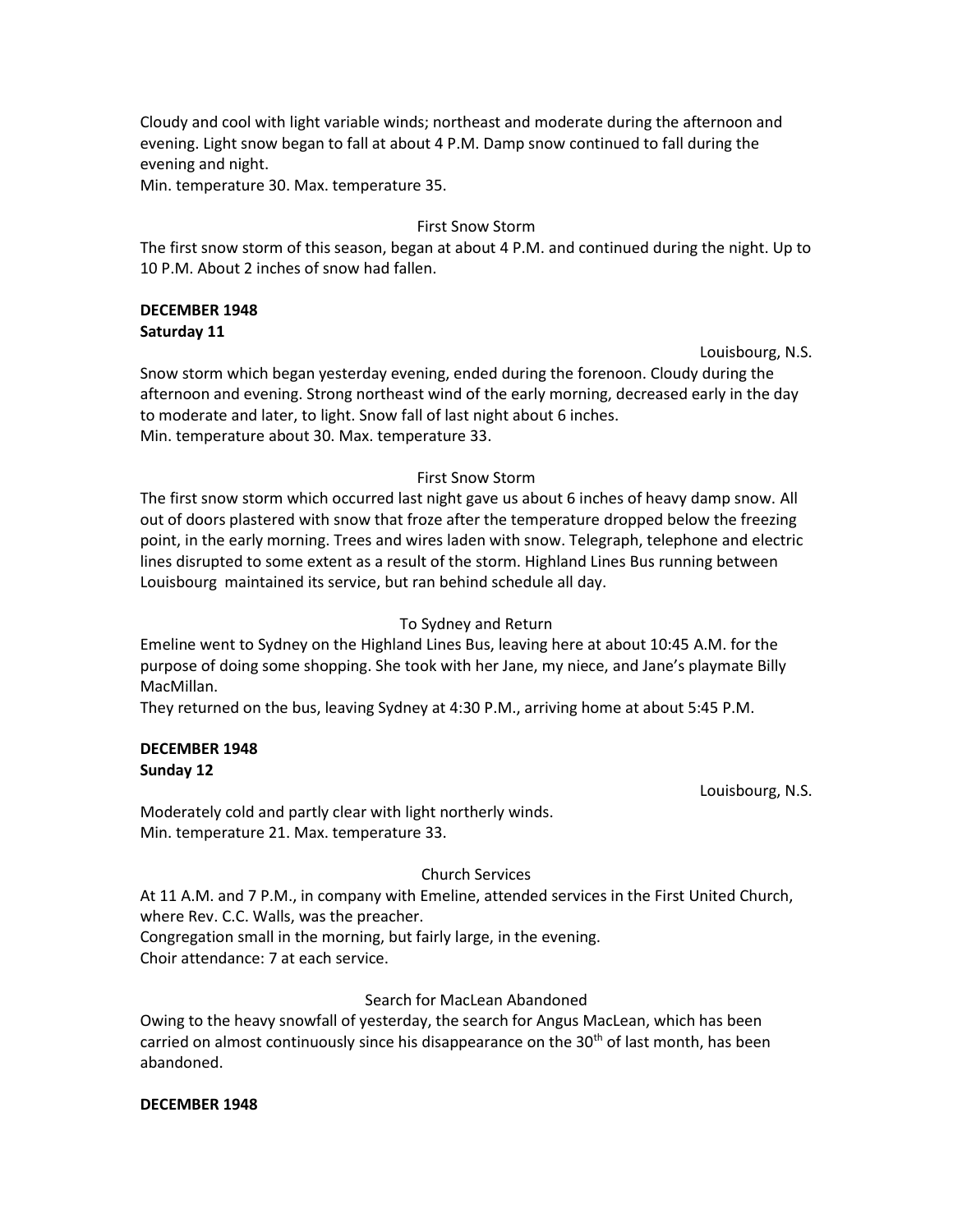#### **Monday 13**

Louisbourg, N.S. Showers in the early morning. Thawing during the entire day. Snow on the buildings, trees and wires disappeared as a result of the mild weather. Streets slushy, but still covered with soft snow.

Partly clear with some sunshine.

Min. temperature 22. Max. temperature 42.

Some patches of bare ground in the fields and clearings as night approached.

#### **DECEMBER 1948 Tuesday 14**

Cool, and partly clear, with light to moderate northwest wind. Min. temperature 23. Max. temperature 33. Not much change in the situation, from yesterday, as far as the snow on the ground is concerned.

#### **DECEMBER 1948 Wednesday 15**

Cool and partly clear with fresh to strong northwest wind which moderated to some extent in the evening.

Min. temperature 25. Max. temperature 34.

# Choir Practice

At 8 P.M. in company with Emeline, attended, and conducted choir practice in the First United Church.

#### Fire

At about 7:20 P.M. with some of the other members of the Fire Brigade turned out for a chimney fire, at the house owned by Mrs. Daniel Fleet, and now occupied by Mr. and Mrs. Edward Levy. Fire was extinguished before it caused any damage to the building.

#### **DECEMBER 1948 Thursday 16**

Louisbourg, N.S.

Cool, and mostly cloudy with light to moderate north-northwest wind. Min. temperature 26. Max. temperature 30.

# **DECEMBER 1948 Friday 17**

Louisbourg, N.S. Cloudy and mild with moderately fresh to strong southerly winds. Drizzle of rain began to fall at about 9 P.M. Min. temperature: 26. Max. temperature: 39.

Death of Michael King

Louisbourg, N.S.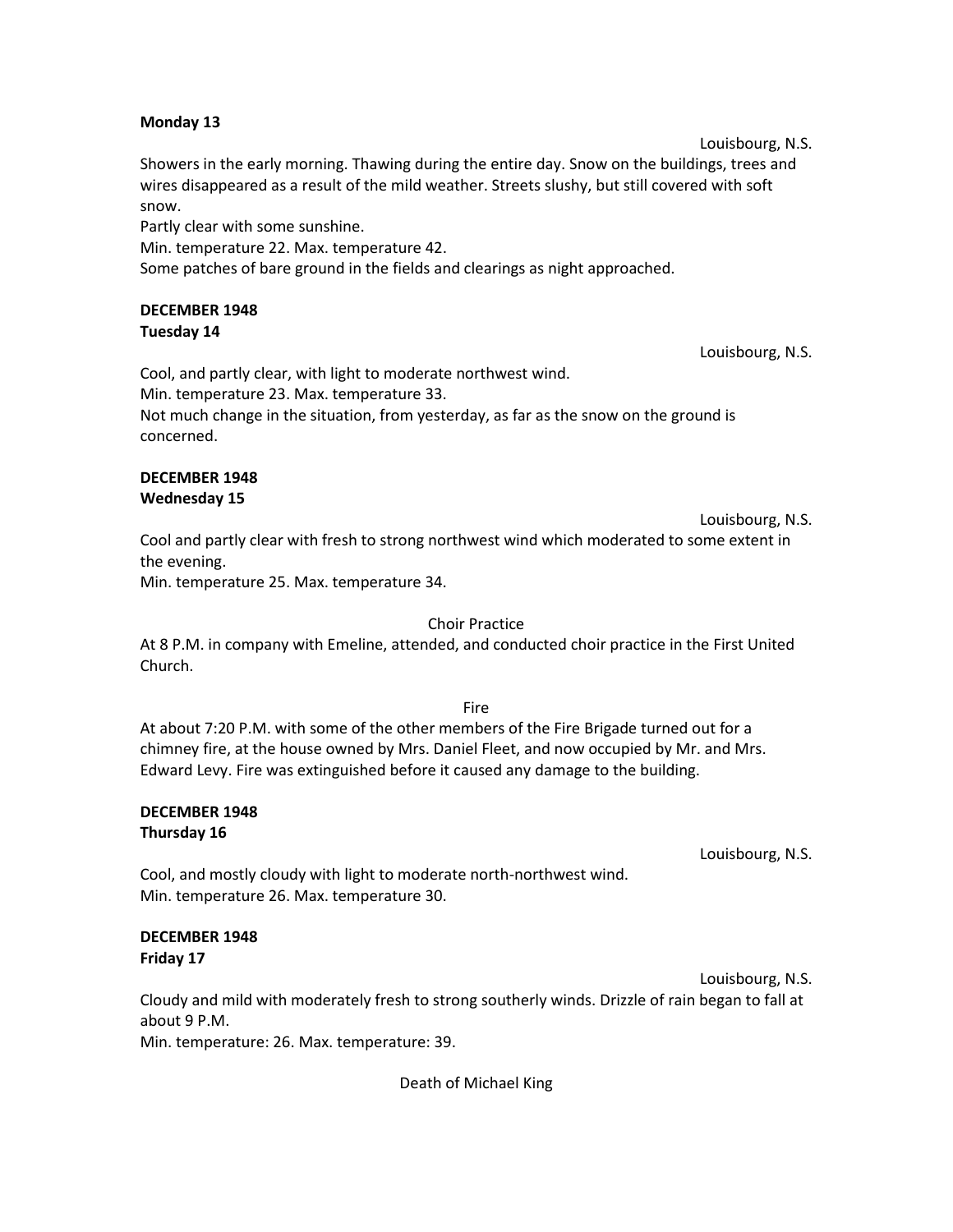Word received today that Michael King, of this town, a seaman on the steamer Wabana, had been accidently killed at Wabana Newfoundland.

#### **DECEMBER 1948 Saturday 18**

Louisbourg, N.S.

Rainfall of last night ended in the early morning with the wind shifting to northwest. Clear and moderately cold during the day, with fresh to strong northwest wind. Rainfall of last night about ½ inch. Min. temperature 23. Max. temperature 42.

#### Streets Bare

Streets bare of snow and ice, with the exception of a few small patches of ice on the sidewalks. Fields and clearings almost entirely bare.

#### **DECEMBER 1948 Sunday 19**

Louisbourg, N.S.

Clear and moderately cold with fresh to strong northwest wind, which moderated to light in the afternoon. At night, calm and still with a clear sky and a bright moon shining. Min. temperature 14. Max. temperature 26.

#### Church Services

At 11 A.M. and 7 P.M., in company with Emeline, attended services in the First United Church, where Rev. C.C. Walls, was the preacher. Christmas music at both services. Carol service in the evening. Small congregation in the morning, but large attendance in the evening. Choir attendance: 12 at each service.

#### **DECEMBER 1948 Monday 20**

Louisbourg, N.S.

Snow storm

Cloudy and chilly. Snow began to fall at about 8 A.M., and continued until about 2:30 P.M. Fresh to strong northeast wind, shifting to north in the late afternoon. Snowfall: about 6 inches. Min. temperature 15. Max. temperature 28.

#### **DECEMBER 1948 Tuesday 21**

Cloudy and cool with light west to northwest winds. Min. temperature 15. Max. temperature 28.

#### **DECEMBER 1948**

**Wednesday 22** Cool and mostly cloudy with light variable winds. Min. temperature 15. Max. temperature 29. An ideal winter day.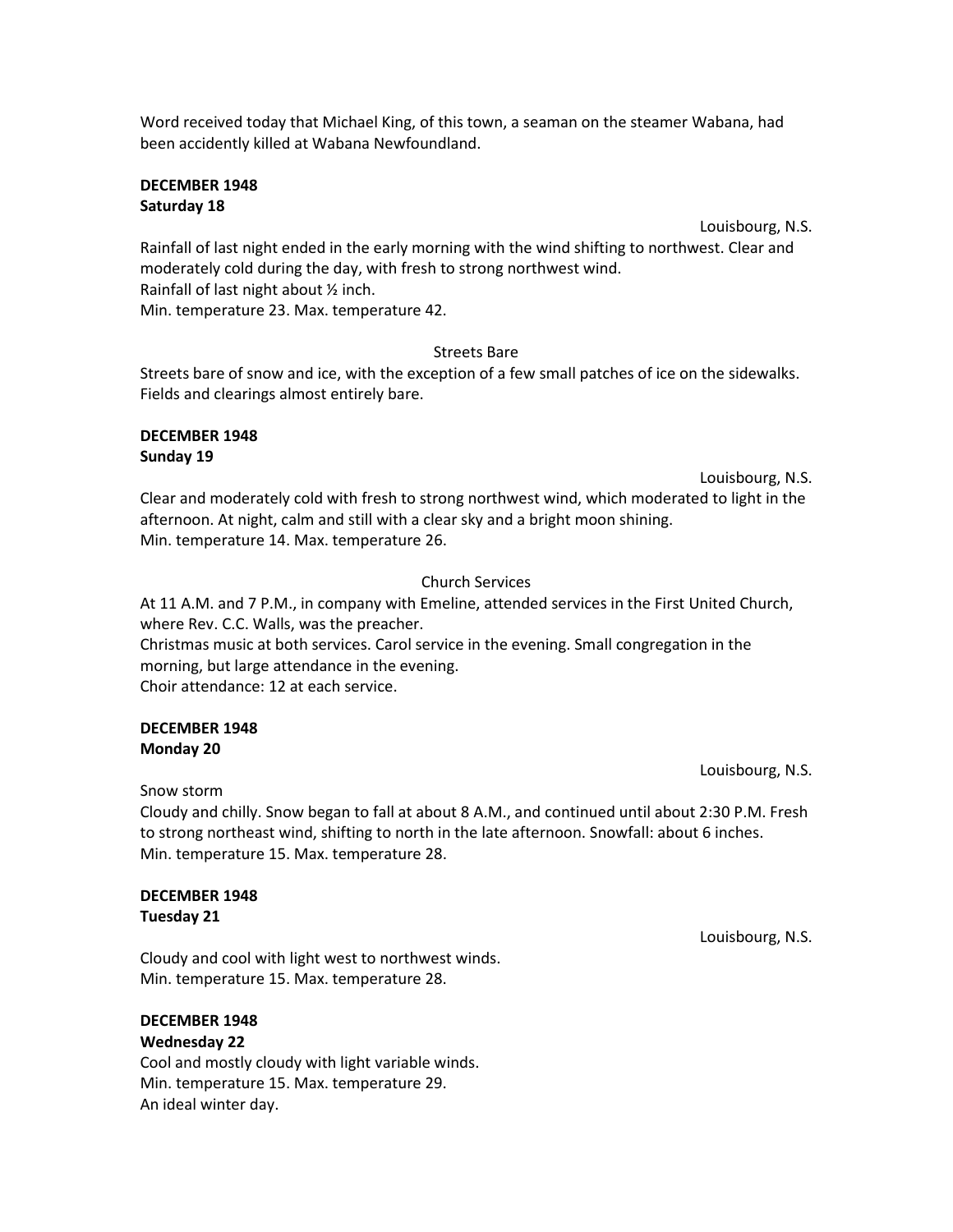#### **DECEMBER 1948 Thursday 23**

Louisbourg, N.S.

Cloudy and cool with light northerly winds. Light snow squalls at noon. Min. temperature 13. Max. temperature 29.

#### Funeral

At 1:30 P.M. attended the funeral of the late Michael King which took place from his home on Lorway Street to the First United Church.

Services at the house, church and grave were conducted by Rev. C.C. Walls, pastor of the First United Church, this being his first funeral since he came to Louisbourg. Burial took place in the United Church cemetery.

Funeral in charge of D.M. Johnston, Funeral Director of this town.

#### **DECEMBER 1948 Friday 24**

Louisbourg, N.S.

Cloudy, partly clear at intervals. Snow flurries in the early morning, and occasionally during the day and late into the night. Light northerly winds. Snowfall about 3 inches. Min. temperature 18. Max. temperature 30.

#### **DECEMBER 1948 Saturday 25 Christmas Day**

Louisbourg, N.S.

Clear and moderately cold with very light winds; almost perfectly calm. A perfect winter day. Snowfall of the  $20<sup>th</sup>$  and yesterday, still remains, giving the whole scene a very wintery appearance.

Min. temperature 14. Max. temperature 27.

Good wheeling and sleighing on the streets and highways.

Christmas Guests [Blank Section]

#### **DECEMBER 1948 Sunday 26**

Louisbourg, N.S. Snowfall of about 2 inches in the early morning. Cloudy and chilly throughout the entire day. Fresh northeast winds. Gusty with drifting snow. Min. temperature 15. Max. temperature 25.

# Church Services

At 11 A.M. and 7 P.M., in company with Emeline, attended services in the First United Church, where Rev. C.C. Walls, was the preacher. Carol service in the evening, similar to the one held on last Sunday evening.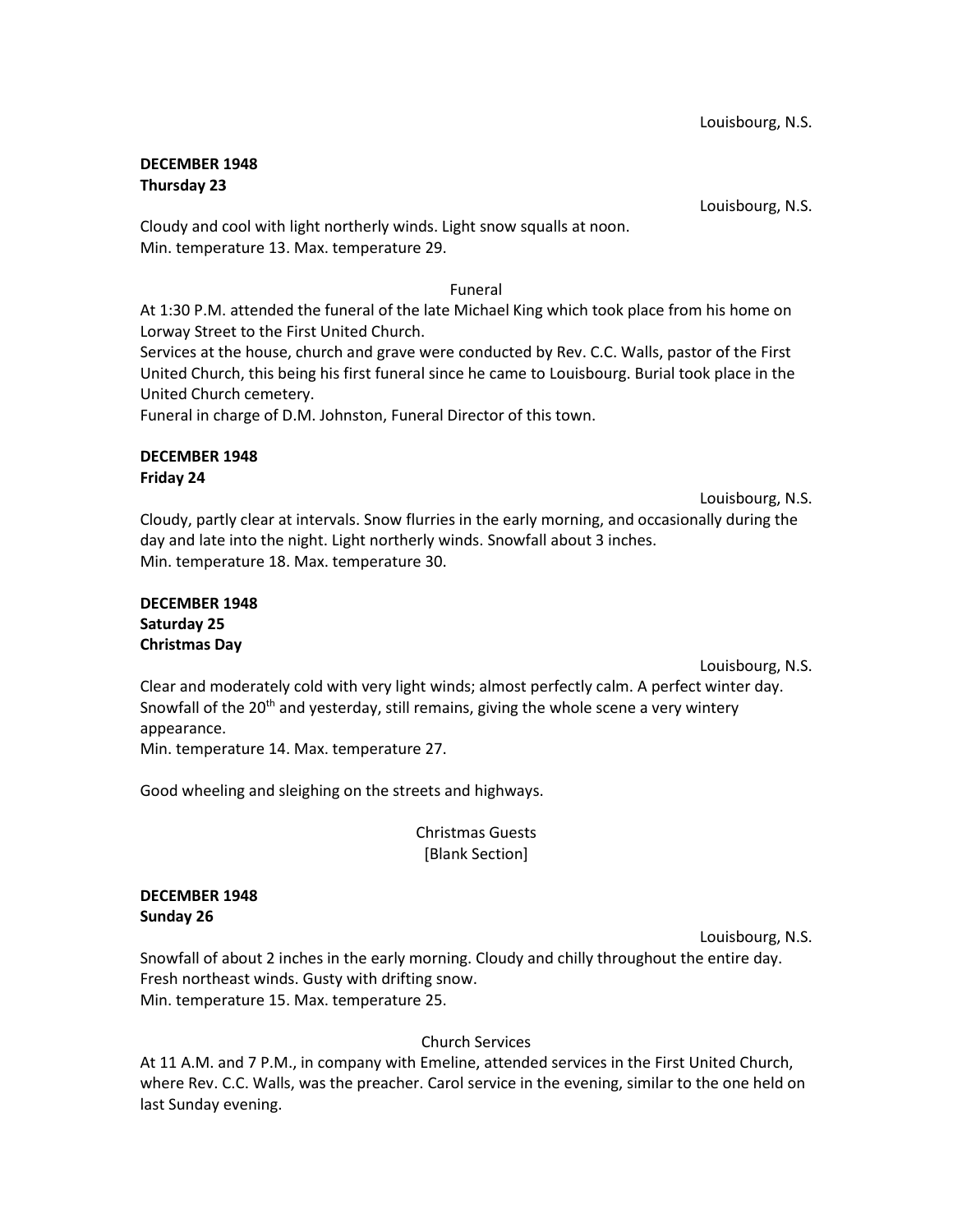Congregations small at both services. Forty present at the morning service and about 75 in the evening.

Choir attendance: A.M. 9, P.M. 10.

#### **DECEMBER 1948 Monday 27**

Louisbourg, N.S. Clear and sunshiny with light northwest wind, increasing to moderate in the late afternoon. Northwest snow squalls during the night. An ideal winter day. Min. temperature (A.M.) 9. Max. temperature (P.M.) 24.

#### **DECEMBER 1948 Tuesday 28**

Louisbourg, N.S.

Clear with bright sunshine and light variable winds. Cloudy in the late afternoon and evening. Snowfall of last night; slightly more than ½ inch. A perfect winter day. Min. temperature 15. Max. temperature 30.

# **DECEMBER 1948 Wednesday 29**

Louisbourg, N.S.

Moderately cold and remarkable clear with light variable winds. Mostly southwest but very light until after nightfall when it increased to fresh, and later in the night to strong. A perfect winter day.

Min. temperature 7 (A.M.). Max. temperature (P.M.) 34.

Choir Practice

At 8 P.M., in company with Emeline, attended choir practice in the First United Church.

# **DECEMBER 1948 Thursday 30**

Louisbourg, N.S.

Cloudy and very mild with moderate to fresh southwest wind. Thawing all day with snow rapidly disappearing. Streets very slushy with large patches of bare ground. Some rain in the late afternoon and evening. Rainfall: about ¼ inch. Wind shifted to northerly in the evening. Min. temperature 32. Max. temperature 44.

# Meeting of Brotherhood

At 8 P.M. went to the Calvin Hall for the purpose of attending a meeting of the United Church Brotherhood. As the President, Vice-President and Secretary were absent, the meeting did not materialize. We played games for a while, and served the usual lunch, before retiring. A.W. Stacy and I were the caterers for the evening. The following were present: A.W. Stacey, Rev. C.C. Walls, John Skinner, Rod MacLeod, Harold Wilson, Oscar Harris, John MacDonald, Carol Levy, Arthur Townsend and M.S. Huntington.

#### **DECEMBER 1948**